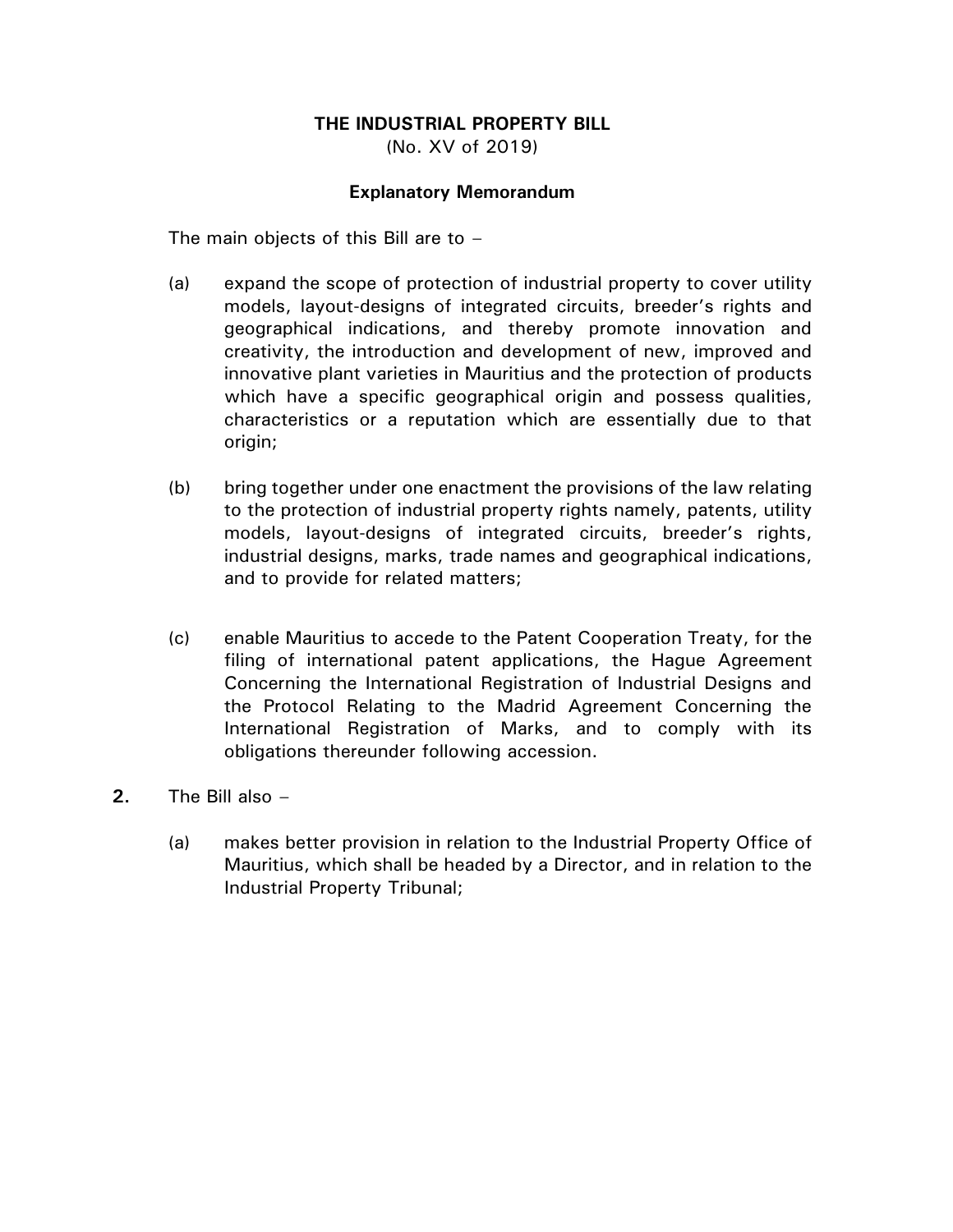(b) provides for the setting up of an Intellectual Property Council the role of which shall be mainly advisory, and which shall ensure coordination among the public and private sectors in the formulation of intellectual property policies and enforcement of intellectual property rights.

## **N. BODHA, G.C.S.K.**

*Minister of Public Infrastructure and Land Transport, Minister of Foreign Affairs, Regional Integration and*  05 July 2019 *International Trade* 

# **THE INDUSTRIAL PROPERTY BILL**

(No. XV of 2019)

## ARRANGEMENT OF CLAUSES

### *Clause*

## **PART I – PRELIMINARY**

- 1. Short title
- 2. Interpretation **PART II – ADMINISTRATION**
- 3. Industrial Property Office of Mauritius
- 4. Director
- 5. Staff, assessors and technical experts
- 6. Registers
- 7. Intellectual Property Council
- 8. Industrial Property Tribunal
- 9. Jurisdiction of Tribunal **PART III – PATENTS, UTILITY MODELS, PATENT COOPERATION TREATY**

### **Sub-Part A – Patents**

- 10. Matters excluded from patent protection
- 11. Patentable invention
- 12. Right to patent
- 13. Application for patent
- 14. Unity of invention, amendment and division of application
- 15. Right of priority
- 16. Information concerning foreign application
- 17. Filing date and classification of patent
- 18. Publication of patent application
- 19. Examination of patent
- 20. Grant or refusal of patent
- 21. Rights conferred by patent
- 22. Duration of patent
- 23. Compulsory licence for patent
- 24. Appeal against decision granting compulsory licence or remuneration
- 25. Invalidation of grant of patent **Sub-Part B – Utility Models**
- 26. Matters excluded from utility model protection
- 27. Registrable utility model
- 28. Application for registration of utility model
- 29. Filing date of utility model
- 30. Examination and registration of utility model
- 31. Rights conferred by utility model
- 32. Duration of utility model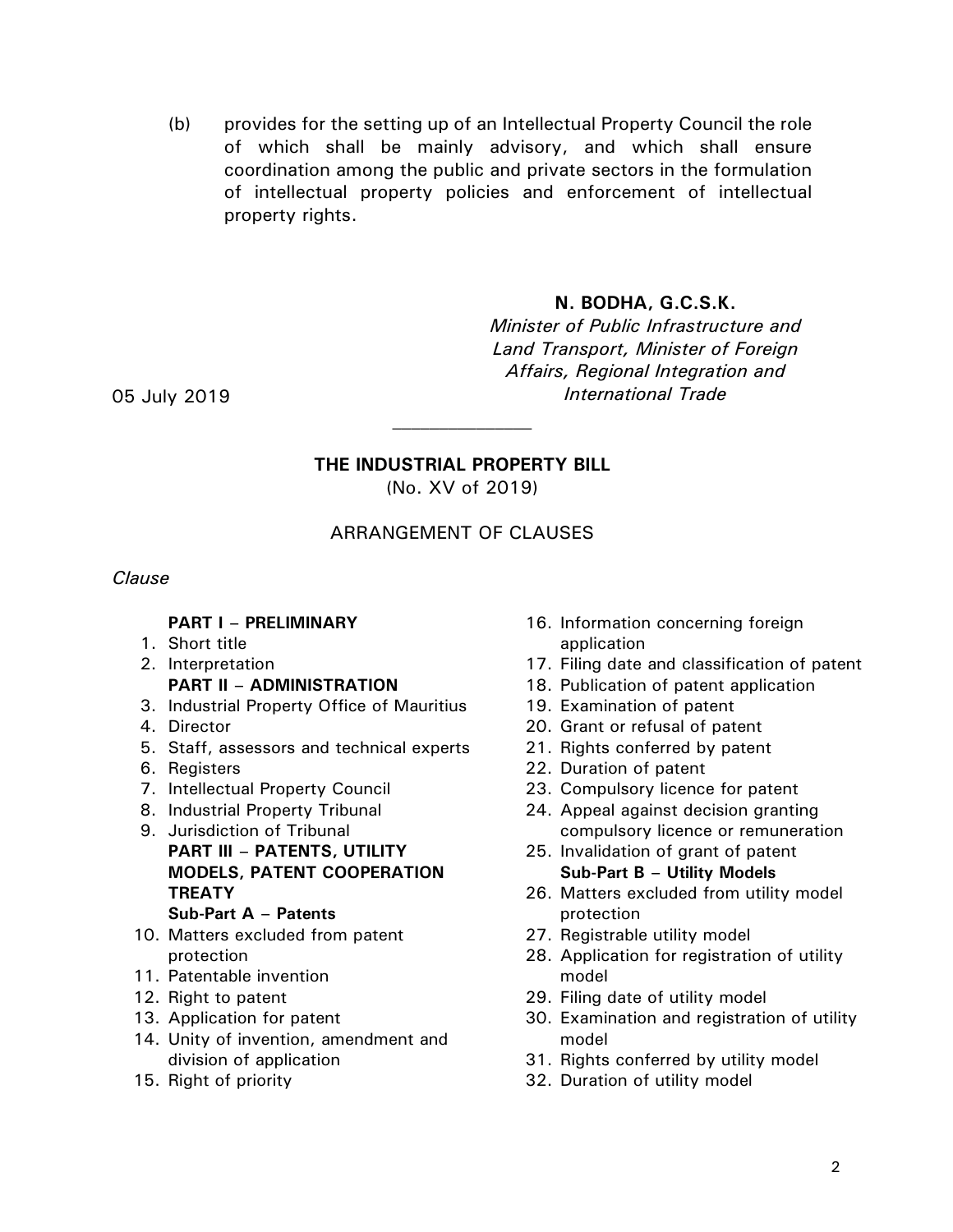- 33. Conversion of patent application or utility model
- 34. Invalidation of registration of utility model

**Sub-Part C – Patent Cooperation Treaty**

- 35. Interpretation of Sub-Part C
- 36. International application designating **Mauritius**
- 37. Functions of Office
- 38. Entering national phase
- 39. Reinstatement of rights following failure to enter national phase
- 40. Restoration of right of priority
- 41. Processing international application **PART IV – LAYOUT-DESIGNS OF INTEGRATED CIRCUITS**
- 42. Application for registration
- 43. Filing date of layout-design
- 44. Registration of layout-design
- 45. Originality
- 46. Right to protection
- 47. Scope of protection
- 48. Commencement and duration of protection
- 49. Invalidation of registration of layoutdesign
- 50. Exploitation by Government agency or third person **PART V – PROTECTION OF NEW PLANT VARIETIES**
- 51. Interpretation of Part V
- 52. National treatment
- 53. Conditions for protection
- 54. Novelty
- 55. Distinctness
- 56. Uniformity
- 57. Stability
- 58. Application for breeder's right
- 59. Filing date of breeder's right
- 60. Provisional protection
- 61. Right of priority
- 62. Examination of application
- 63. Grant or refusal of breeder's right
- 64. Scope of breeder's right
- 65. Duration of breeder's right
- 66. Exceptions to breeder's right
- 67. Exhaustion of breeder's right
- 68. Restrictions on exercise of breeder's right
- 69. Measures regulating commerce
- 70. Variety denomination
- 71. Invalidation of breeder's right
- 72. Cancellation of breeder's right **PART VI – INDUSTRIAL DESIGNS GOVERNED BY THE HAGUE AGREEMENT Sub-Part A – Industrial Designs**
- 73. Conditions for protection
- 74. Industrial design excluded from protection
- 75. Right to registration
- 76. Application for registration of industrial design
- 77. Amendment and withdrawal
- 78. Right of priority
- 79. Filing date of industrial design
- 80. Examination of application
- 81. Registration and publication of industrial design
- 82. Rights conferred by registration of industrial design
- 83. Limitations and exceptions
- 84. Duration of industrial design
- 85. Invalidation of registration of industrial design

#### **Sub-Part B – The Hague Agreement**

- 86. Interpretation of Sub-Part B
- 87. Application for international design registration
- 88. Effect of international registration
- 89. Examination of international registration and notification to International Bureau
- 90. Conflict between this Act and the Hague Agreement

**PART VII – MARKS, TRADE NAMES, GEOGRAPHICAL INDICATIONS, MADRID PROTOCOL**

- **Sub-Part A – Marks**
- 91. Registration of mark
- 92. Application for registration
- 93. Right of priority
- 94. Filing date of mark
- 95. Division, withdrawal and amendment
- 96. Examination, publication, opposition and registration
- 97. Duration of mark
- 98. Rights conferred by registration of mark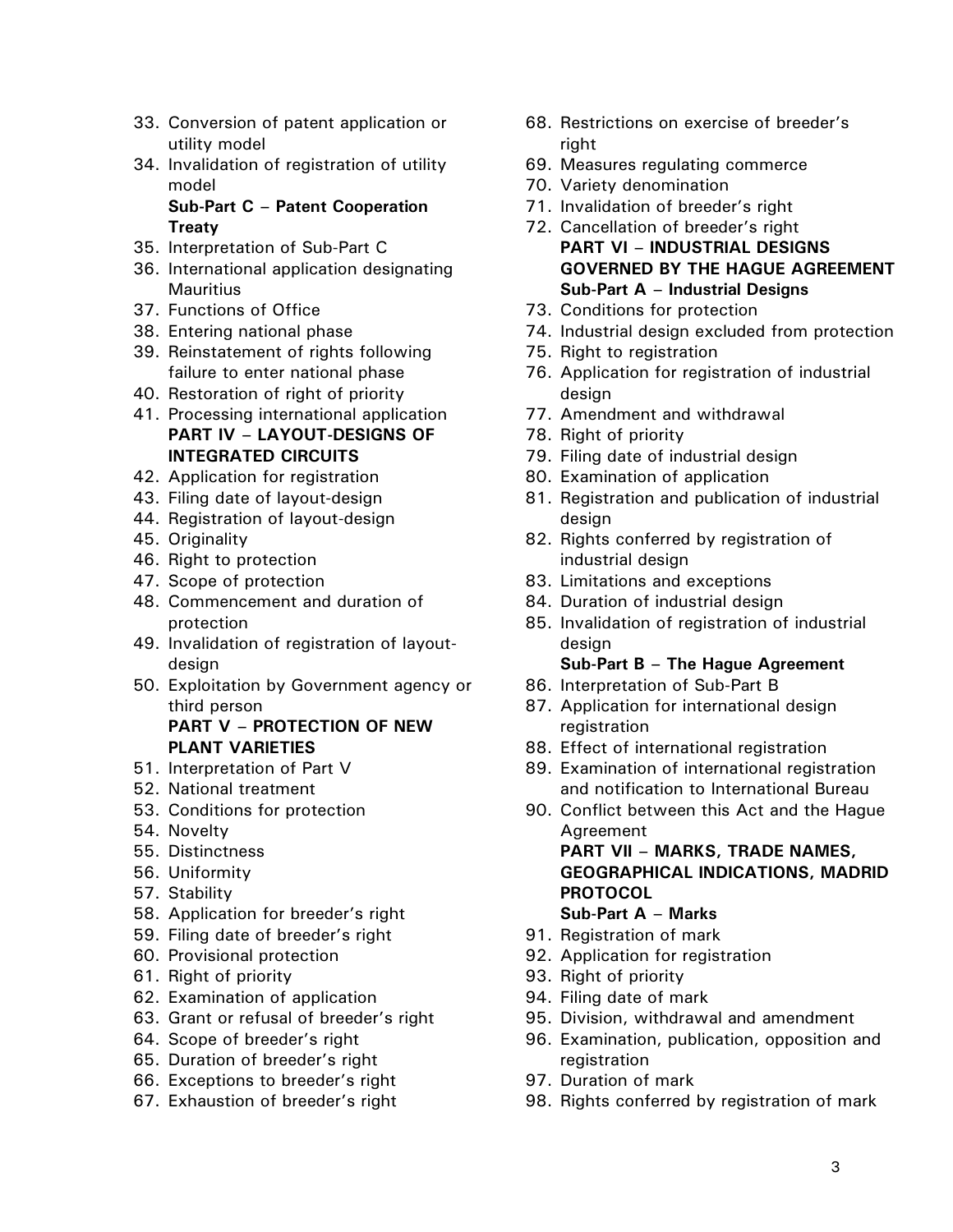- 99. Invalidation of registration of mark
- 100. Removal on ground of non-use
- 101. Collective mark
- 102. Certification mark
- 103. Cancellation of registered mark and limitation of goods and services **Sub-Part B – Trade Names**
- 104. Protection of trade name **Sub-Part C – Geographical Indications**
- 105. Scope of protection
- 106. Application for geographical indication
- 107. Filing date of geographical indication
- 108. Examination, publication, opposition and registration
- 109. Scope of exclusive right
- 110. Limitations and exceptions
- 111. Duration of geographical indication
- 112. Invalidation of registration of geographical indication
- 113. Rectification of Register
- 114. Cancellation of registration **Sub-Part D – Madrid Protocol**
- 115. Interpretation of Sub-Part D
- 116. Language
- 117. Examination of international application of which Mauritius is country of origin
- 118. Certification
- 119. Handling fee
- 120. Ceasing of effect of basic application or basic registration
- 121. Publication of application for international registration and opposition
- 122. Ex-officio provisional refusal of protection
- 123. Provisional refusal of protection based on opposition
- 124. Statement of grant of protection
- 125. Decision following provisional refusal of protection
- 126. Decision affecting protection of mark following statement
- 127. Effect of international registration
- 128. Invalidation
- 129. Record in International Register
- 130. Collective and certification marks
- 131. Replacement
- 132. Transformation
- 133. Conflict between this Act and the Madrid Protocol

#### **PART VIII – MISCELLANEOUS**

- 134. Change in address, application and ownership
- 135. Licence
- 136. Agents
- 137. Protection of rights
- 138. Appeal to Supreme Court
- 139. Offences
- 140. Unfair practice
- 141. Regulations
- 142. Consequential amendment
- 143. Repeals
- 144. Savings and transitional provisions
- 145. Commencement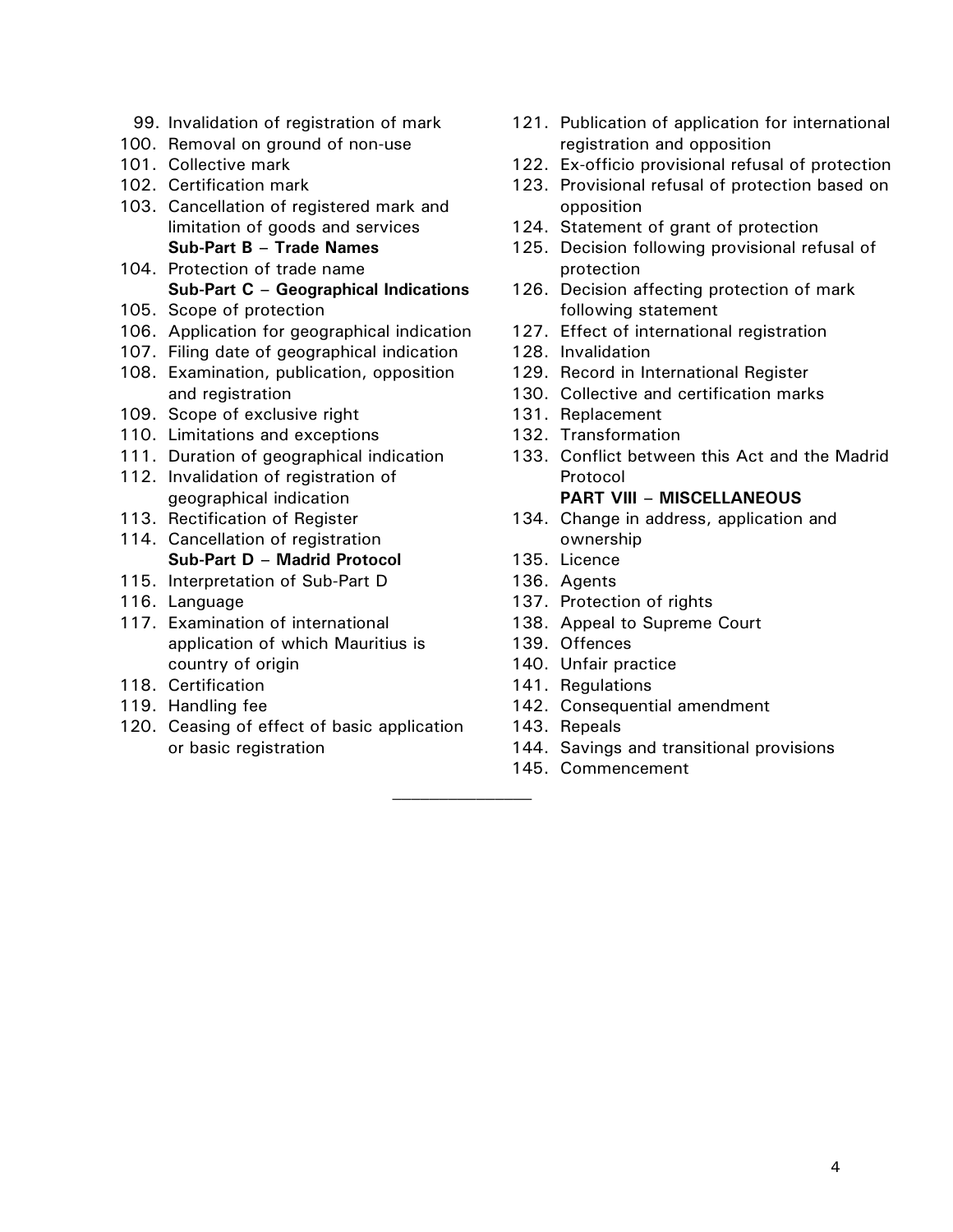# **A BILL**

**To provide for the protection of industrial property rights, namely, patents, utility models, layout-designs of integrated circuits, breeder's rights, industrial designs, marks, trade names and geographical indications, for an Industrial Property Office headed by a Director, for the setting up of an Intellectual Property Council which is advisory in nature, for the jurisdiction of the Industrial Property Tribunal, and for related matters**

ENACTED by the Parliament of Mauritius, as follows –

## **PART I – PRELIMINARY**

### **1. Short title**

This Act may be cited as the Industrial Property Act 2019.

#### **2. Interpretation**

In this  $Act -$ 

"appearance" means the packaging, shape, colour or other non-functional characteristic of a product;

"Budapest Treaty" means the Budapest Treaty on the International Recognition of the Deposit of Microorganisms for the Purposes of Patent Procedure, done at Budapest on 28 April 1977, as amended;

"certificate" means the document witnessing the title granted to protect a patent, a utility model, a layout-design, a breeder's right, an industrial design, a mark or a geographical indication against the exploitation by persons other than the owner of a registered right;

"certification mark" means a sign certified by the owner of a mark as being capable, in respect of the origin, material or mode of manufacture of goods, the performance of services or their quality, standard, or other characteristics, of distinguishing goods or services from other goods or services not so certified;

"collective mark" means any visible sign designated as such in the application for registration and capable of distinguishing the origin or any other common characteristic, including the quality of goods or services, of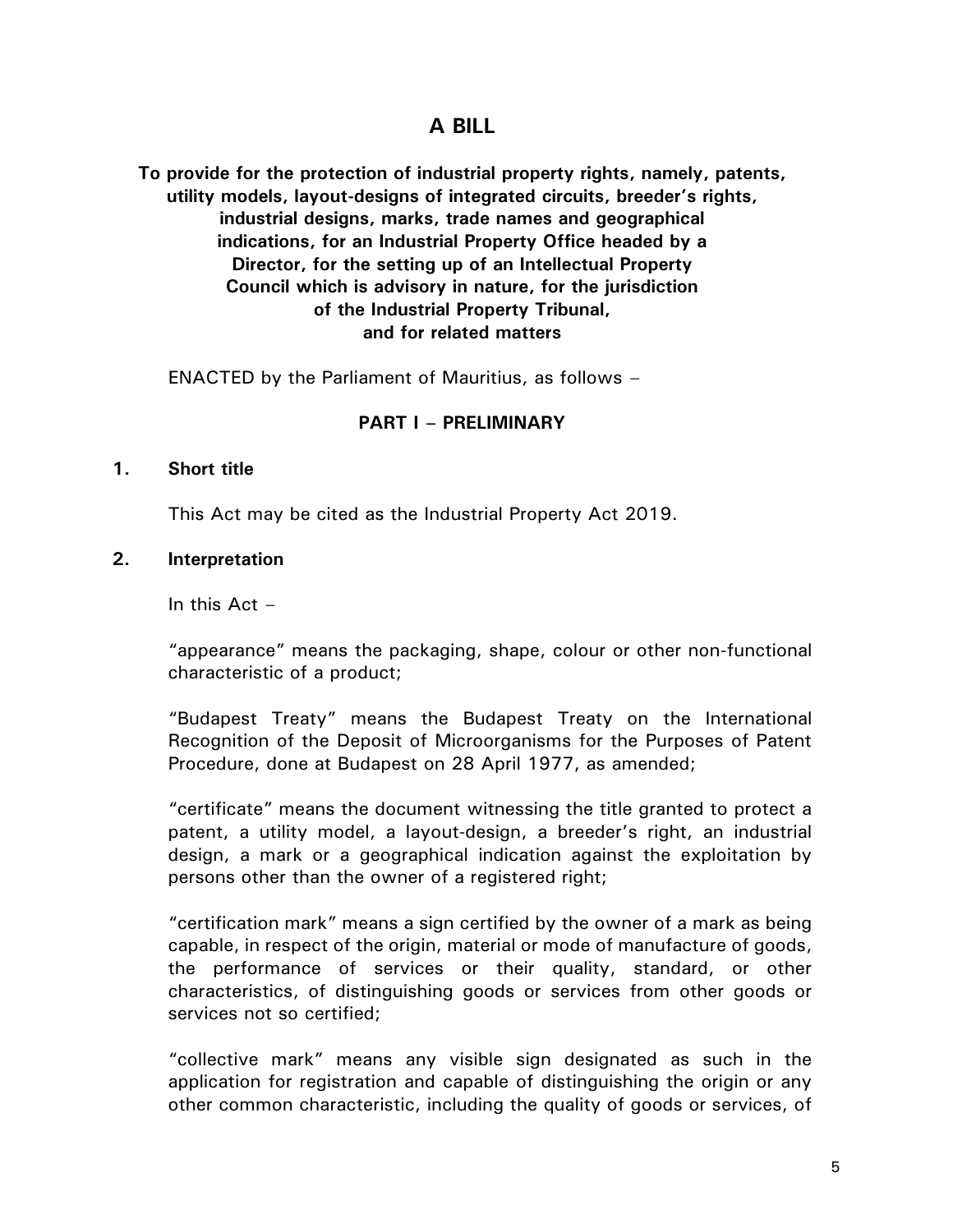different enterprises which use the sign under the control of the registered owner of the collective mark;

"competent authority" means the Permanent Secretary of the Ministry;

"compulsory licence" means an authorisation given by the competent authority to a person to exploit a patent or utility model without the consent of the owner of the patent or utility model;

"Council" means the Intellectual Property Council;

"decision of 30 August 2003" means the decision of 30 August 2003 of the General Council of the World Trade Organization on the Implementation of paragraph 6 of the Doha Declaration on the TRIPS Agreement and Public Health;

"Director" means the Director of the Office;

"economic tie" means a tie between 2 persons whereby –

- (a) one of them may exercise on the other; or
- (b) a third party may exercise on both of them,

a decisive influence with respect to the exploitation of an industrial design;

"exploit" means, in relation to  $-$ 

- (a) a patented invention or a utility model invention which is a product –
	- (i) make, import, offer to sell, sell or use the product; or
	- (ii) stock the product for any of the purposes referred to in subparagraph (i);
- (b) a patented invention or a utility model invention which is a process –
	- (i) make use of the process; or
	- (ii) do any act referred to in paragraph (a) in respect of a product obtained directly by means of the process;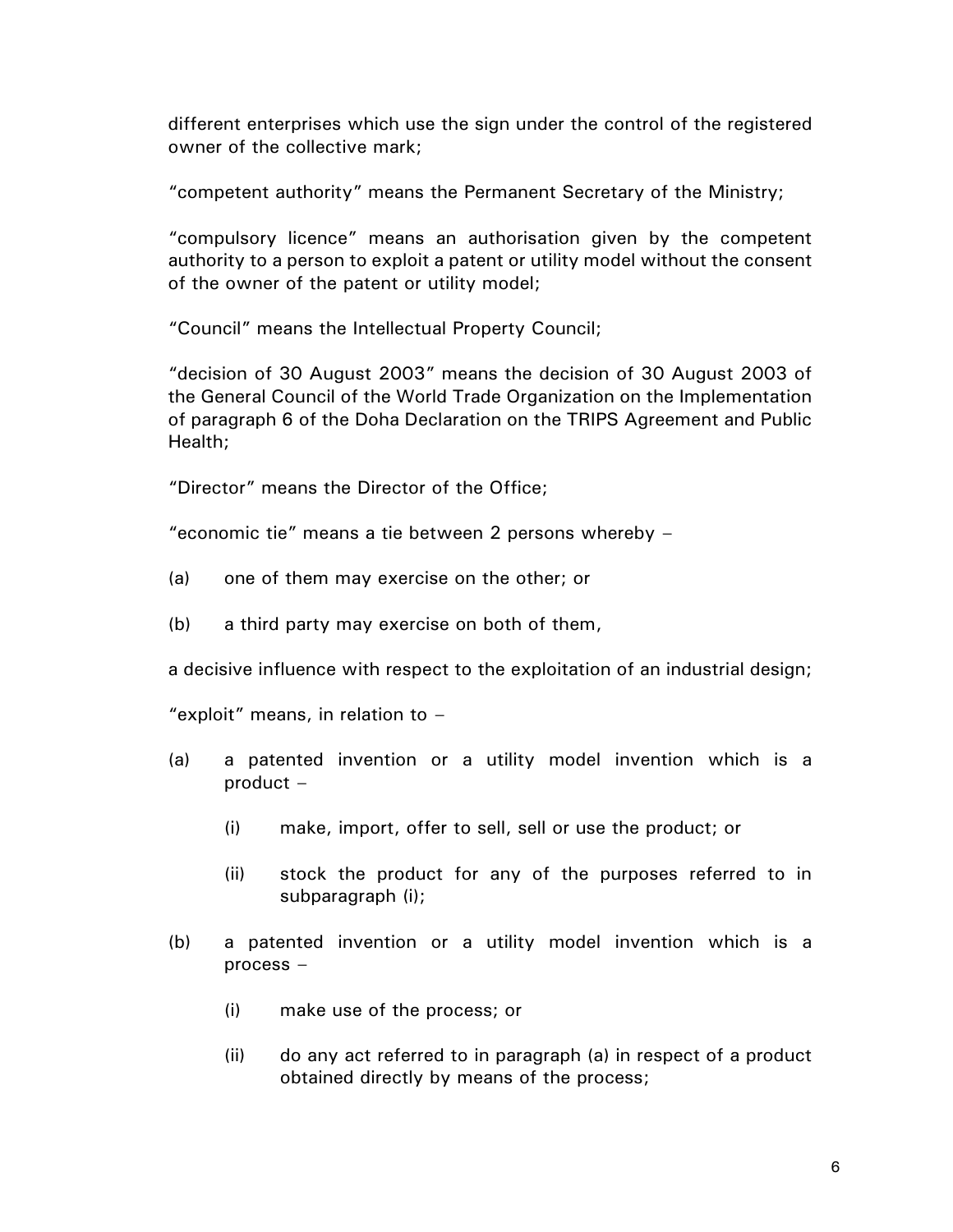- (c) a registered layout-design
	- (i) by incorporation in an integrated circuit or otherwise, reproduce the design, in whole or in part, otherwise than by reproducing a part that does not comply with the requirement of originality referred to in section 45; or
	- (ii) import, sell or otherwise distribute for commercial purposes the design, an integrated circuit in which the design is incorporated or an article incorporating the integrated circuit in so far as it continues to contain the design;
- (d) a registered industrial design
	- (i) make, sell or import an article bearing or embodying a design which is a copy, or substantially a copy, of the registered design; or
	- (ii) put on the market or sell an article that embodies the design;

"geographical indication" means an indication which identifies a good as originating in the territory of a country, or a region or locality in that country, where a given quality, reputation or other characteristic of the good is essentially attributable to its geographical origin;

"industrial design" means the appearance of a product resulting from its features, particularly the shape, lines, contours, colours, texture or materials of the product or its ornamentation;

"industrial property right" includes a patent, a utility model, a layout-design, a breeder's right, an industrial design, a mark, a trade name and a geographical indication;

"industry"  $-$ 

- (a) means any human economic activity leading to the production of goods or services; and
- (b) includes handicraft, agriculture, fisheries and other services;

"integrated circuit" means a product in its final or an intermediate form –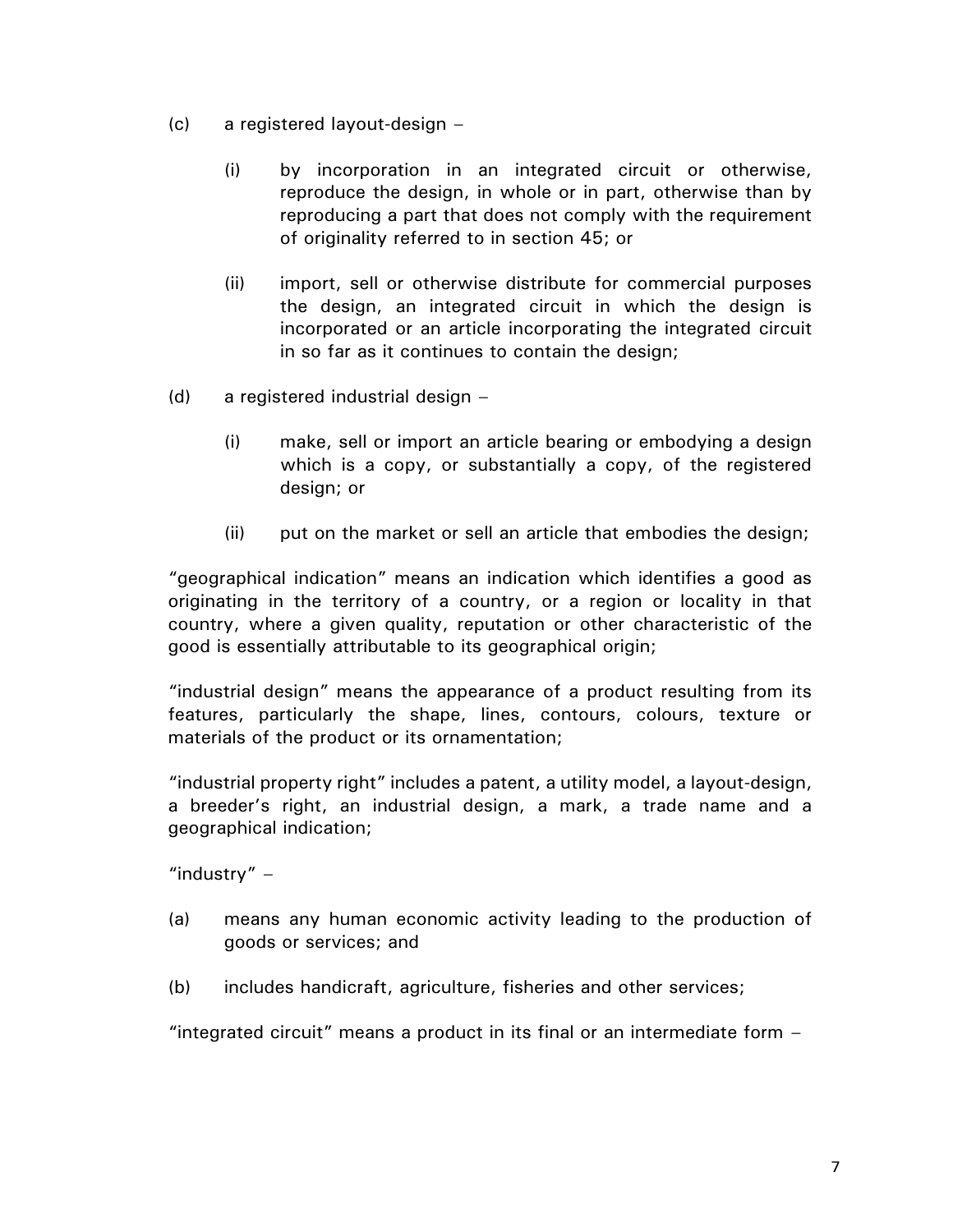- (a) in which at least one of the elements is an active element and some or all of the interconnections are integrally formed in or on a piece of material; and
- (b) which is intended to perform an electronic function;

"Intellectual Property Council" means the Council referred to in section 7;

"International Bureau" means the International Bureau of the World Intellectual Property Organization;

"International Classification" means, in relation to  $-$ 

- (a) a patent, the classification established by the Strasbourg Agreement Concerning the International Patent Classification, of 24 March 1971, as amended;
- (b) an industrial design, the classification according to the Locarno Agreement Establishing an International Classification for Industrial Designs, of 8 October 1968, as amended;
- (c) a mark, the classification according to the Nice Agreement Concerning the International Classification of Goods and Services for the Purposes of the Registration of Marks of 15 June 1957, as amended;
- (d) a mark, the Vienna Classification for the figurative elements of marks, established by the Vienna Agreement Establishing an International Classification of the Figurative Elements of Marks (1973), as amended;

"invention" means an idea of an inventor which provides, in practice, the solution to a specific problem in the field of technology and which may be, or may relate to, a product or a process;

"law practitioner" has the same meaning as in the Law Practitioners Act;

"layout-design" means the three-dimensional disposition, however expressed, of the elements, at least one of which is an active element, and some or all of the interconnections of an integrated circuit, or such a three-dimensional disposition prepared for an integrated circuit intended for manufacture;

"mark"  $-$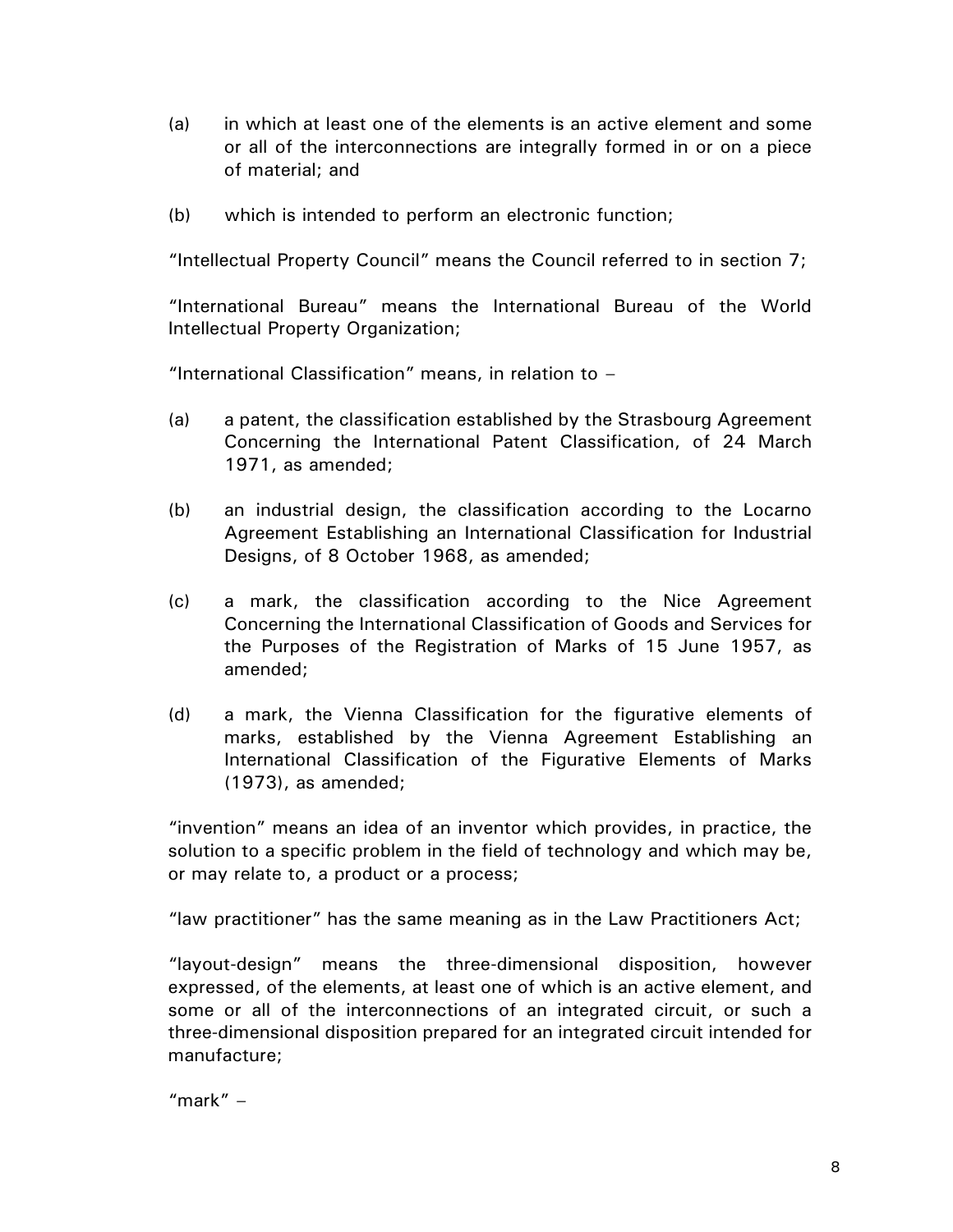- (a) means a visually perceptible sign or combination of signs, capable of distinguishing the goods or services of an enterprise from those of other enterprises; and
- $(b)$  includes  $-$ 
	- (i) a certification mark and a collective mark; and
	- (ii) words, letters, numerals, figures, pictures, a combination of colours, the shape of goods or parts of the goods, or the packaging or other conditioning of goods;

"Minister" means the Minister to whom responsibility for the subject of industrial property is assigned;

"Ministry" means the Ministry responsible for the subject of industrial property;

"Office" means the Industrial Property Office of Mauritius referred to in section 3;

"Paris Convention" means the Paris Convention for the Protection of Industrial Property, of 20 March 1883, as amended;

"patent" means the title granted to protect an invention;

"prior art" includes anything disclosed publicly anywhere in the world, before the filing date or, where applicable, the priority date, of an application for a certificate, whether by publication in tangible form, by oral disclosure, by use or in any other manner other than by a disclosure which occurred –

- (a) within the 12 months preceding the filing date or the priority date; and
- (b) following an act committed by the applicant or his predecessor in title or an abuse by a third party with regard to the applicant or his predecessor in title;

"priority date" means the filing date of an earlier application for an industrial property right which serves as the basis for claiming priority under this Act and provided for in the Paris Convention;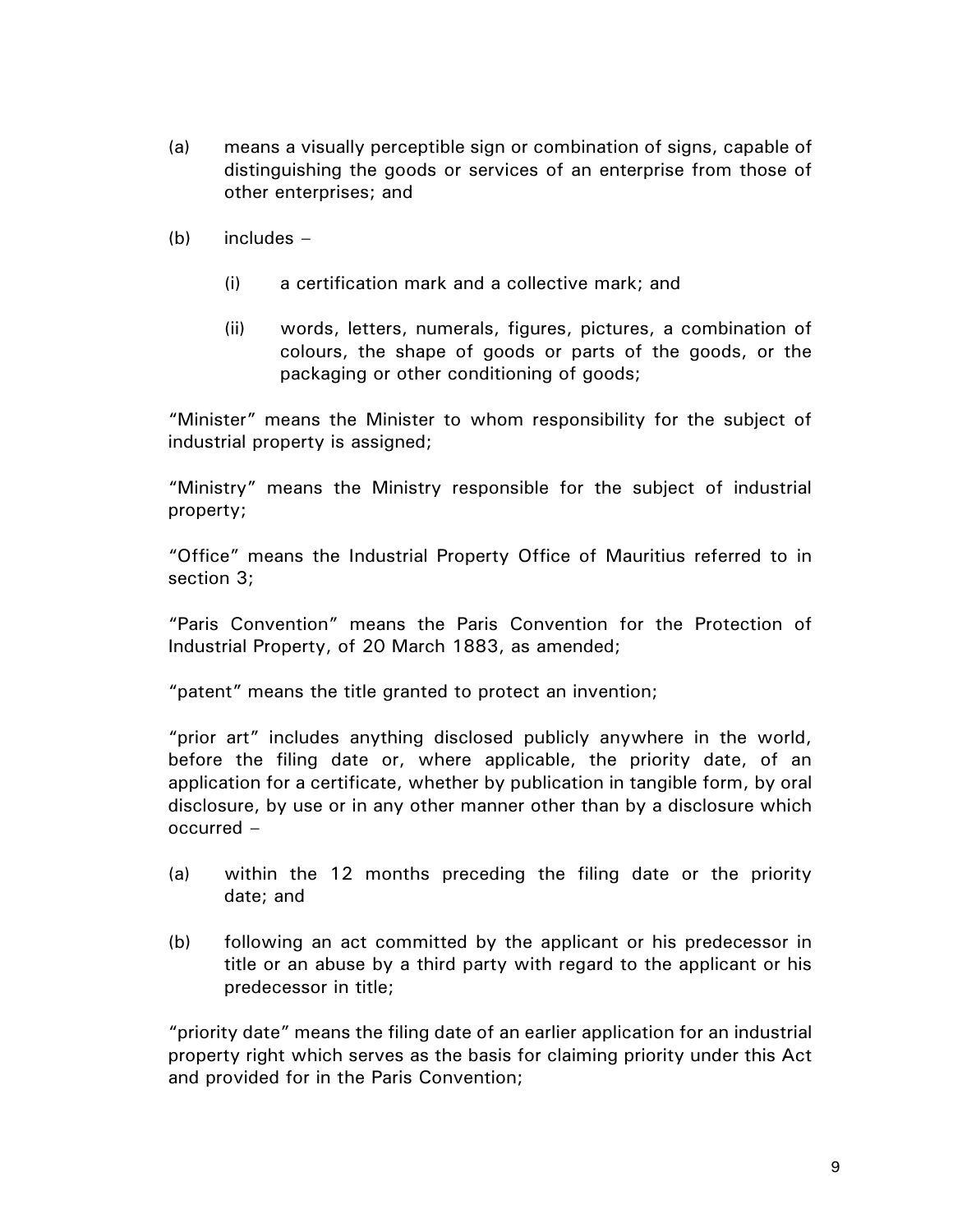"producer" means –

- (a) a producer of agricultural products or a person exploiting natural products; or
- (b) a manufacturer of handicraft or industrial products;

"product" means any natural or agricultural product or a product of handicraft or industry;

"register" means a register referred to in section 6;

"trade name" means a name or designation used to identify an enterprise in the course of trade;

"Tribunal" means the Industrial Property Tribunal referred to in section 8;

"TRIPS Agreement" means the Agreement on Trade-Related Aspects of Intellectual Property Rights, contained in Annex 1C of the Marrakesh Agreement Establishing the World Trade Organization, signed in Marrakesh, Morocco, on 15 April 1994;

"utility model" means a technical creation that consists of a new shape or configuration, or component, of an object that increases its functionality or utility.

### **PART II – ADMINISTRATION**

### **3. Industrial Property Office of Mauritius**

(1) There shall be a department within the Ministry which shall be known as the Industrial Property Office of Mauritius.

- (2) The objects of the Office shall be to  $-$ 
	- (a) administer and implement this Act; and
	- (b) assist in the protection, promotion and development of industrial property governed by this Act.

(3) The Office shall have such powers as are necessary to attain its objects and may, inter alia –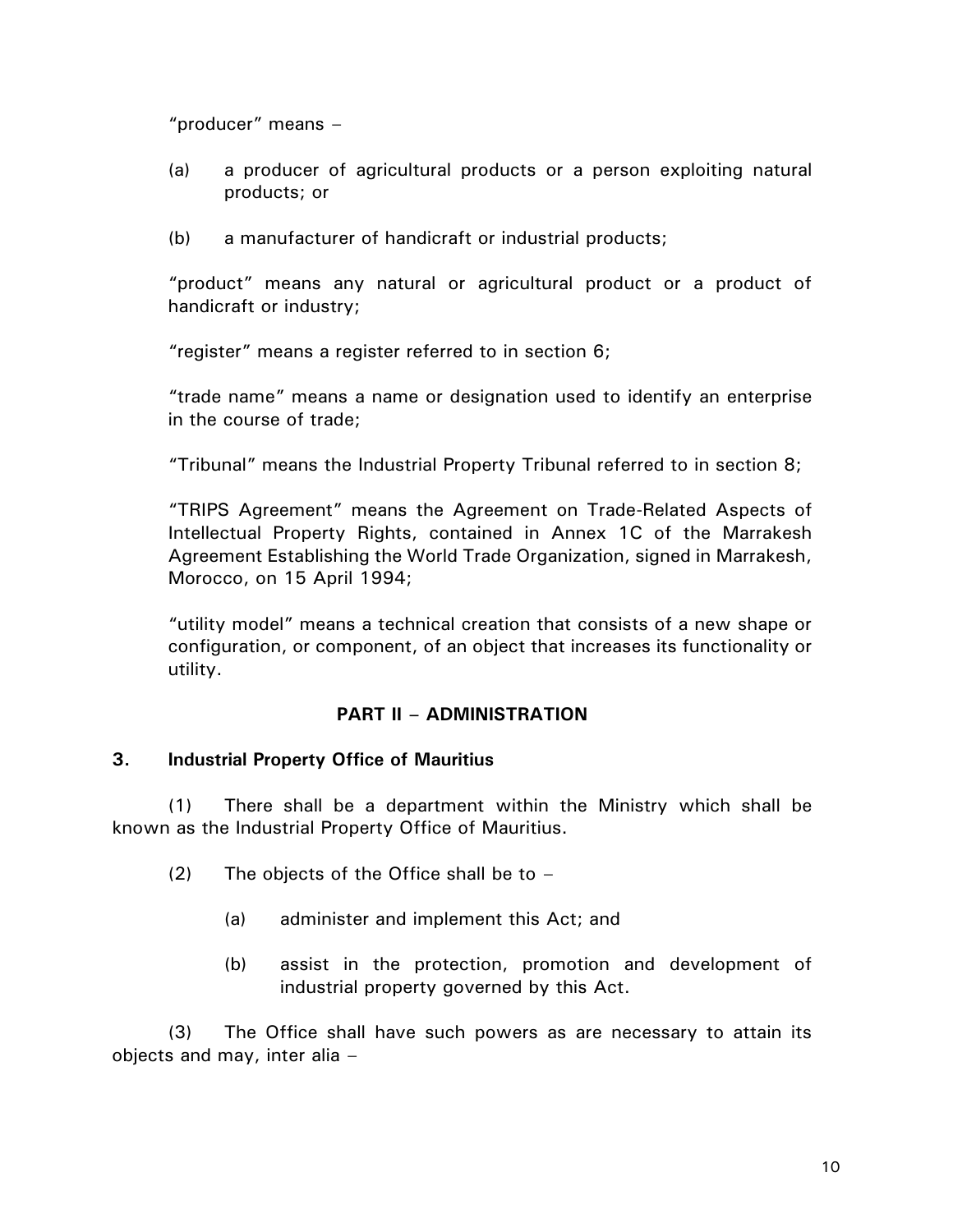- (a) implement strategies, programmes and action plans for the development of industrial property;
- (b) compile and maintain a database for industrial property;
- (c) devise and assist in the preparation of educational and sensitisation programmes on industrial property;
- (d) undertake and assist in conducting research in industrial property.

(4) The Minister may give to the Office such written directions of a general character, not inconsistent with this Act, as he considers necessary, and the Office shall comply with those directions.

# **4. Director**

- (1) The Office shall be administered by a Director who shall be  $-$ 
	- (a) a public officer;
	- (b) appointed by the Public Service Commission; and
	- (c) responsible for the control, operation and management of the daily business of the department.
- (2) The Director shall
	- (a) on receipt of an application for a certificate  $-$ 
		- (i) grant a filing date to the application;
		- (ii) examine the application;
		- (iii) grant a patent or a breeder's right, where appropriate;
		- (iv) register a utility model, a layout-design, an industrial design, a mark or a geographical indication, where appropriate;
		- (v) cause to be published relevant information pertaining to the grant of a patent or breeder's right or the registration referred to in subparagraph (iv);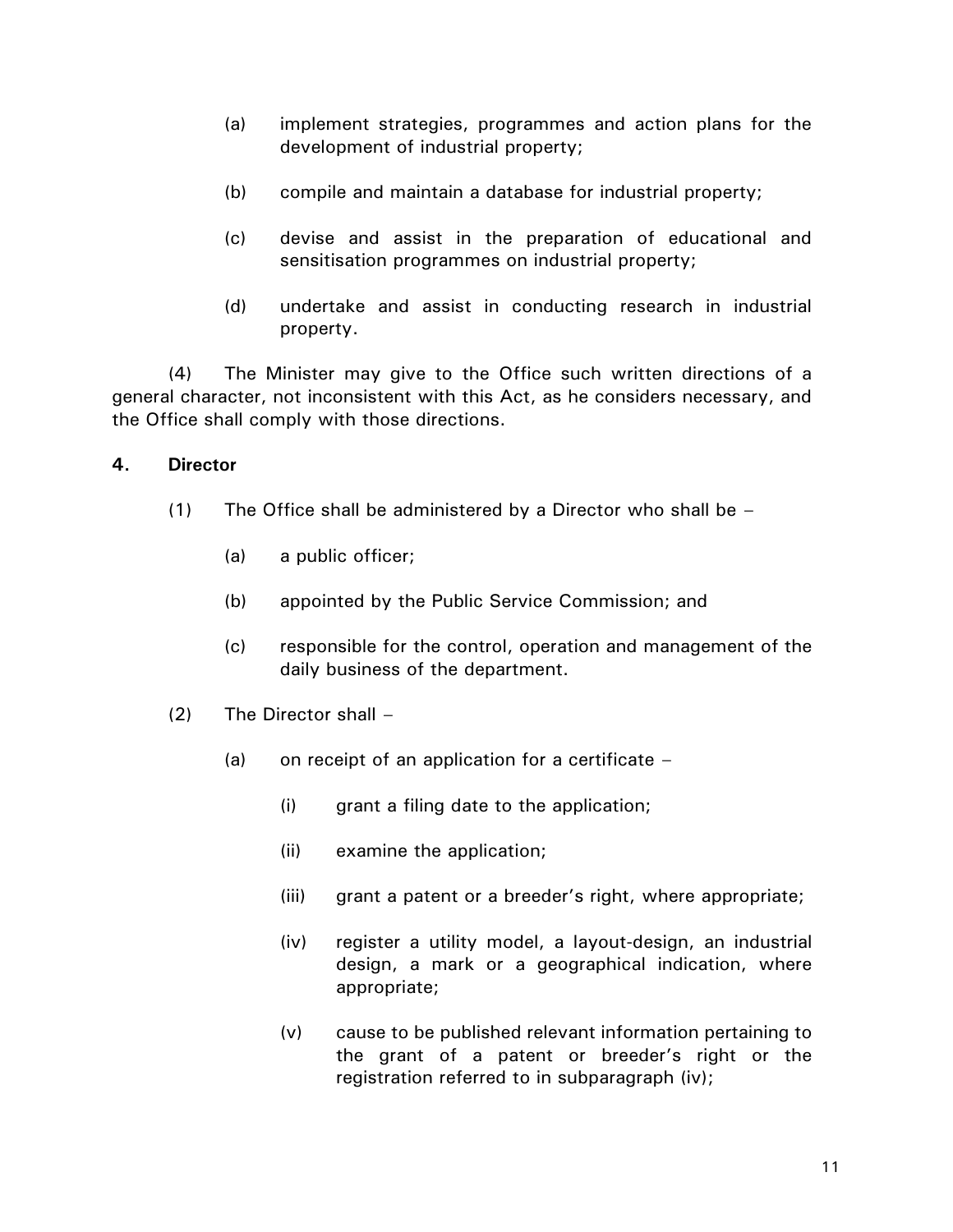- (b) record the particulars of the application and the decision arrived at in the appropriate register;
- (c) on his own initiative or on receipt of a complaint, investigate any allegation of an offence under this Act or the Protection against Unfair Practices (Industrial Property Rights) Act; and
- (d) ensure that the policies and procedures of the Office comply with relevant international standards and guidelines as regard the rights provided for under this Act.

(3) Where the Director is satisfied that the circumstances so justify, he may, on receiving a written request, extend the time for doing any act required to be done under this Act on giving notice to the parties concerned and on such terms and conditions as he may determine.

(4) The Director may, subject to this Act, correct any error of translation or transcription, clerical error or mistake, in any application or document filed with him or in any recording effected pursuant to this Act.

(5) (a) The Director may, for the purpose of conducting an investigation under this Act, use the services of any police officer or other public officer designated for that purpose by the Commissioner of Police, or the Head of Civil Service, as the case may be.

(b) The Commissioner of Police shall give such assistance as may be necessary to the Director to enable him to discharge his functions under this Act.

(6) The Director shall have such powers as may be necessary to carry out the functions of the Office and to enforce this Act or the Protection against Unfair Practices (Industrial Property Rights) Act, and may, in particular –

- (a) require any person who is being investigated to provide such information or document as may be relevant to the investigation;
- (b) require any public officer to provide any information or document in his custody;
- (c) apply to the Judge in Chambers for an order authorising him or any of his officers, at all reasonable times, to enter and search any premises, secure and detain any document or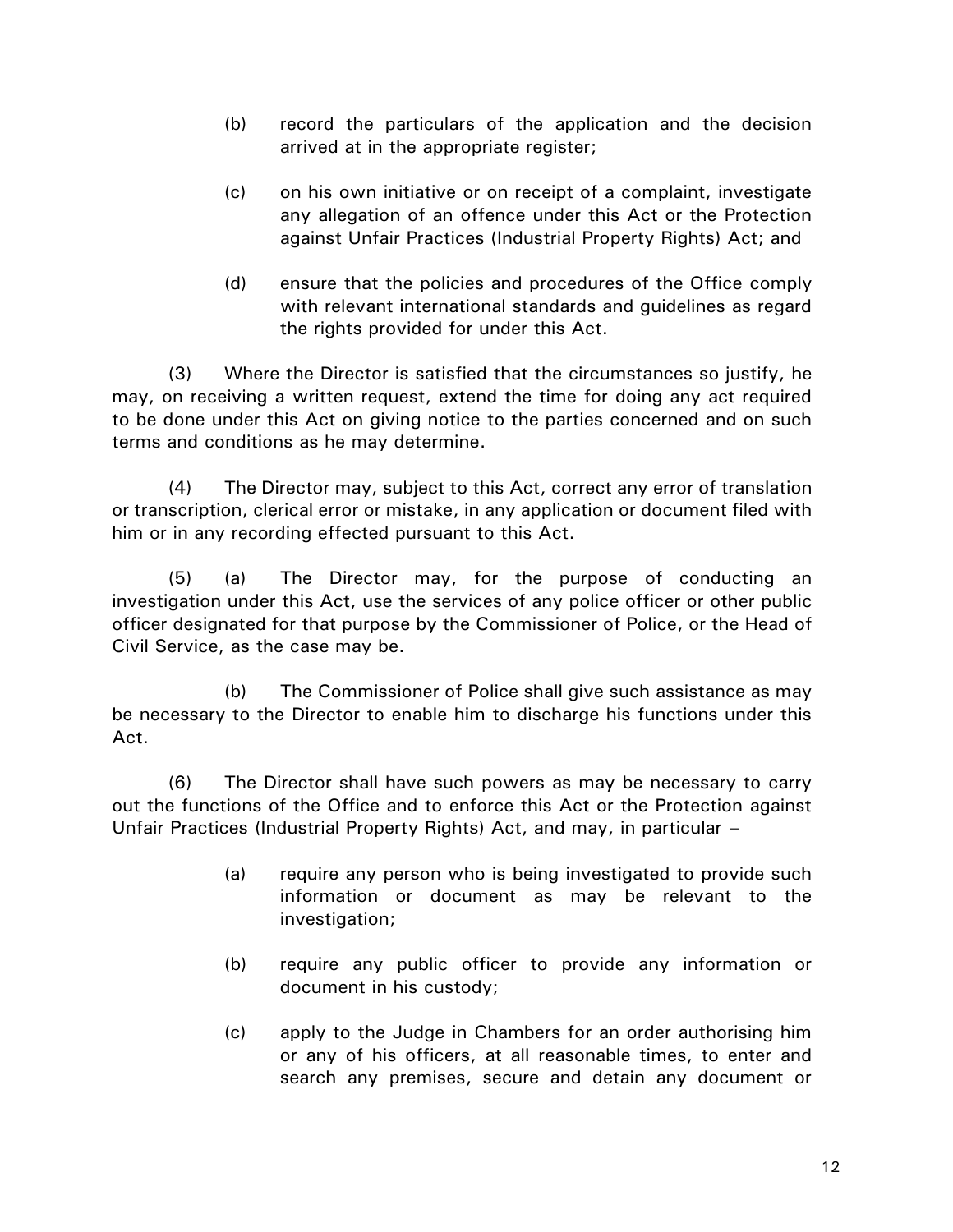material which is of relevance to an investigation being conducted;

(d) detain any document or goods that may be relevant to the investigation.

(7) Where, after an investigation under subsection (2)(c), the Director concludes that an offence under this Act or the Protection against Unfair Practices (Industrial Property Rights) Act has been committed, he shall refer the matter to the Director of Public Prosecutions.

(8) The Director may, in the discharge of his duties under this Act and the Protection against Unfair Practices (Industrial Property Rights) Act, issue administrative procedures.

# **5. Staff, assessors and technical experts**

(1) There shall be posted to the Office such public officers as may be necessary to assist the Director in the proper discharge of his functions.

(2) The officers posted to the Office shall be public officers and shall be under the administrative control of the Director.

(3) The Director may, subject to the approval of the Minister, appoint, on an ad hoc basis, such assessors and technical experts on such terms and conditions as he may determine.

# **6. Registers**

(1) The Office shall maintain separate registers for patents, utility models, layout-designs, breeder's rights, industrial designs, marks and geographical indications.

(2) All the entries and recordings provided for in this Act shall be effected in the appropriate register.

(3) Subject to section 135(1), any person may consult the registers and obtain extracts therefrom under such conditions, and on payment of such fee, as may be prescribed.

# **7. Intellectual Property Council**

(1) There shall be an Intellectual Property Council which shall consist  $of -$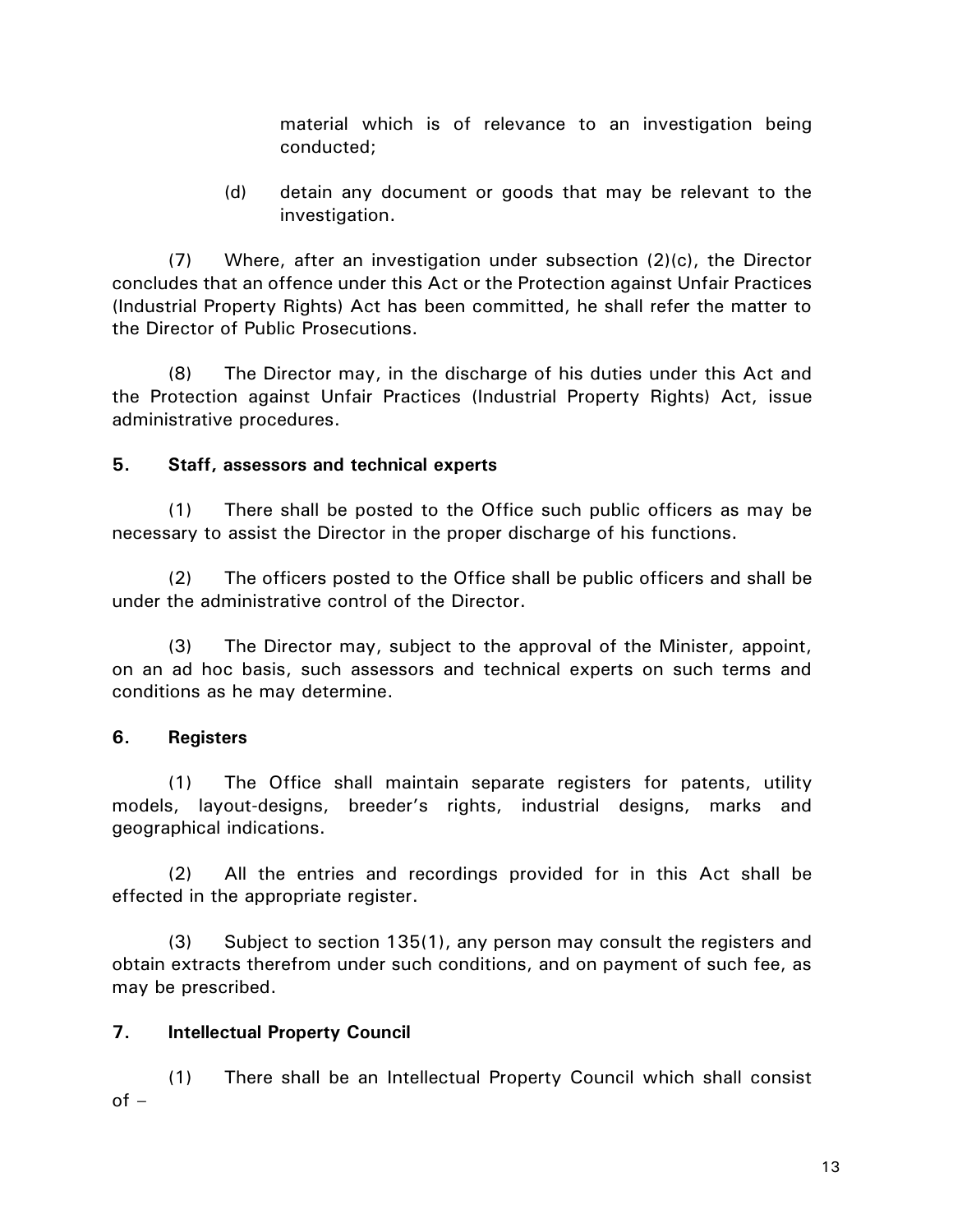- (a) a Chairperson, to be appointed by the Minister after consultation with the Prime Minister, who shall be the holder of a Master of Laws (L.L.M.) or Master in Economics, with at least 5 years proven experience in the field of intellectual property right and possessing analytical skills;
- (b) the Director;
- (c) a representative of the Ministry responsible for the subject of agriculture;
- (d) a representative of the Ministry responsible for the subject of arts and culture;
- (e) a representative of the Ministry responsible for the subject of education;
- (f) a representative of the Ministry responsible for the subject of health;
- (g) a representative of the Ministry responsible for the subject of innovation;
- (h) a representative of the Attorney-General's Office;
- (i) a representative of the Mauritius Research Council;
- (j) a representative of the Customs Department of the Mauritius Revenue Authority;
- (k) a representative of the Anti-Piracy Unit of the Police Force;
- (l) a representative of the Economic Development Board; and
- (m) 2 representatives from the private sector, having wide knowledge and experience in intellectual property, to be appointed by the Minister.

 $(2)$  (a) The members of the Council referred to in subsection  $(1)(a)$ and (m) shall hold office for a period of 2 years and shall be eligible for reappointment for a further period of 2 years.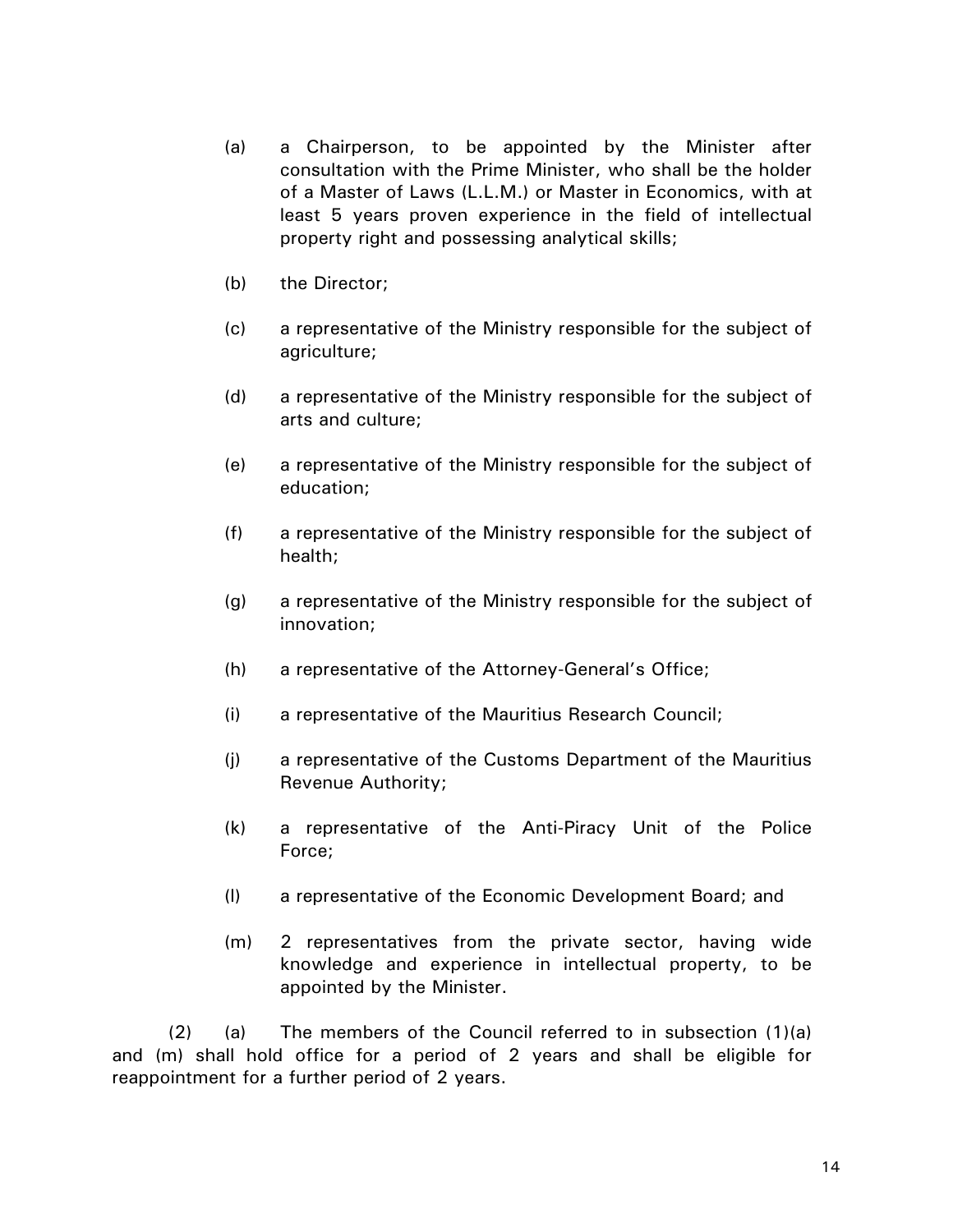(b) The members of the Council shall be paid such allowance as the Minister may determine.

- (3) (a) The Council shall
	- (i) advise the Minister on any matter relating to intellectual property; and
	- (ii) ensure coordination among the public and private sectors in the formulation of intellectual property policies and enforcement of intellectual property rights.

(b) At any meeting of the Council, 9 members shall constitute a quorum.

(4) (a) The Council shall meet at least once every month at such time and place as the Chairperson shall determine.

(b) Where the Chairperson is absent at a meeting, the members present shall elect a member to chair the meeting.

(c) The Director shall designate an officer of the Office to act as Secretary to the Council.

(5) The Council may set up such committees as it considers necessary to assist it in the discharge of its functions.

(6) Subject to this section, the Council shall regulate its proceedings in such manner as it may determine.

## **8. Industrial Property Tribunal**

(1) There shall be an Industrial Property Tribunal which shall consist of –

- (a) a Chairperson, who shall be a law practitioner of not less than 5 years' standing, having experience in the field of industrial property; and
- (b) not more than 3 other members, who shall have experience in the field of industrial property, finance or business administration,

to be appointed by the Minister, after consultation with the Prime Minister.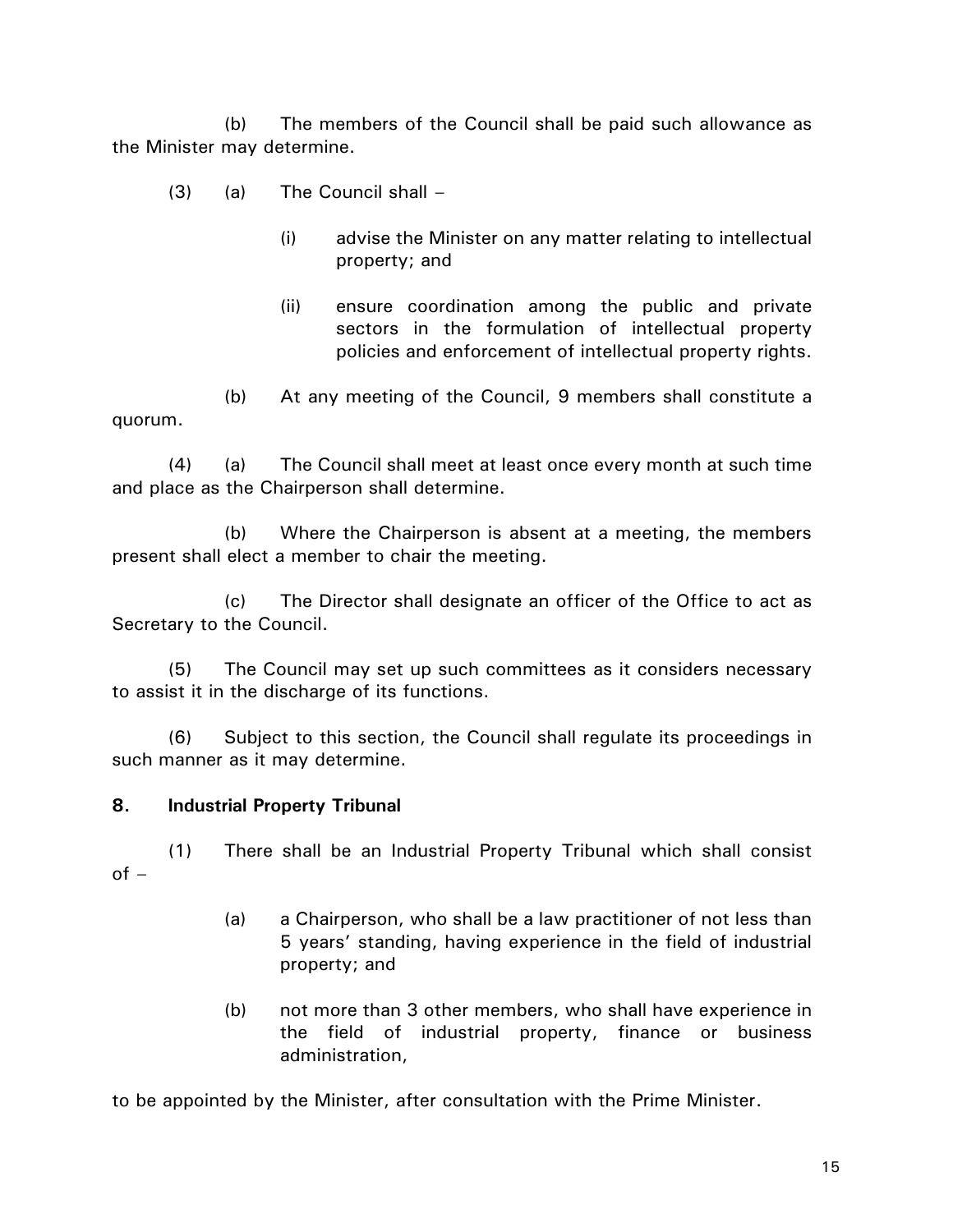(2) The members, including the Chairperson, of the Tribunal shall hold office for a period of 5 years.

(3) For the purpose of hearing and determining any matter, the Tribunal shall consist of the Chairperson and 2 other members.

(4) The members of the Tribunal shall be appointed on such terms and conditions, and be paid such fees, as the Minister may determine.

(5) The Secretary to Cabinet and Head of the Civil Service may, with approval of the Public Service Commission, designate –

- (a) such public officers as he may consider appropriate to assist the Tribunal in the exercise of its functions;
- (b) a public officer to act as Registrar of the Tribunal.

## **9. Jurisdiction of Tribunal**

- (1) The Tribunal shall have jurisdiction to hear and determine
	- (a) an appeal by any person who feels aggrieved by a decision of the Director to reject his application for a certificate;
	- (b) an appeal by any person who feels aggrieved by a decision of the Director to reject his opposition to the registration of an industrial property;
	- (c) an application by any interested person, to the Tribunal, to invalidate the grant of a patent or the protection of a plant variety, or the registration of a utility model, a layout-design, an industrial design, a mark or a geographical indication.
- (2) Any appeal to the Tribunal under subsection  $(1)(a)$  or (b) shall be
	- (a) filed within 28 days from the date the aggrieved person receives written notification of the decision of the Director;
	- (b) in such form and manner as the Tribunal may determine.

 $(3)$  Any application for invalidation under subsection  $(1)(c)$  shall be in such form and manner as the Tribunal may determine.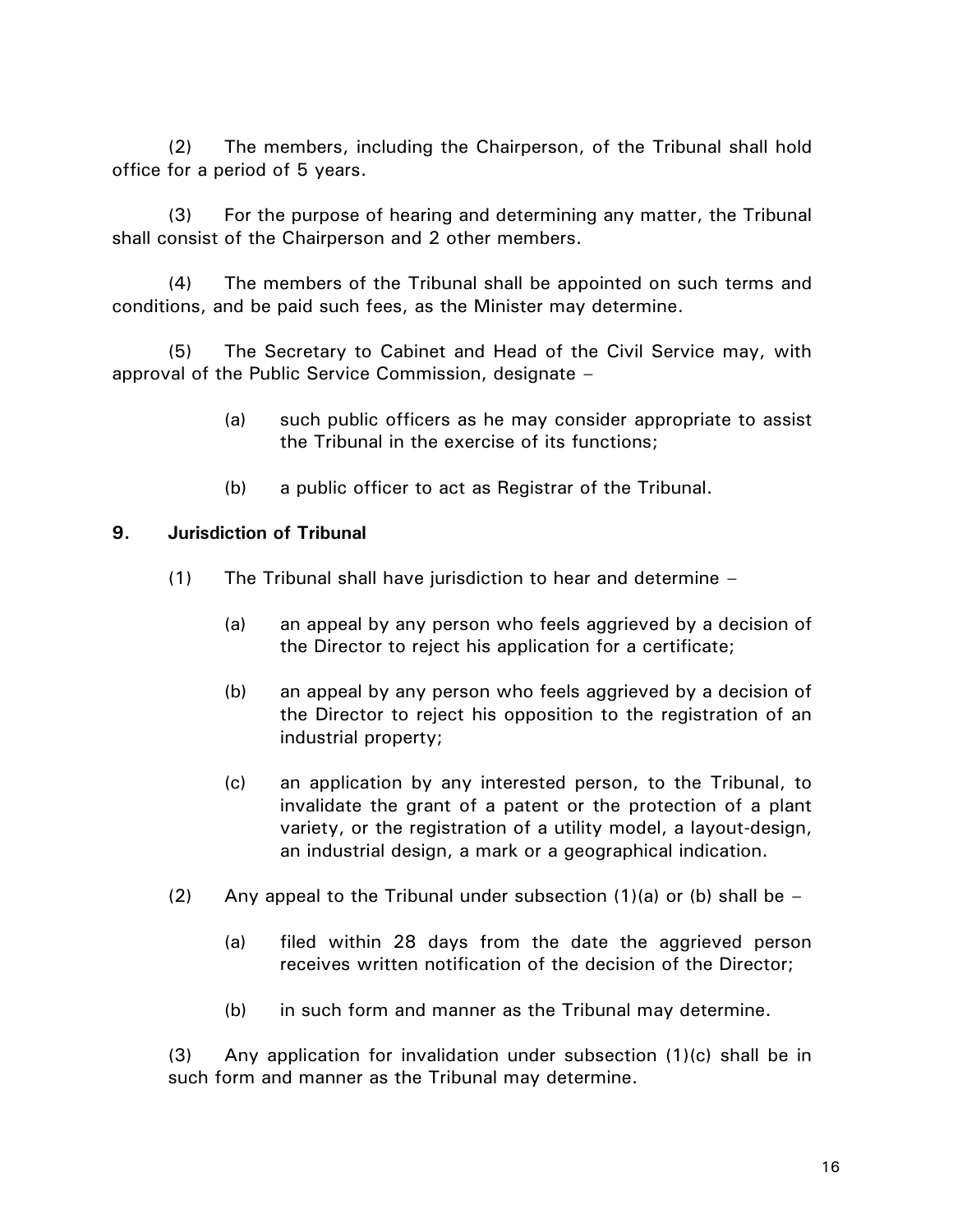(4) The Tribunal shall sit at such time and place as the Chairperson may determine.

(5) The Tribunal shall, subject to this Act, regulate its own proceedings and may  $-$ 

- (a) make such orders for requiring the attendance of persons and the production of articles or documents, as it considers necessary for the conduct of its proceedings; and
- (b) take evidence on oath.

(6) For the purpose of hearing an appeal, the Tribunal may confirm, amend or cancel a decision made by the Director or give such determination as it considers appropriate.

(7) For the purpose of hearing an appeal under subsection (1)(a) or (b) or an application under subsection  $(1)(c)$ , the Tribunal shall, where necessary, hear the parties and shall, where appropriate, make an order determining whether, and subject to what conditions or limitations as to the mode or place of use or otherwise, the grant of a patent or the protection of a plant variety, or the registration of a utility model, a layout-design, an industrial design, a mark or a geographical indication, is to be permitted.

(8) In any appeal under subsection (1)(b), no additional ground of opposition to the grant of a patent or the protection of a plant variety, or the registration of a utility model, a layout-design, an industrial design, a mark or a geographical indication, other than those stated by the party in his notice of opposition, shall, except by leave of the Tribunal, be allowed to be taken by the party giving notice of opposition.

(9) Where, after the Tribunal has allowed any additional ground of opposition under subsection (8), the respondent decides to withdraw his application, he shall give notice accordingly to the Tribunal and any other party to the appeal within one month from the date the Tribunal grants leave under subsection (8), and no costs shall be awarded against him.

(10) In any appeal under this section, the Tribunal may, after hearing the parties to the appeal, order that any industrial property proposed to be registered or granted, be modified in any manner not substantially affecting its identity.

(11) The applicant shall advertise any modification of an industrial property under subsection (10) in 2 newspapers, one of which shall be approved by the Director before it is registered or granted.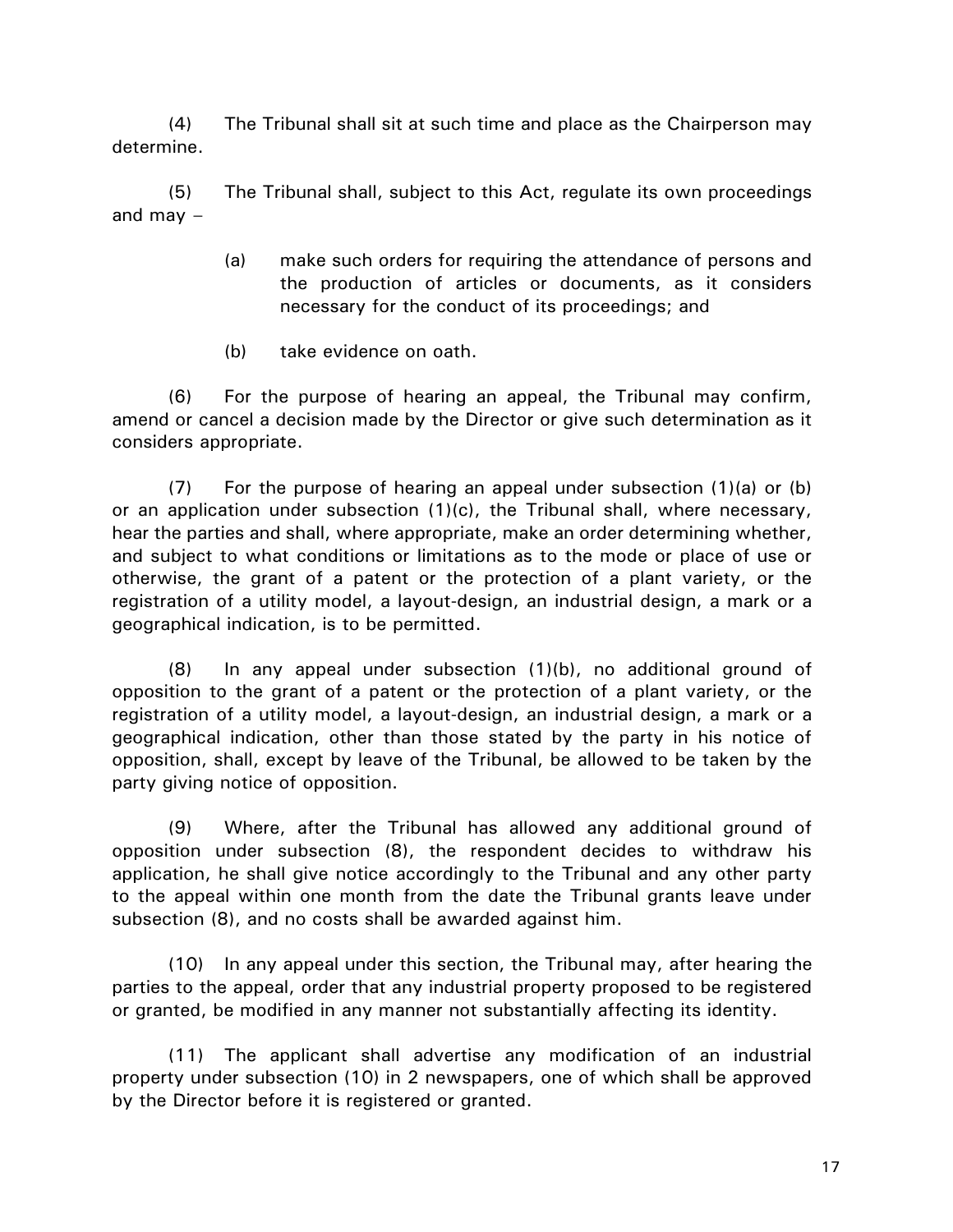(12) (a) Where any party who has given notice of appeal or applied for an invalidation does not reside or carry on business, and does not possess property, in Mauritius, the Tribunal may require him to give security for costs in respect of the proceedings prior to the hearing of the appeal or application for invalidation, and, in default of such security being given, may treat the appeal or application for invalidation as having been abandoned.

(b) Where the Tribunal treats an appeal or application for invalidation as having been abandoned under paragraph (a), it shall set aside the appeal or application.

## **PART III – PATENTS, UTILITY MODELS, PATENT COOPERATION TREATY**

### **Sub-Part A – Patents**

### **10. Matters excluded from patent protection**

The following shall be excluded from patent protection –

- (a) discoveries, scientific theories and mathematical methods;
- (b) literary, dramatic, musical or artistic works and any other aesthetic creation;
- (c) schemes, rules or methods for doing business, performing purely mental acts and playing games;
- (d) computer programmes;
- (e) methods for the treatment of the human or animal body by surgery or therapy, including diagnostic methods practised on the human or animal body;
- (f) known substances for which a new use has been discovered and not applicable to the use itself, where they constitute a patentable invention under section 11;
- (g) plants and animals, including their parts, other than microorganisms, and essentially biological processes for the production of plants or animals and their parts, other than non-biological and microbiological processes; and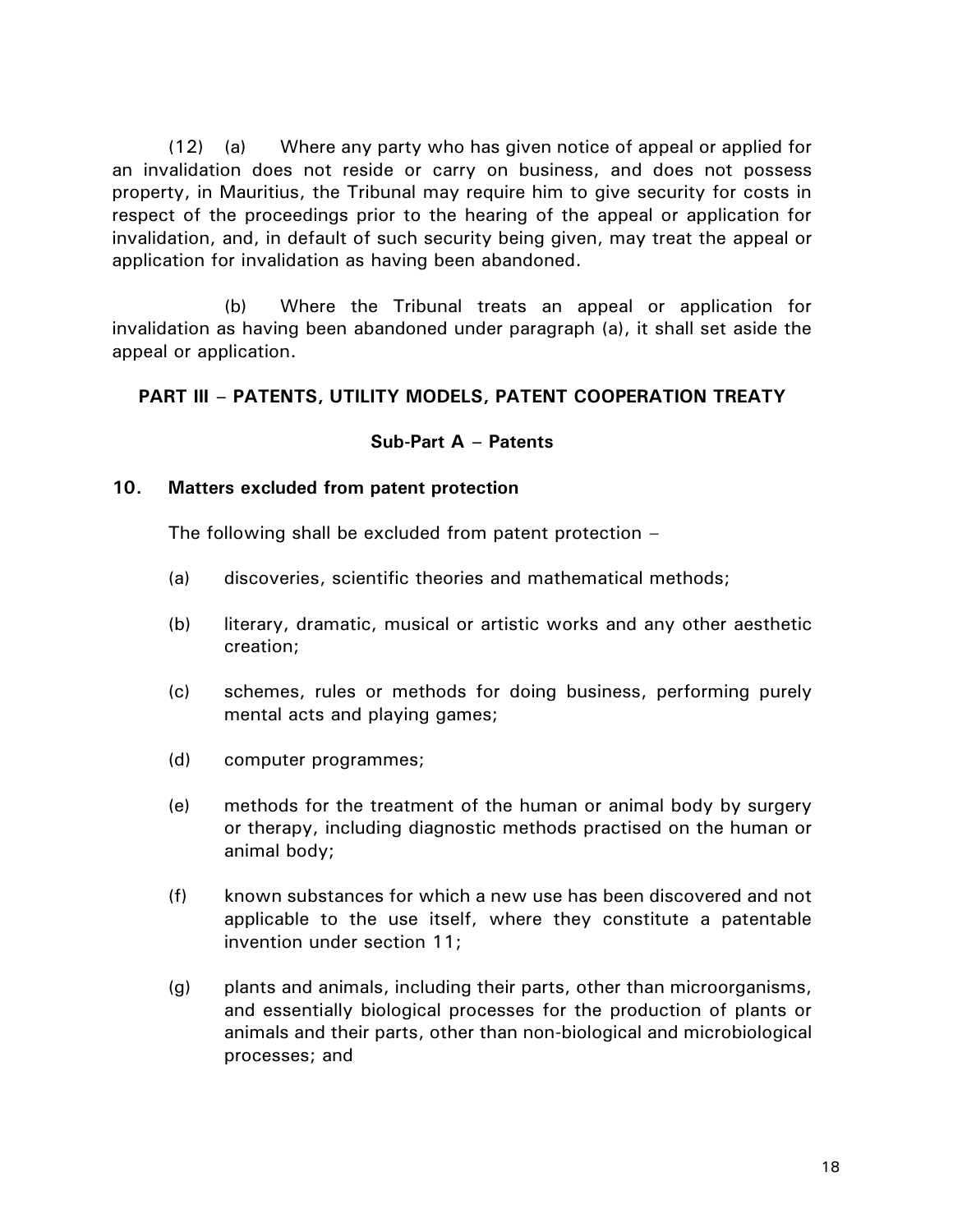(h) an invention, the primary or intended use of which would be contrary to public order or morality, whether or not the commercial exploitation of the invention is prohibited by law.

## **11. Patentable invention**

- $(1)$  An invention shall be patentable where it
	- (a) is new;
	- (b) involves an inventive step; and
	- (c) is industrially applicable.
- (2) An invention shall be new where it is not anticipated by prior art.

(3) An invention shall involve an inventive step where, having regard to the differences and similarities between the claimed invention and the prior art, the claimed invention as a whole would not have been obvious to a person having ordinary skill in the art at the filing date or, where applicable, the priority date of the claimed invention.

(4) An invention shall be industrially applicable where it can be made or used in an industry.

## **12. Right to patent**

(1) The right to a patent shall belong to the inventor.

(2) Where 2 or more persons have jointly made an invention, the right to the patent shall belong to them jointly.

(3) Where 2 or more persons have made the same invention independently of each other, the person whose application has the earliest filing date or, where priority is claimed, the earliest validly claimed priority date shall have the right to the patent, provided the application is not withdrawn, abandoned or rejected.

(4) (a) Subject to paragraph (b), where an invention is made in the execution of, or under, an employment contract, the right to the patent shall, in the absence of any contrary contractual provision, belong to the employer.

(b) Where the economic gains obtained by the employer are disproportionately high as compared to the employee's salary and the reasonable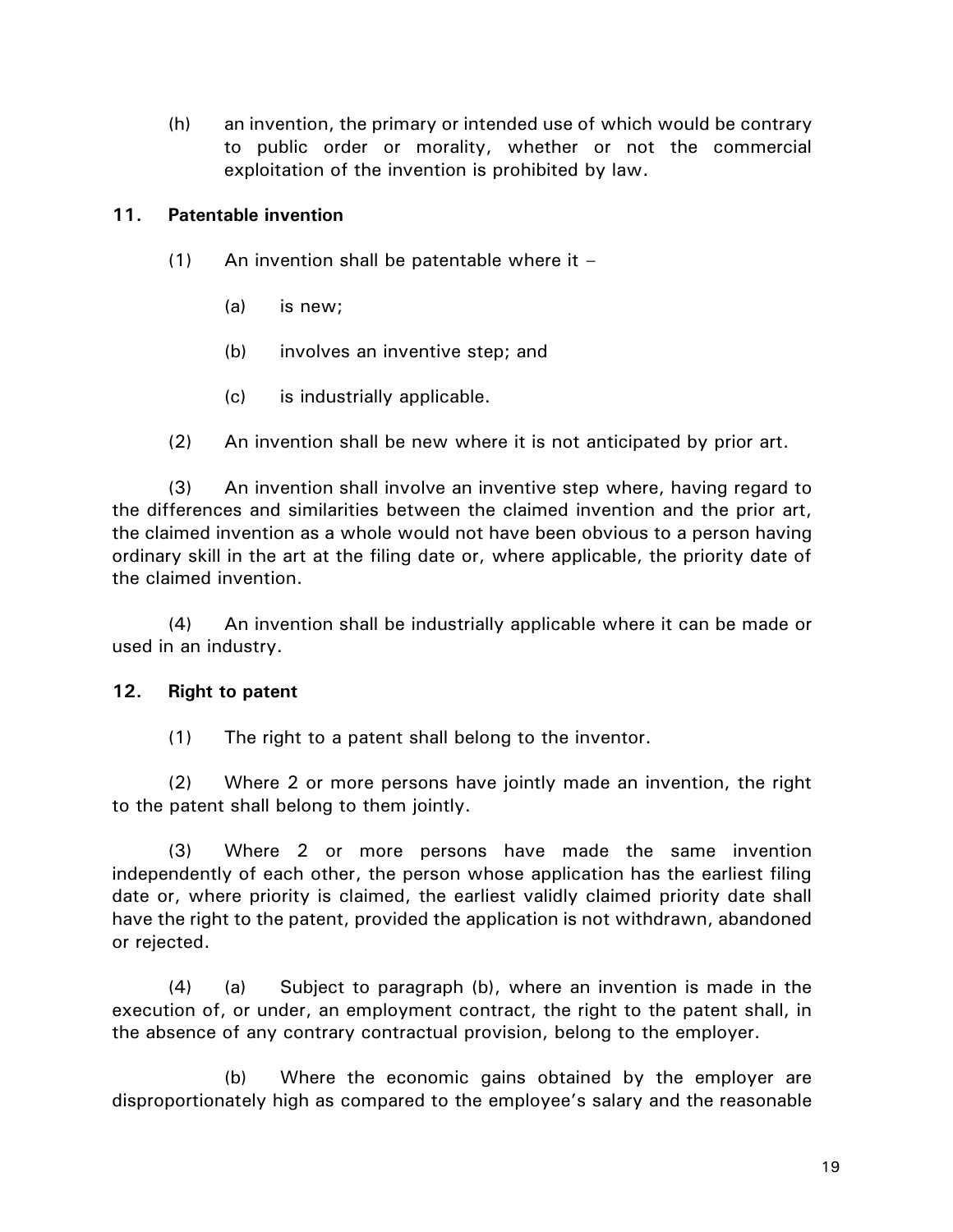expectations of gain that the employer had from his employee's inventive output at the time the employer hired the employee, the employee shall be entitled to appropriate compensation which shall not be less than one third of the net direct and indirect gains obtained by the employer from the exploitation of the invention.

- $(5)$  Where
	- (a) an invention is made by an employee, otherwise than in the execution of, or under, an employment contract; but
	- (b) the employee used material, data or know-how of the employer to make the invention,

the right to the patent shall, in the absence of any contrary contractual provision, belong to the employer, but the employee shall be entitled to appropriate compensation which shall not be less than one third of the net direct and indirect gains obtained by the employer from the exploitation of the invention.

(6) Any invention claimed in an application for a patent filed by an employee within one year from the date of termination of an employment contract which falls within the scope of the former employer's main business shall be presumed to have been made under the terminated contract, unless the employee produces proof to the contrary.

(7) Any promise made or undertaking given by an inventor to his employer to the effect that he waives any remuneration he is entitled to under this section shall be void and of no effect.

(8) (a) (i) The obligation of an employer to pay compensation shall arise from the making, and the exploitation, of a patentable invention.

(ii) The failure or negligence of an employer to successfully procure a patent shall not exempt him from paying compensation to the employee.

(b) (i) An employer may, within 60 days from the date of receipt of a communication from an employee about the making of the invention, give written notice to the employee that he is not interested in the invention and that the employee may procure the right to the patent exclusively.

(ii) Where an employer fails to give the notice referred to in subparagraph (i), he shall be deemed to be interested in the invention.

(c) Where an employee carries out the commercial exploitation of an invention, the employer shall be entitled to compensation that is proportionate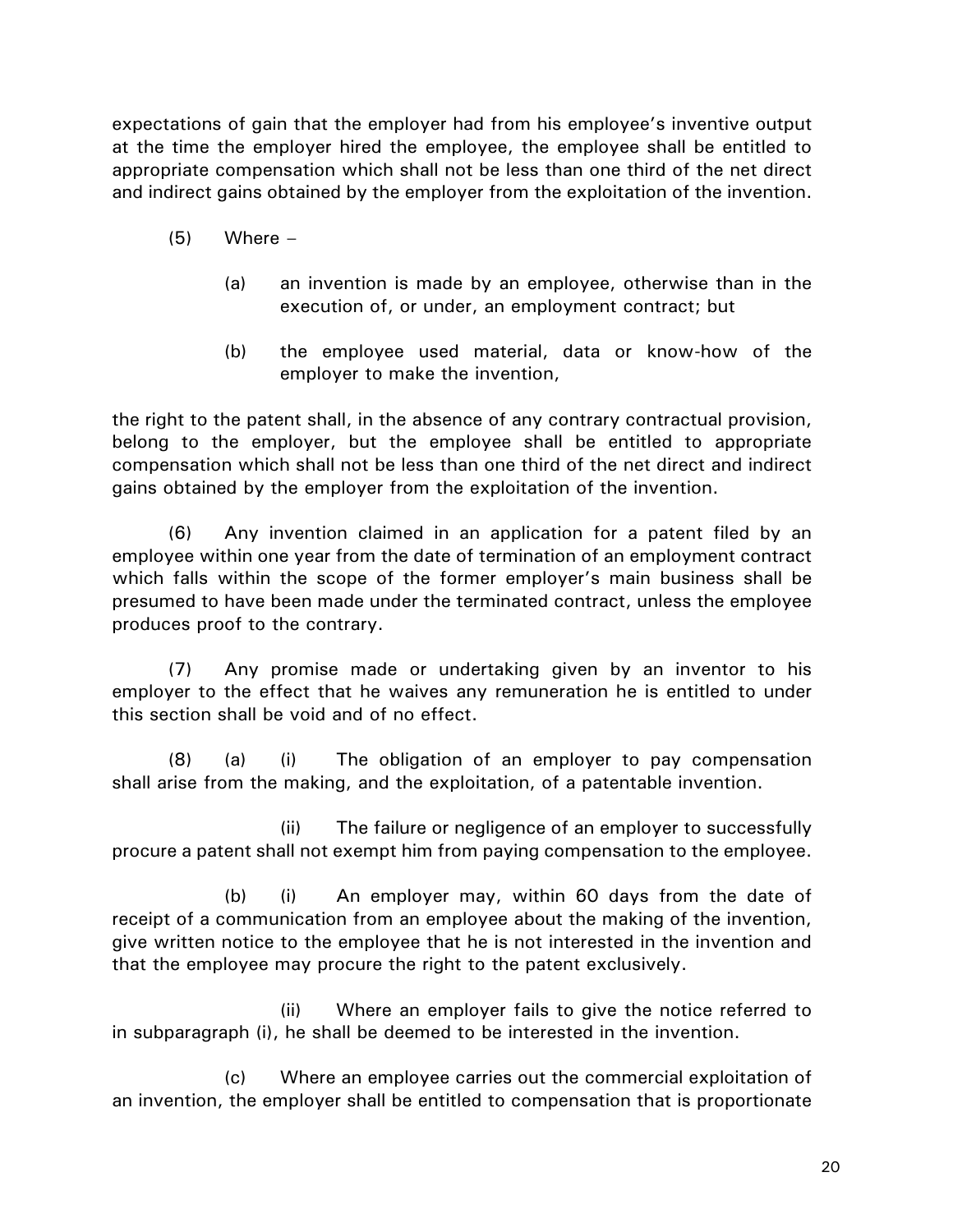to the economic value of the materials, data or know-how used by the employee in making the invention.

(9) Where an employer fails to file an application for a patent within one year from the date he receives written notification from an employee of the making of an invention, the right to the patent shall belong to the employee.

(10) Any right to a patent may be assigned or may be transferred by succession.

(11) (a) An inventor shall be named as such in the patent unless he requests the Director, in writing, not to do so.

(b) Any promise made or undertaking given by an inventor to any person to the effect that he will make a request under paragraph (a) shall be void and of no effect.

### **13. Application for patent**

- (1) An application for a patent shall be
	- (a) filed with the Director in such form and manner as he may determine; and
	- (b) accompanied by the payment of such non-refundable fee as may be prescribed.
- (2) The application shall include
	- (a) the name of, and such other data as may be prescribed concerning, the applicant, the inventor and his agent, if any;
	- (b) the title, a description of the invention and the claims, including any drawing and an abstract;
	- (c) where the applicant is not the inventor, a statement justifying the applicant's right to the patent; and
	- (d) where the applicant's ordinary residence or principal place of business is outside Mauritius, an address within Mauritius for service of any document, in accordance with section 136.
- (3) (a) The description referred to in subsection  $(2)(b)$  shall –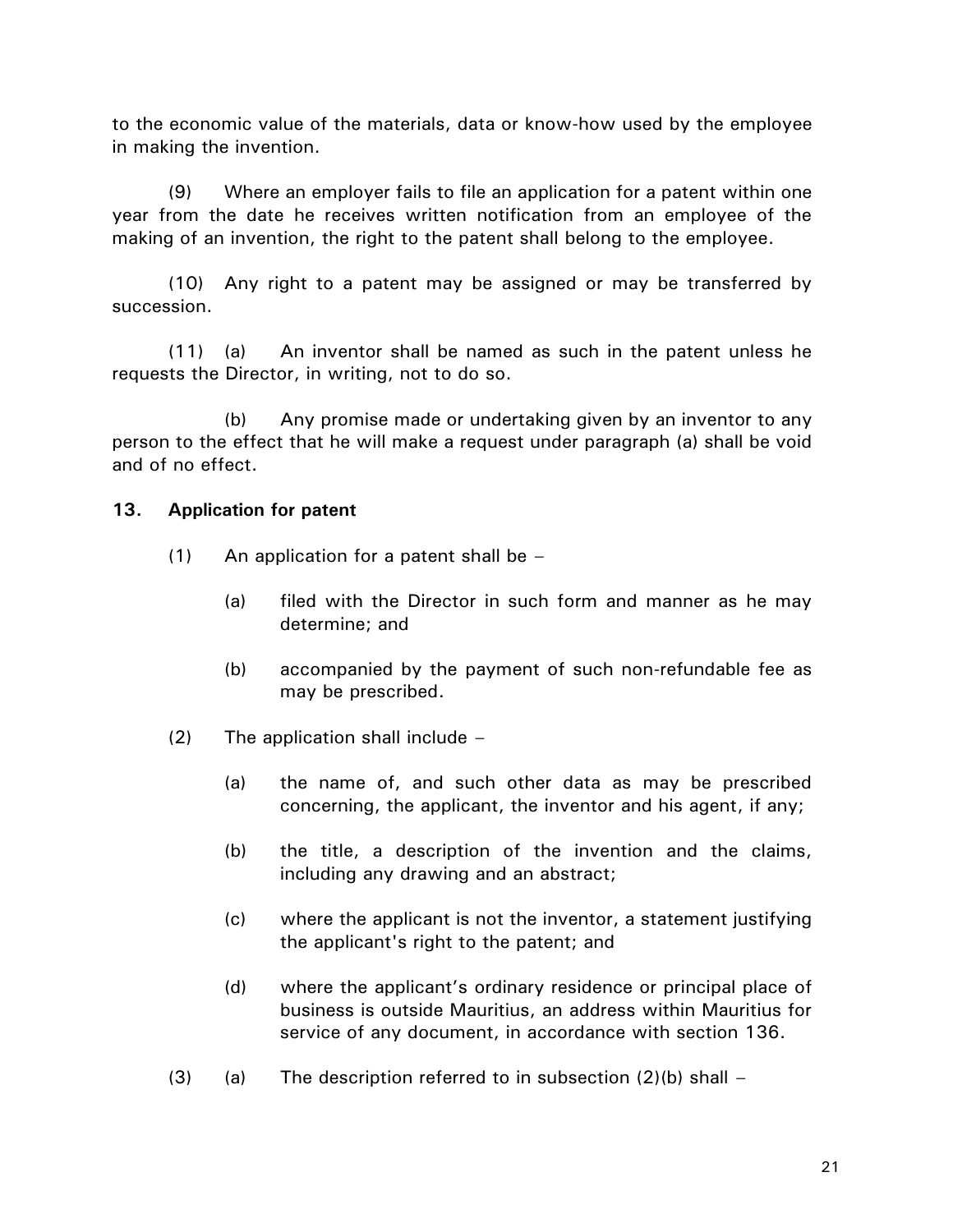- (i) explain and disclose the invention in a manner which is sufficiently clear and complete for the invention to be carried out by a person having ordinary skill in the art; and
- (ii) indicate the best mode for carrying out the invention, which is known to the inventor at the filing date or, where applicable, at the priority date of the application.

(b) Where a patent for an invention is claimed and the process for making that invention is not generally known, including by means of its description in the specifications of another patent application, the patent application shall describe it in a manner which is sufficiently clear and complete for that process to be carried out by a person having ordinary skill in the art.

(c) Where the description provides sufficient information to allow the invention to be made and used by a person skilled in the art on the filing date, without undue experimentation, the description of the claimed invention shall be considered to be sufficiently clear and complete.

(d) A description referred to in subsection (2)(b) shall contain a clear identification of –

- (i) the origin of genetic or biological resources collected in Mauritius and directly or indirectly used in the making of the invention; and
- (ii) any element of traditional knowledge associated or not associated with those resources, which was, with the prior informed consent of Mauritius, directly or indirectly used in the making of the claimed invention.

(e) The Director may, at any time before the grant of a patent, require the description in a foreign patent application to be adapted to the ordinary skill in the art of a citizen of Mauritius in order to ensure technology dissemination.

(f) (i) The Director shall, in the case of a patent application concerning microorganisms, consider that paragraph (a) has been complied with where the applicant submits the application with a declaration that the microorganism has been deposited with an international depositary authority, in accordance with the Budapest Treaty.

(ii) The Director shall accept the deposit and its date as indicated by the international depositary authority, where the applicant provides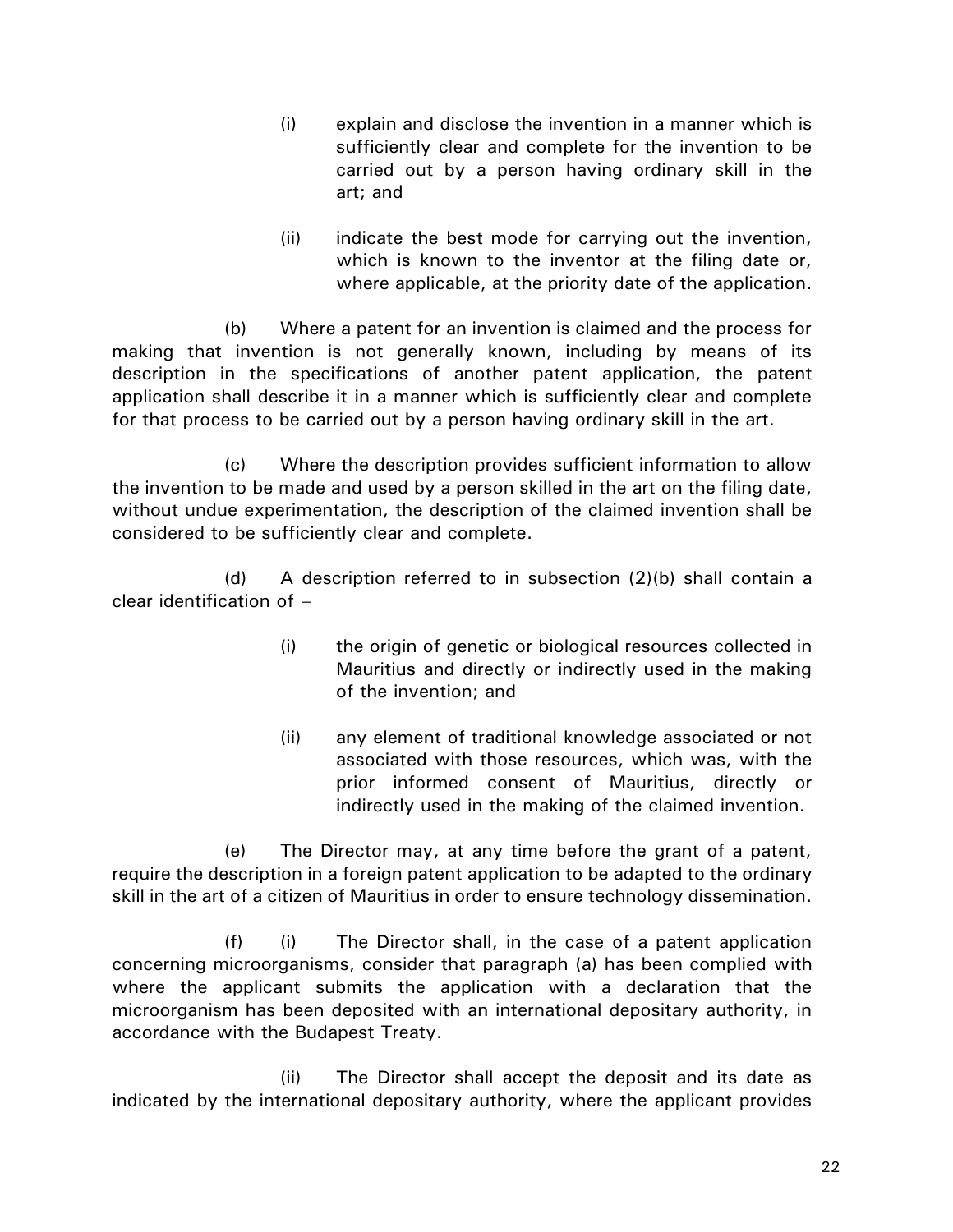him with a copy of the receipt of the deposit issued by the international depositary authority.

- (4) Any claim under subsection  $(2)(b)$  shall
	- (a) define the matter for which protection is sought;
	- (b) be clear and concise; and
	- (c) be fully supported by the description, where the claim reasonably conveys to a person having ordinary skill in the art that the applicant was in possession of the claimed invention at the filing date.

(5) The applicant shall include drawings in the application where they are necessary for understanding the invention.

- $(6)$  An abstract under subsection  $(2)(b)$  shall
	- (a) be concise and precise;
	- (b) only serve as technical information;
	- (c) not be taken into account for the purpose of interpreting the scope of the protection; and
	- (d) unless otherwise indicated by the Director, be of not less than 50 nor more than 150 words.

(7) Where the prescribed fee is not paid, the Director shall notify the applicant, in writing, that the application shall be considered not to have been filed unless payment is made within 2 months from the date of receipt of the notification.

(8) (a) An applicant may, before an application is granted, withdraw the application on payment of the prescribed fee.

(b) Where an application is withdrawn without having been open for public inspection and no rights have been claimed or are outstanding in connection with the application, a subsequent application may be made in respect of the same invention.

(c) No priority right may be claimed on the withdrawn application upon the lodging of the subsequent application.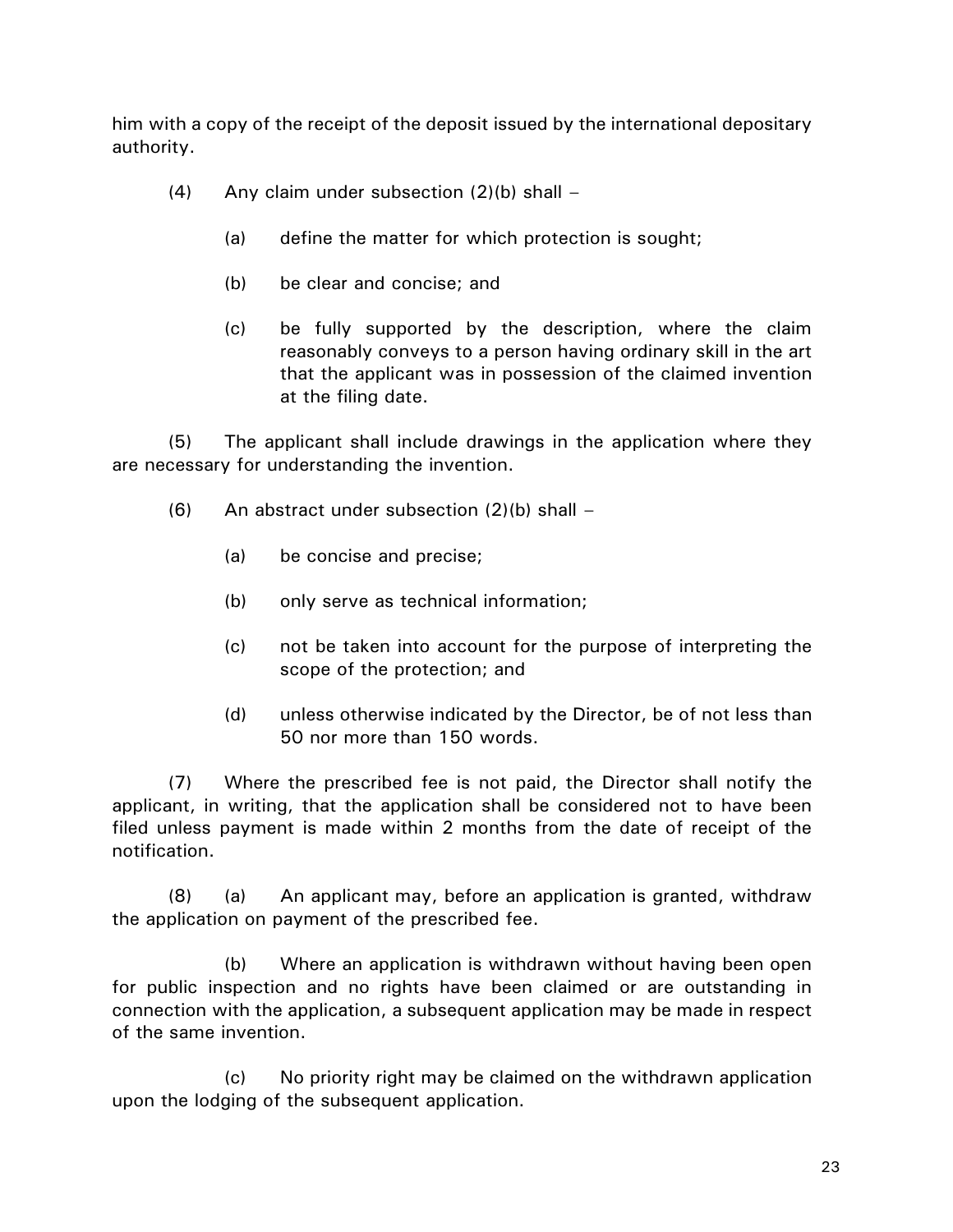## **14. Unity of invention, amendment and division of application**

(1) An application for a patent shall relate to one invention only or to a group of inventions so linked as to form a single general inventive concept.

(2) An applicant may, in writing, amend an application at any time before it is granted where the amendment does not go beyond the matter claimed in the initial application.

(3) (a) An applicant may, before the application is open for public inspection, divide an application into 2 or more divisional applications which shall not go beyond the matter disclosed in the initial application.

(b) Every divisional application shall be entitled to the filing date or, where applicable, the priority date of the initial application.

(4) Where a patent has been granted following an application that did not comply with the requirement of unity of invention under subsection (1), the non-compliance shall not be a ground for the invalidation of the patent.

# **15. Right of priority**

(1) An application for a patent may contain a declaration claiming, in accordance with the Paris Convention, priority for one or more earlier national or regional applications filed, by the applicant or his predecessor in title in, or for, any State party to the Convention or any member of the World Trade Organization, at any time not later than 12 months from the filing date of the earlier application.

(2) (a) Where an application contains a declaration under subsection (1), the Director may request the applicant to furnish, within such period as may be prescribed, a copy of the earlier application certified as correct by the authority with which it was filed.

(b) The Director shall accept the form and the content of the certification referred to in paragraph (a) as issued by the authority with which the application was filed.

(c) The Director may retrieve a copy of the earlier application referred to in paragraph (a) from a database.

(3) Where the applicant does not comply with a request under subsection (2)(a), the declaration shall be considered not to have been made.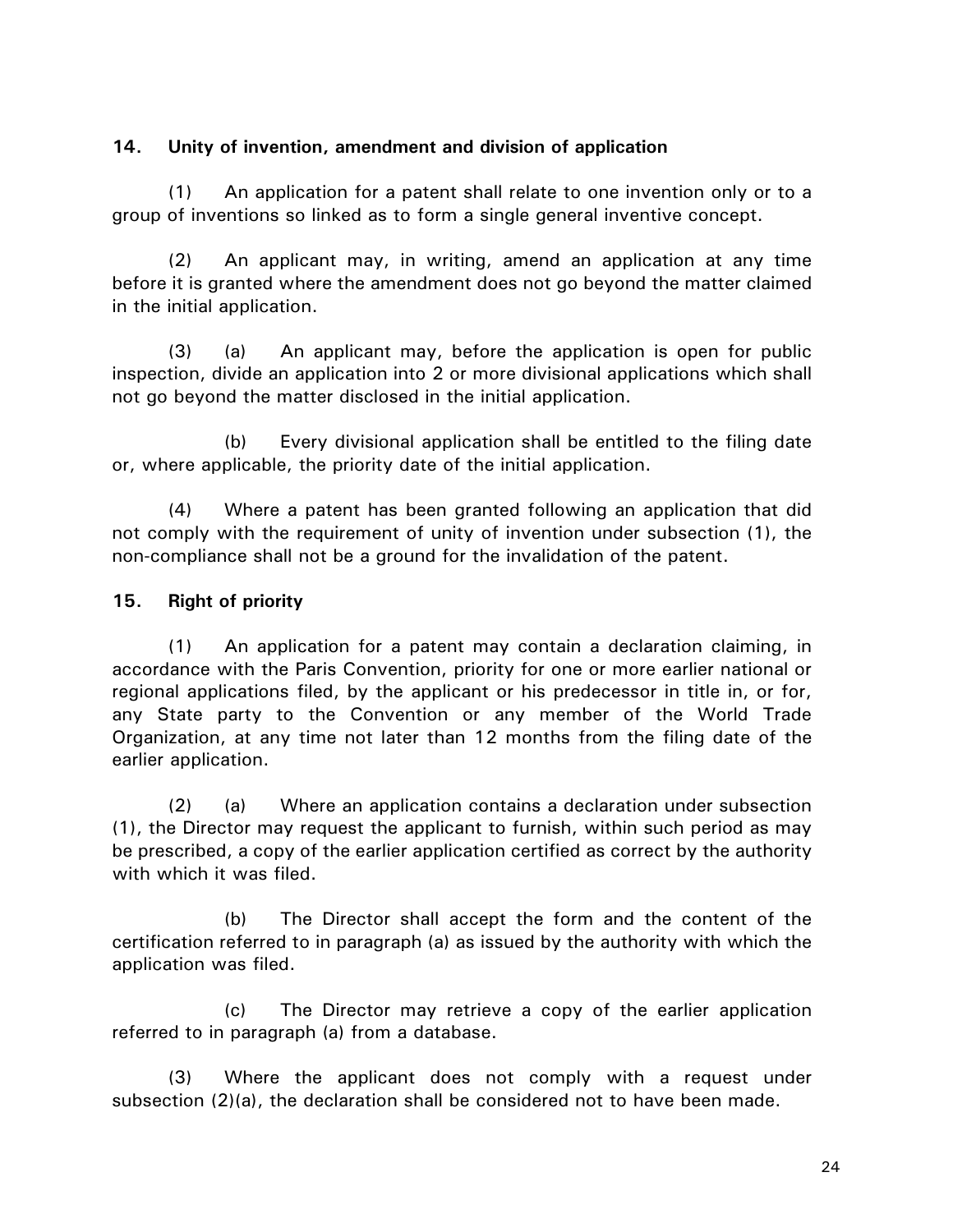(4) Where an application contains a declaration referred to in subsection (1), the application shall not be invalidated because of an act done during the preceding twelve-month period, as provided for in the Paris Convention, and no such act shall give rise to a third party right or right of personal possession.

## **16. Information concerning foreign application**

(1) An applicant shall, where so requested by the Director, furnish the date and particulars of any application for a patent filed abroad by him or his predecessor relating to the same or essentially the same invention as that claimed in the application.

(2) The applicant shall, in relation to a foreign application referred to in subsection (1), furnish a copy of  $-$ 

- (a) any communication received by him concerning the result of any search or examination carried out in respect of the foreign application;
- (b) the patent granted on the basis of the foreign application;
- (c) any final decision rejecting the foreign application or refusing the grant requested in the application; and
- (d) any final decision invalidating the patent granted on the basis of the foreign application.

# **17. Filing date and classification of patent**

(1) The Director shall consider the date of receipt of an application for a patent as the filing date where, at the time of receipt, the application is accompanied by the prescribed fee and contains –

- (a) an express or implied indication that the granting of a patent is sought;
- (b) an indication of the identity of the applicant and the place where he may be contacted by the Office; and
- (c) a description of the invention.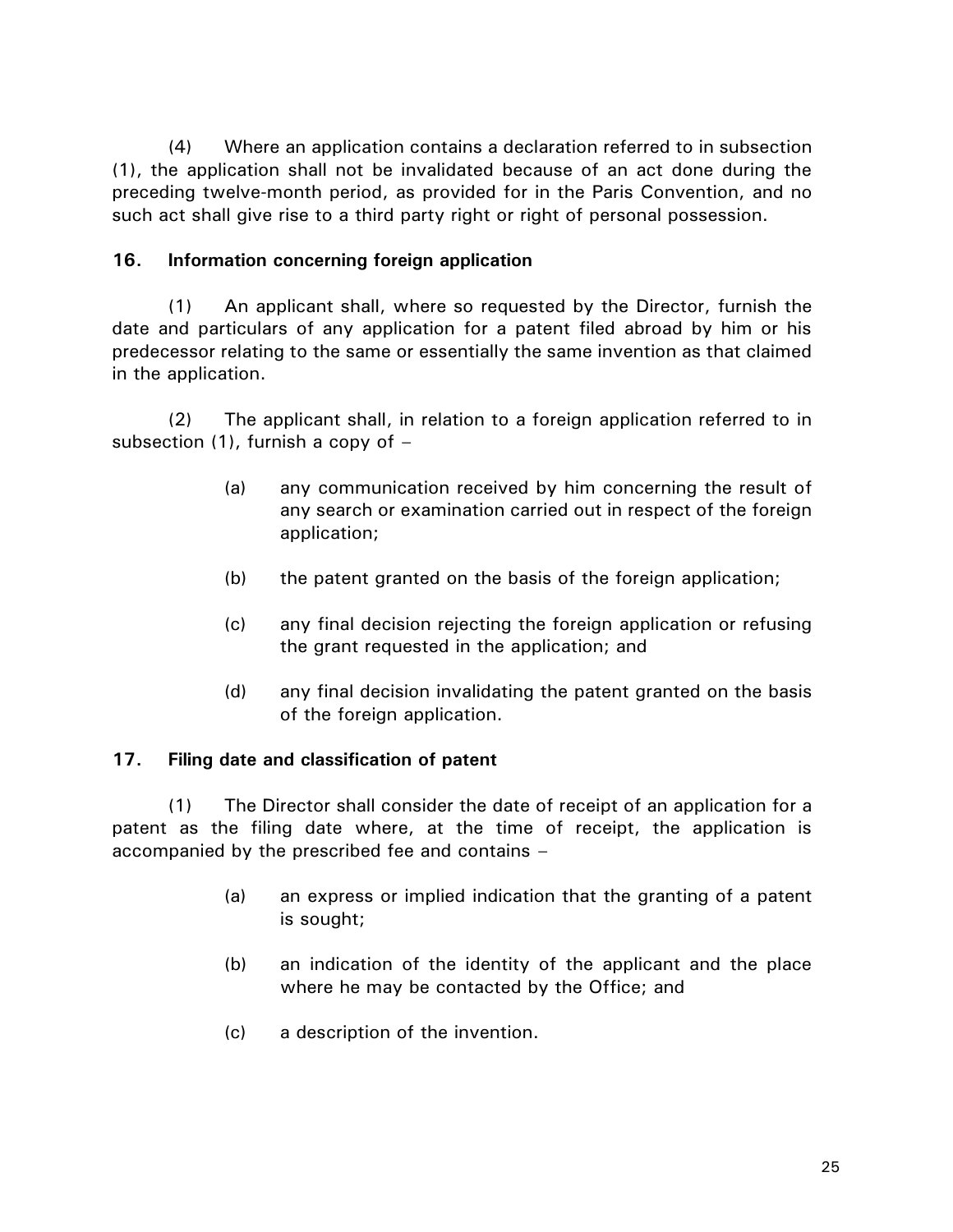(2) (a) Where an application does not, at the time of receipt, comply with subsection (1), the Director shall invite the applicant to file the required correction within such time as he may determine.

(b) Where the applicant does not file the necessary correction within the required time limit, the application shall be considered to have been abandoned.

(3) Where the application refers to drawings which are not included in the application, the Director may request the applicant to furnish the missing drawings.

(4) Where the applicant complies with a request under subsection (3), the Director shall grant the date of receipt of the missing drawings as the filing date.

(5) Where the applicant fails to comply with a request under subsection (3), the Director shall grant as the filing date, the date of receipt of the application and shall treat any reference to the said drawings as non-existent.

(6) The Director shall, after granting a filing date to the application, proceed to classify the invention in accordance with the International Classification.

### **18. Publication of patent application**

- (1) (a) The Director shall, after 18 months from the filing date  $-$ 
	- (i) open an application for a patent for public inspection; and
	- (ii) give notice in the Gazette of the opening of the application for inspection.
	- (b) The notice referred to in paragraph  $(a)(ii)$  shall include  $-$ 
		- (i) the number and the filing date of the application;
		- (ii) the title of the invention;
		- (iii) the priority date, where applicable;
		- (iv) the name of the applicant or applicants and of the inventor or inventors;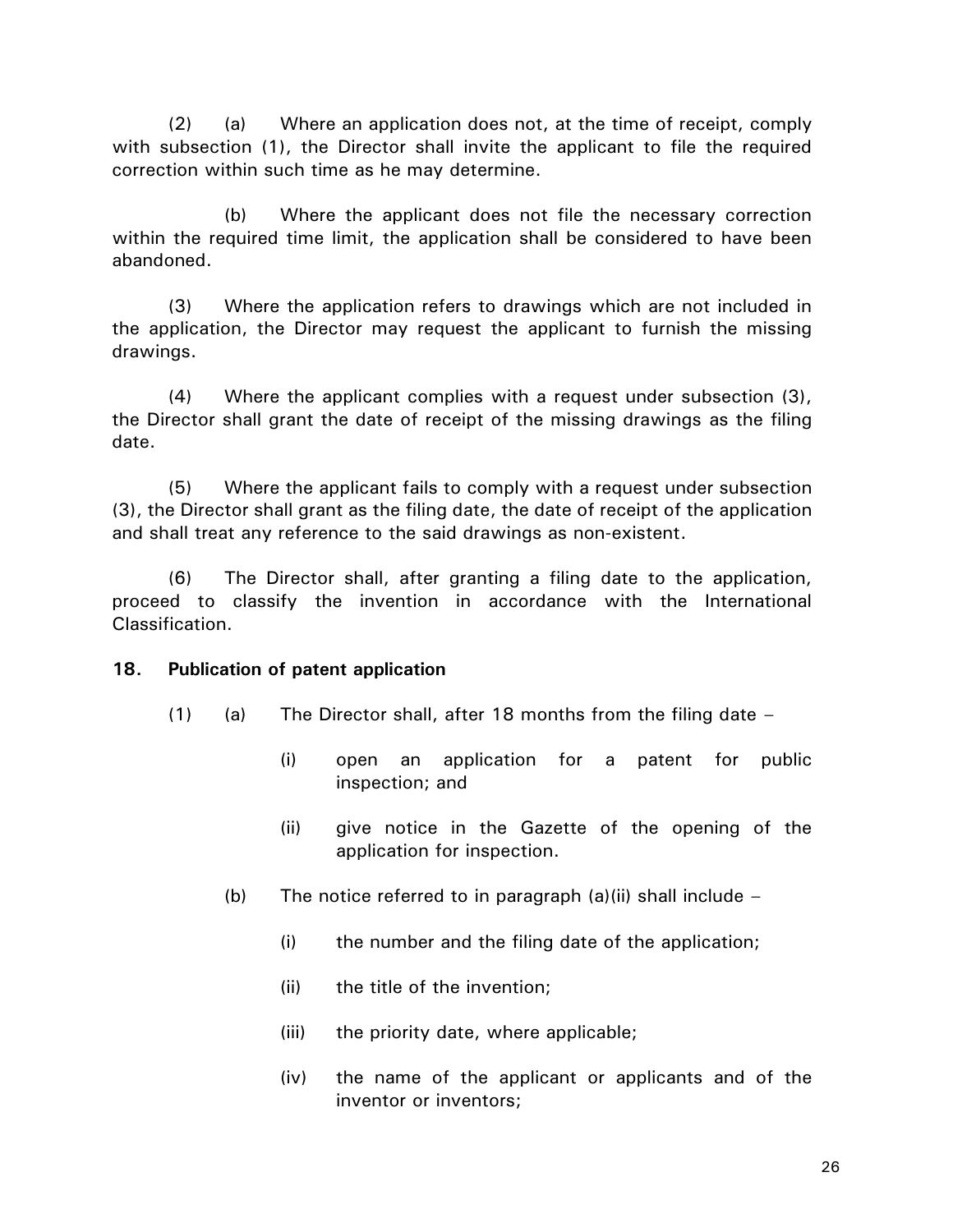- (v) the name and address of the approved agent, if any;
- (vi) the International Classification;
- (vii) one drawing, if any, that depicts the main elements of the invention; and
- (viii) the abstract.

(c) The Director may give notice of the opening of the application for inspection on the website of the Office.

(d) Any interested person shall, on payment of the prescribed fee, receive a copy of a patent application open for public inspection.

(2) An applicant for a patent may, on payment of the prescribed fee, at any time from the filing date till the end of the period of 18 months referred to in subsection (1), request the Director to open the application for public inspection and to give the notice referred to in that subsection.

(3) (a) An interested party may, within such period and subject to the payment of such fee as may be prescribed, file a notice of opposition with the Director.

(b) A notice of opposition shall identify the opponent and specify the grounds, including all relevant evidence, which the opponent considers relevant to object to the grant of the patent.

(c) The Director shall give a copy of the notice of opposition to the applicant.

(d) The applicant may, within such time as may be prescribed, file a counter-statement.

(e) The Director may conduct a hearing for the applicant and the opponent to argue their case and submit additional evidence, where available, including oral evidence.

# **19. Examination of patent**

(1) The Director shall, after classifying the invention, examine the application to verify whether –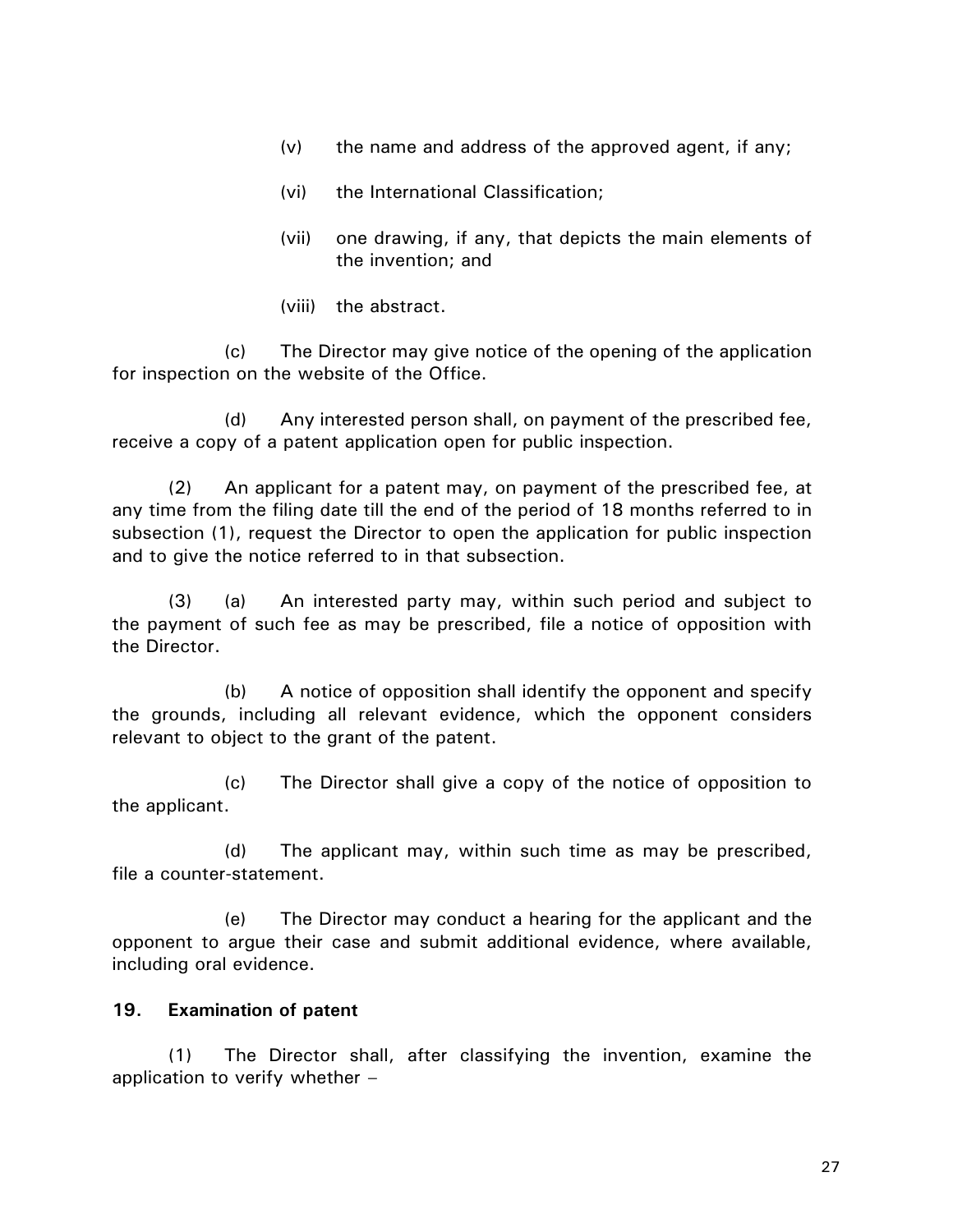- (a) it complies with section 11; and
- (b) any information requested under section 16 has been furnished.

(2) For the purpose of subsection (1), the Director shall take into account any information referred to in section 13.

(3) (a) Where the application does not fulfill the requirements of subsection (1), the Director shall request the applicant to correct the defect in the application within such time as he may determine.

(b) Where a request made under paragraph (a) is not complied with within the required time limit, the application shall be considered to have been abandoned.

# **20. Grant or refusal of patent**

(1) Where the Director is satisfied that an application for a patent complies with the provisions of this Act, he shall grant the patent.

(2) Where the Director refuses an application for a patent, he shall notify the applicant in writing.

- (3) Where a patent is granted, the Director shall
	- (a) issue to the applicant a certificate of the grant of the patent and a copy of the patent;
	- (b) record the patent in the appropriate register;
	- (c) give notice of the grant of the patent in the Gazette; and
	- (d) on payment of such fee as may be prescribed, make available copies of the patent to the public.

(4) (a) Subject to paragraph (b), the Director may, at the request of the owner of the patent and subject to the payment of such fee as may be prescribed, make changes in the text or drawings of the patent in order to limit the extent of the protection conferred.

(b) The Director shall not make any change which shall result in the protection conferred under the patent going beyond the protection claimed in the initial application.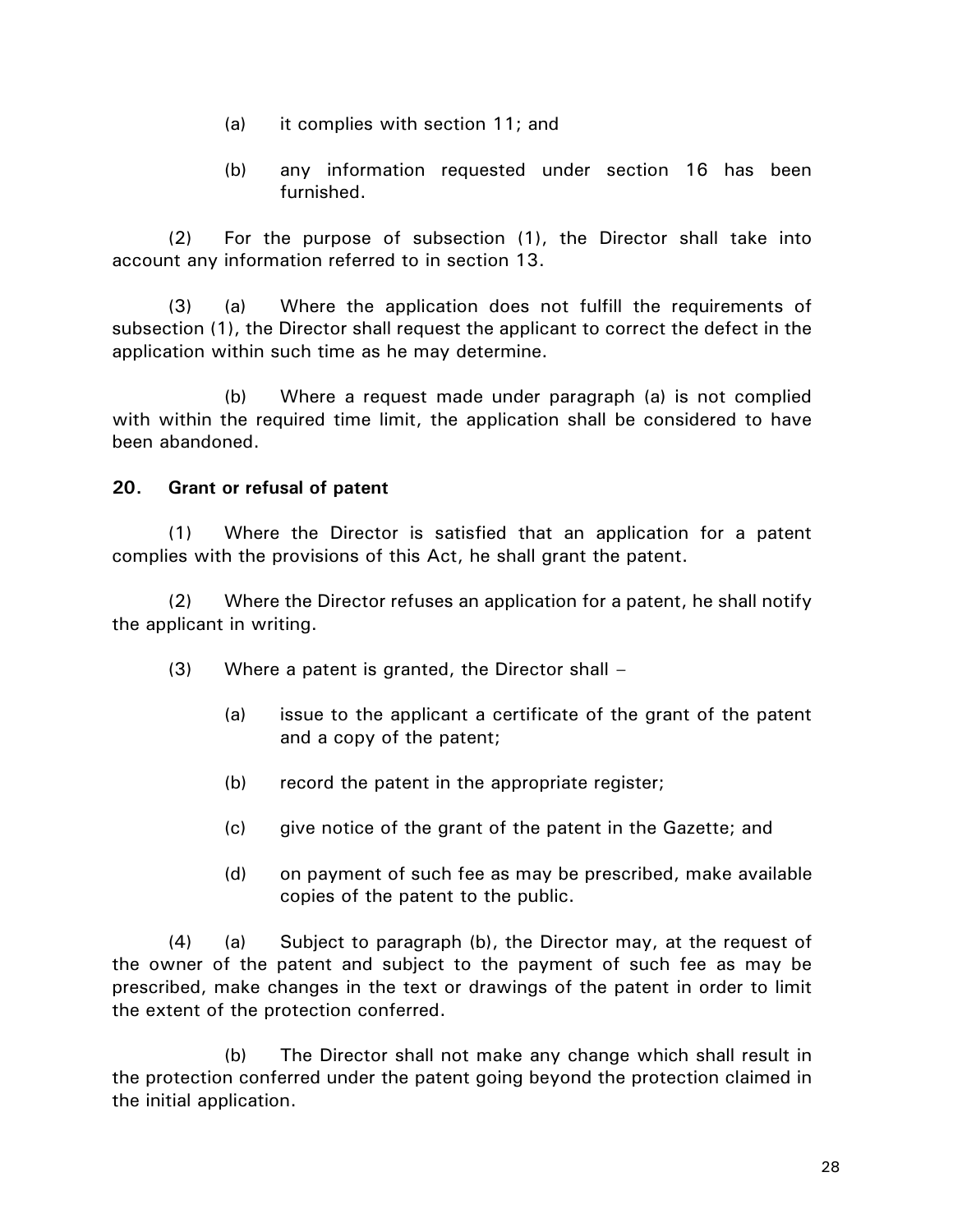## **21. Rights conferred by patent**

(1) (a) A patent shall confer on its owner the right to prevent any other person from exploiting the patented invention.

(b) The rights of the owner of a patent shall be defined by the claims set out in the application for the patent.

- (2) The rights conferred by the grant of a patent shall not extend to  $-$ 
	- (a) acts in respect of articles which are put on the market in Mauritius or abroad by the owner of the patent or with his consent;
	- (b) the use of articles on aircrafts, land vehicles or vessels of other States which temporarily or accidentally enter the airspace, territory or waters of Mauritius;
	- (c) acts done privately and on a non-commercial scale or for a non-commercial purpose, which do not significantly prejudice the economic interests of the patent owner;
	- (d) acts of extemporaneous preparation in a pharmacy as regards medicine for an individual in accordance with a prescription given by a registered medical practitioner, a dental specialist or a dental surgeon;
	- (e) acts done for experimental and scientific research on or with the subject matter of the patented invention;
	- (f) acts performed in the academic environment where the results of those activities are to be made available for public use, and they do not significantly prejudice the economic interests of the patent owner;
	- (g) acts performed by any person who, in good faith, before the filing date or, where applicable, the priority date of the application on which the patent is granted, was using the invention or was making effective and serious preparations for such use in Mauritius; or
	- (h) acts performed by any person to make, construct, use or sell the patented invention solely for any use reasonably related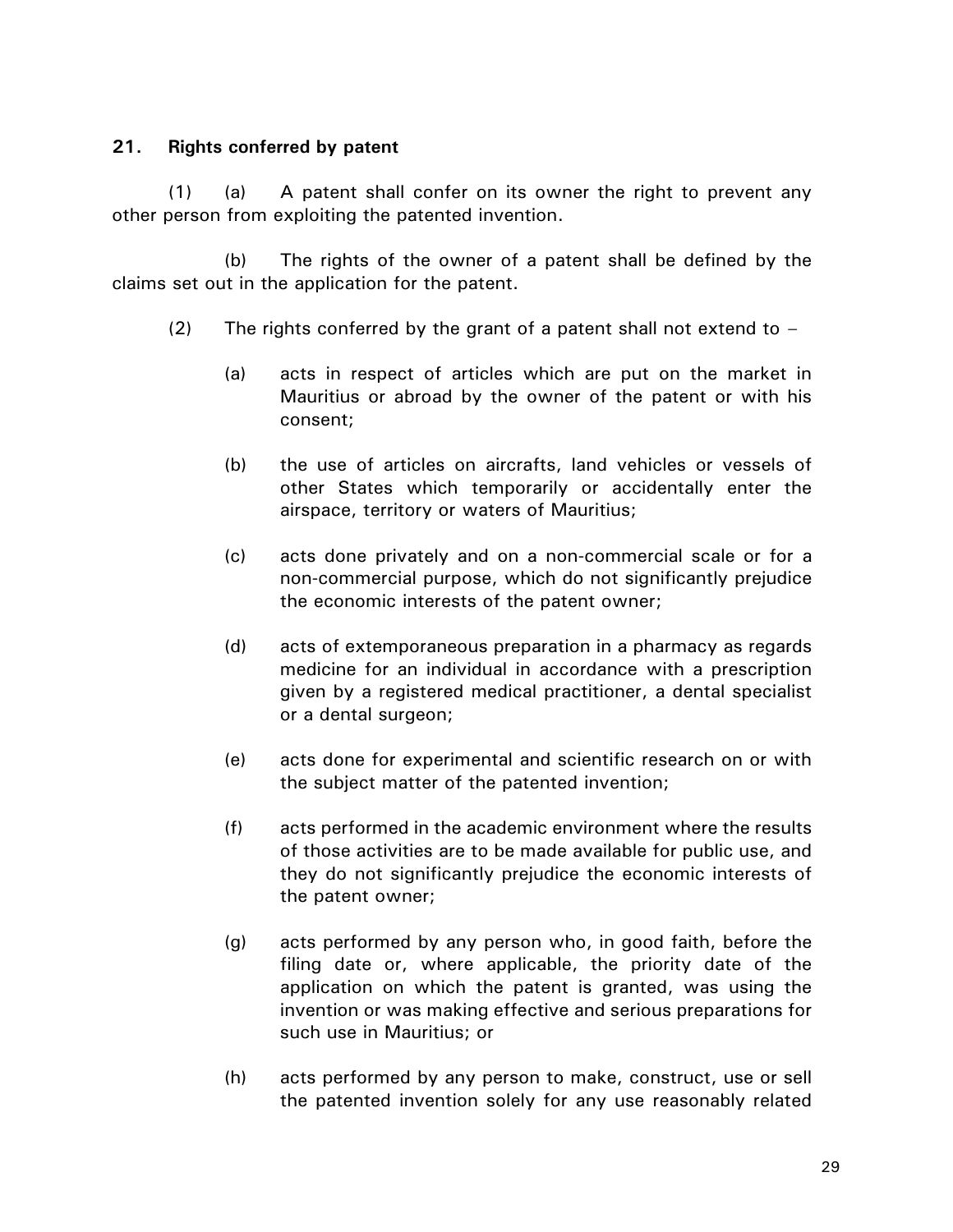to the development and submission of information required under any law of Mauritius or a foreign State that regulates the manufacture, construction, use or sale of any product.

## **22. Duration of patent**

(1) Subject to subsection (2), a patent shall expire 20 years after the filing date of the application for the patent.

(2) (a) For the purpose of maintaining a patent or patent application, the patent owner shall pay to the Director such annual fee as may be prescribed, within such time as may be prescribed.

(b) Where the annual fee referred to in paragraph (a) is not paid within the prescribed time, the Director may grant to the patent owner a delay of 6 months for the payment of the annual fee and such surcharge as may be prescribed.

(c) Where the prescribed annual fee is not paid in accordance with this subsection –

- (i) the application for the patent shall be considered to have been withdrawn; and
- (ii) the patent shall lapse.

(d) Where the Director is satisfied that the non-payment of the prescribed annual fee was due to a reasonable excuse, and that any rights which third parties may have are not unreasonably infringed, the Director may, not later than one year from the time the payment should have been made, restore the lapsed patent subject to the payment of such fee as may be prescribed.

## **23. Compulsory licence for patent**

(1) Subject to subsection (3), where the competent authority is satisfied that  $-$ 

- (a) the public interest, including national security, nutrition, health or the development of other vital sectors of the national economy, so requires;
- (b) a judicial or administrative body has determined that the manner of exploitation, by the owner of a patent or his licensee, is anti-competitive, and that the exploitation of the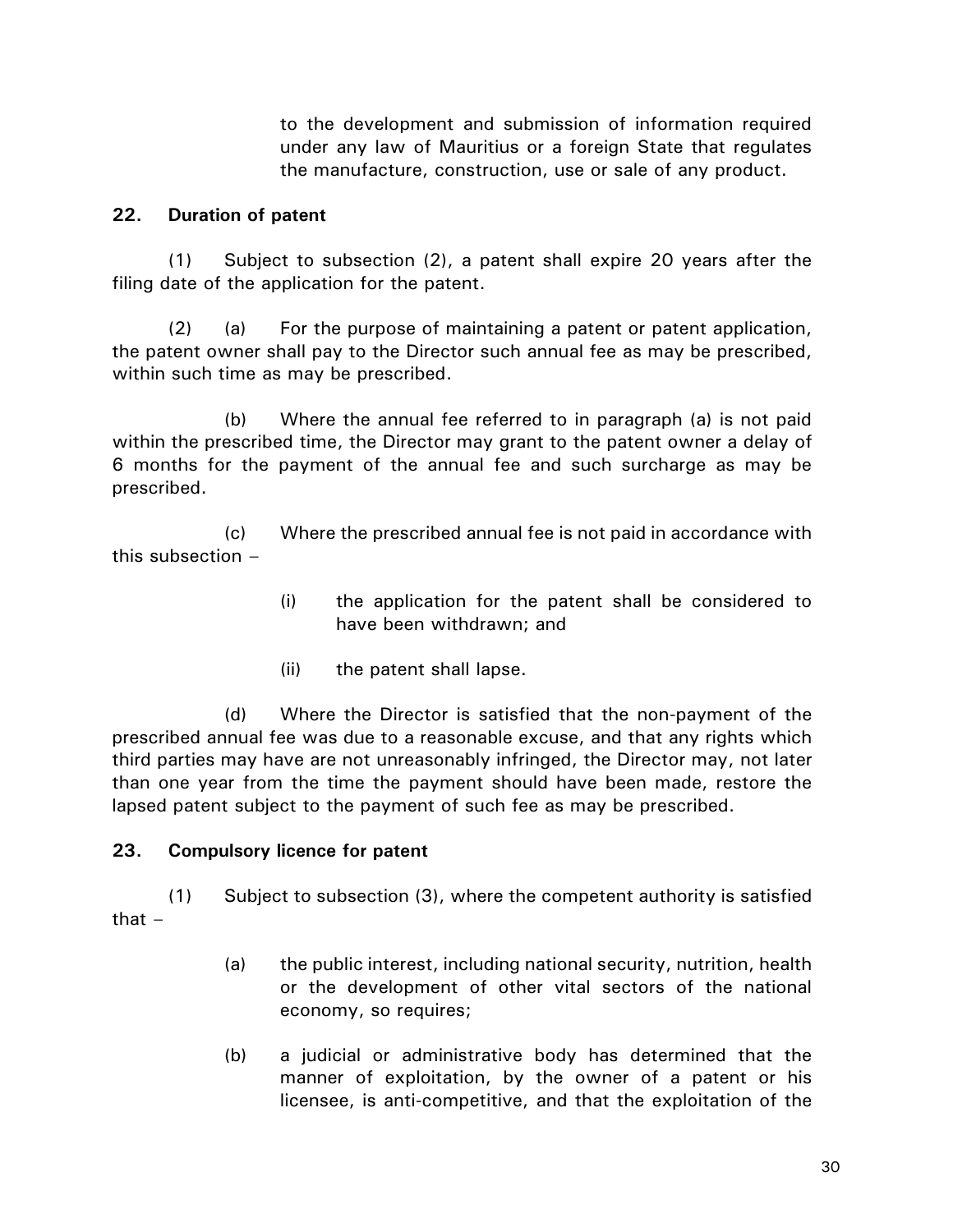invention in accordance with this subsection would remedy such practice;

- (c) the owner of the patent is abusively exercising his exclusive rights or neglecting to take measures to prevent his licensee from abusively exercising those rights; or
- (d) the invention is not available in sufficient quantities or quality or at predetermined reasonable prices in Mauritius,

he may, without the consent of the owner of the patent, authorise a Government agency or a third party to exploit the patented invention.

(2) (a) Subject to subsection (3), where the competent authority is satisfied that, without infringing a first patent, an application for a second patent relates to an invention which involves an important technical advancement of considerable economic significance in relation to an invention claimed in the first patent, it may, on an application from the new inventor and without the consent of the owner of the first patent, issue a compulsory licence to the inventor of the second patent on payment of the prescribed fee.

(b) An application for the issue of a compulsory licence shall be accompanied by the payment of such non-refundable fee as may be prescribed.

(3) An application for a compulsory licence under subsection (2) shall be accompanied by evidence that the owner of the patent has received, from the person seeking the compulsory licence, a request for an authorisation to exploit the second patent, but that person has been unable to obtain such a licence on reasonable commercial terms and conditions and within a reasonable time which shall, unless the competent authority in exceptional circumstances otherwise determines, be 6 months from the date on which the request for authorisation to exploit the second patent was made.

(4) No evidence of a request for an authorisation referred to in subsection (3) shall be required in cases of national emergency, circumstances of extreme urgency, cases of public non-commercial use or where the compulsory licence is to be granted to remedy a practice determined, after judicial or administrative process, to be anti-competitive, where the owner of the patent is, as soon as reasonably practicable, notified of the decision of the competent authority.

(5) No request for a compulsory licence on the ground of insufficient availability as specified in subsection (1)(d) shall be made before the expiry of a period of –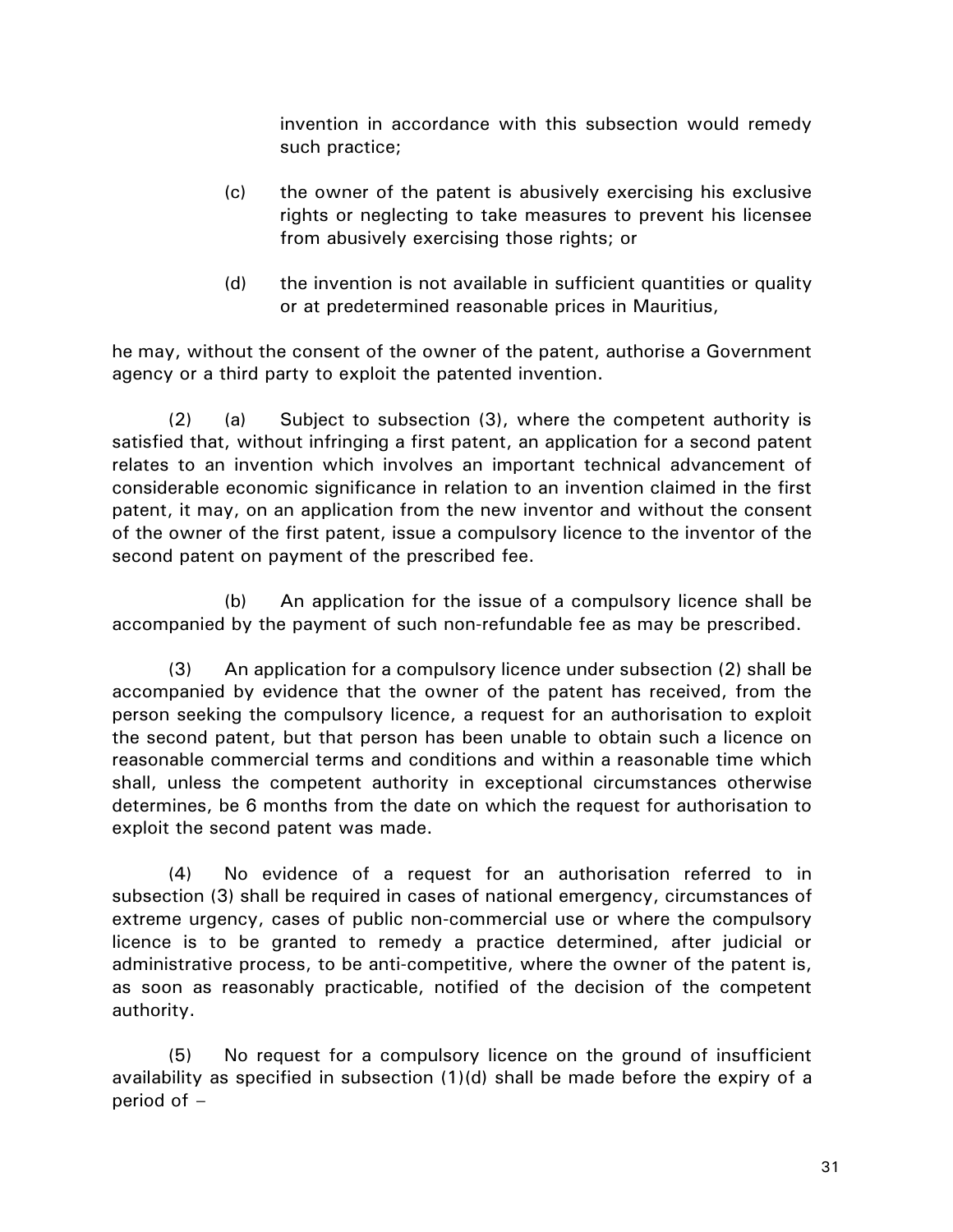- (a) 4 years from the filing date of the application for the patent; or
- (b) 3 years from the date of the grant of the patent,

whichever period expires last.

(6) A request under subsection (5) shall be refused where the owner of the patent justifies his inaction or insufficient action by legitimate reasons.

(7) The owner of a patent or any interested party may make a request to be heard by the competent authority before it makes a decision under subsection (1).

- $(8)$  (a) The exploitation of the invention shall be
	- (i) limited to the purpose for which it was licensed; and
	- (ii) subject to the payment of an adequate remuneration, to be determined by the competent authority depending on the circumstances of each case, to the owner of the patent.

(b) The competent authority shall, in determining the remuneration under paragraph (a)(ii), take into account –

- (i) the economic value of his decision; and
- (ii) the need to correct anti-competitive practices.

(c) The competent authority shall, in determining the remuneration with respect to the compulsory licence for a patent claiming a pharmaceutical product or a process of making a pharmaceutical product, prescribe an alternative process of making the same product which is not known or is unavailable, by taking into account, where applicable, the terms and conditions of the decision of 30 August 2003.

(9) The owner of a patent or holder of a compulsory licence may request the competent authority to vary the terms of the decision authorising the exploitation of the patented invention on the ground of changed circumstances after hearing the parties.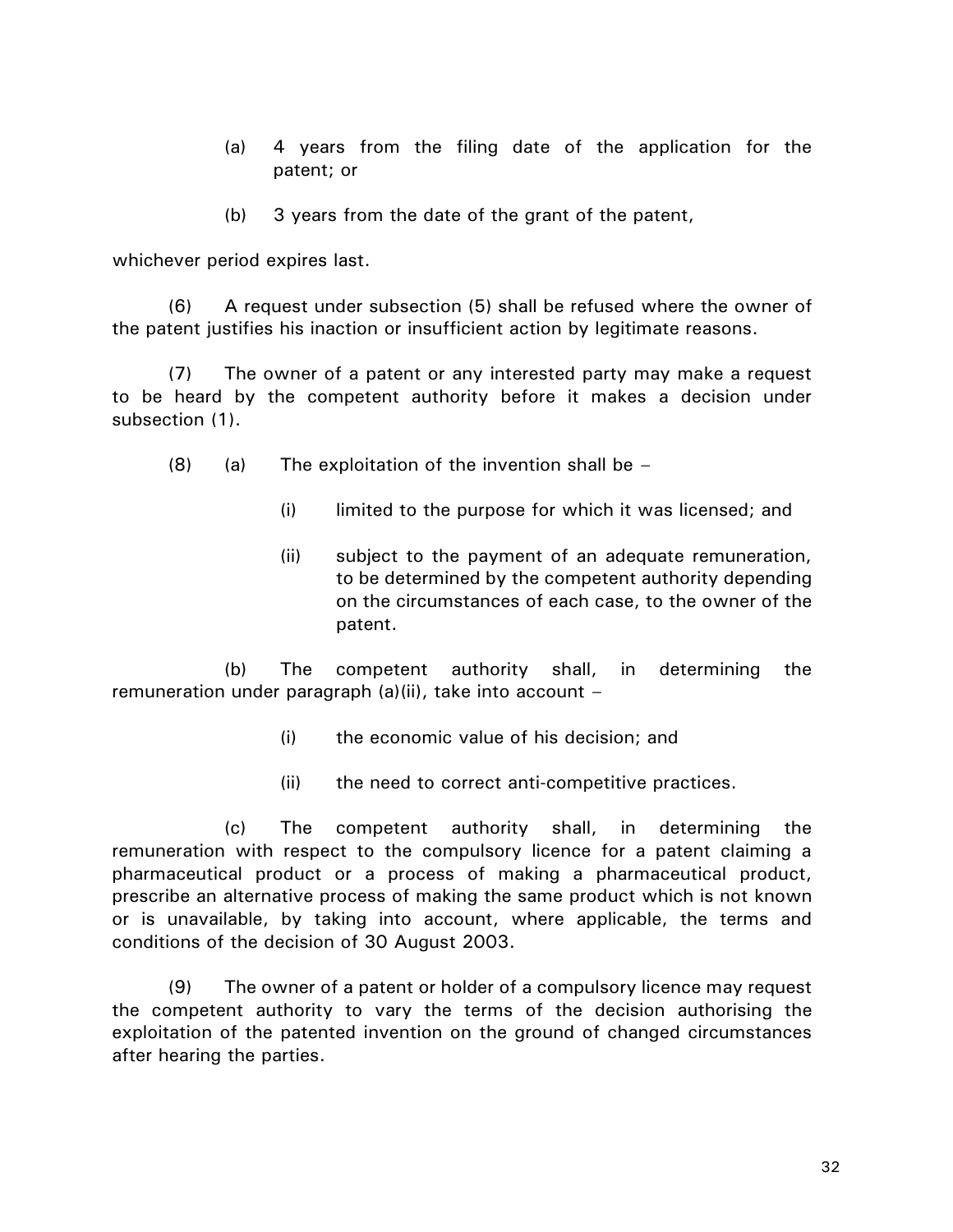(10) The owner of a patent may make a written request to the competent authority to terminate a compulsory licence.

(11) Where, after hearing the parties, the competent authority is satisfied that –

- (a) the circumstances which led to its decision under subsection (1) have ceased to exist and are unlikely to recur;
- (b) the holder of a compulsory licence has failed to comply with the terms of its decision; or
- (c) the need for adequate protection of the legitimate interests of the holder of the licence does not justify the maintenance of its decision,

he shall terminate the compulsory licence.

- (12) A compulsory licence may only be transferred to  $-$ 
	- (a) the enterprise or business of the holder of the licence; or
	- (b) the part of the enterprise or business where the patented invention is being exploited.

(13) A compulsory licence shall be non-exclusive and shall not exclude –

- (a) the exploitation of the invention by the patent owner himself, through manufacture in Mauritius or through importation, or both;
- (b) the conclusion of licence contracts by the owner of the patent; and
- (c) the continued exercise, by the owner of the patent, of his rights under section 21(1).

(14) The exploitation of an invention by the holder of a compulsory licence shall predominantly be for the supply of the market in Mauritius except where  $-$ 

> (a) it is permitted to remedy a practice which is anti-competitive according to subsection (1)(b);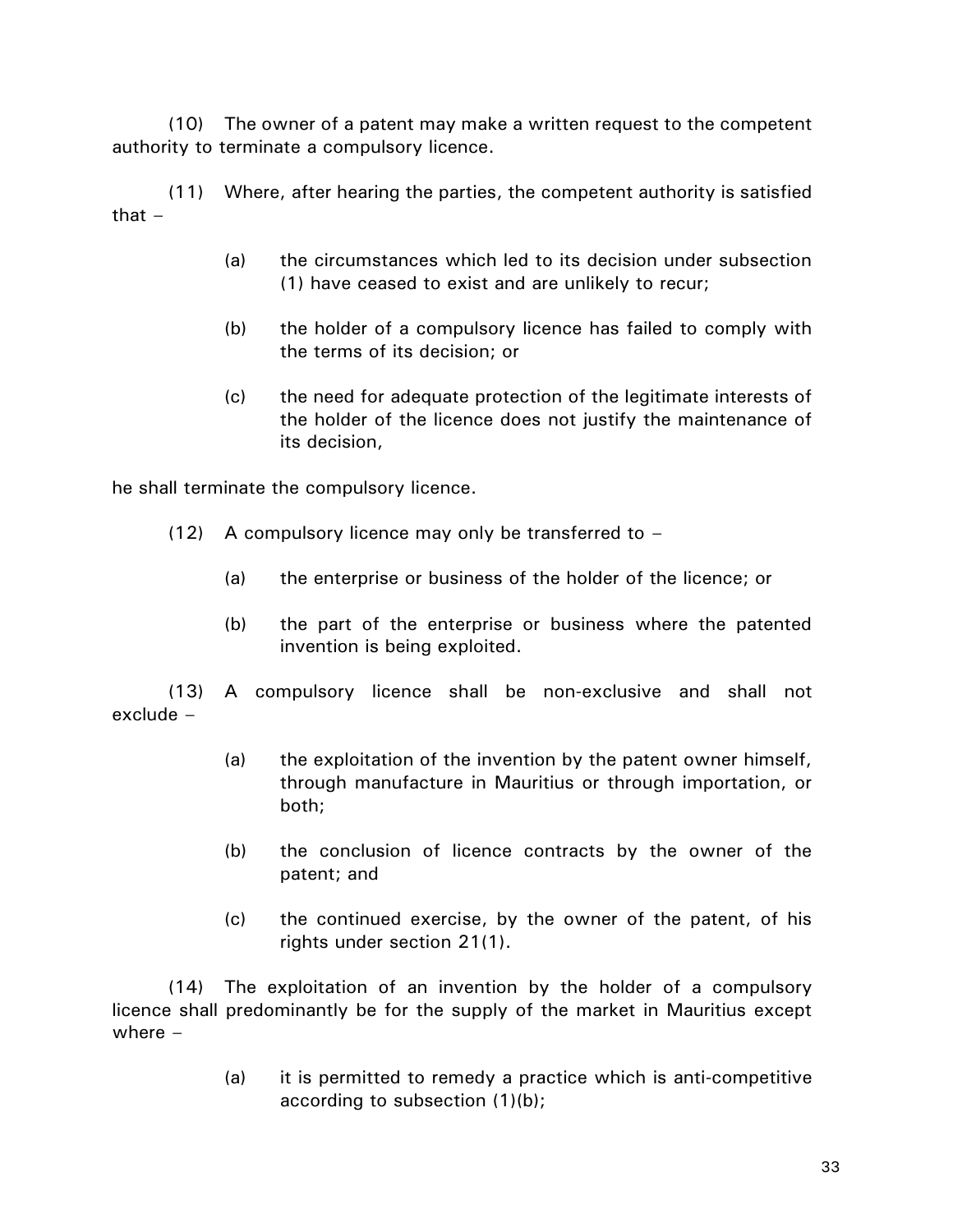- (b) the compulsory licence concerns a patent claiming a pharmaceutical product or a process of making a pharmaceutical product, and the purpose of the licence is to export the patented products;
- (c) the products manufactured by the patented process are for a foreign territory or country with no, or with insufficient, manufacturing capacity, in accordance with the terms and conditions of the decision of 30 August 2003.
- (15) Where a compulsory licence is granted
	- (a) the owner of the first patent shall be entitled to a crosslicence, on reasonable terms, to use the invention claimed in the second patent; and
	- (b) the use authorised in respect of the first patent shall be nonassignable except with the assignment of the second patent.

(16) This section shall apply, where appropriate and with such modifications as may be necessary, to a pending application for a patent except in the case of insufficient availability of the patented product or of the product manufactured with the patented process.

## **24. Appeal against decision granting compulsory licence or remuneration**

An applicant for a patent or the owner of a patent may appeal by judicial review to the Supreme Court against a decision of the competent authority regarding the grant of a compulsory licence or remuneration payable.

## **25. Invalidation of grant of patent**

(1) An interested person may apply to the Tribunal for the invalidation of a patent where –

- (a) the matter is excluded from patent protection under section 10;
- (b) any of the requirements of section 10,11 or 14 has not been fulfilled;
- (c) the owner of the patent is not the inventor or his successor in title; or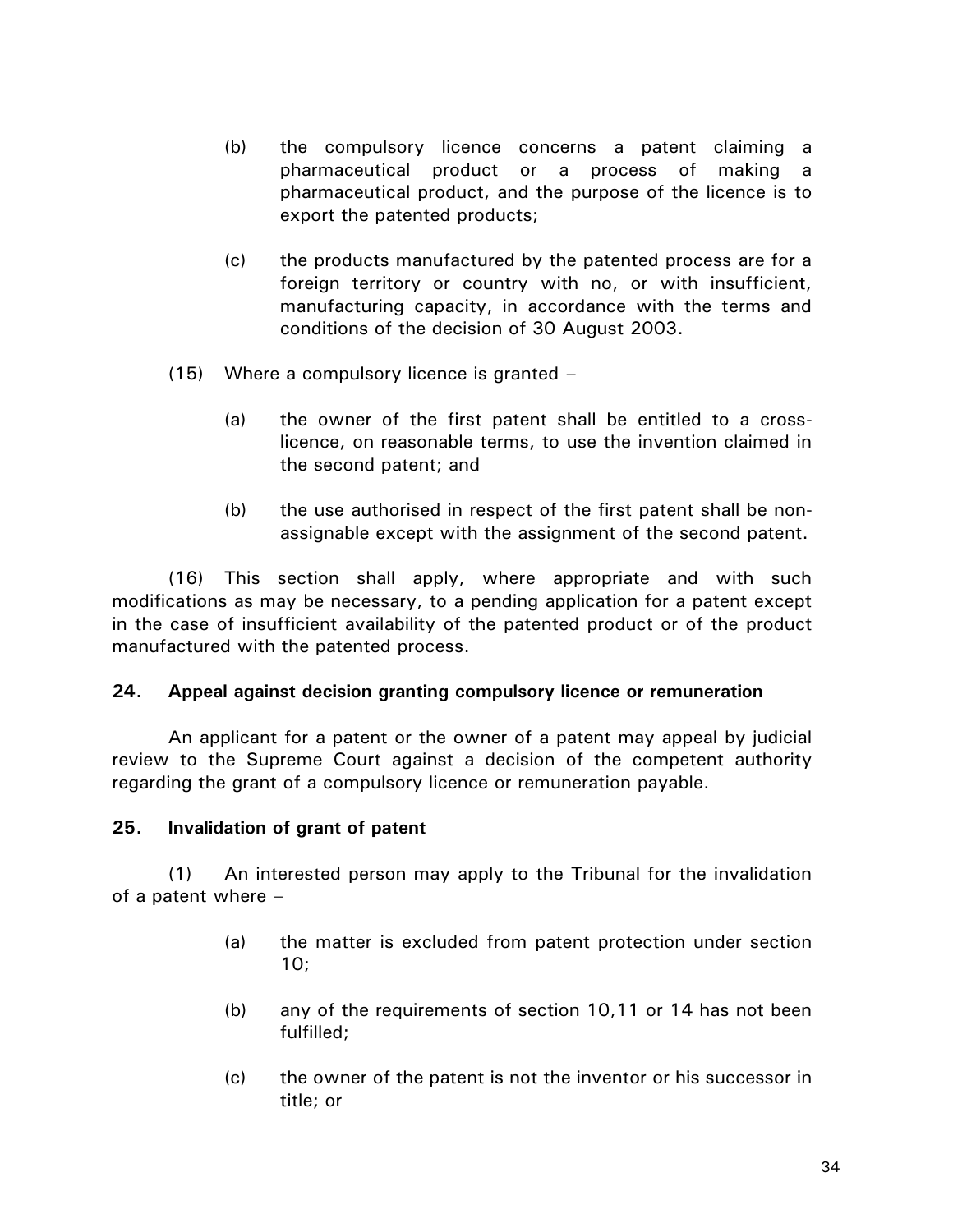(d) the owner of the patent is shown to have engaged in inequitable conduct in order to be granted the patent.

(2) Where the ground for invalidation is proved as regards a part of the invention, only that corresponding claim shall be invalidated.

(3) An invalidated patent shall be considered as null and void ab initio.

(4) The decision of the Tribunal shall be notified to the Director who shall record it and forthwith give notice of the decision in the Gazette.

## **Sub-Part B – Utility Models**

## **26. Matters excluded from utility model protection**

The following shall be excluded from utility model protection –

- (a) discoveries, scientific theories and mathematical methods;
- (b) literary, dramatic, musical or artistic work and any other aesthetic creation;
- (c) schemes, rules or methods for doing business, performing purely mental acts and playing games;
- (d) computer programmes;
- (e) plants and animals, including their parts, other than microorganisms, and essentially biological processes for the production of plants or animals and their parts, other than non-biological and microbiological processes;
- (f) inventions, the primary or intended use of which would be contrary to public order or morality; and
- (g) inventions having as subject matter a process or a method.

## **27. Registrable utility model**

- (1) An invention may be registered as a utility model where it is  $-$ 
	- (a) new; and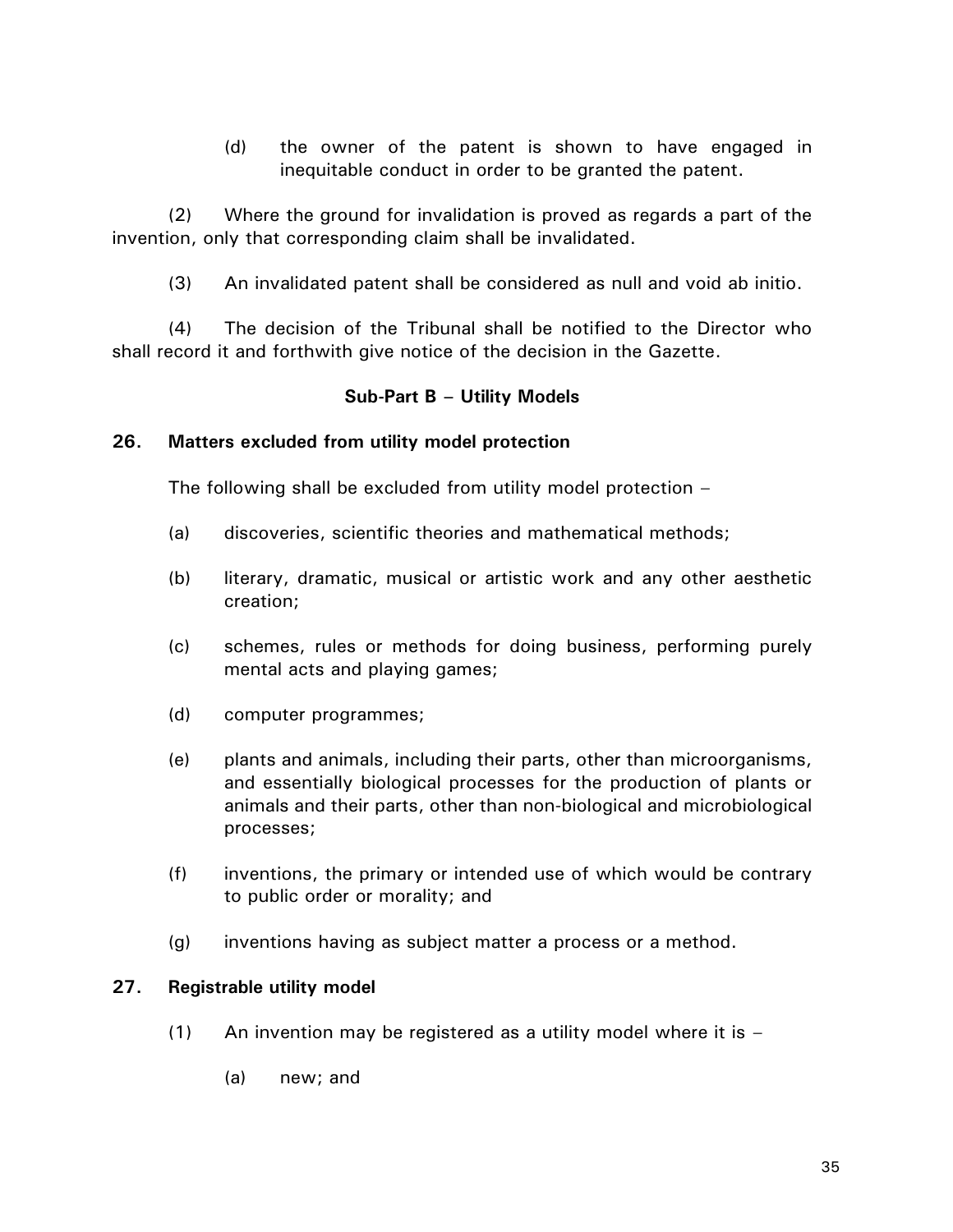(b) industrially applicable.

(2) An invention shall be new where it is not anticipated by prior art.

(3) An invention shall be industrially applicable where it can be made or used in an industry.

(4) Sections 12 to 15 shall apply, where appropriate and with such modifications as may be necessary, to an application for a utility model certificate as they apply to an application for a patent.

# **28. Application for registration of utility model**

An application for the registration of a utility model shall be  $-$ 

- (a) filed with the Director in such form and manner as he may determine; and
- (b) accompanied by such non-refundable fee as may be prescribed.

# **29. Filing date of utility model**

(1) The Director shall consider the date of receipt of an application for the registration of a utility model as the filing date where, at the time of receipt, the application is accompanied by the prescribed fee and contains –

- (a) an express or implied indication that the registration of a utility model is sought;
- (b) an indication of the identity of the applicant and the place where he may be contacted by the Office; and
- (c) a description of the invention.

(2) (a) Where an application does not, at the time of receipt, comply with subsection (1), the Director shall request the applicant to correct the defects in the application within such time as he may determine.

(b) Where the applicant does not comply with paragraph (a) within the required time limit, the application shall be considered to have been abandoned.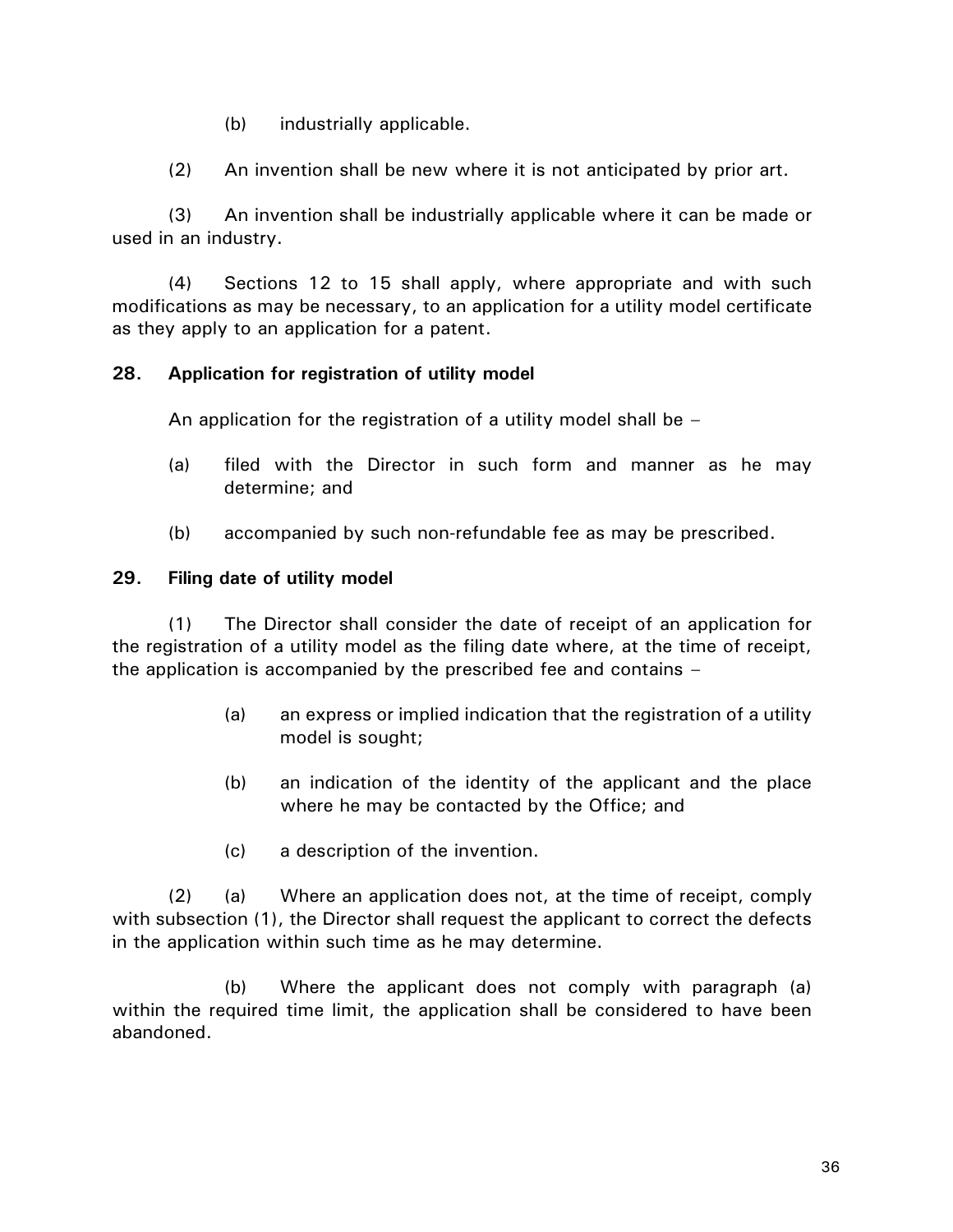## **30. Examination and registration of utility model**

(1) The Director shall, after attributing a filing date to an application, examine whether the application complies with section 27 and any other relevant provision of this Act.

(2) Where the Director is satisfied that the provisions of this Act have been complied with, he shall –

- (a) register the utility model;
- (b) record the registration of the utility model in the appropriate register;
- (c) issue to the applicant a certificate of registration of the utility model and a copy of the description of the utility model;
- (d) publish details relating to the registration of the utility model in the Gazette in such form and manner as he may determine; and
- (e) make available copies of the utility model to the public on payment of such fee as may be prescribed.

(3) Where an application fails to comply with this Act, the Director shall reject the application and notify the applicant of his decision.

## **31. Rights conferred by utility model**

(1) (a) A utility model shall confer on its owner the right to prevent any other person from exploiting the utility model invention.

(b) The rights of the utility model owner shall be defined by the claims set out in the application for the utility model.

(2) The rights conferred by the registration of a utility model shall not extend to –

> (a) acts in respect of articles which are put on the market in Mauritius or abroad by the owner of the utility model or with his consent;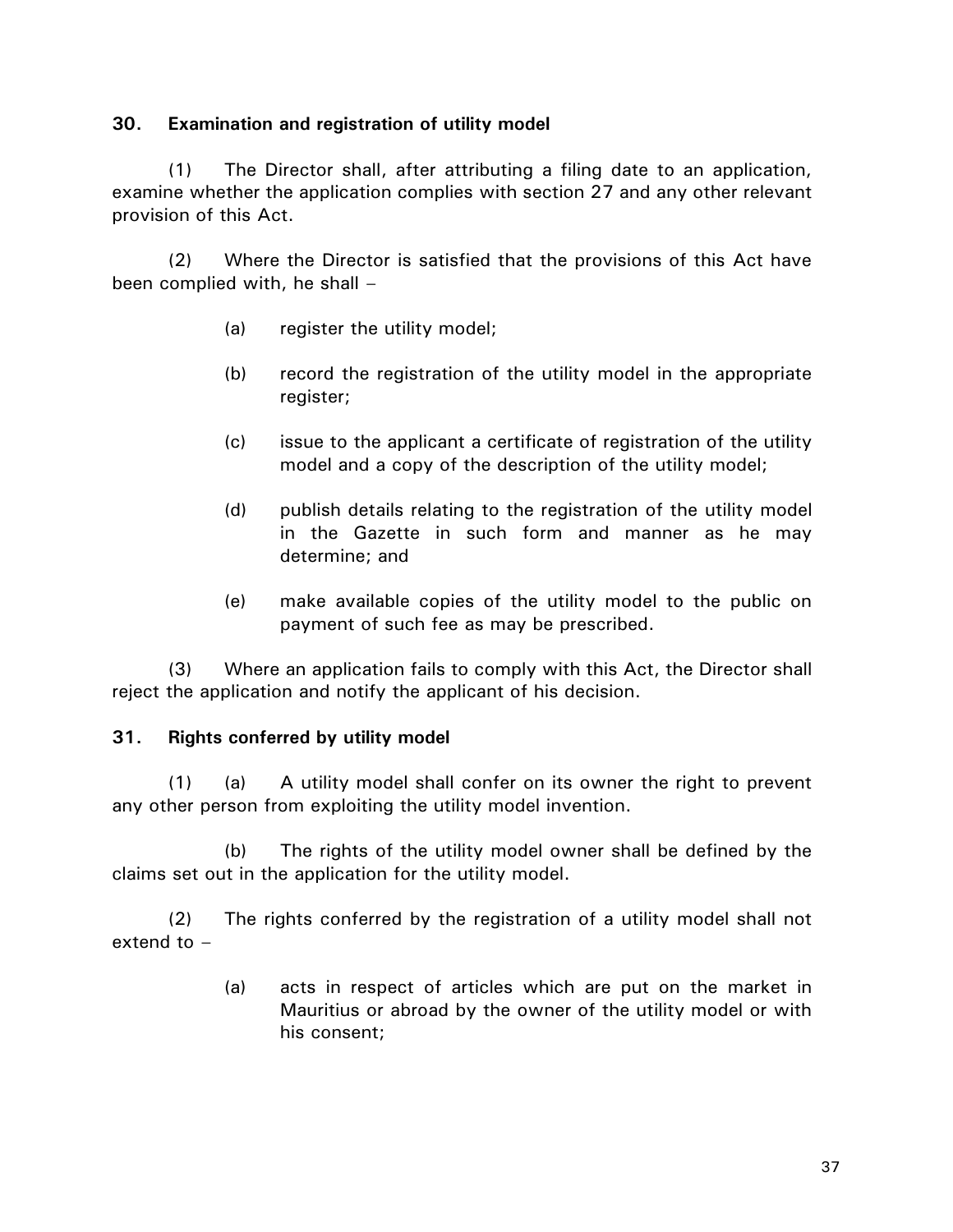- (b) the use of articles on aircrafts, land vehicles or vessels of other States which temporarily or accidentally enter the airspace, territory or waters of Mauritius;
- (c) acts done privately and on a non-commercial scale or for noncommercial purpose, which do not significantly prejudice the economic interests of the utility model owner;
- (d) acts of extemporaneous preparation in a pharmacy as regards medicine for an individual in accordance with a prescription given by a registered medical practitioner, a dental specialist or a dental surgeon;
- (e) acts done for experimental and scientific research on or with the subject matter of the utility model invention;
- (f) acts performed in the academic environment where the results of those activities are to be made available for public use, and they do not significantly prejudice the economic interests of the utility model owner;
- (g) acts performed by any person who in good faith, before the filing date or, where applicable, the priority date of the application on which the utility model is granted, was using the invention or was making effective and serious preparations for such use in Mauritius; or
- (h) acts performed by any person in order to make, construct, use or sell the utility model invention solely for any use reasonably related to the development and submission of information required under any law of Mauritius or a foreign State that regulates the manufacture, construction, use or sale of any product.

## **32. Duration of utility model**

(1) The registration of a utility model shall be for a period of 6 years from the filing date of the application for registration.

(2) The registration of a utility model may be renewed for 2 further consecutive periods of 2 years –

> (a) on payment of such renewal fee, within such time, as may be prescribed; and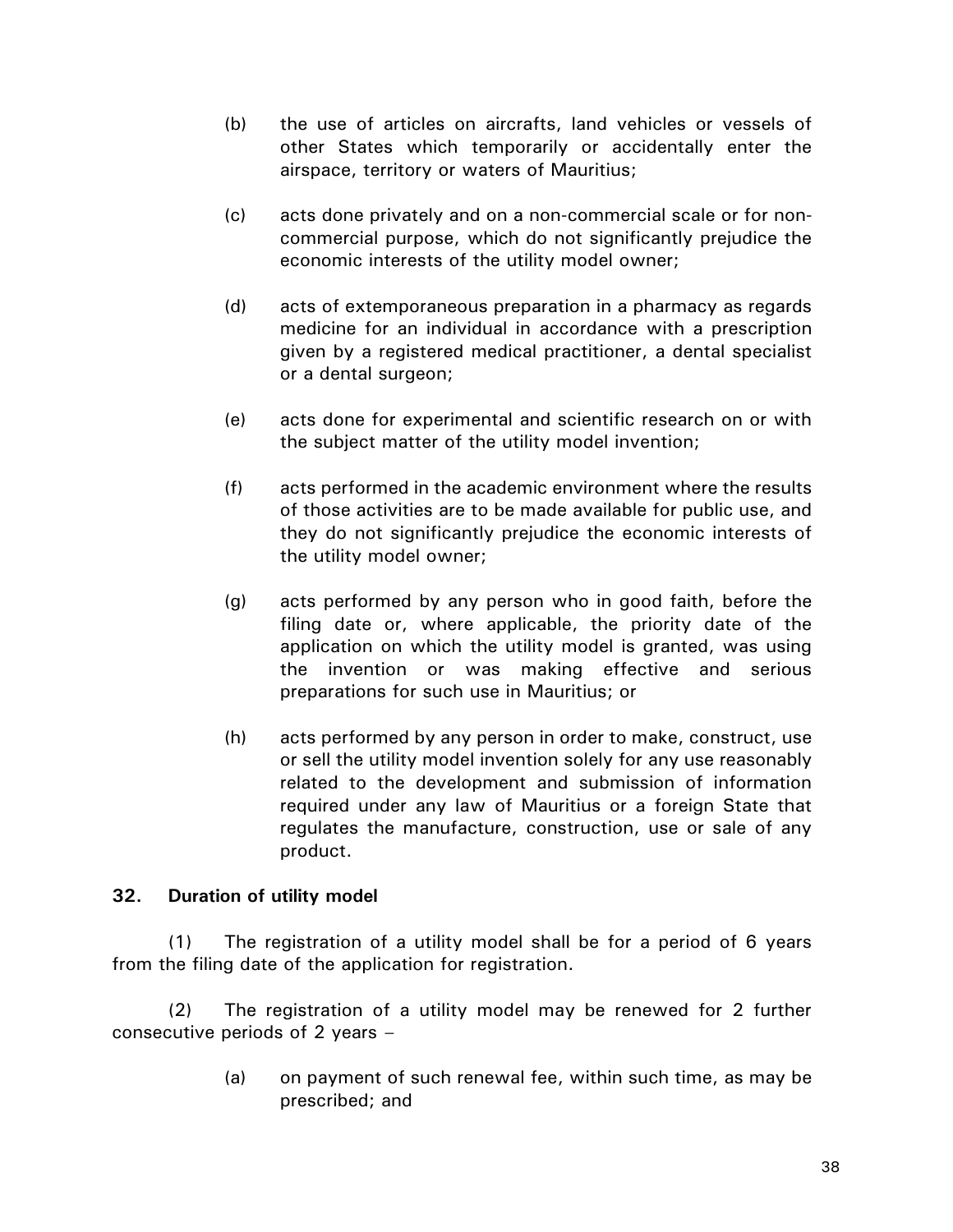(b) subject to compliance with such conditions as may be prescribed.

(3) Where the renewal fee referred to in subsection (2) is not paid within the time prescribed, the Director may grant to the utility model owner a delay of 6 months for the payment of the renewal fee and such surcharge as may be prescribed.

(4) Where the renewal fee is not paid in accordance with subsection (3), the registration of the utility model shall lapse.

## **33. Conversion of patent application or utility model**

(1) (a) At any time before the grant or refusal of a patent, an applicant for a patent may, on payment of the prescribed fee, convert his application into an application for a utility model.

(b) At any time before a utility model certificate is granted or refused, the applicant for a utility model certificate may, on payment of the prescribed fee, convert his application into an application for a patent.

(c) The converted application shall be attributed the filing date of the initial application for a patent or utility model, as the case may be.

(2) An application under subsection (1)(a) or (b) shall not be made more than once.

## **34. Invalidation of registration of utility model**

(1) An interested person may apply to the Tribunal for the invalidation of the registration of a utility model where –

- (a) the person requesting the invalidation proves that any of the requirements of section 14, 26 or 27 has not been fulfilled;
- (b) the utility model owner is not the inventor or his successor in title; or
- (c) the utility model owner is shown to have engaged in inequitable conduct in order to have the utility model registered.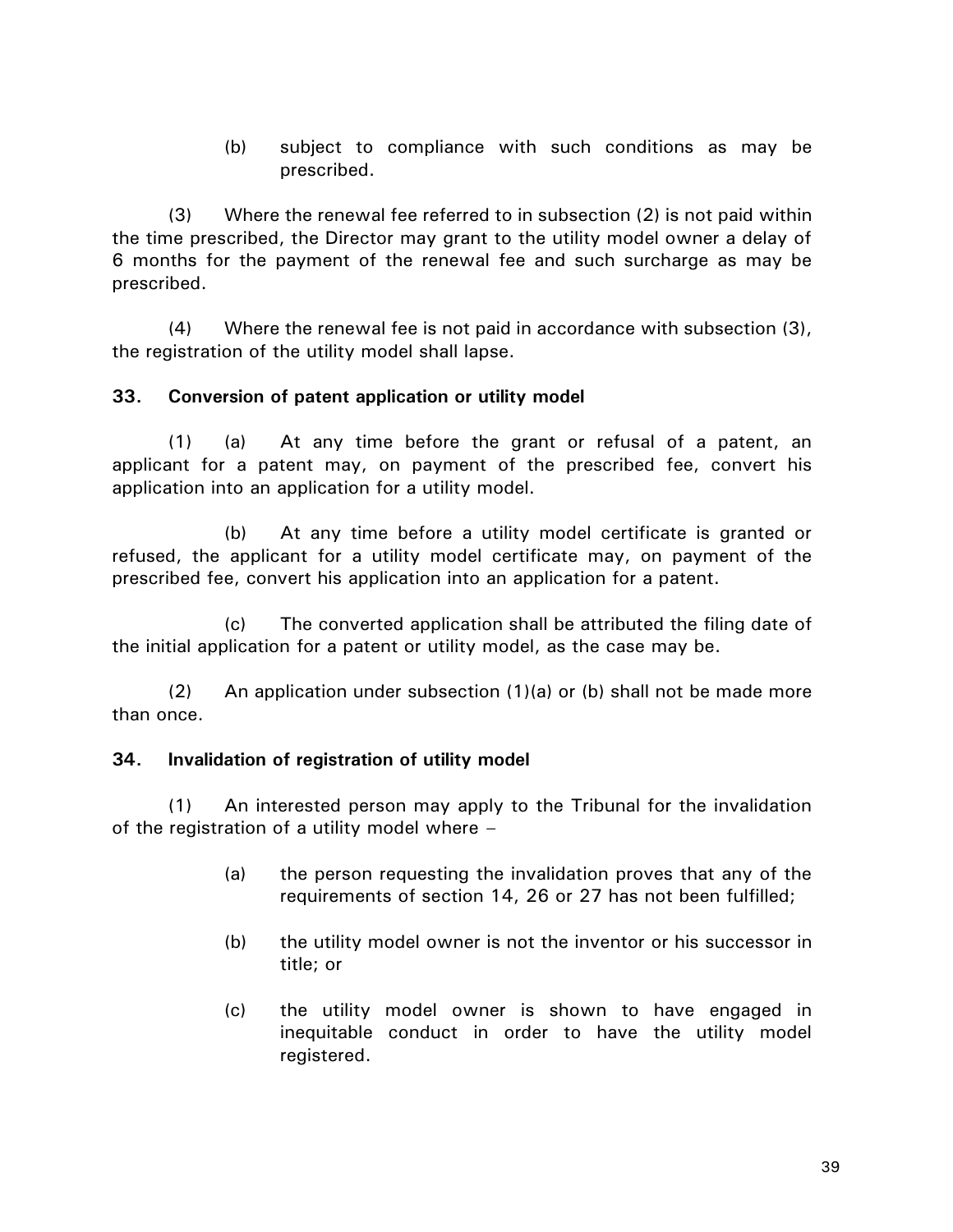(2) Where the ground for invalidation is proved as regards a part of the invention, only the corresponding claim shall be invalidated.

(3) An invalidated utility model shall be considered as null and void ab initio.

(4) The decision of the Tribunal shall be notified to the Director who shall record it and forthwith give notice of the decision in the Gazette.

# **Sub-Part C – Patent Cooperation Treaty**

## **35. Interpretation of Sub-part C**

In this Sub-part –

"designated Office", "elected Office", "international application" and "receiving Office" have the same meaning as in the Patent Cooperation Treaty;

"international filing date" means the international filing date referred to in Article 11 of the Patent Cooperation Treaty;

"international preliminary examination" means the international preliminary examination referred to in Article 33 of the Patent Cooperation Treaty;

"Patent Cooperation Treaty" means the Patent Cooperation Treaty done at Washington on 19 June 1970, as amended;

"priority" means the priority referred to in Article 8 of the Patent Cooperation Treaty.

## **36. International application designating Mauritius**

Subject to this Sub-part, an international application designating Mauritius shall be treated as an application for a patent or utility model certificate filed under this Act, and shall have as its filing date the international filing date accorded under the Patent Cooperation Treaty.

# **37. Functions of Office**

(1) The Office shall act as a receiving Office in respect of an international application filed with it, by a resident or national of Mauritius, in such language as may be prescribed and which shall be accompanied by such transmittal fee as may be prescribed.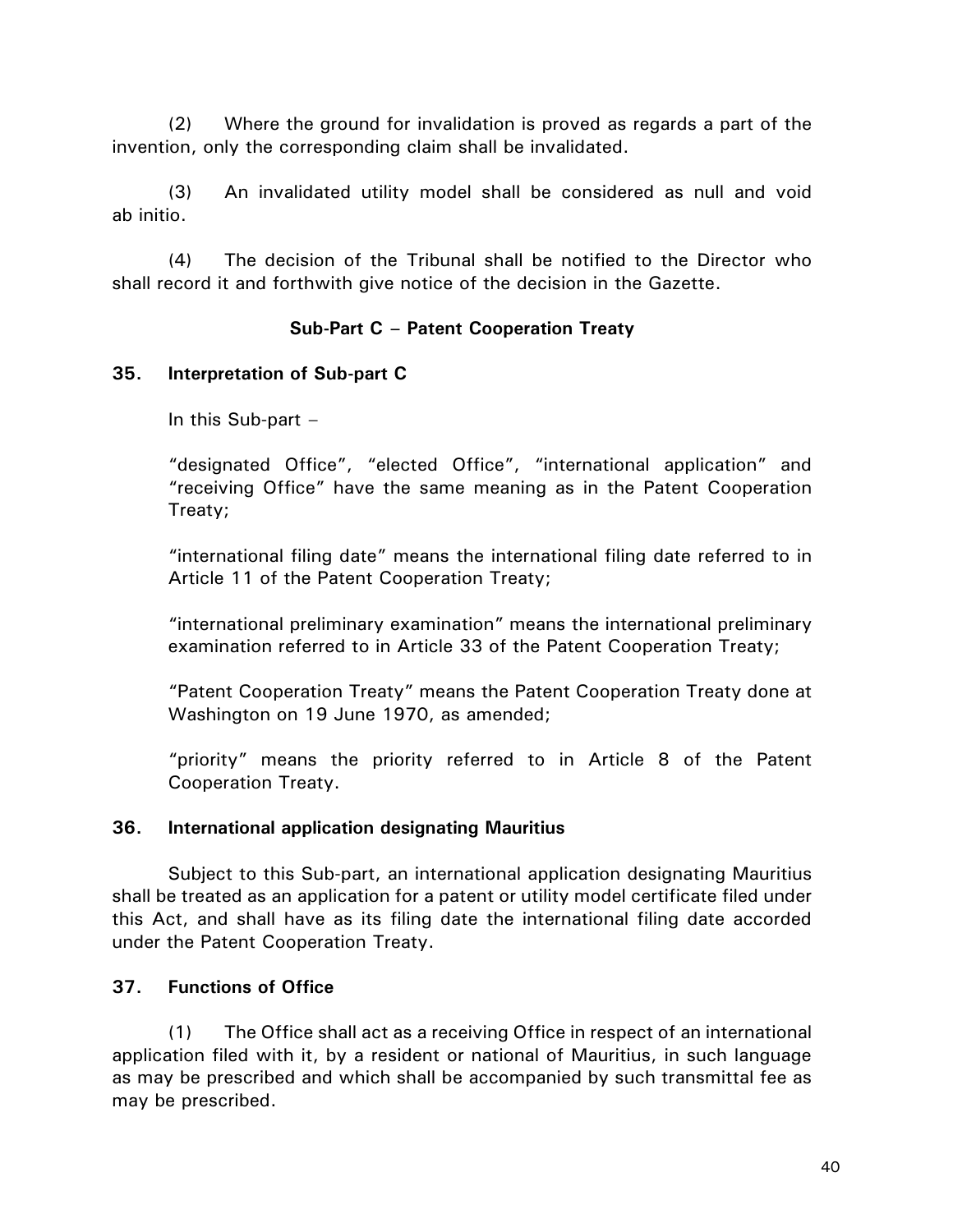(2) The Office shall act as a designated Office in respect of an international application in which Mauritius is designated for the purpose of obtaining a patent or other protection under this Act.

(3) The Office shall act as an elected Office in respect of an international application in which Mauritius is designated, where the applicant files a demand for the purpose of an international preliminary examination under Chapter II of the Patent Cooperation Treaty.

(4) (a) The Office, acting in its capacity as designated Office or elected Office, shall not process an international application before the expiry of the time limit referred to in Article 22 of the Patent Cooperation Treaty unless the applicant files with the Office a request for early commencement of the processing of the international application and complies with the requirements of Article 22.

(b) Where the applicant does not comply with Article 22, the international application shall be considered to have been withdrawn.

## **38. Entering national phase**

An applicant shall, in respect of an international application designating Mauritius and before the expiry of the time limit specified in Article 22(1) or 39(1)(a) of the Patent Cooperation Treaty or such later time limit as may be prescribed, pay the prescribed fee to the Office and, where necessary, file with it a translation of the international application into a prescribed language.

## **39. Reinstatement of rights following failure to enter national phase**

(1) Where an international application is considered to have been withdrawn under section 37(4)(b), the applicant may make a request to the Office, in the prescribed form, to have his rights reinstated provided he has a reasonable excuse.

(2) The Office shall, when considering an application under subsection (1), give the applicant an opportunity to make observations, in writing, on his application, within the prescribed time limit.

# **40. Restoration of right of priority**

(1) An applicant may, where he has an international filing date which is later than the date on which the priority period expired, but within the period of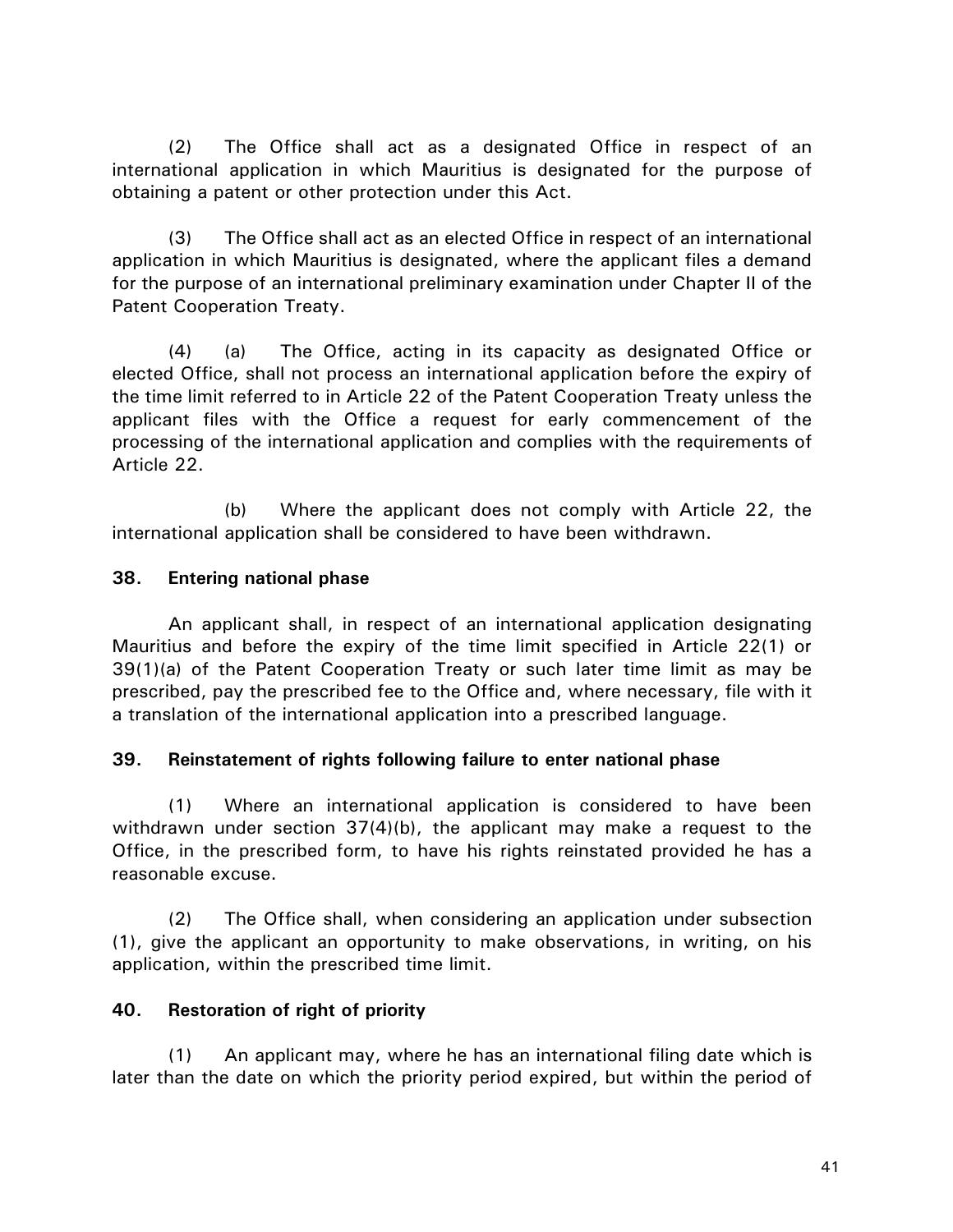2 months from the date the priority period expired, request that the right of priority of the earlier application be restored.

(2) The Director shall restore the right of priority with respect to that international application where he finds that the failure to file the international application within the priority period –

- (a) was unintentional; and
- (b) occurred in spite of due care having been taken by the applicant.

(3) Where the Director refuses to restore the right of priority of an earlier application, the applicant may, within the prescribed time limit, make written representations to the Director who may thereafter grant or refuse the request of the applicant.

# **41. Processing international application**

(1) The Office shall process an international application in accordance with this Act, the Patent Cooperation Treaty and the regulations made under the Patent Cooperation Treaty.

(2) For the purpose of subsection  $(1)$ , in the event of conflict, between this Act and the Patent Cooperation Treaty or the regulations made thereunder, the Patent Cooperation Treaty and the regulations made thereunder shall prevail over this Act.

(3) Further details concerning the processing of international applications by, and other functions of, the Office in connection with the Patent Cooperation Treaty, including fees payable, time limits, prescribed languages and other requirements in relation to international applications, may be prescribed by way of regulations.

# **PART IV – LAYOUT-DESIGNS OF INTEGRATED CIRCUITS**

# **42. Application for registration**

- (1) An application for the registration of a layout-design shall be  $-$ 
	- (a) filed with the Director in such form and manner as he may determine; and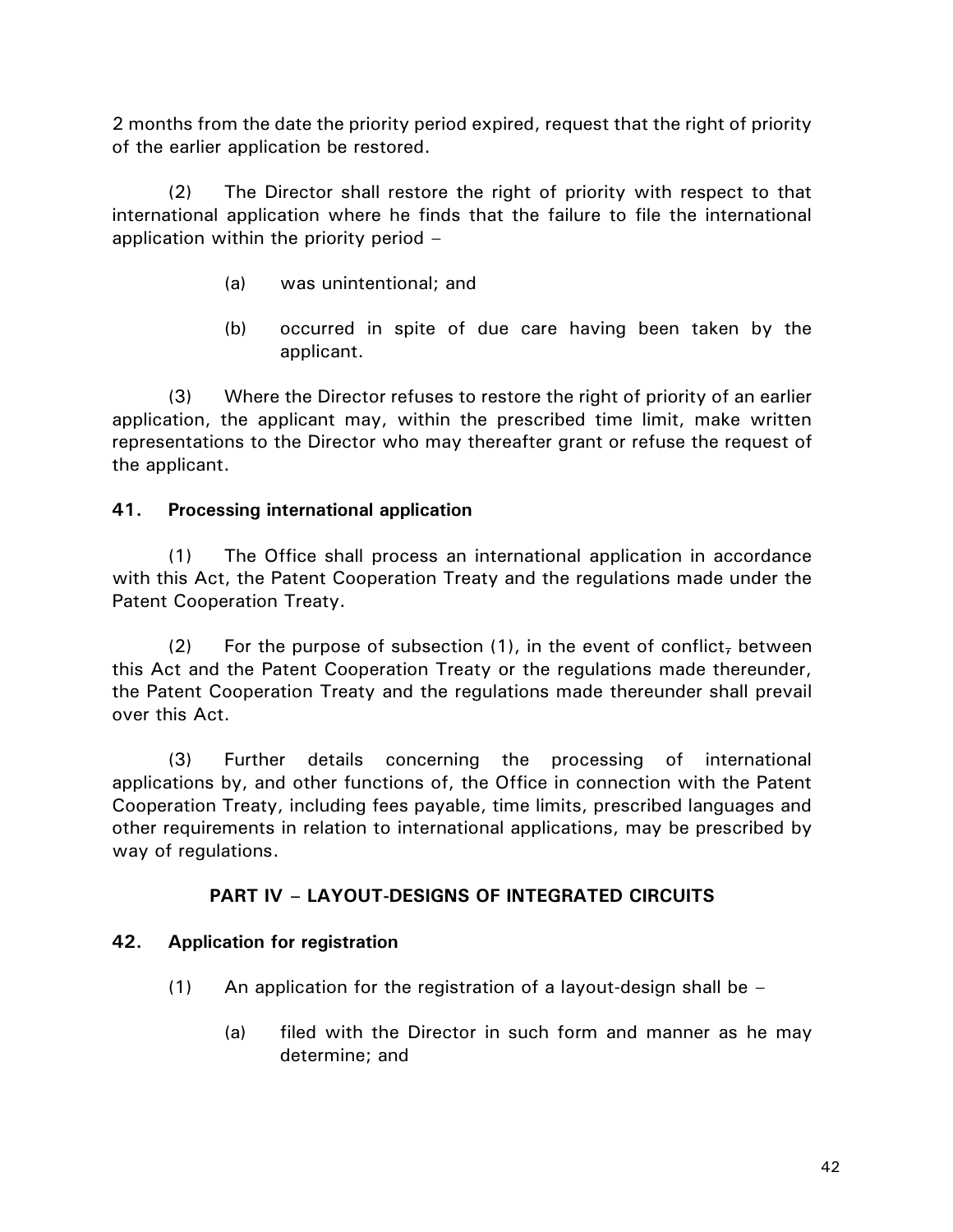(b) subject to the payment of such non-refundable fee as may be prescribed.

(2) Where the prescribed fee is not paid, the Director shall notify the applicant that the application shall be considered as not having been filed unless payment is made within 2 months from the date of receipt of the notification.

- (3) An application under subsection (1) shall
	- (a) contain a brief and precise designation of the layout-design;
	- (b) indicate the name, address and nationality of the applicant and, where applicable, the habitual residence of the applicant;
	- (c) subject to subsection (4), be accompanied by a copy or drawing of the layout-design, together with information defining the electronic function which the integrated circuit is intended to perform;
	- (d) specify the date of the first commercial exploitation of the layout-design anywhere in the world or indicate whether the exploitation has been commenced or not; and
	- (e) provide particulars justifying the right to protection under section 46.

(4) Any copy or drawing referred to in subsection (3)(c) may omit such parts of the copy or drawing that relate to the manner of manufacture of the integrated circuit, where the parts submitted are sufficient to allow the identification of the layout-design.

# **43. Filing date of layout-design**

(1) The filing date of an application for registration of a layout-design shall be the date on which the application containing –

- (a) the identity of the applicant and his contact information; and
- (b) graphic representations of the layout-design for which registration is sought,

is received by the Office.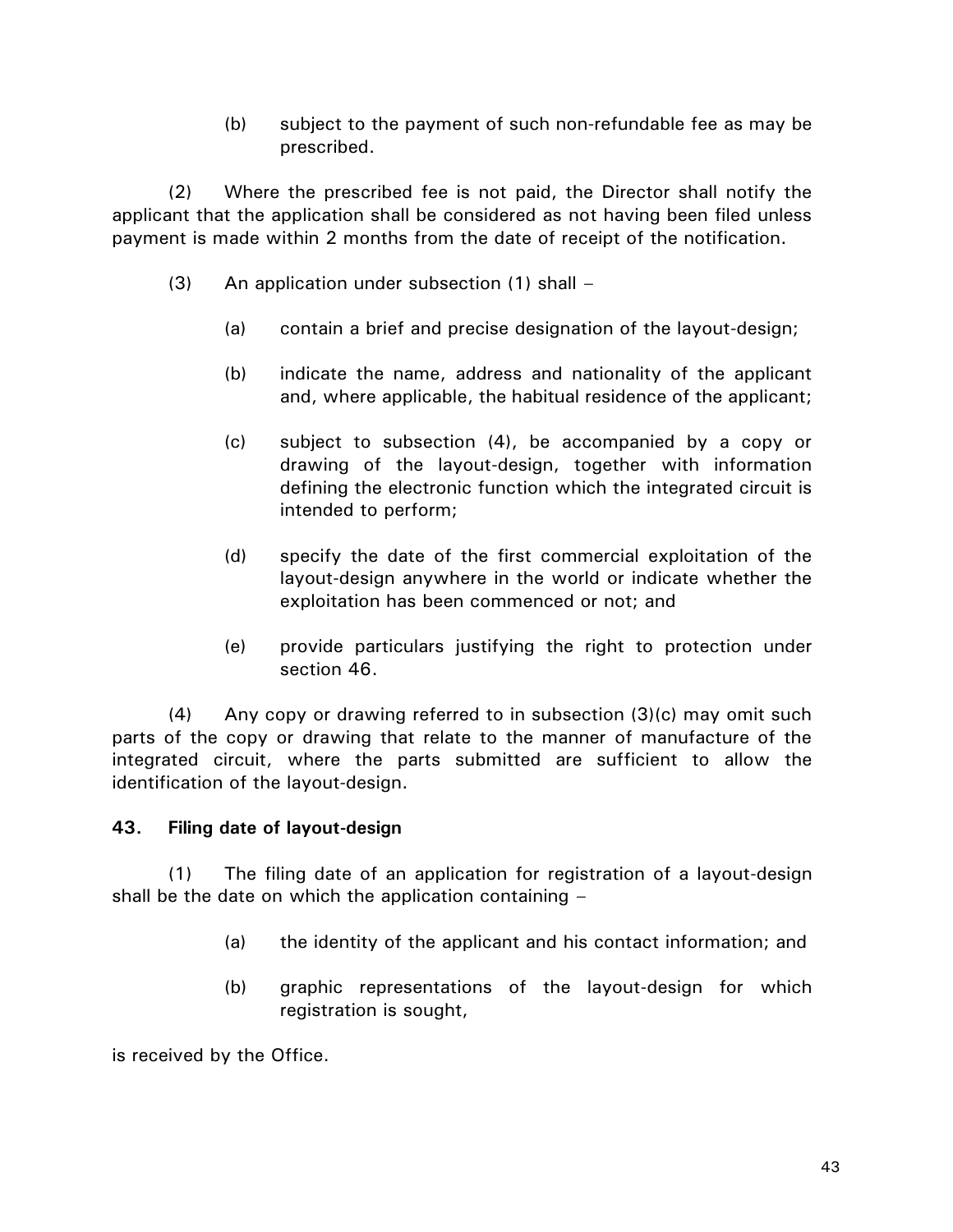(2) Where an application does not comply with section 42(3), the Director shall promptly give written notification of the non-compliance to the applicant and request him to file the required correction within 2 months from the date of receipt of the notification.

(3) (a) Where the correction is made by the applicant within the time limit specified in subsection (2), the date of receipt of the application shall be deemed to be the filing date.

(b) The Director shall communicate the filing date to the applicant.

(c) Where the applicant does not file the required correction within the time limit specified in subsection (2), the application shall be considered to have been abandoned.

## **44. Registration of layout-design**

- (1) Where the Director is satisfied that
	- (a) an application complies with the requirements of section 42;
	- (b) the layout-design  $-$ 
		- (i) is original; and
		- (ii) has not been commercially exploited; or
		- (iii) has been commercially exploited for not more than 2 years,

he shall issue to the applicant a certificate and record the registration of the layout-design in the appropriate register.

- (2) The register referred to in subsection (1) shall contain
	- (a) the title of the layout-design;
	- (b) the filing date; and
	- $(c)$  where appropriate  $-$ 
		- (i) the date of the first commercial exploitation of the layout-design anywhere in the world; and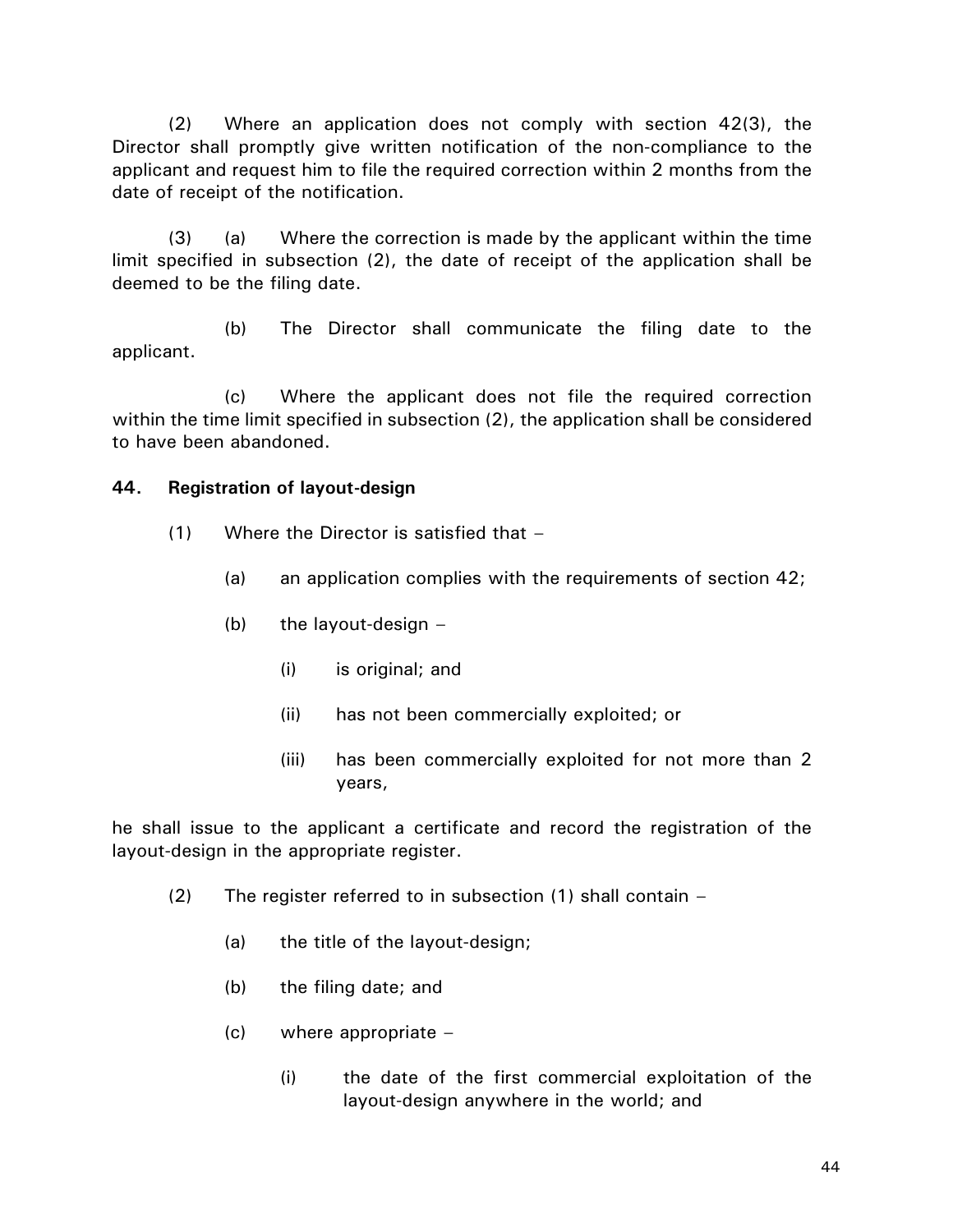(ii) the name and address of the right holder and such other particulars as the Director may determine.

(3) The registration of a layout-design shall be published in such form and manner as the Director may determine.

## **45. Originality**

- $(1)$  A layout-design shall be considered to be original where it is  $-$ 
	- (a) the result of its creator's own intellectual effort; and
	- (b) not commonplace among creators of layout-designs and manufacturers of integrated circuits at the time of its creation.

(2) A layout-design consisting of a combination of elements and interconnections that are commonplace shall be protected only if the combination, taken as a whole, is original.

## **46. Right to protection**

(1) (a) The right to a layout-design which has been registered shall belong to the creator of the layout-design.

(b) The right to a layout-design may be assigned or transferred by succession.

(2) Where several persons have jointly created a layout-design, the right to the layout-design shall belong to them jointly.

(3) Where 2 or more persons have created the same layout-design independently of each other, the person whose application has the earliest filing date shall have the right to the layout-design where his application for registration is not withdrawn, abandoned or rejected.

(4) Where a creation is made in the execution of, or under, an employment contract, the right to the creation shall belong, in the absence of any express provision to the contrary, to the employer.

(5) (a) A layout-design shall contain the name of the creator unless he indicates, in a special written declaration signed by him and addressed to the Director, that he does not wish to be named.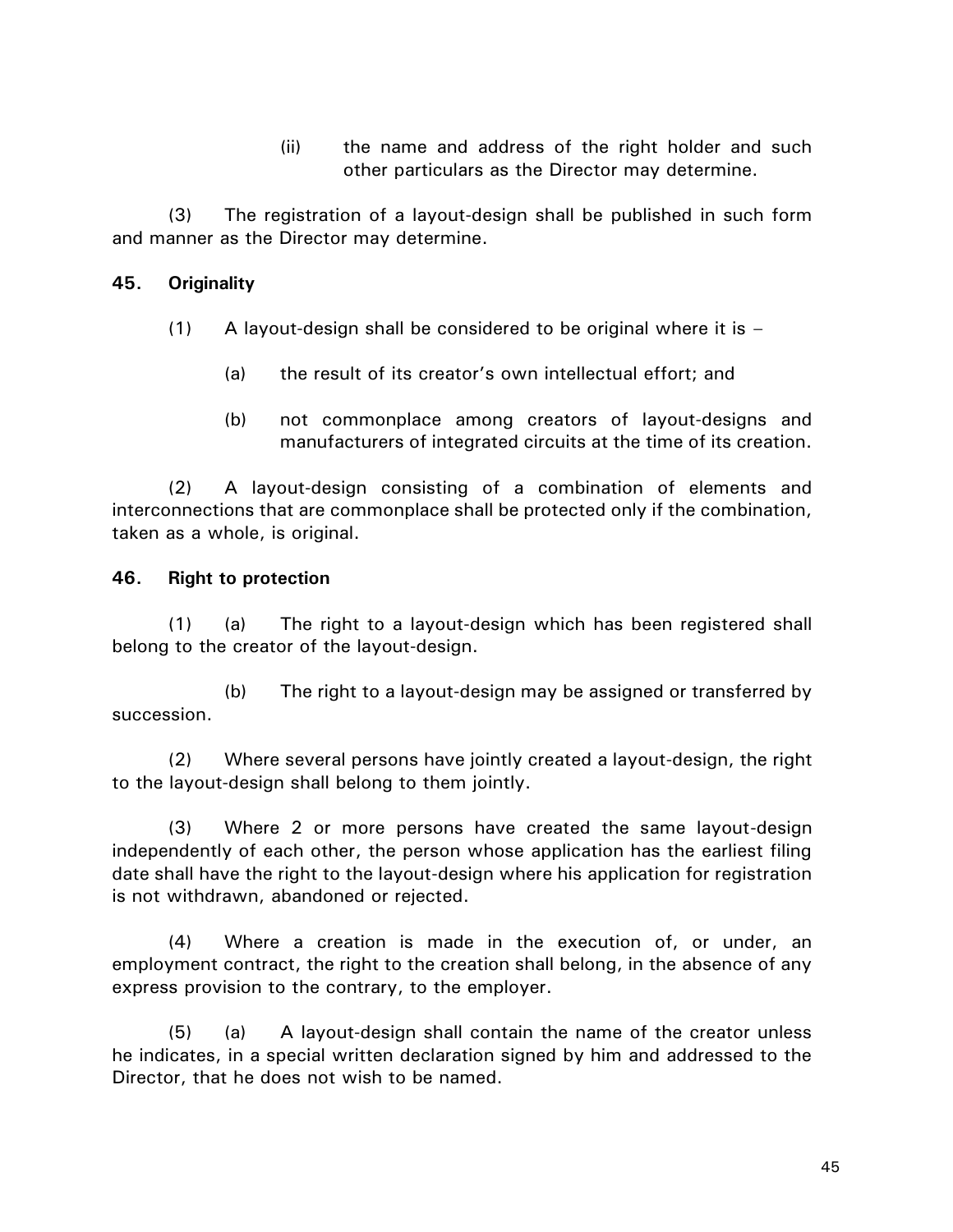(b) Any promise or undertaking made or given by the creator to any person to the effect that he will make a declaration under paragraph (a) shall be void and of no effect.

## **47. Scope of protection**

(1) The registration of a layout-design shall confer on its registered holder the right to prevent any unauthorised person from exploiting the design.

(2) The rights conferred by the registration of a layout-design shall not prevent –

- (a) the reproduction or use of the protected layout-design for private non-commercial purposes;
- (b) acts done in respect of the protected layout-design for the purpose of teaching, education or scientific research in academic, educational or research institutions;
- (c) the reproduction or use of the protected layout-design for the sole purpose of its evaluation or analysis;
- (d) the incorporation, in an integrated circuit, of a layout-design created on the basis of evaluation or analysis and which is original within the meaning of section 45 or the performance of any act falling under subsection (1) in respect of a layoutdesign so created;
- (e) the performance of any act specified in paragraph (c)(ii) of the definition of "exploit" where the integrated circuit in which such a layout-design is incorporated, or the article incorporating such an integrated circuit, has been put on the market in Mauritius or in another State by the right holder or by a person acting with the right holder's consent or having an economic tie with the right holder;
- (f) subject to subsection (3), the performance of any act specified in paragraph (c)(ii) of the definition of "exploit" in respect of an integrated circuit incorporating an unlawfully reproduced layout-design or any article incorporating such an integrated circuit where the person performing or ordering the act did not know and had no reasonable ground to know, when acquiring the integrated circuit or the article incorporating such an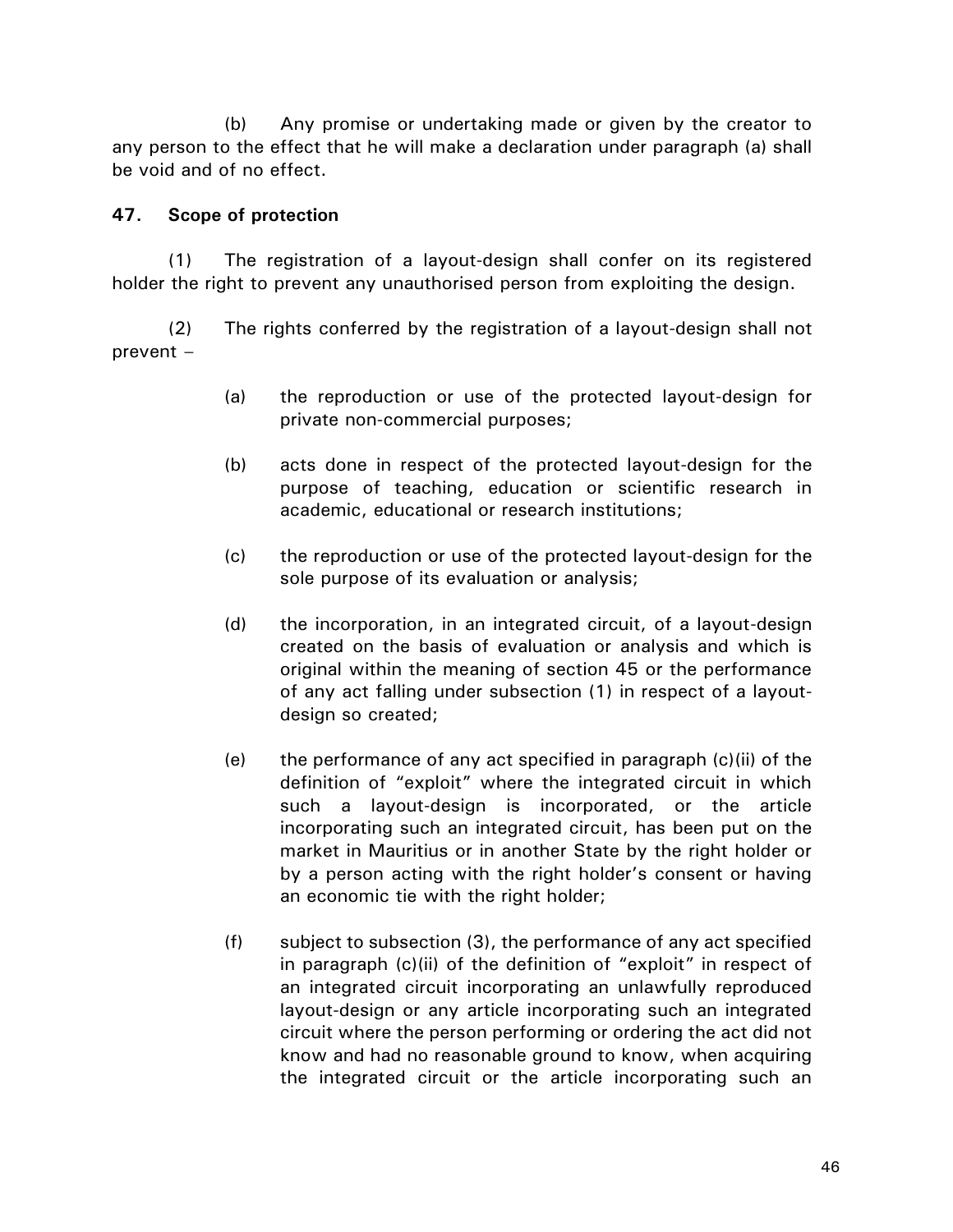integrated circuit, that it incorporated an unlawfully reproduced layout-design;

- (g) the performance of any act specified in paragraph  $(c)(ii)$  of the definition of "exploit" where the act is performed in respect of an identical layout-design which is original and has been created independently by a third party; or
- (h) the use of an integrated circuit in which the layout-design is incorporated, or of an article incorporating such an integrated circuit, in the body or gear of an aircraft, a land vehicle or vessel that temporarily or accidentally enters the jurisdiction of Mauritius, or the importation of spare parts or accessories for the purpose of repairing such aircraft, vehicle or vessel.

(3) Where a person referred to in subsection (2)(f) receives notice that a layout-design was unlawfully reproduced, he –

- (a) may perform an act specified in paragraph (c)(ii) of the definition of "exploit" only with respect to stock in hand or ordered before he received the notice; and
- (b) shall be liable to pay to the right holder a sum equivalent to the reasonable royalty that would be payable under a freshly negotiated licence.

## **48. Commencement and duration of protection**

(1) Any protection granted in respect of a layout-design under this Act shall commence –

- (a) on the date of the first commercial exploitation anywhere in the world, of the layout-design by or with the consent of the right holder, provided that an application for protection is filed by the right holder with the Director within the time limit referred to in section 44(1)(b)(iii);
- (b) on the filing date granted to the application for the registration of the layout-design filed by the right holder, if the layoutdesign has not been previously exploited commercially anywhere in the world.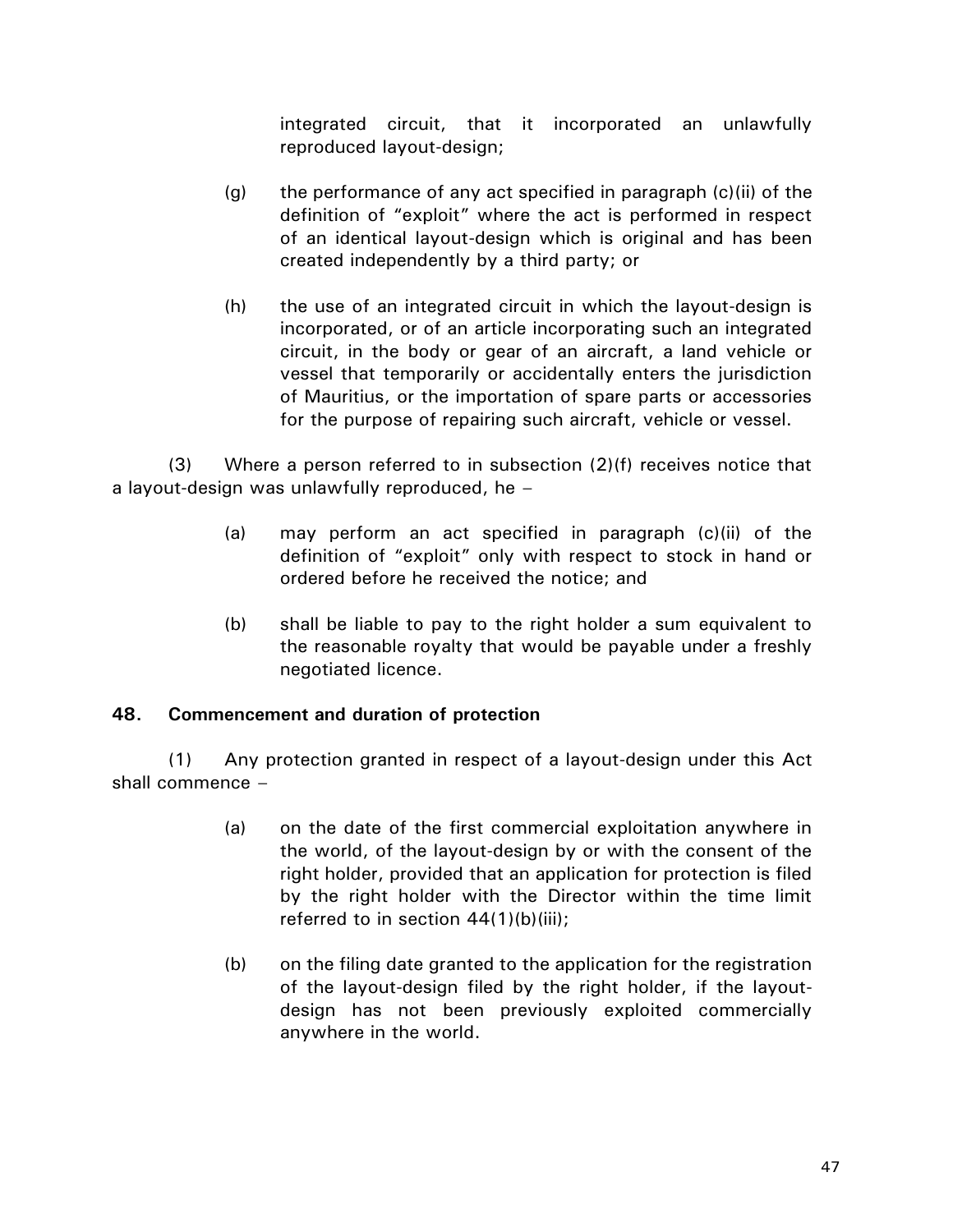(2) Any protection granted in respect of a layout-design under this Act shall lapse at the end of 10 years from the date of commencement of the protection.

## **49. Invalidation of registration of layout-design**

(1) An interested person may apply to the Tribunal for the invalidation of the registration of a layout-design where –

- (a) the layout-design is not entitled to protection under section 45;
- (b) the right holder is not entitled to protection under section 46.

(2) Where the ground for invalidation is established with respect only to a part of the layout-design, only the corresponding part of the registration shall be invalidated.

(3) An invalidated layout-design shall be considered as null and void ab initio.

(4) The decision of the Tribunal shall be notified to the Director who shall record it and forthwith give notice of the decision in the Gazette.

## **50. Exploitation by Government agency or third person**

- $(1)$  Where the competent authority
	- (a) is satisfied that the public interest, in particular, national security, nutrition, health or the development of other vital sectors of the national economy requires the exploitation of a protected layoutdesign for public non-commercial use; or
	- (b) has, on an application by any party, determined that the manner of exploitation of a protected layout-design, by the right holder or his licensee, is anti-competitive, and after such determination, the competent authority is satisfied that it is necessary to remedy such anti-competitive practice,

he may, upon a request made, without the consent of the right holder, authorise a Government agency or a third person to exploit the layout-design.

(2) The exploitation of the layout-design under subsection (1) shall be  $-$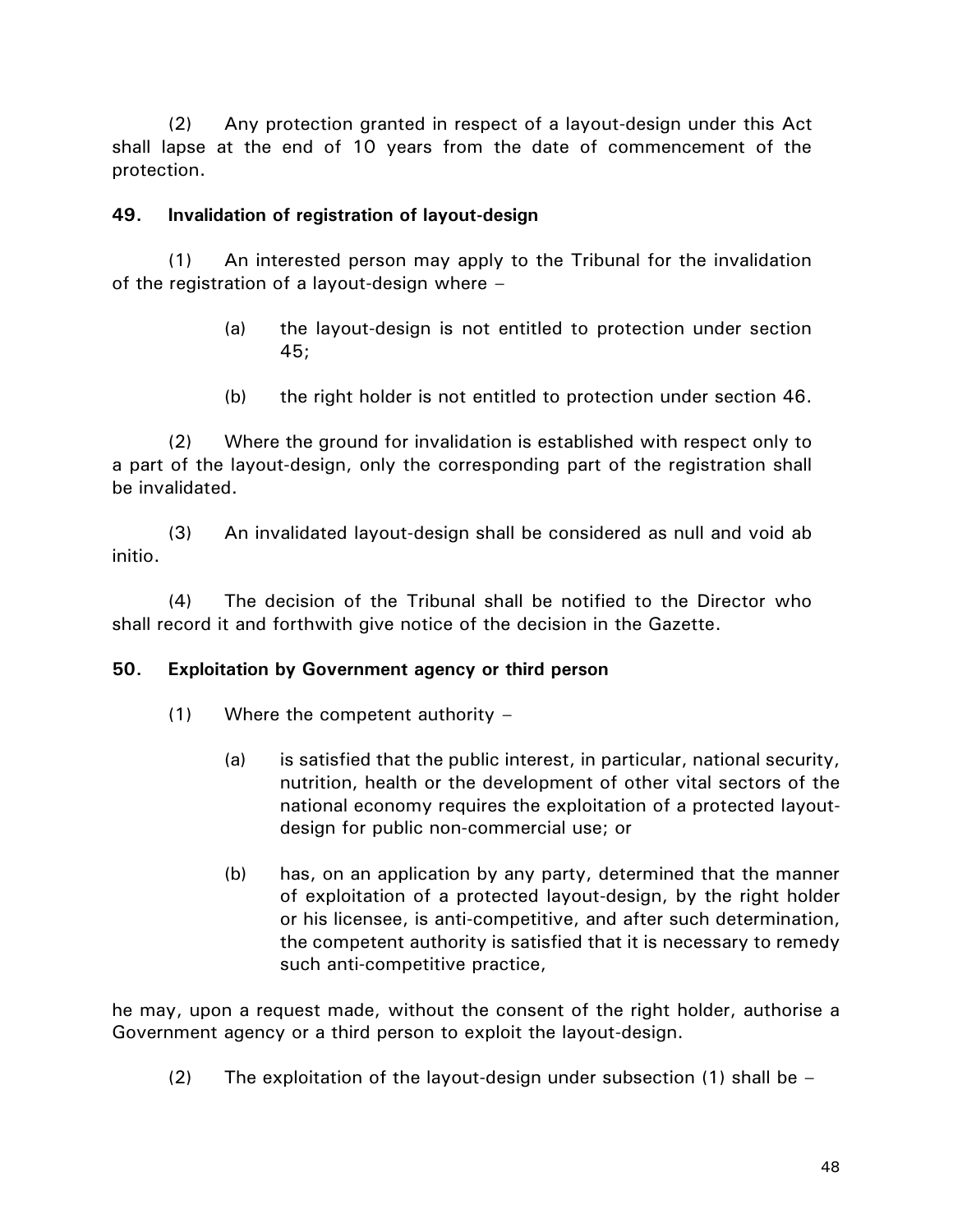- (a) limited, in scope and duration, to the purpose for which it was authorised;
- (b) non-exclusive; and
- (c) subject to the payment to the right holder of an adequate remuneration which takes into account the economic value of the authorisation of the competent authority and, where applicable, the need to correct anti-competitive practices.

(3) Upon a request from the right holder or the beneficiary of the authorisation, the competent authority may, after hearing the parties, vary the terms of the decision authorising the exploitation of the layout-design where changed circumstances justify such variation.

(4) Upon a request from the right holder, the competent authority shall terminate the non-voluntary licence where he is satisfied that the circumstances which led to his decision have ceased to exist and are unlikely to recur or that the beneficiary of the authorisation has failed to comply with the terms of the authorisation.

(5) Notwithstanding subsection (4), the competent authority shall not terminate an authorisation where he is satisfied that the adequate protection of the legitimate interests of the beneficiary of the authorisation justifies the maintenance of the authorisation.

(6) Where a third person has been designated by the competent authority in accordance with subsection (1), the authorisation may only be transferred with the enterprise or business of the beneficiary of the authorisation or with the part of the enterprise or business within which the layout-design is being exploited.

(7) A request for the authorisation of the competent authority shall be accompanied by evidence that the right holder has received, from the person seeking the authorisation, a request for a contractual licence but that person has been unable to obtain such a licence on reasonable commercial terms and conditions and within a reasonable time.

(8) Any interested person may, within 2 months from the date of a decision of the competent authority under this section, make an application to the Supreme Court for a judicial review of the decision.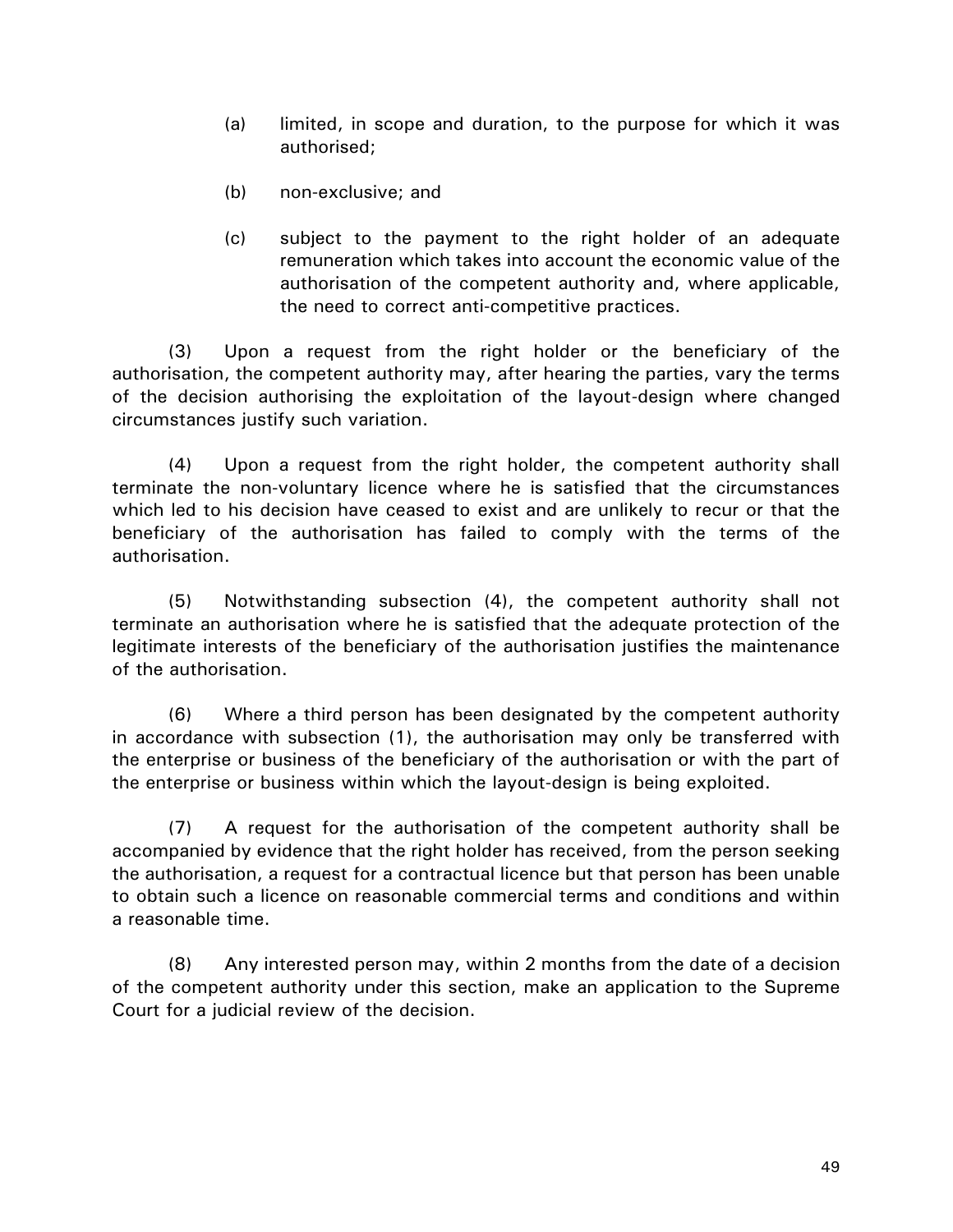## **PART V – PROTECTION OF NEW PLANT VARIETIES**

### **51. Interpretation of Part V**

In this Part –

"breeder" means –

- (a) a person who has bred, or discovered and developed, a plant variety;
- (b) the person who is the employer of a person referred to in paragraph (a) or who has commissioned the latter's work; or
- $(c)$  the successor in title of the person referred to in paragraph (a) or (b);

"breeder's right" means the right of a breeder provided for in this Part;

"member of UPOV" means a party to the UPOV Convention;

"national", in relation to a member of UPOV, means –

- (a) where the member of UPOV is a State, a national of that State;
- (b) where the member of UPOV is an inter-governmental organisation, a national of any of the States which are members of that organisation;

"UPOV" means the Union for the Protection of New Varieties of Plants founded by the International Convention for the Protection of New Varieties of Plants of 1961, as revised;

"variety" means a plant grouping within a single botanical taxon of the lowest known rank, which grouping, irrespective of whether the conditions for the grant of a breeder's right are fully met, can be defined by the expression of the characteristics resulting from a given genotype or combination of genotypes, distinguished from any other plant grouping by the expression of at least one of the said characteristics and considered as a unit with regard to its suitability for being propagated unchanged.

## **52. National treatment**

(1) Without prejudice to the rights specified in this Part, the nationals of a member of UPOV and the persons resident in, or having their registered office within, the territory of a member of UPOV shall, insofar as the grant and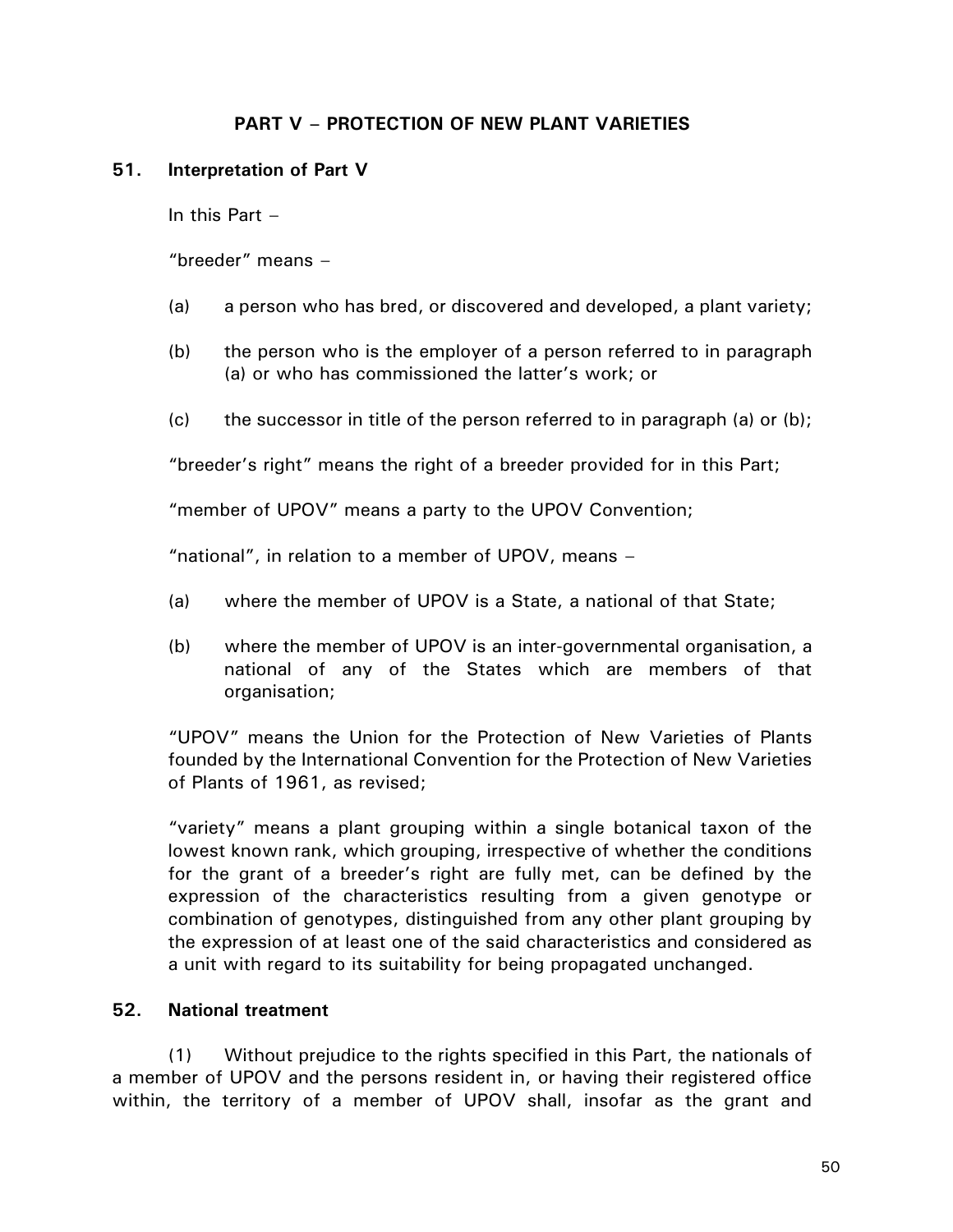protection of breeder's rights in Mauritius are concerned, enjoy the same treatment as is accorded to nationals of Mauritius.

(2) Every person referred to in subsection (1) who applies for the grant and protection of a breeders' right in Mauritius shall comply with the obligations, conditions and formalities imposed on nationals of Mauritius.

# **53. Conditions for protection**

- $(1)$  A breeder's right shall be granted where a variety is  $-$ 
	- (a) new;
	- (b) distinct;
	- (c) uniform; and
	- (d) stable.

(2) The grant of a breeder's right shall not be subject to any further condition where the variety is designated by a denomination in accordance with section 70 and the applicant for a breeder's right complies with this Act, including payment of such non-refundable fee as may be prescribed.

## **54. Novelty**

(1) A variety shall be considered to be new where, at the date of filing of the application for a breeder's right, propagating or harvested material of the variety has not been sold or otherwise disposed of to others, by or with the consent of the breeder, for the purpose of exploitation of the variety –

- (a) in Mauritius earlier than one year before the filing date; or
- (b) in a State other than Mauritius earlier than 4 years or, in the case of trees or vines, earlier than 6 years before the filing date.

(2) Where the application for a breeder's right is made within one year from the commencement of this Act, the variety shall be considered to be new notwithstanding the fact that propagating or harvested material of the variety has been sold or disposed of to others for the purpose of exploitation of the variety, in Mauritius, within 4 years, or<sub>r</sub> in the case of trees or vines, within 6 years, before the filing date of the application.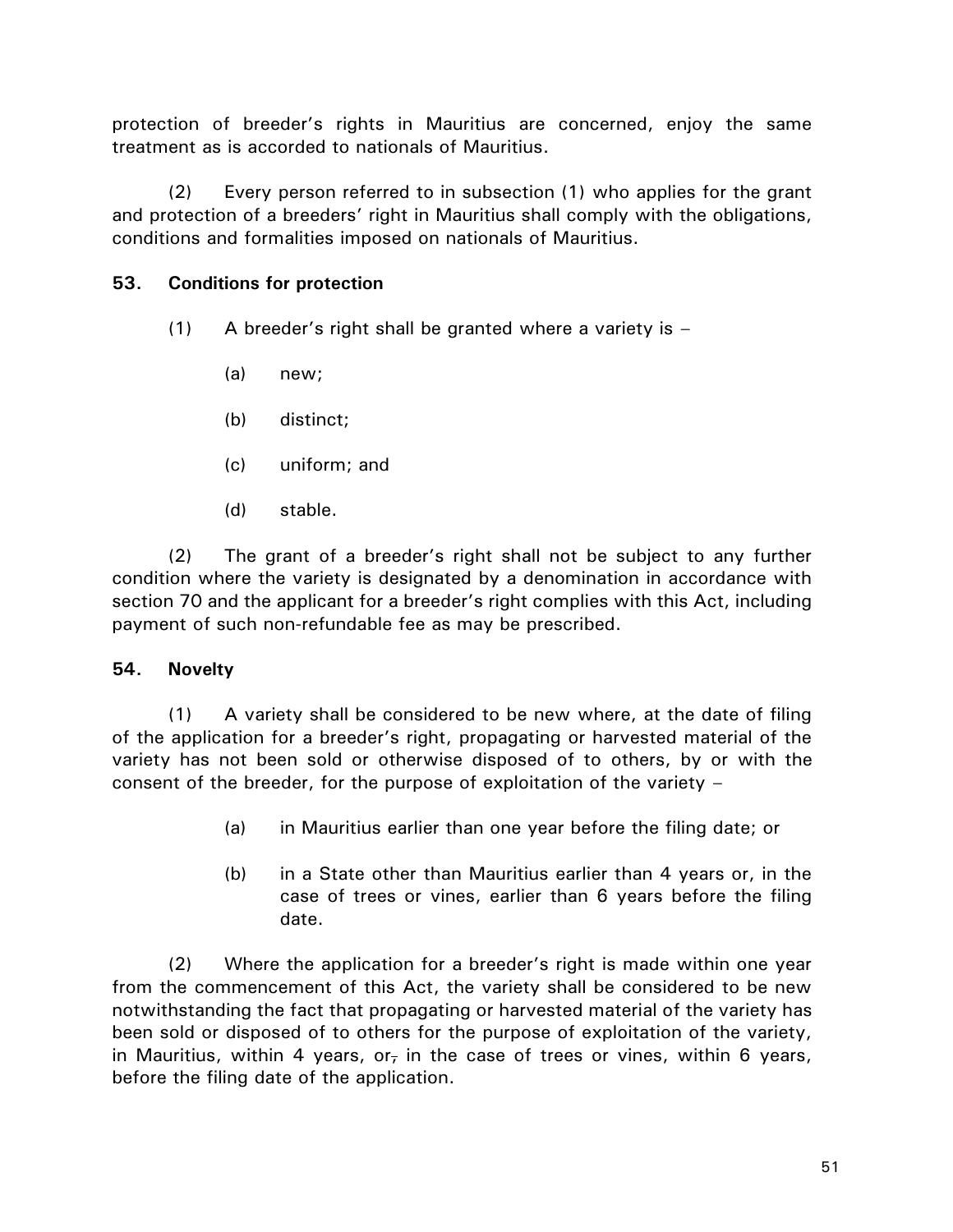### **55. Distinctness**

(1) A variety shall be considered to be distinct where it is clearly distinguishable from any other variety the existence of which is a matter of common knowledge at the time of the filing of the application for the grant of a breeder's right.

(2) Where an application for the grant of a breeder's right or for the entering of another variety in the relevant register of varieties is made and granted in any State, it shall be taken to render that other variety a matter of common knowledge from the date of the application.

### **56. Uniformity**

A variety shall, subject to any variation that may be expected from the particular features of its propagation, be considered to be uniform where it is sufficiently uniform in its relevant characteristics.

### **57. Stability**

A variety shall be considered to be stable where its relevant characteristics remain unchanged after repeated propagation or, in the case of a particular cycle of propagation, at the end of each such cycle.

#### **58. Application for breeder's right**

- $(1)$  An application for a breeder's right by any person shall be  $-$ 
	- (a) filed with the Director in such form and manner as the Director may determine; and
	- (b) accompanied by the payment of such non-refundable fee as may be prescribed.
- (2) The application shall contain
	- (a) a description of the plant variety;
	- (b) the proposed denomination for the plant variety which qualifies for approval and registration under section 70;
	- (c) an address, within Mauritius, for service of any document where the applicant's ordinary residence or principal place of business is outside Mauritius, in accordance with section 136.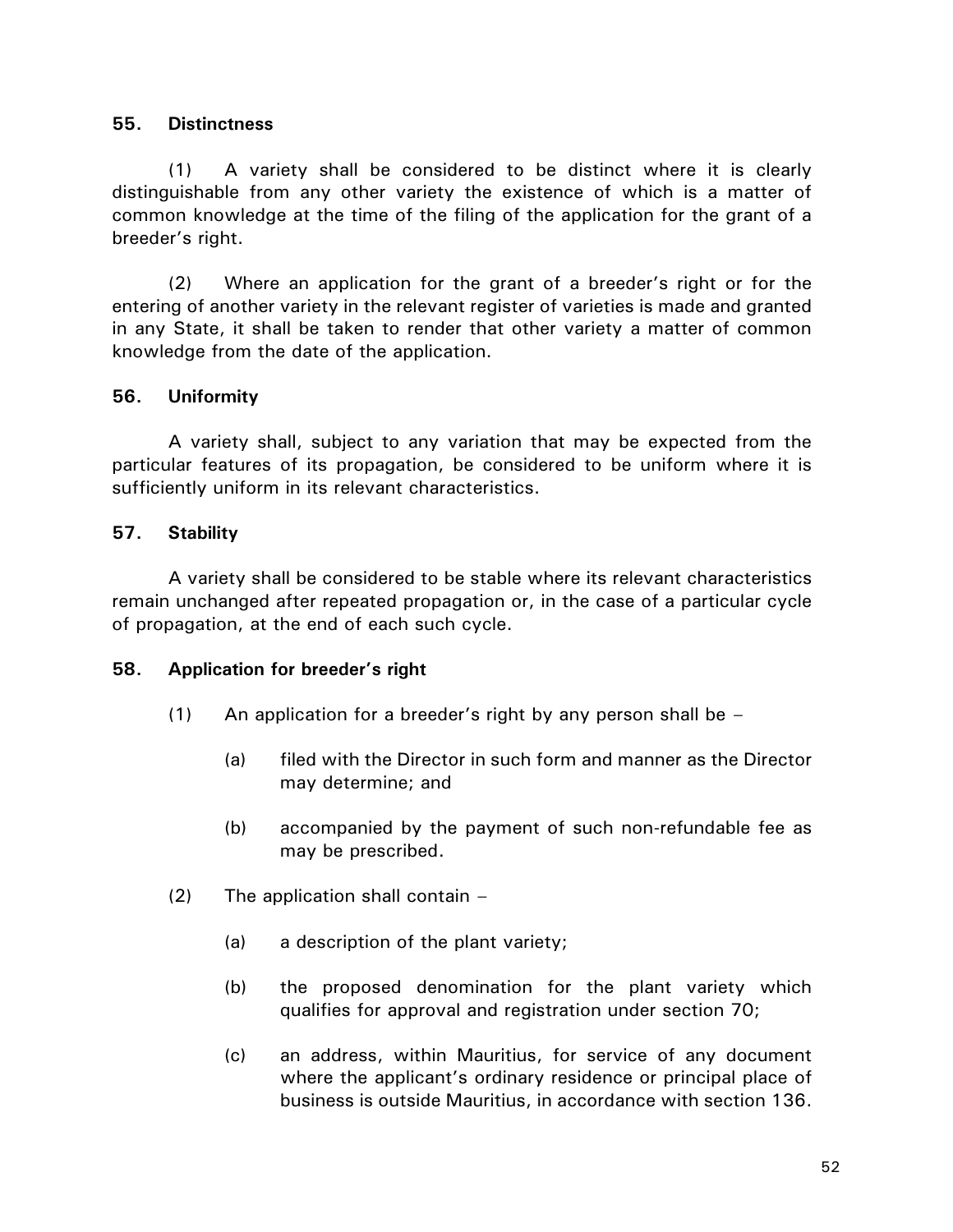(3) Where the Director is satisfied that the application complies with subsections (1) and (2), he shall cause information relating to the application for a breeder's right and proposed denomination to be published in the Gazette in such form and manner as he may determine.

### **59. Filing date of breeder's right**

(1) The Director shall consider the date of receipt of an application for the grant of a breeder's right as the filing date where the application complies with section 58(1) and (2).

(2) (a) Where an application does not, at the time of receipt, comply with section 58(1) and (2), the Director shall request the applicant to file the required correction within such time as he may determine.

(b) Where the applicant does not file the necessary correction within the time referred to in subsection (2), the application shall be considered to have been abandoned.

### **60. Provisional protection**

(1) The interests of an applicant for a breeder's right shall be provisionally protected from the date of publication of the application for the grant of a breeder's right till the date of the grant of that right.

(2) The holder of a breeder's right shall be entitled to equitable remuneration from any person who, during the period specified in subsection (1), does an act which, upon a breeder's right being granted, requires the breeder's authorisation as specified in section 64(3) to (5).

## **61. Right of priority**

(1) A breeder who files an application for the protection of a variety in one of the member States of UPOV shall, for the purpose of filing an application with the Office, for the grant of a breeder's right for the same variety, enjoy a right of priority for a period of 12 months from the filing date of the first application.

(2) (a) A breeder who wishes to benefit from the right of priority shall, in the application filed with the Office, claim the priority of the first application.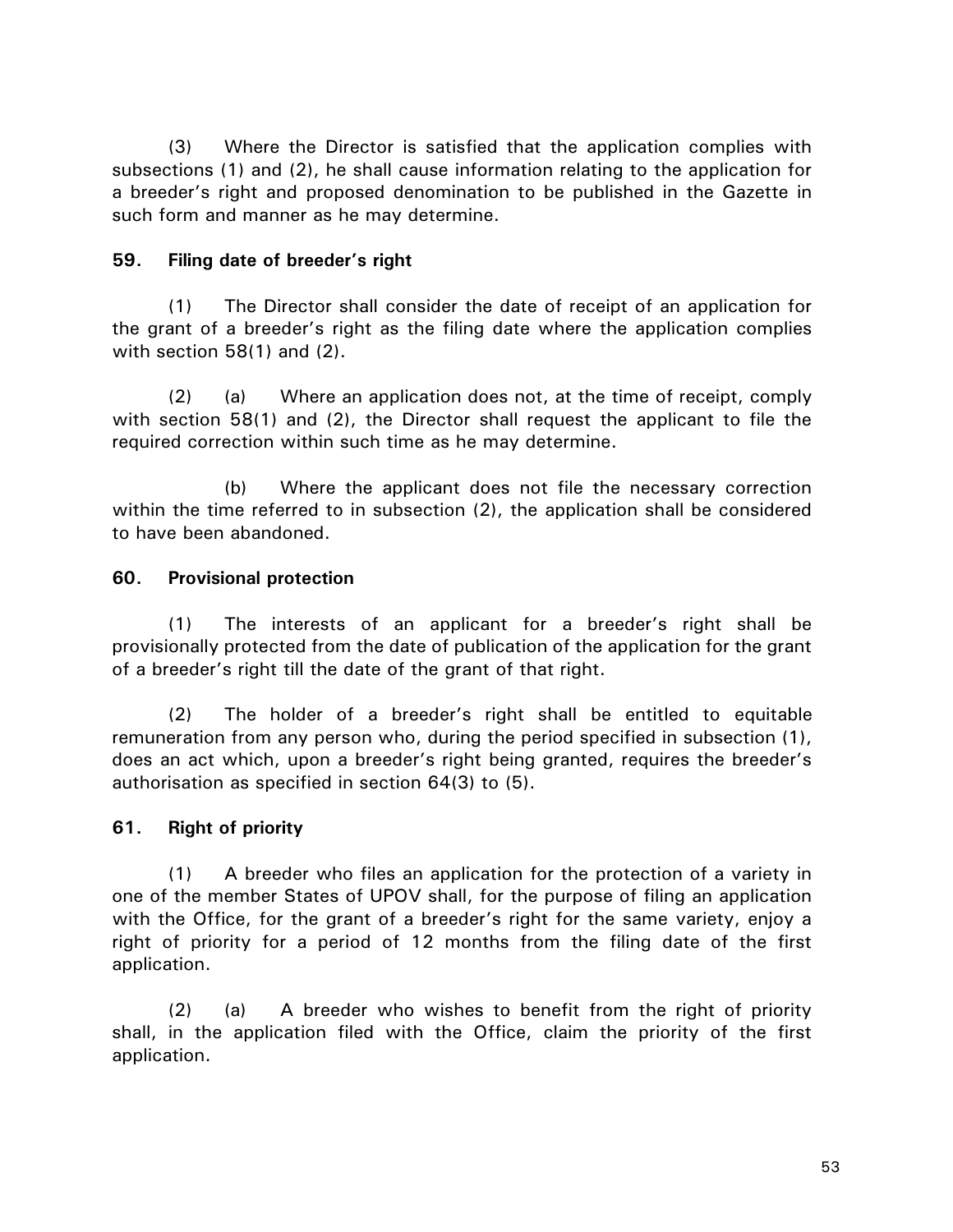(b) The Director shall require a breeder to furnish, within 3 months from the filing date of an application under subsection (1) for the grant of a breeder's right –

- (i) a copy of the documents which constitute the first application, certified to be a true copy by the authority with which the first application was filed; and
- (ii) samples or other evidence which show that the variety which is the subject matter of both applications is the same.

(c) Where a breeder fails to comply with subsection (2)(b), the application shall be dealt with as if no priority is claimed.

(3) The breeder shall be allowed a period of 2 years from the expiry of the period of priority or, where the first application is rejected or withdrawn, a period of 3 months from such rejection or withdrawal, to furnish to the Office all necessary information, document and material required for the purpose of the examination of an application under section 62.

(4) Any event which occurs within the period specified in subsection (1), such as the filing of another application or the publication or use of the variety that was the subject of the first application, shall not constitute a ground for rejecting the application or give rise to any third party right.

# **62. Examination of application**

(1) The Director shall examine an application to determine whether it complies with sections 53 to 57.

- (2) For the purpose of an examination, the Director may
	- (a) cause the growing of the variety;
	- (b) carry out other necessary tests;
	- (c) take into consideration the results of growing tests or other trials which have already been carried out; and
	- (d) require the breeder to furnish such information, documents and material as he considers appropriate.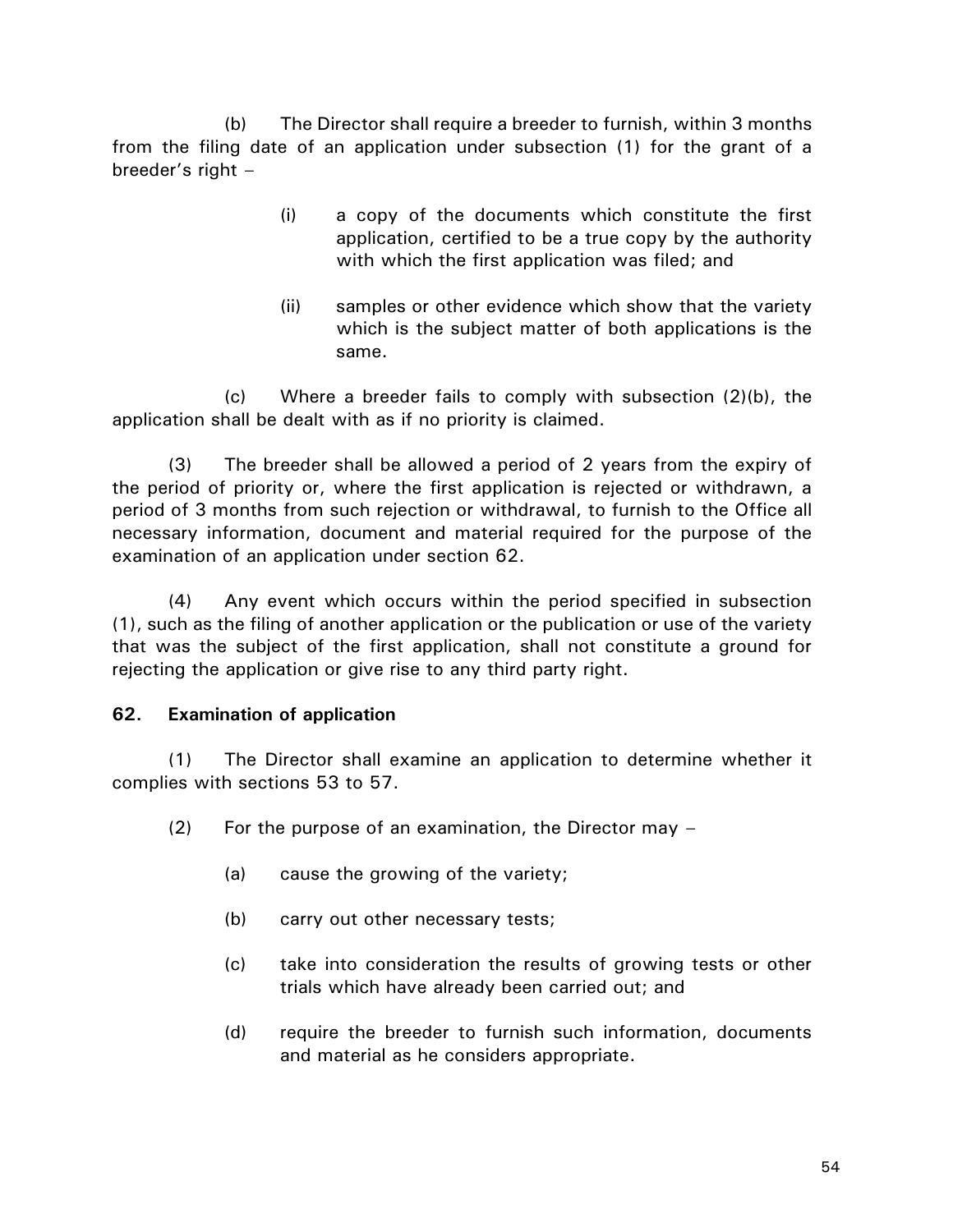(3) The Ministry may, for the purpose of an examination under subsection (1), enter into an agreement with any other person situated in or outside Mauritius.

### **63. Grant or refusal of breeder's right**

(1) Where the Director is of the opinion that an application for a breeder's right complies with sections 53 to 57, he shall grant a breeder's right.

(2) Where the Director refuses an application for a breeder's right, he shall notify the applicant in writing.

(3) Where a breeder's right is granted, the Director shall –

- (a) issue to the applicant a certificate;
- (b) register the breeder's right; and
- (c) cause to be published in the Gazette, in such form and manner as he may determine, information relating to the grant of the breeder's right and the approved denomination.

(4) The Director shall not refuse to grant a breeder's right or limit its duration on the ground that protection for the same variety in a foreign State or by an intergovernmental organisation has not been applied for, has been refused or has expired.

## **64. Scope of breeder's right**

(1) Where 2 or more persons have jointly bred, or discovered and developed, a variety, the breeder's right shall belong to them jointly.

(2) Where 2 or more persons have bred, or discovered and developed, the same variety, independently of each other, the person who filed an application for a breeder's right first shall have the breeder's right.

(3) (a) Subject to sections 66 and 67, any of the following acts in respect of the propagating material of a protected variety, shall require the authorisation of the breeder for –

- (i) production or reproduction (multiplication);
- (ii) conditioning for the purpose of propagation;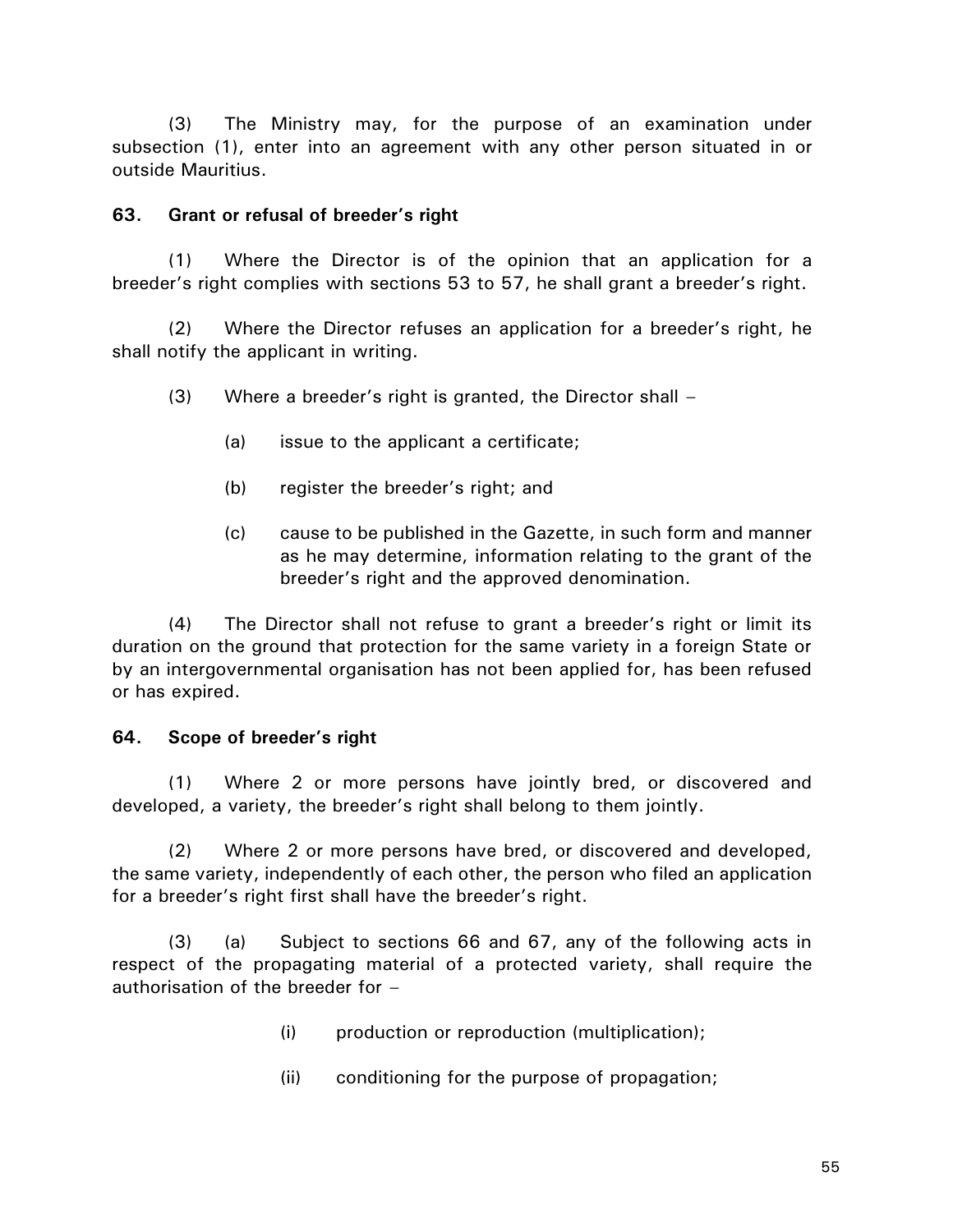- (iii) offering for sale;
- (iv) selling or other marketing;
- (v) exporting;
- (vi) importing; or
- (vii) stocking for any of the purposes referred to in subparagraphs (i) to (vi).

(b) A breeder may, on such terms and conditions as he may determine, give authorisation for the purpose of any act referred to in paragraph (a).

(4) Subject to sections 66 and 67, any of the acts referred to in subsection  $(3)(a)$  in respect of  $-$ 

- (a) harvested material, including entire plants and parts of plants, obtained through the unauthorised use of propagating material of the protected variety, shall require the authorisation of the breeder, unless the breeder has had reasonable opportunity to exercise his right in relation to the propagating material;
- (b) products made directly from harvested material of the protected variety falling within the provisions of paragraph (a), through the unauthorised use of the harvested material, shall require the authorisation of the breeder, unless the breeder has had reasonable opportunity to exercise his right in relation to the harvested material.

(5) (a) Subsections (3) and (4) shall also apply in relation to varieties –

- (i) which are essentially derived from the protected variety, where the protected variety is not itself an essentially derived variety;
- (ii) which are not clearly distinguishable, in accordance with section 55, from the protected variety; and
- (iii) the production of which requires repeated use of the protected variety.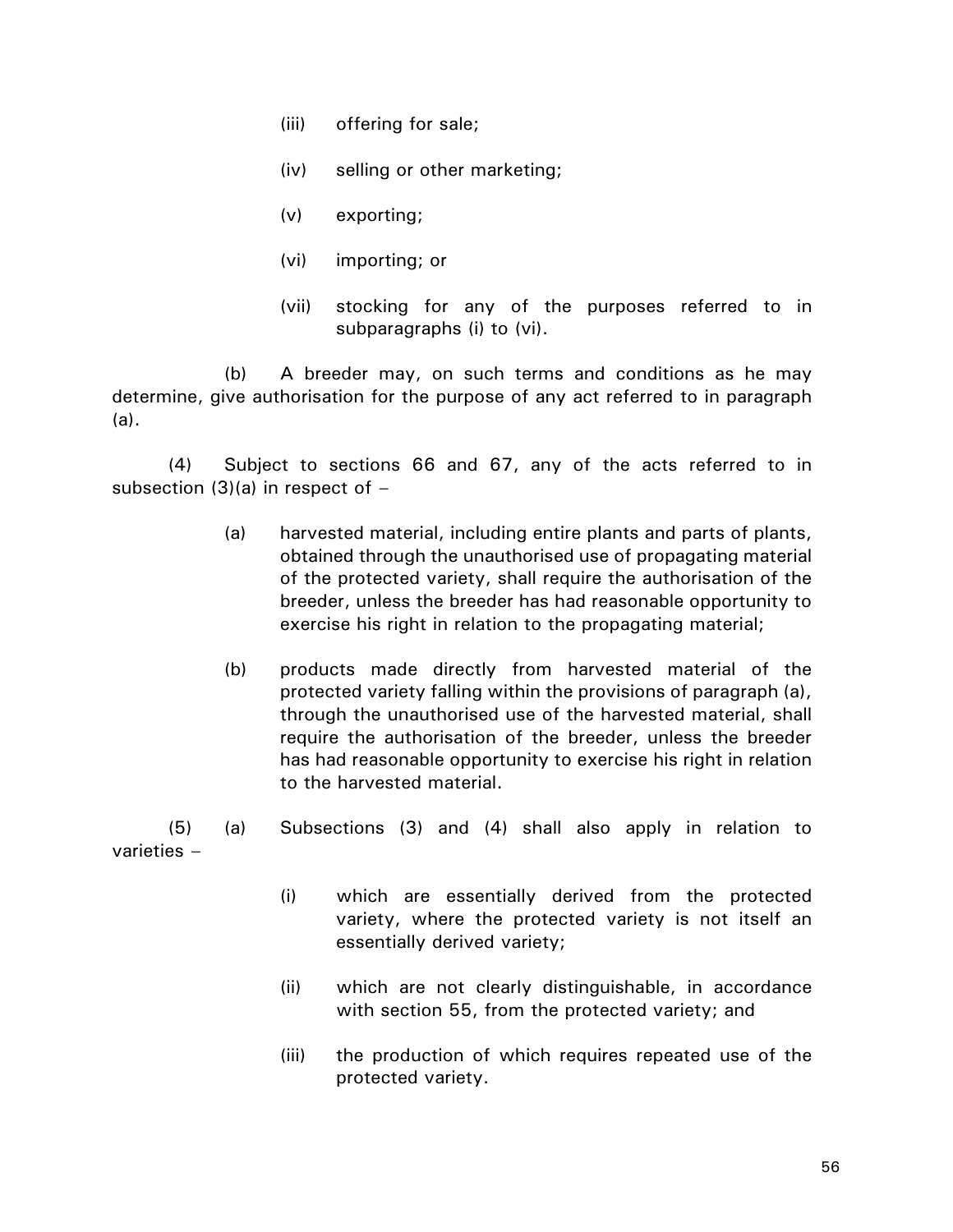(b) For the purpose of paragraph  $(a)(i)$ , a variety shall be considered to be essentially derived from another variety (the "initial variety") where –

- (i) it is predominantly derived from the other variety, or from a variety which is itself predominantly derived from the initial variety, while retaining the expression of the essential characteristics which result from the genotype or combination of genotypes of the initial variety;
- (ii) it is clearly distinguishable from the initial variety; and
- (iii) except for the differences which result from the act of derivation, it conforms to the initial variety in the expression of the essential characteristics which result from the genotype or combination of genotypes of the initial variety.
- (c) Essentially derived varieties may be obtained by  $-$ 
	- (i) selection of a natural or induced mutant;
	- (ii) selection of a somaclonal variant;
	- (iii) selection of a variant individual from plants of the initial variety;
	- (iv) backcrossing; or
	- (v) transformation by genetic engineering.

(6) A breeder's right may be assigned or may be transferred by succession.

#### **65. Duration of breeder's right**

(1) Subject to subsection (2), a breeder's right shall remain valid for 25 years from the date of the grant of the right.

(2) (a) For the purpose of maintaining a breeder's right, the owner of a breeder's right shall pay to the Director such annual fee, at such time, as may be prescribed.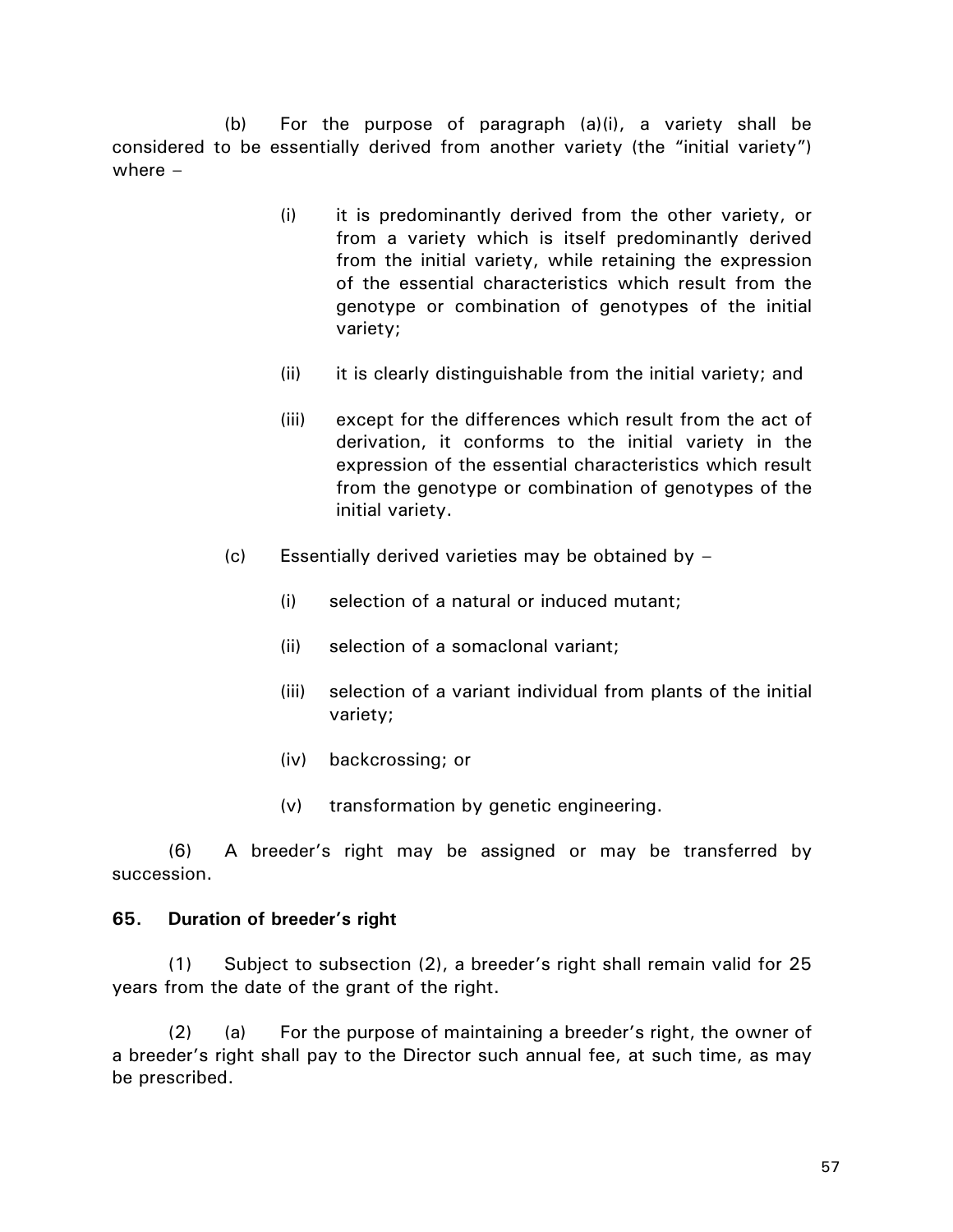(b) Where the annual fee is not paid within the time prescribed, the Director may grant to the owner of a breeder's right a delay of 6 months for the payment of the annual fee and such surcharge as may be prescribed.

(c) Where the annual fee is not paid in accordance with this subsection, the application for breeder's right shall be considered to have been withdrawn and the breeder's right shall lapse.

(d) Where the owner of a breeder's right gives reasonable justification for the non-payment of the annual fee and the Director is satisfied that rights of third parties which may have arisen are not unreasonably infringed, the Director may, not later than one year from the date the payment should have been made under subsection (2)(b), restore the lapsed breeder's right.

## **66. Exceptions to breeder's right**

- (1) A breeder's right shall not extend to an act done
	- (a) privately and for non-commercial purposes;
	- (b) for experimental purposes; or
	- (c) for the purpose of breeding other varieties, and except where section 64(5) applies, acts referred to in section 64(3) and (4) in respect of such other varieties.

(2) Notwithstanding section 64, a breeder's right may, under such conditions as may be prescribed, be restricted in relation to the varieties specified in a list, to be drawn up by the Office after consultation with the Ministry responsible for the subject of agriculture, of agricultural and vegetable crops with a historical common practice of saving seed in Mauritius in order to permit farmers to use, for propagating purposes on their own holdings, the product of the harvest which they have obtained by planting on their own holdings the protected variety or a variety covered by section 64(5)(a)(i) or (ii), where this use is within reasonable limits and subject to the safeguarding of the legitimate interests of the breeder.

(3) Fruits, ornamentals and forest plants shall be excluded from the list referred to in subsection (2).

## **67. Exhaustion of breeder's right**

(1) A breeder's right shall not extend to an act concerning any material of the protected variety or of a variety covered by section 64(5), which has been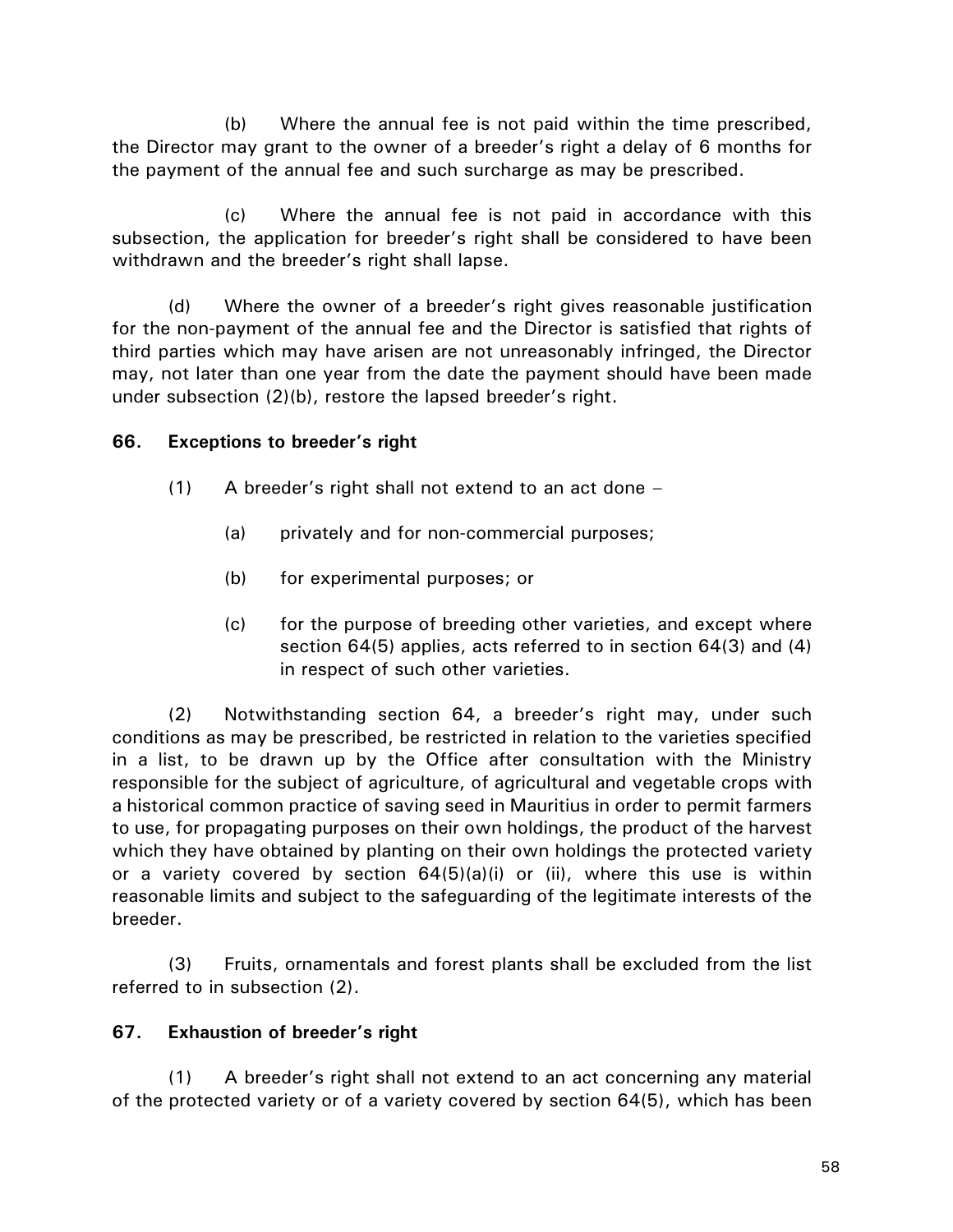sold or otherwise marketed in Mauritius by the breeder or with his consent, or any material derived from the said material, unless the act involves –

- (a) further propagation of the variety; or
- (b) an export of material of the variety, which enables the propagation of the variety, into a country which does not protect varieties of the plant genus or species to which the variety belongs, unless the exported material is for final consumption.
- $(2)$  In subsection  $(1)$  –

"material", in relation to a variety, means –

- (a) propagating material of any kind;
- (b) harvested material, including entire plants and parts of plants; or
- (c) any product made directly from the harvested material.

#### **68. Restrictions on exercise of breeder's right**

(1) Subject to this Act, the exercise of a breeder's right shall not be restricted unless the Office considers that it is in the public interest to do so.

(2) Where any restriction has the effect of the Office authorising a third party to perform an act for which the breeder's authorisation is required, the third party shall pay reasonable compensation to the breeder.

#### **69. Measures regulating commerce**

A breeder's right shall be independent of any measure taken by a relevant authority to regulate the production, certification and marketing of material of varieties or the importing or exporting of such material.

#### **70. Variety denomination**

(1) (a) A variety shall be designated by a denomination which shall be its generic designation.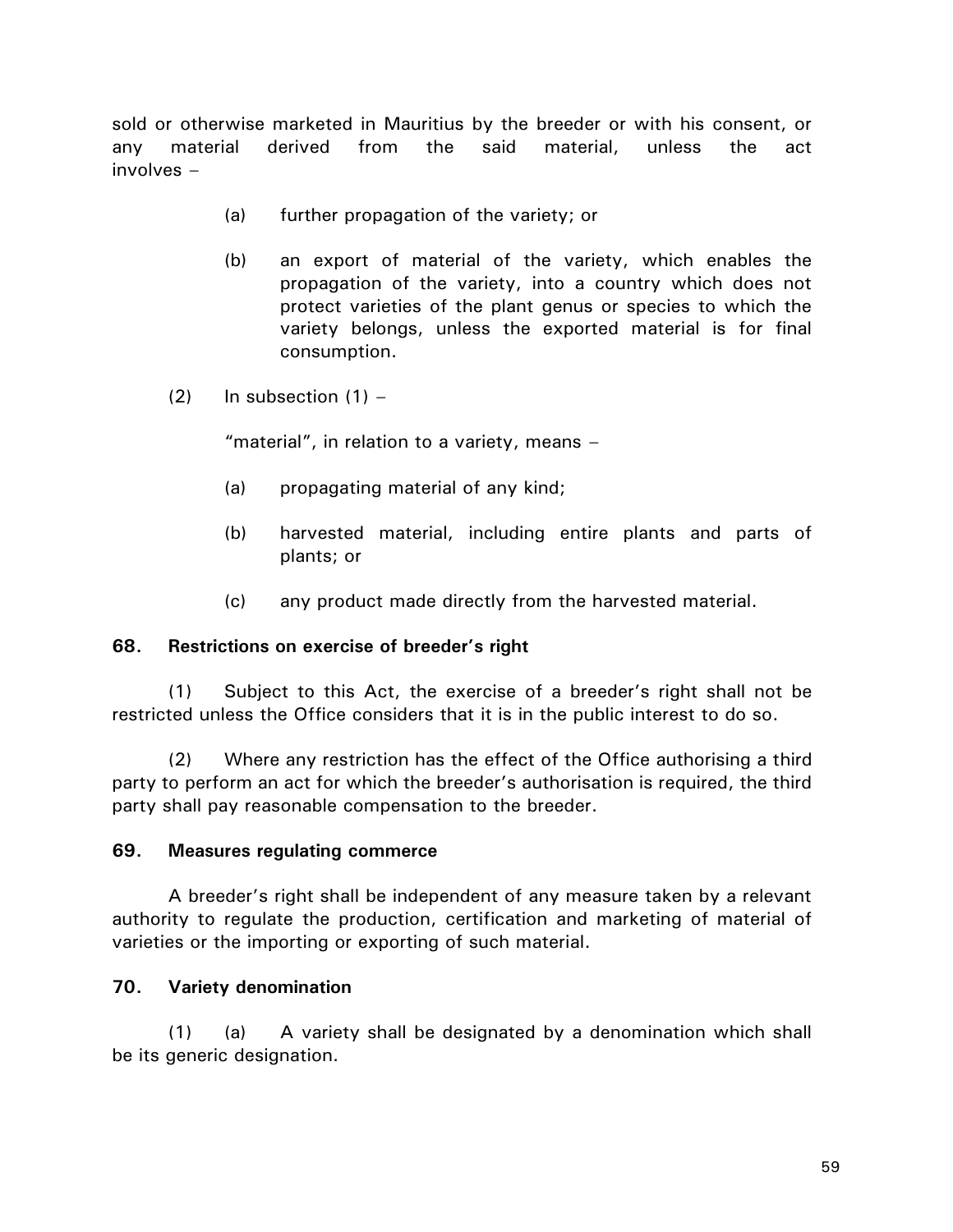(b) Subject to subsection (4), no right in the designation registered as the denomination of a variety shall hamper the free use of the denomination in connection with the variety, even after the expiry of the breeder's right.

- (2) A denomination shall
	- (a) enable the variety to be identified;
	- (b) not consist solely of figures except where this is an established practice for designating varieties;
	- $(c)$  not be liable to  $-$ 
		- (i) mislead; or
		- (ii) cause confusion concerning the characteristics, value or identity of the variety or the identity of the breeder; and
	- (d) be different from every denomination which designates, in the territory of any member State of UPOV, an existing variety of the same plant species or of a closely related species.

(3) (a) A breeder shall, on making an application for a breeder's right, submit the denomination of the variety to the Office.

(b) Where the denomination does not satisfy the requirements of subsection  $(2)$ , the Director shall  $-$ 

- (i) refuse to register it; and
- (ii) require the breeder to propose another denomination within such time as the Director may determine.

(c) The Office shall register a denomination at the same time that a breeder's right is granted.

(4) (a) A variety shall be submitted to every member of UPOV under the same denomination.

(b) The Director shall register the denomination submitted under subsection (3) unless it considers the denomination unsuitable and requires the breeder to submit another denomination.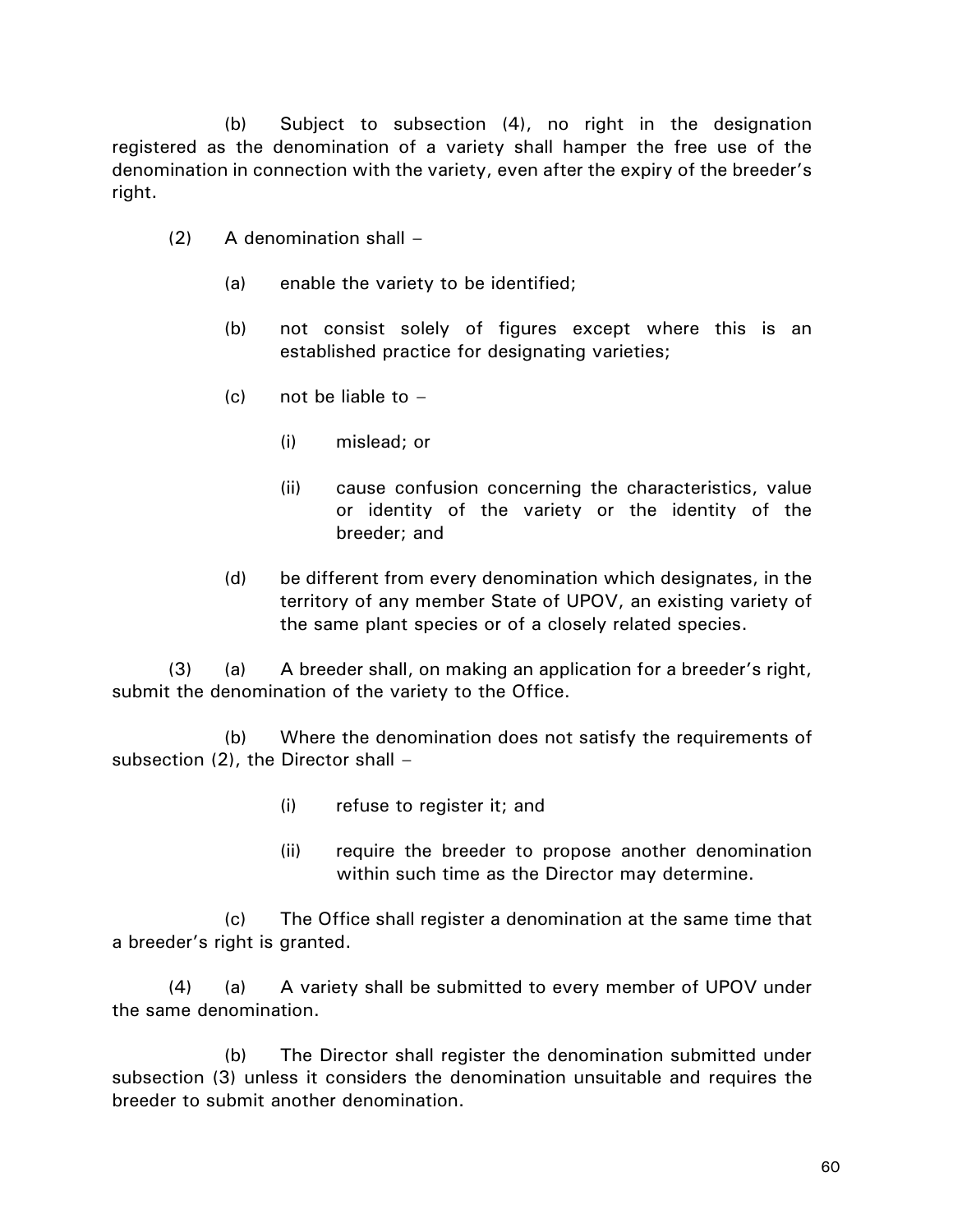(5) (a) The Director shall ensure that the relevant authority of every member of UPOV is informed of the submission, registration and cancellation of a variety denomination.

(b) Any authority wishing to make observations on the registration of a denomination may address its observations to the Office.

(6) Where, by virtue of a prior right, the use of a denomination for a variety is not allowed to a person who, in accordance with subsection (7), would be obliged to use it, the Director shall require the breeder to submit another denomination for the variety.

(7) Any person who, in Mauritius, offers for sale or markets propagating material of a variety protected in Mauritius is obliged to use the denomination of that variety, even after the expiry of the breeder's right in that variety, except where, in accordance with subsection (6), prior rights prevent the use.

(8) (a) Where a variety is offered for sale or marketed, it shall be permitted to associate a mark, geographical indication, trade name, business sign or other similar indication with a registered variety denomination.

(b) Where an indication under paragraph (a) is associated to the variety, the variety denomination shall be recognisable.

## **71. Invalidation of breeder's right**

(1) An interested person may apply to the Tribunal for the invalidation of a breeder's right.

(2) A breeder's right shall be invalidated where it is established that  $-$ 

- (a) any of the requirements specified in section 54, 55, 56 or 57 was not satisfied at the time the breeder's right was granted;
- (b) the grant of the breeder's right was based on false, misleading or incomplete information and documents furnished by the breeder; or
- (c) the breeder's right has been granted to a person who is not entitled to it and such right is not transferred to the person who is entitled to it.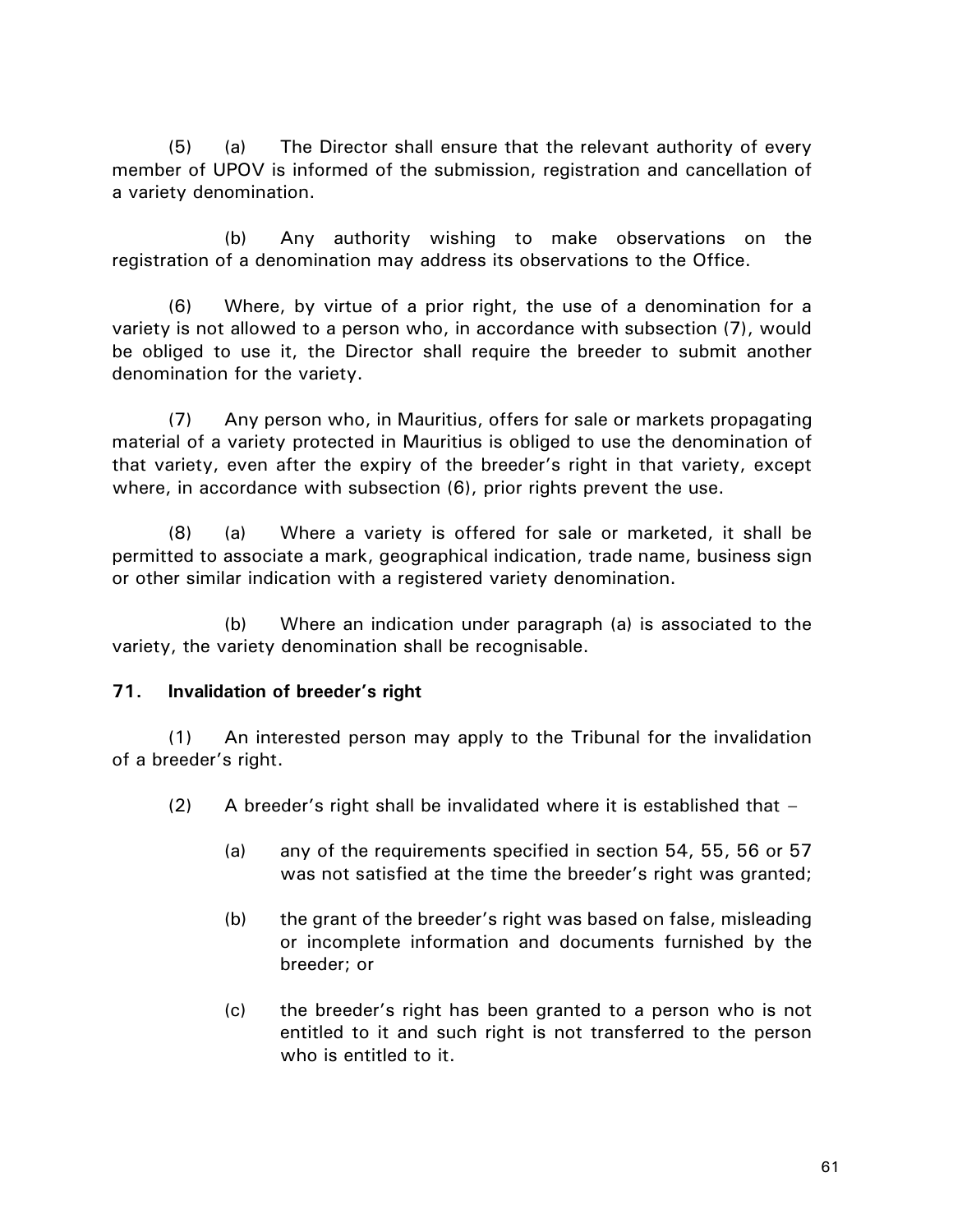(3) An invalidated breeder's right shall be considered as null and void ab initio.

(4) The decision of the Tribunal shall be notified to the Director who shall record it and forthwith give notice of the decision in the Gazette.

## **72. Cancellation of breeder's right**

The Director may cancel a breeder's right where –

- (a) the requirements specified in section 56 or 57 are no longer satisfied; or
- (b) the breeder, after being requested to do so and within such period as may be prescribed –
	- (i) does not provide the Office with the information, documents or material necessary for verifying the maintenance of the variety;
	- (ii) fails to pay such fee as may be prescribed to maintain his right; or
	- (iii) does not, where the denomination of a variety is cancelled after the grant of the right, propose another suitable denomination.

# **PART VI – INDUSTRIAL DESIGNS GOVERNED BY THE HAGUE AGREEMENT**

## **Sub-Part A – Industrial Designs**

# **73. Conditions for protection**

(1) (a) An industrial design shall be protected where it is new and original.

(b) An industrial design shall be considered to be new where it has not been disclosed to the public anywhere in the world by publication in tangible form, exhibition, use in trade or in any other way, before the filing date or, where applicable, the priority date, of the application for registration.

(c) (i) An industrial design applied to, or embodied in, a product that is a component part of a complex product shall be considered to be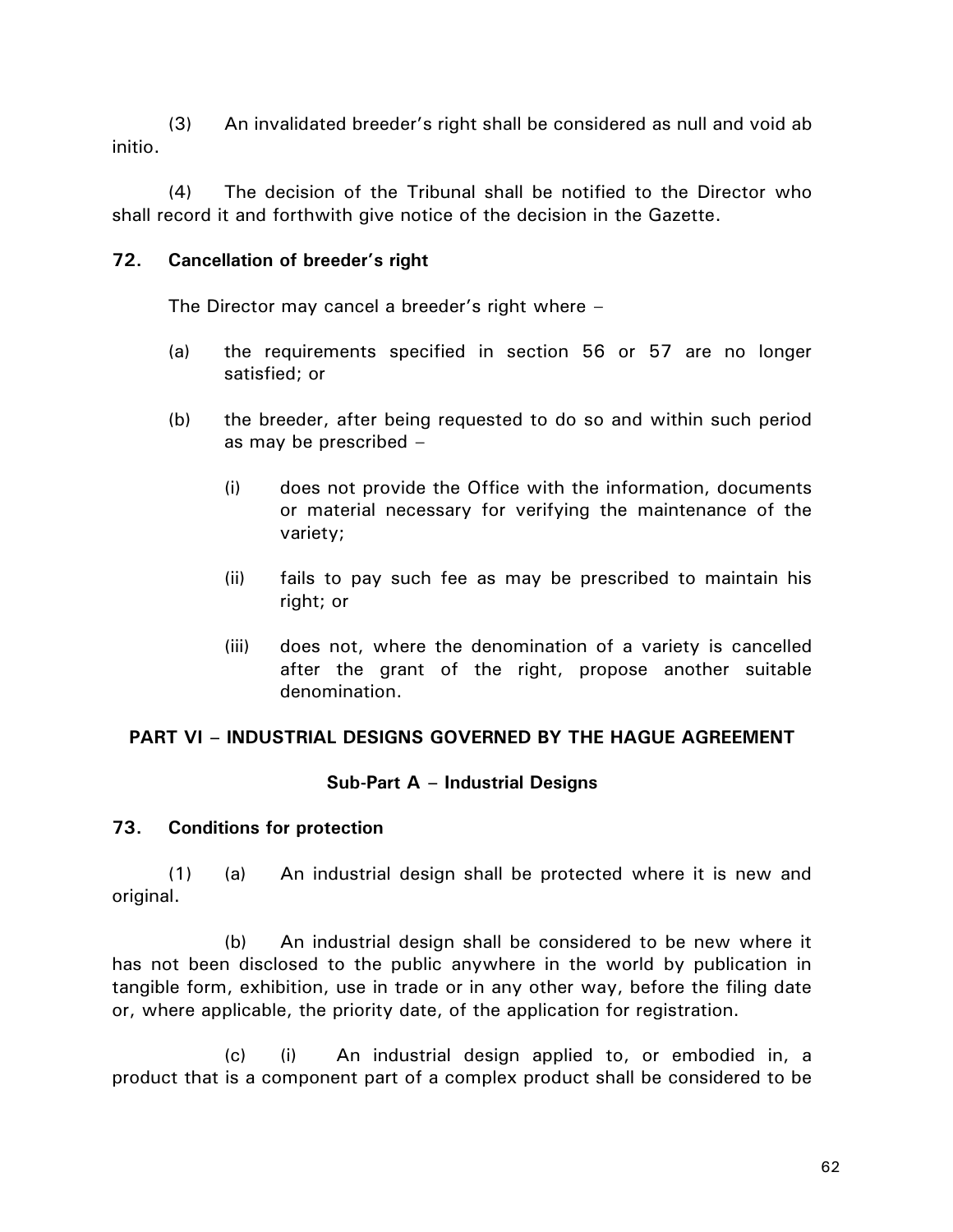new where the component part remains visible during the normal use of the complex product.

(ii) In subparagraph  $(i)$  –

"normal use" –

- (a) means use by an end user; but
- (b) does not include maintenance, servicing or repair work.

(d) An industrial design shall not be considered to be original where it does not significantly differ from known designs or combinations of known designs features.

(2) For the purpose of determining novelty and originality, no disclosure of an industrial design shall be taken into consideration where it occurred –

- (a) within 12 months before the filing date or, where applicable, the priority date, of the application; and
- (b) by reason of or in consequence of  $-$ 
	- (i) an abuse committed by a third party with regard to the applicant or his predecessor in title; or
	- (ii) an act committed by the applicant or his predecessor in title, other than the filing of an application to register, or otherwise obtain legal protection for, the industrial design with an industrial property authority.

#### **74. Industrial design excluded from protection**

An industrial design shall not be registered where –

- (a) its features are solely dictated by technical or functional considerations; or
- (b) its commercial exploitation may be contrary to public order or morality.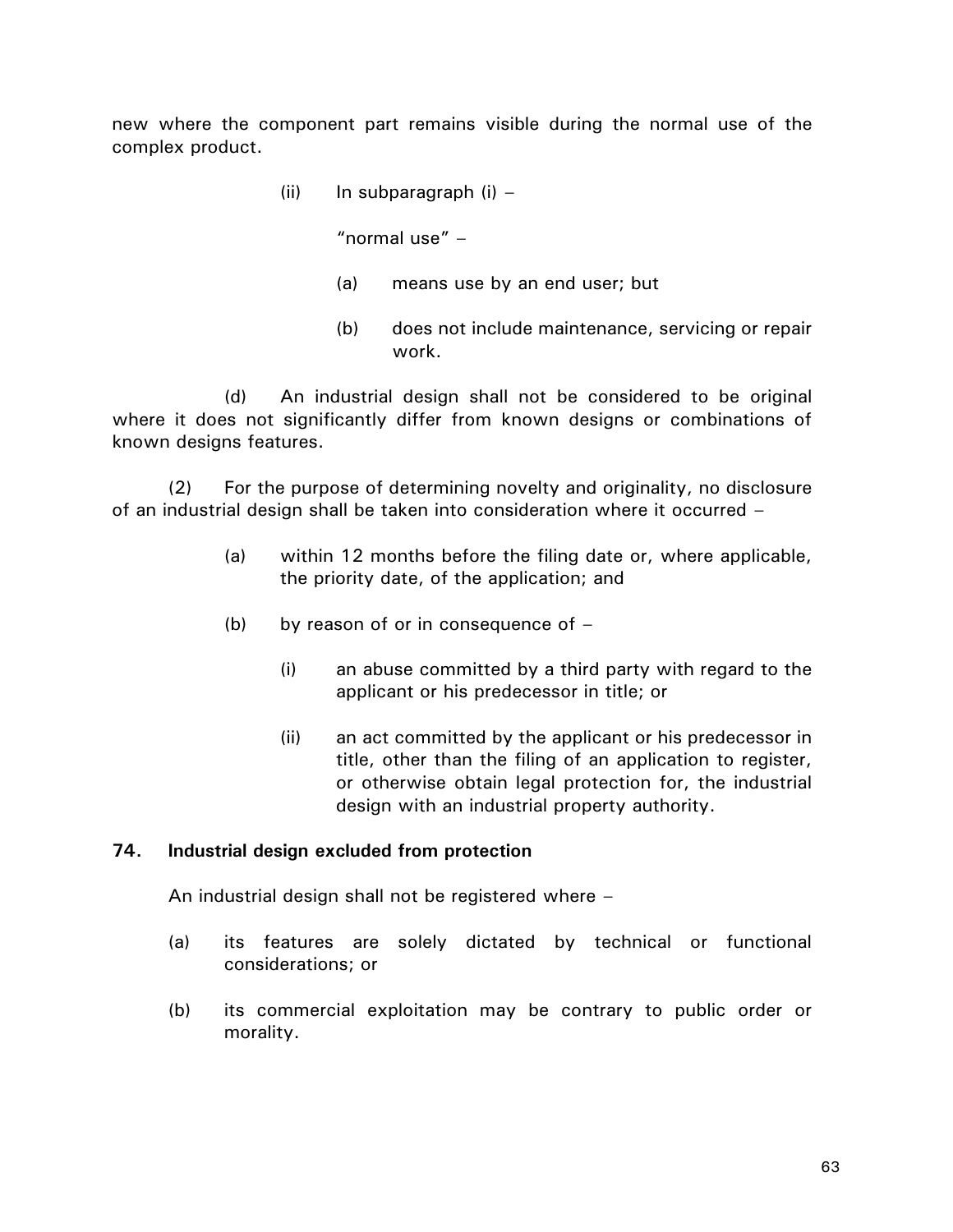## **75. Right to registration**

(1) The exclusive right to use an industrial design shall be acquired by registration.

(2) The right to an industrial design –

- (a) shall belong to the creator of the design;
- (b) may be assigned or may be transferred by succession.

(3) Where 2 or more persons have created the same industrial design, the right to the industrial design shall belong to them jointly.

(4) Where 2 or more persons have created the same industrial design independently of each other, the person whose application has the earliest filing date or, where priority is claimed, the earliest validly claimed priority date, shall have the right to the industrial design, provided that the said application is not withdrawn, abandoned or rejected.

(5) Where an industrial design is made in the execution of an employment contract, the purpose of which is to create one or more designs, the right to the industrial design shall belong, in the absence of any contrary contractual provision, to the employer.

(6) (a) The creator of an industrial design shall be named as such in the industrial design unless he makes a declaration, in writing, to the Office that he does not wish to be so named.

(b) Any promise or undertaking made or given by the creator of an industrial design to the effect that he will make a declaration under paragraph (a) shall be void and of no effect.

## **76. Application for registration of industrial design**

- $(1)$  An application for the registration of an industrial design shall
	- (a) be filed with the Director in such form and manner as he may determine;
	- (b) contain a graphic representation of the industrial design; and
	- (c) be accompanied by such non-refundable fee as may be prescribed.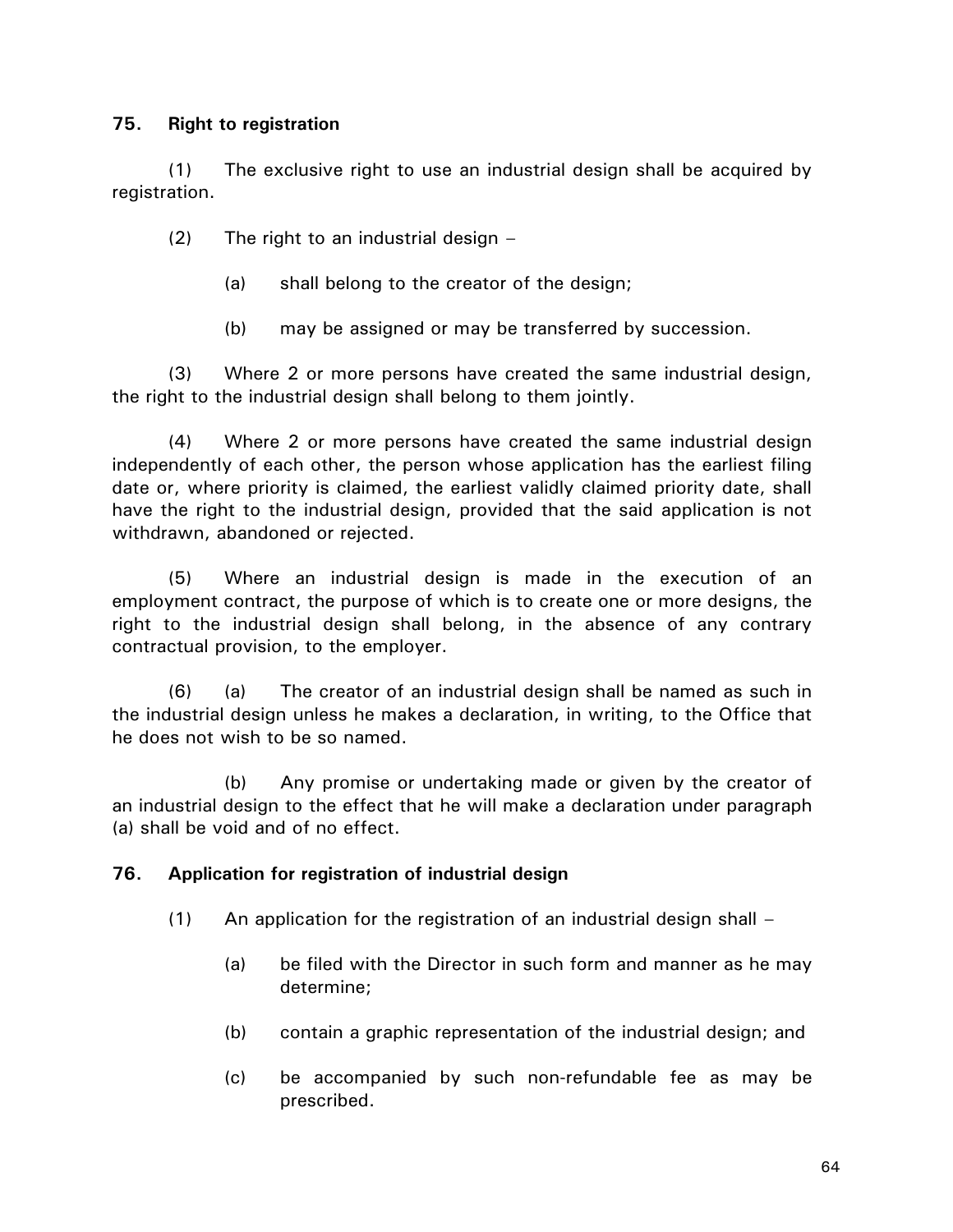(2) Where an applicant is not the creator of an industrial design, the request shall include a statement justifying the right of the applicant to the registration of the industrial design.

- (3) An application may contain
	- (a) up to 100 industrial designs provided they all refer to products that belong to the same class of the International Classification; and
	- (b) a request that publication of the industrial design be deferred for a specified period not exceeding 12 months from the filing date or, where applicable, from the priority date of the application.

## **77. Amendment and withdrawal**

(1) (a) An applicant may, subject to paragraph (b), amend an application at any time while it is being processed.

(b) No amendment shall be accepted where it involves a change in, or addition to, any of the designs contained in the application for registration.

(2) An applicant may, at any time before an industrial design is registered, withdraw the application entirely or in respect of one or more designs, on payment of such fee as may be prescribed.

#### **78. Right of priority**

(1) An application for registration may contain a declaration claiming, in accordance with the Paris Convention, the priority date of one or more earlier applications filed for the same industrial design by the applicant or his predecessor in title, in or for any State party to the Convention or any member of the World Trade Organization, at any time not earlier than 6 months from the filing date of the earlier application.

(2) Where an application contains a declaration claiming priority, the Director may request the applicant to furnish, within such time as he may determine –

> (a) a copy of the earlier application, certified as correct by the foreign authority;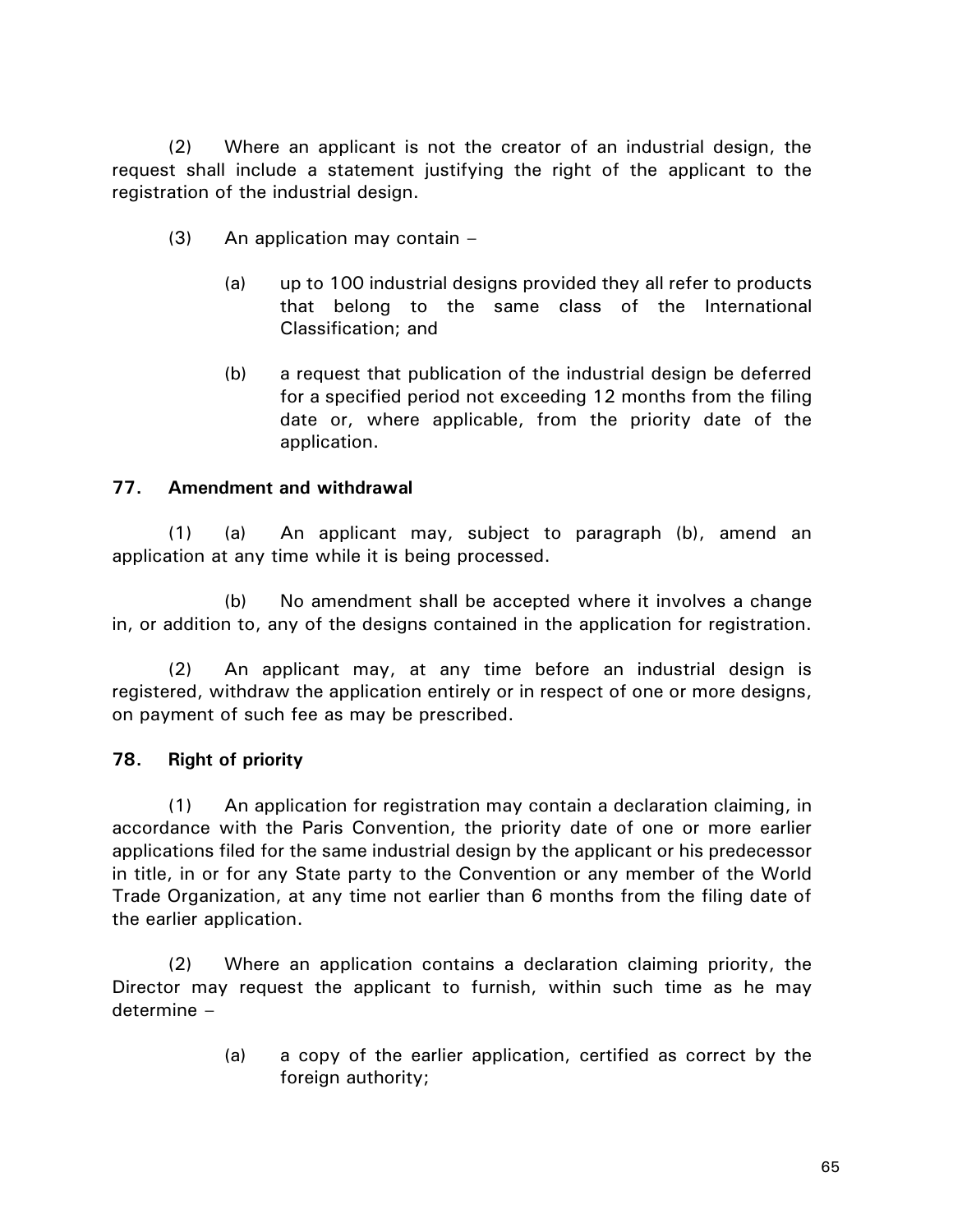- (b) a certificate from that authority showing the date of filing; and
- (c) an English translation of the document.

(3) Where the Director finds that the conditions for the right of priority or the requirements for claiming priority have not been satisfied, the declaration claiming priority shall be considered not to have been made.

- (4) Where an application contains a declaration under subsection  $(1)$ 
	- (a) the application may not be refused because of an act done during the six-month period, as provided for in the Paris Convention; and
	- (b) no such act shall give rise to any third party right or right of personal possession.

## **79. Filing date of industrial design**

The filing date of an application for registration of an industrial design shall be the earliest date on which the application contains –

- (a) indications allowing the identity of the applicant to be established and allowing the applicant to be contacted; and
- (b) graphic representations of the industrial design for which registration is sought.

## **80. Examination of application**

(1) (a) The Director shall examine and determine whether an application for registration of an industrial design complies with the requirements of section 73 and with the definition of industrial design in section 2.

(b) Where the application does not comply with the requirements of section 73 and the definition in section 2, the Director shall request the applicant, in writing, to correct the application within 2 months from the date of receipt of the request or such further period as he may determine.

(2) Where the required correction is not made within the specified period, the application shall be considered to have been withdrawn.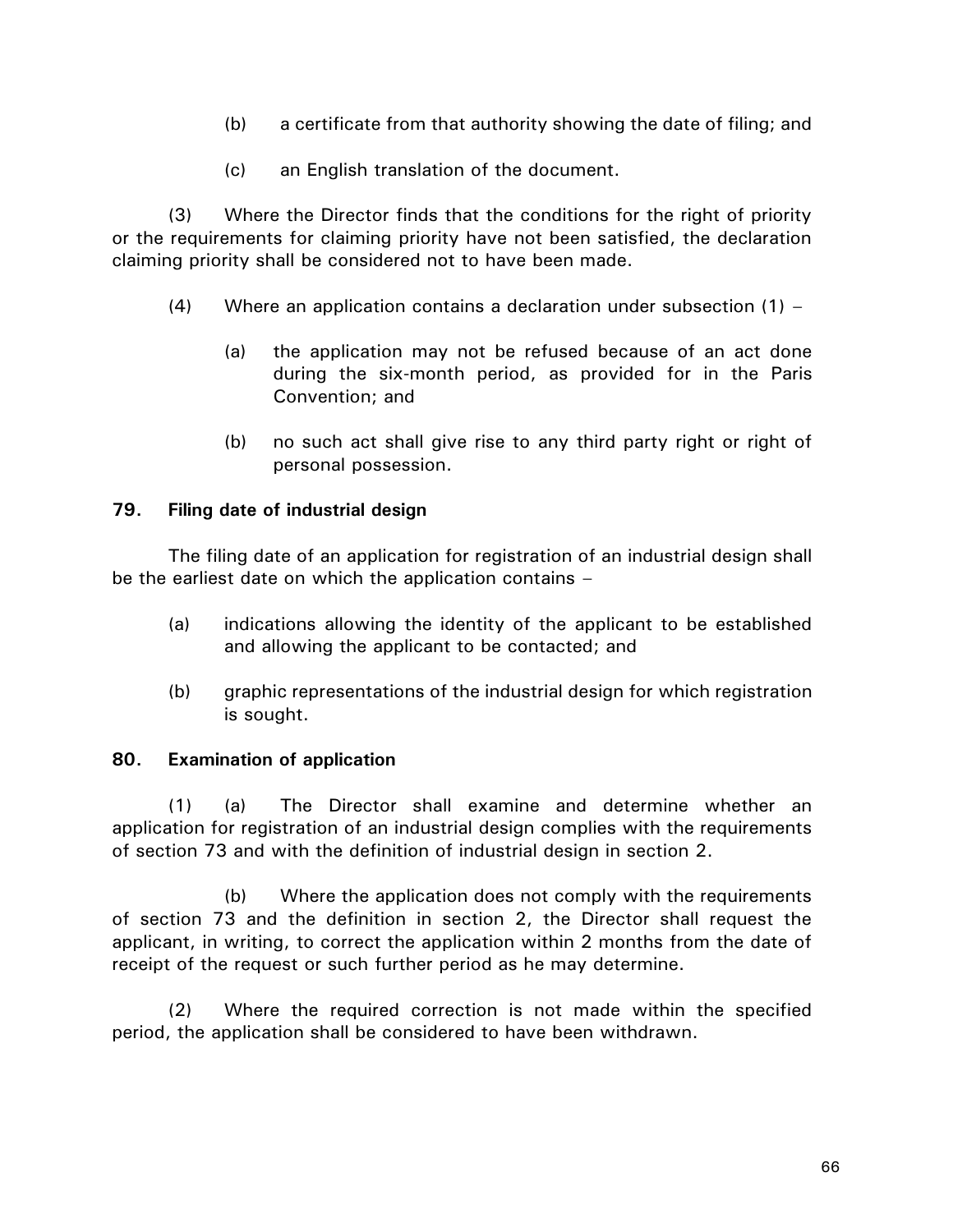## **81. Registration and publication of industrial design**

(1) (a) Where the conditions referred to in section 73 are satisfied, the Director shall register the industrial design, publish the details relating to its registration and issue to the applicant a certificate of registration of the industrial design on payment of such registration fee as may be prescribed.

(b) Where an application does not satisfy the requirements of section 73, the Director shall reject the application.

(c) Where a request has been made under section 76(3)(b) for deferment of publication, the Director shall ensure that –

- (i) the file relating to the application and the representation of the design are not open for public inspection; and
- (ii) the application is not published until the expiry of the period of deferment.

(2) The Director shall, at the expiry of the period of deferment, give public notice of the application in the Gazette.

## **82. Rights conferred by registration of industrial design**

(1) Where any person, other than the registered owner, exploits a registered industrial design in Mauritius, he shall require the written consent of the registered owner.

(2) Where an industrial design is registered for a part of a product that is integral and inseparable from that product, any infringement of the registered design shall be assessed taking into account the overall appearance of the product embodying the registered design, and not only that part in isolation.

## **83. Limitations and exceptions**

No right conferred by the registration of an industrial design shall prohibit –

(a) an act in respect of a product that embodies the industrial design, after the product has been put on the market in Mauritius or abroad by the registered holder or by a person acting with the holder's consent or having an economic tie to the holder;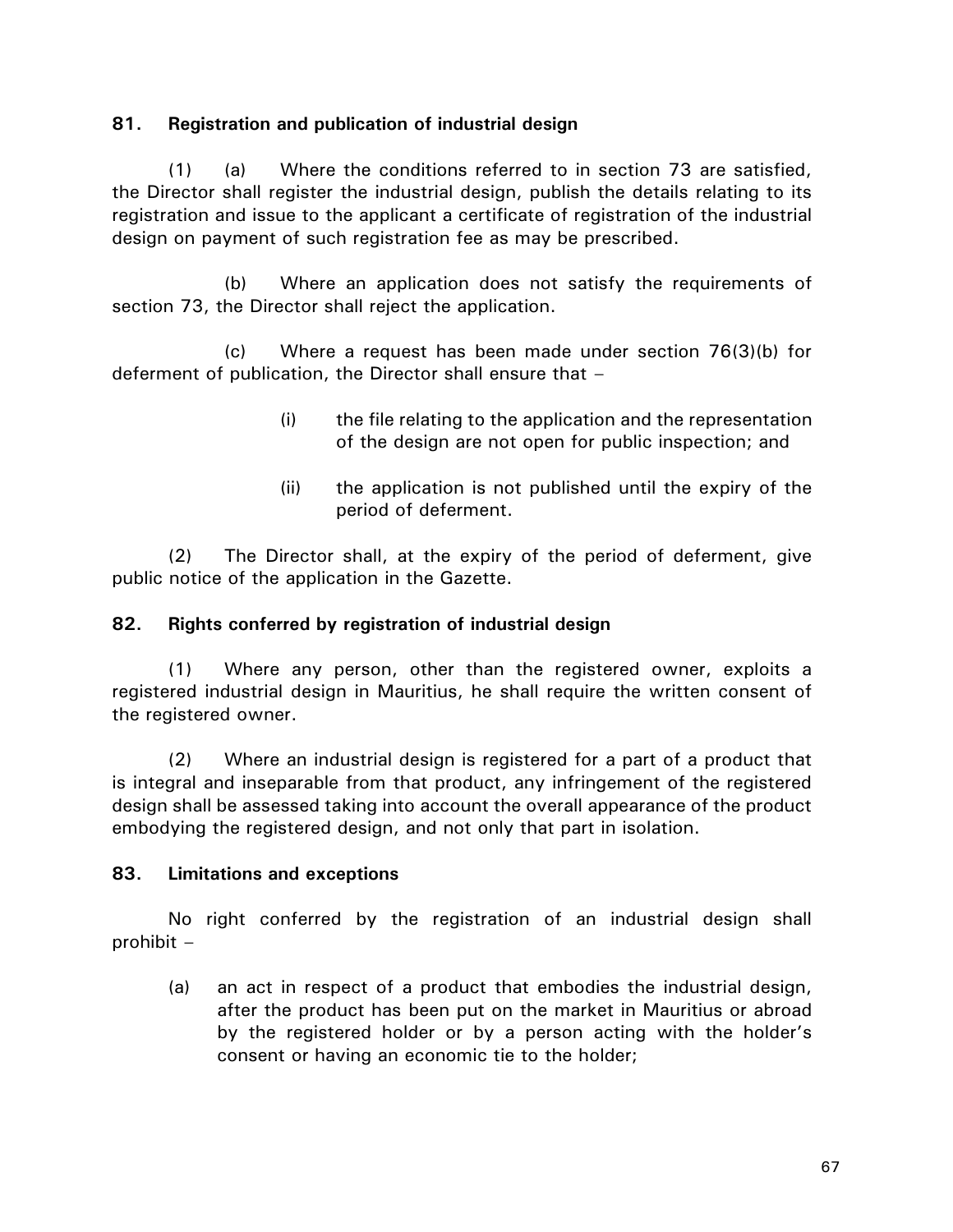- (b) the use of the industrial design in the body or gear of any aircraft, land vehicle or vessel that temporarily or accidentally enters Mauritius, or the importation of spare parts or accessories for the purpose of repairing such aircraft, land vehicle or vessel.
- (c) an act done
	- (i) privately and for a non-commercial purpose;
	- (ii) for the purpose of teaching, education or scientific research in academic, educational or research institutions; or
	- (iii) only for experimental purposes relating to the industrial design;
- (d) the reproduction of any features of the industrial design  $-$ 
	- (i) dictated solely by functional or technical considerations or necessary to fulfill a technical purpose;
	- (ii) in their exact form in order to permit the product in which the design is embodied to be mechanically connected to or placed in, around or against, another product so that each product may perform its function; or
	- (iii) embodied in a component part of a complex product, where that part is used for the purpose of repairing that product so as to restore its original appearance.

## **84. Duration of industrial design**

(1) The registration of an industrial design shall be valid for a period of 5 years from the filing date of the application for registration.

(2) The registration of an industrial design may be renewed for 3 further consecutive periods of 5 years –

- (a) on payment of the prescribed fee; and
- (b) subject to the conditions determined by the Director having been complied with.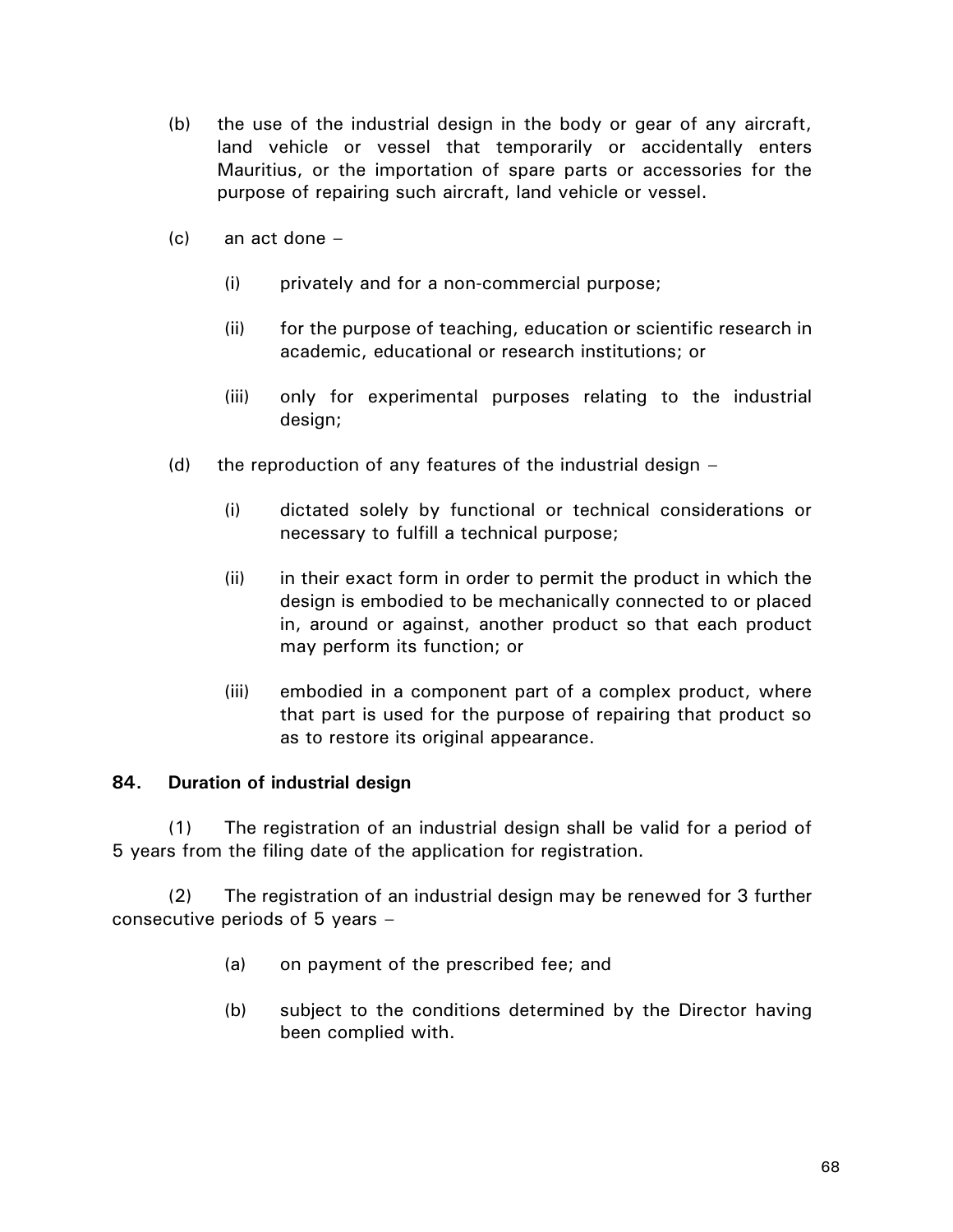(3) The Director may allow a delay of 6 months for the late payment of the prescribed renewal fee subject to the payment of such surcharge as may be prescribed.

(4) Where the renewal is not effected in accordance with this section, the registration of the industrial design shall lapse.

# **85. Invalidation of registration of industrial design**

(1) Any interested person may apply to the Tribunal for the invalidation of the registration of an industrial design where –

- (a) the industrial design is not entitled to protection under section 73;
- (b) the right holder is not entitled to protection under section 75;
- (c) the registered owner of the industrial design is not the creator or his successor in title.

(2) Where a ground for invalidation is proved with respect to only one or some of the designs included in the registration, that design or those designs, as the case may be, shall be invalidated.

(3) An invalidated industrial design shall be null and void ab initio.

(4) The decision of the Tribunal shall be notified to the Director who shall record it and forthwith give notice of the decision in the Gazette.

# **Sub-Part B – The Hague Agreement**

## **86. Interpretation of Sub-part B**

In this Sub-part –

"Hague Agreement" means the Hague Agreement Concerning the International Registration of Industrial Designs;

"1999 Act" means the Act of the Hague Agreement signed in Geneva on July 2, 1999;

"Common Regulations" means Common Regulations under the 1999 Act and the 1960 Act of the Hague Agreement;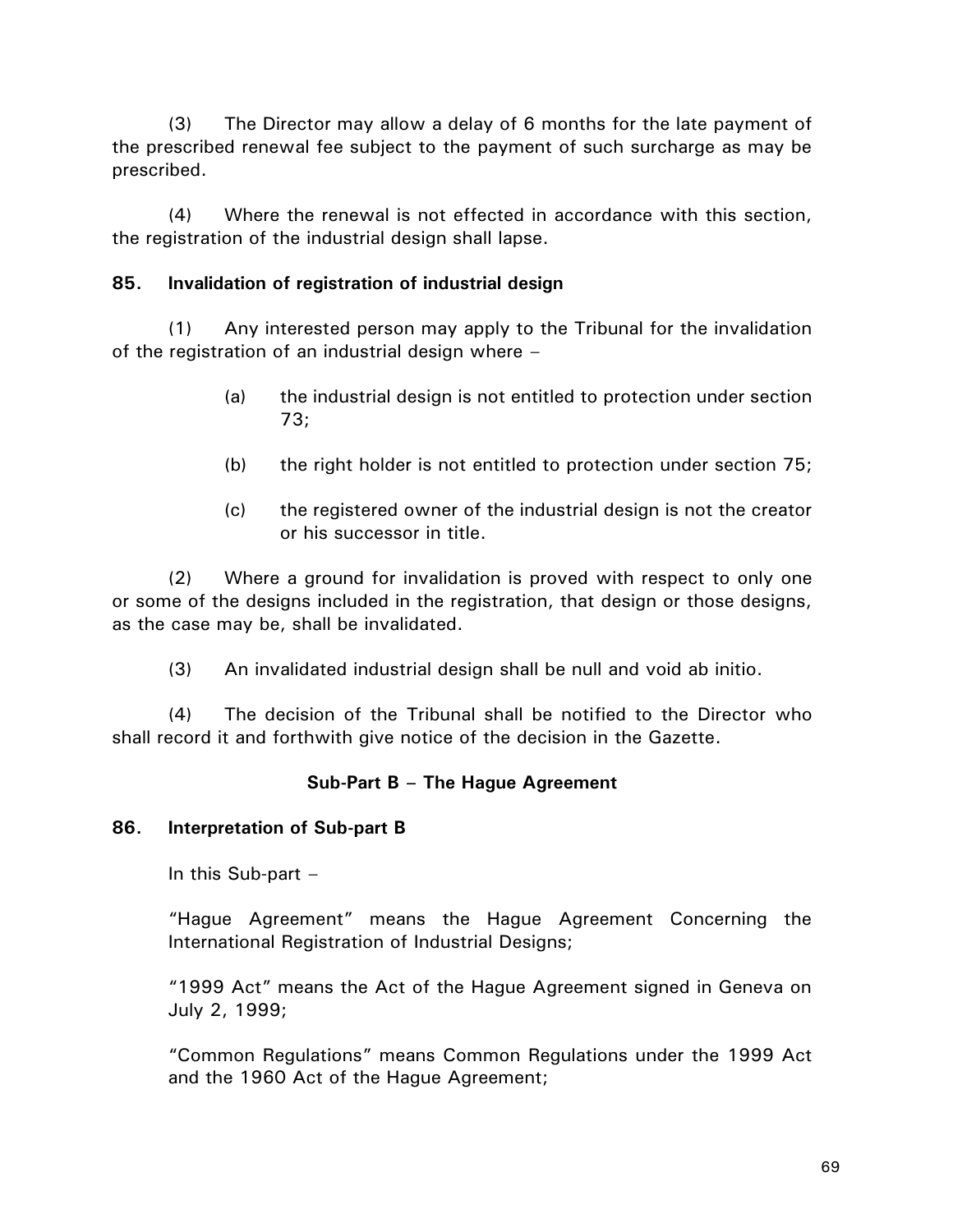"Contracting Party" means any State or intergovernmental organisation party to the 1999 Act;

"international registration" means a registration made in accordance with the 1999 Act;

"International Register" means the official collection of data concerning international registrations maintained by the International Bureau.

## **87. Application for international design registration**

An application for international design registration may be filed directly with the International Bureau or with the Office, on the official application form of the International Bureau.

## **88. Effect of international registration**

(1) An international registration that designates Mauritius as a Contracting Party shall, as from the date of the international registration, have the same effect as an application for registration filed under this Act.

(2) Where, in accordance with the 1999 Act and the Common Regulations –

- (a) no refusal has been notified to the International Bureau; or
- (b) a refusal has been notified to the International Bureau, but has been withdrawn subsequently,

the international registration shall have the same effect, from the date of the international registration, as a registration of industrial design granted by the Director under this Act.

(3) A recording made in the International Register in respect of an international registration designating Mauritius as a Contracting Party shall have the same effect as a recording in the relevant register.

(4) (a) Subject to renewal, an international registration designating Mauritius shall have the same duration of protection provided under this Act.

(b) The renewal shall be requested from the International Bureau and be recorded in the International Register.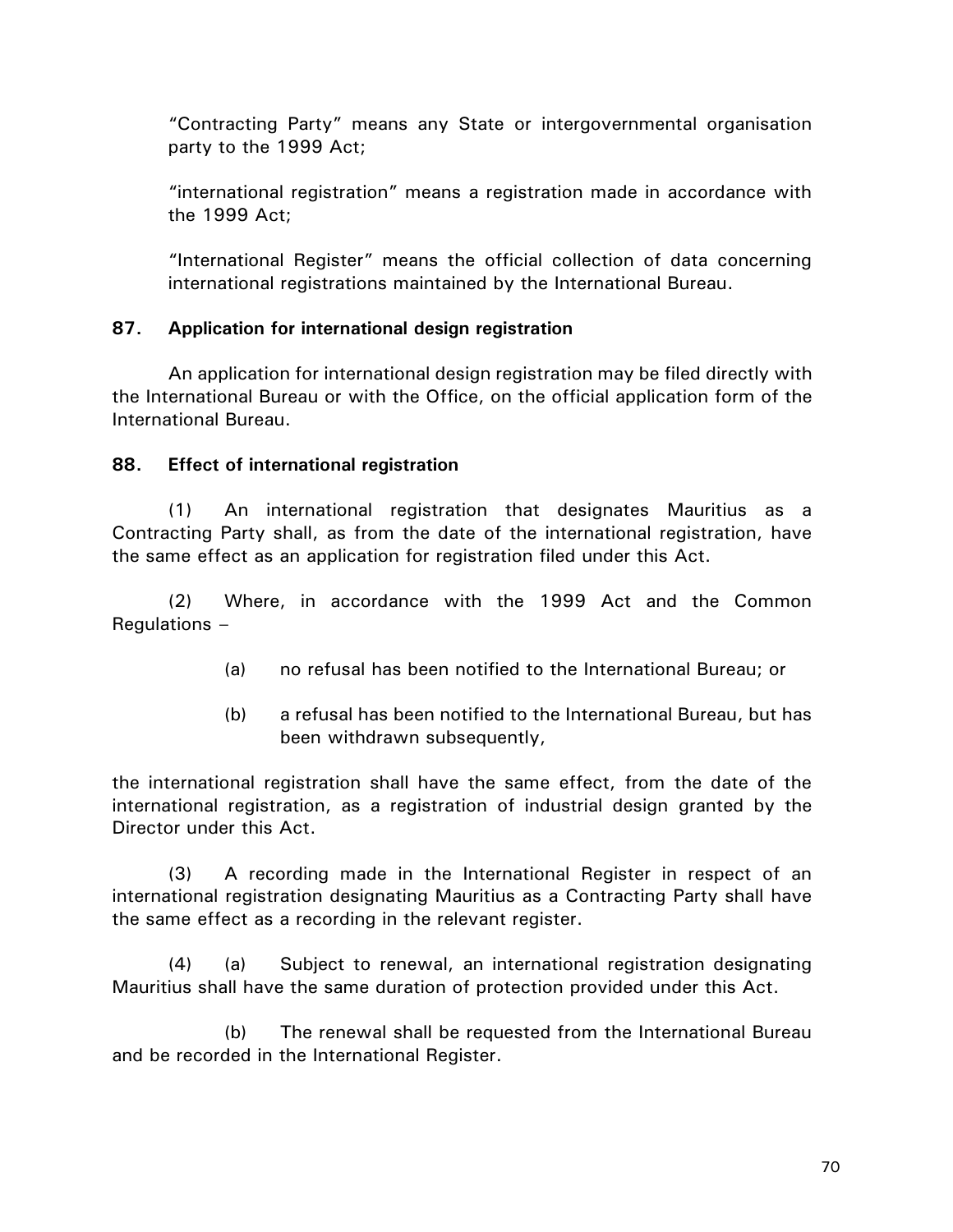## **89. Examination of international registration and notification to International Bureau**

(1) Where an international registration designating Mauritius does not comply with the prescribed requirements, but is compatible with Article 12(1) of the 1999 Act, the Director shall, before the expiry of the refusal period applicable under the Common Regulations, notify a refusal of protection to the International Bureau in accordance with the Common Regulations.

(2) Notwithstanding section  $80(1)(b)$ , where a notification of refusal has been issued under subsection (1), the period of 2 months referred to in section 80(1)(b) shall be replaced by a period of 3 months.

(3) Where a notification of refusal has been issued under subsection (1) and the refusal is withdrawn subsequently, the Director shall send to the International Bureau a statement to that effect in accordance with the Common Regulations.

(4) Where no notification of refusal has been issued under subsection (1), the Director shall, within the prescribed refusal period, send a statement to the effect that protection is granted to the industrial designs that are the subject of international registration to the International Bureau in accordance with the Common Regulations.

(5) Where the international registration is invalidated in Mauritius and the invalidation is not subject to appeal, the Director shall notify the International Bureau in accordance with the Common Regulations.

(6) (a) The holder of the international registration who received a notification issued under subsection (1) shall enjoy the same remedies which are available to the applicant for the registration of an industrial design under this Act.

(b) The holder of an international registration involved in an invalidation procedure referred to in subsection (5) shall be afforded the same opportunity of defending the right as is available to the holder of an industrial design registered under this Act.

## **90. Conflict between this Act and the Hague Agreement**

In the event of conflict between this Act and the 1999 Act and the Common Regulations, the provisions of the 1999 Act and the Common Regulations shall prevail.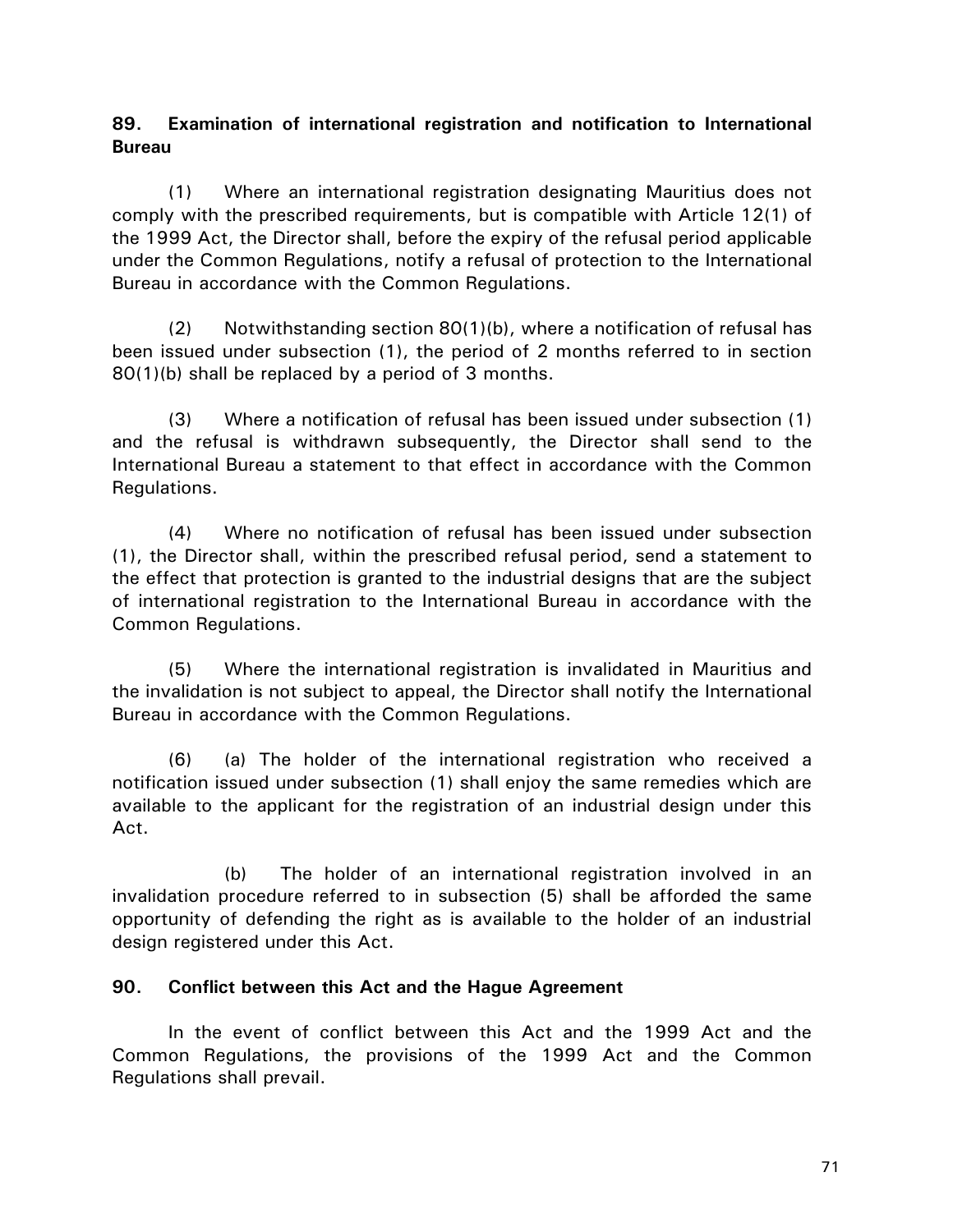### **PART VII – MARKS, TRADE NAMES, GEOGRAPHICAL INDICATIONS, MADRID PROTOCOL**

### **Sub-Part A – Marks**

#### **91. Registration of mark**

- (1) The exclusive right to use a mark shall be acquired by registration.
- $(2)$  No sign shall be registered as a mark where it
	- (a) is devoid of any distinctive character or is incapable of distinguishing the goods or services of one enterprise from those of other enterprises;
	- (b) consists solely of a sign or indication that may serve in trade to designate the kind, quality, quantity, intended purpose, value, geographical origin or time of production of goods or of rendering of services, or other characteristics of goods or services;
	- (c) consists solely of a sign or indication that has become generic in current language or in the bona fide established practices of the trade, or is a usual or recognised technical or scientific name of a product or service;
	- (d) consists solely of a shape that results from the nature of the goods or provides a technical result, functional advantage or substantial value to the goods;
	- (e) is contrary to public order or morality;
	- (f) is likely to mislead, in particular as regards the geographical origin of the goods or services concerned or their nature, quality or other characteristics; or
	- (g) contains, as the armorial bearing, the flag or other emblem of a State party to the Paris Convention or an international organisation, an official sign indicating control warranty adopted by any such State or organisation, or constitutes an imitation of those signs from a heraldic point of view.

(3) (a) A mark shall not be registered where it conflicts with a third party right in force in Mauritius, in particular where the mark –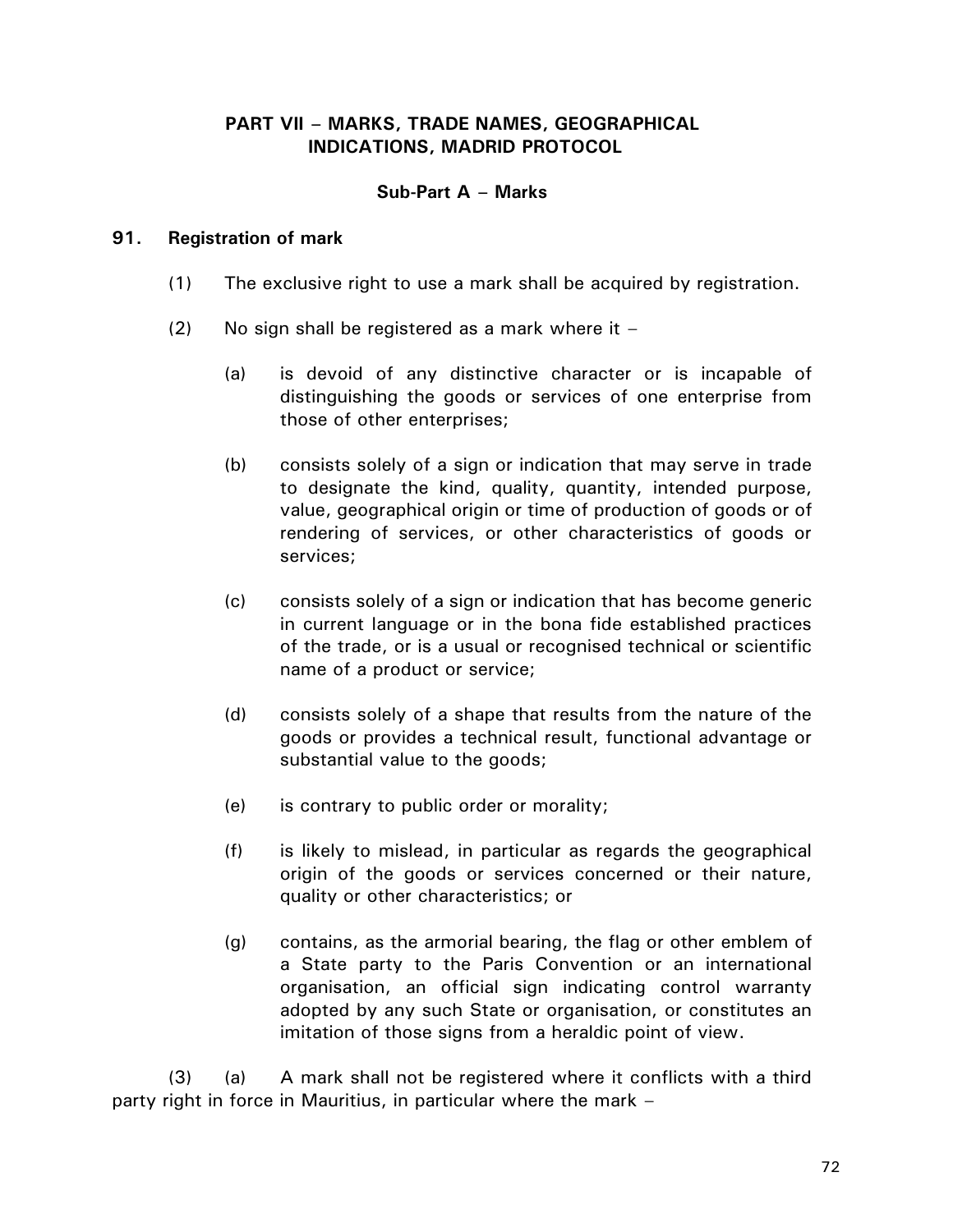- (i) is similar to a mark registered earlier or to a mark having an earlier filing or priority date, in respect of similar goods or services, or so nearly resembles such a mark as to be likely to cause confusion;
- (ii) constitutes a reproduction, imitation or translation liable to create confusion with a mark that is well known in Mauritius in respect of similar goods or services of another enterprise; or
- (iii) is registered in Mauritius for goods or services which are not identical or similar to those in respect of which registration is applied for and the use of the mark in relation to those goods or services would indicate a connection between those goods or services and the owner of the well-known mark and that the interests of the owner of the well-known mark are likely to be damaged by such use; and
- (iv) cannot be used in Mauritius by virtue of any law.

(b) Notwithstanding paragraph (a), the Director may, in case of honest concurrent use, or of other circumstances in which he finds it proper to do so, allow the registration of a mark by more than one owner, subject to such conditions and limitations as he may determine.

(4) The prior user of a mark that is neither registered nor the subject of a pending application under this section may oppose an application for registration by another person, of a similar mark for similar goods or services, where he submits evidence of prior use.

### **92. Application for registration**

- (1) An application for registration of a mark shall be  $-$ 
	- (a) filed with the Director in such form and manner as he may determine; and
	- (b) accompanied by the payment of such non-refundable fee as may be prescribed.
- (2) The application for registration of a mark shall include –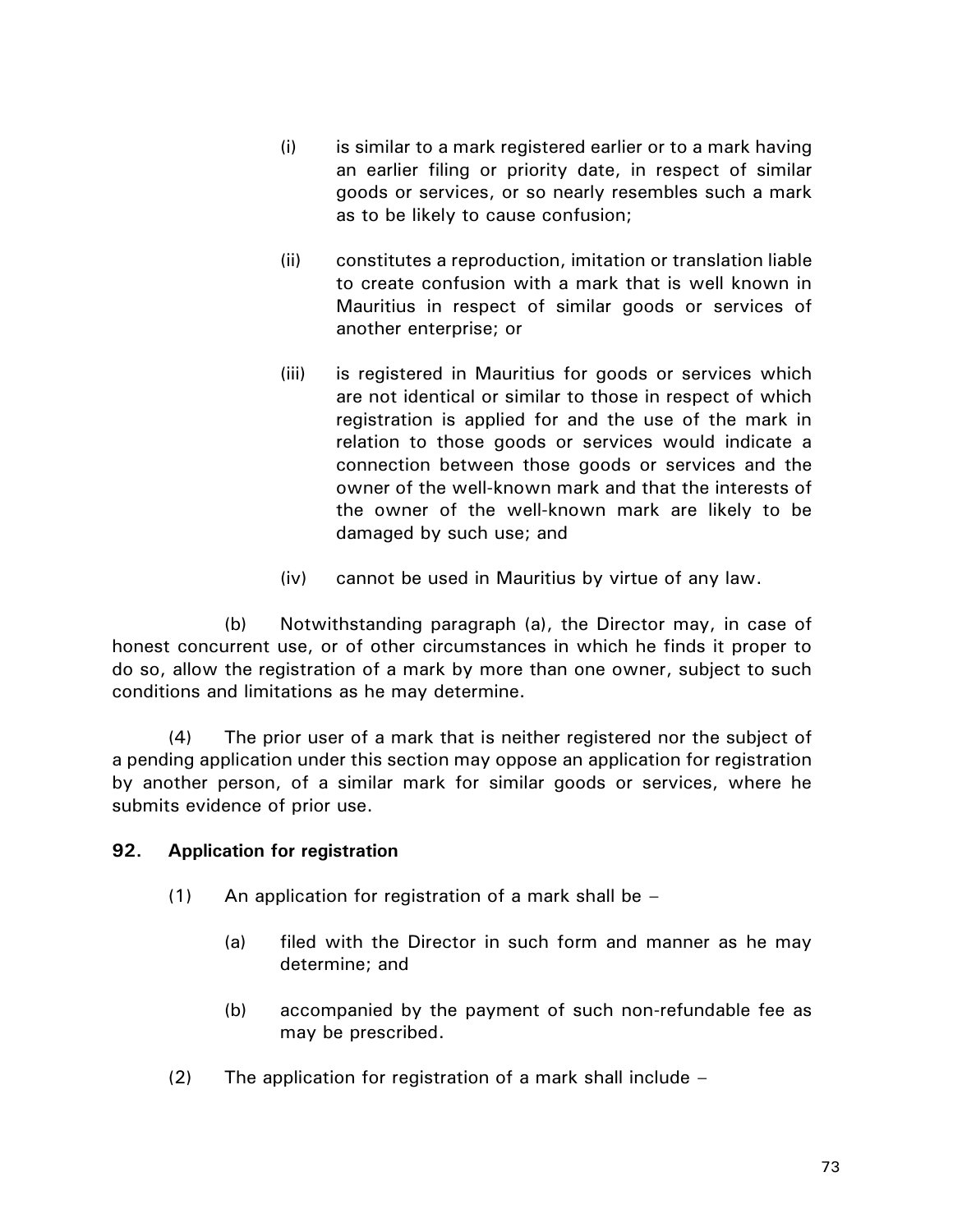- (a) the name and address of the applicant and such other information as may be prescribed;
- (b) where applicable, a statement indicating the type of mark and any specific requirements applicable to that type of mark;
- (c) a representation of the mark; and
- (d) a list of the goods or services for which registration of the mark is sought, grouped in accordance with the applicable class or classes of the International Classification.

# **93. Right of priority**

(1) (a) An application for registration of a mark may contain a declaration, by the applicant or his predecessor in title, claiming, in accordance with the Paris Convention, priority for one or more earlier applications filed for the same mark in respect of corresponding goods or services, in or for any State party to the said Convention or any Member of the World Trade Organization.

(b) The priority referred to in paragraph (a) shall be for a period of 6 months from the filing date of the application for registration.

(2) The applicant may, within 3 months from the declaration claiming priority pursuant to subsection (1), furnish –

- (a) a copy of the earlier application certified as correct by the foreign authority with which it was filed in a language accepted by the Office; and
- (b) a certificate issued by the foreign authority with which the earlier application was filed showing the date of the earlier application.

(3) Where the Director finds that the conditions for the right of priority or the requirements for claiming priority have not been satisfied, the declaration claiming priority shall be considered not to have been made.

### **94. Filing date of mark**

(1) The filing date of an application for registration of a mark shall be the date on which the application is received by the Director provided that, at the time of receipt, it contains the matters specified in section 92.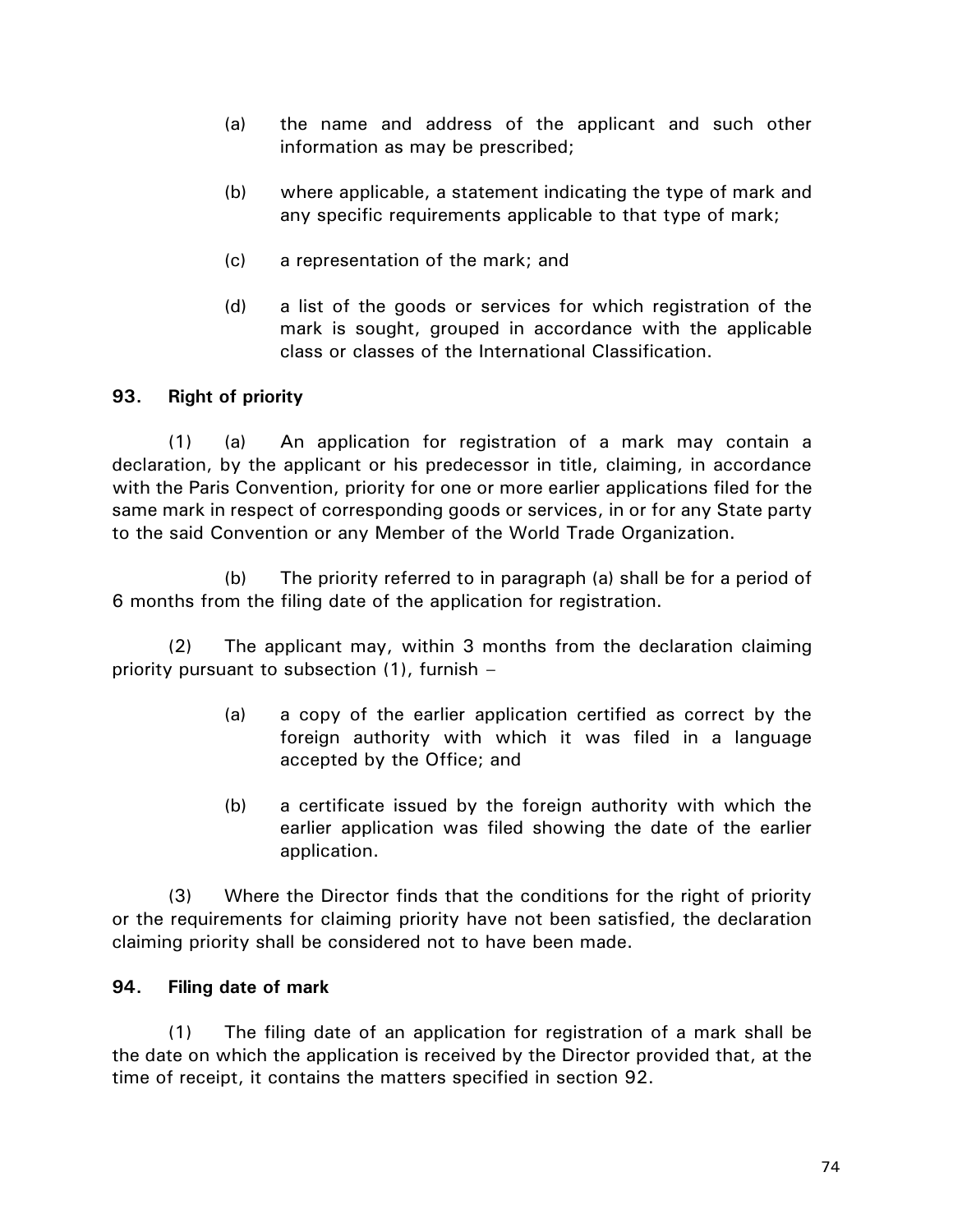(2) Where the application does not contain a requirement, the Director shall –

- (a) notify the applicant in writing of the omission which shall be corrected within a period of 2 months from the date of receipt of the notification; and
- (b) grant, as the filing date, the date of receipt of the required correction where such correction is made.

(3) Where no correction is made, the application shall be treated as if it has not been filed.

# **95. Division, withdrawal and amendment**

(1) (a) The applicant may divide his application into 2 or more applications in order to separate the goods or services specified in the initial application.

(b) Every divisional application made under paragraph (a) shall retain the filing date and, where applicable, the right of priority of the initial application.

(c) After a division, every application shall be independent and any publication of the application effected prior to the division shall be effective for each divisional application.

(2) An applicant may, at any time before a mark is registered, withdraw his application, limit the list of goods or services covered in the application or amend his application provided that the amendment does not substantially affect the identity of the mark.

# **96. Examination, publication, opposition and registration**

(1) The Director shall examine and determine whether an application complies with the requirements of section 92 and whether the mark for which registration is sought complies with the definition of mark.

(2) Where the Director finds that the requirements of section 92 have not been satisfied, he shall request the applicant to –

(a) furnish additional information; or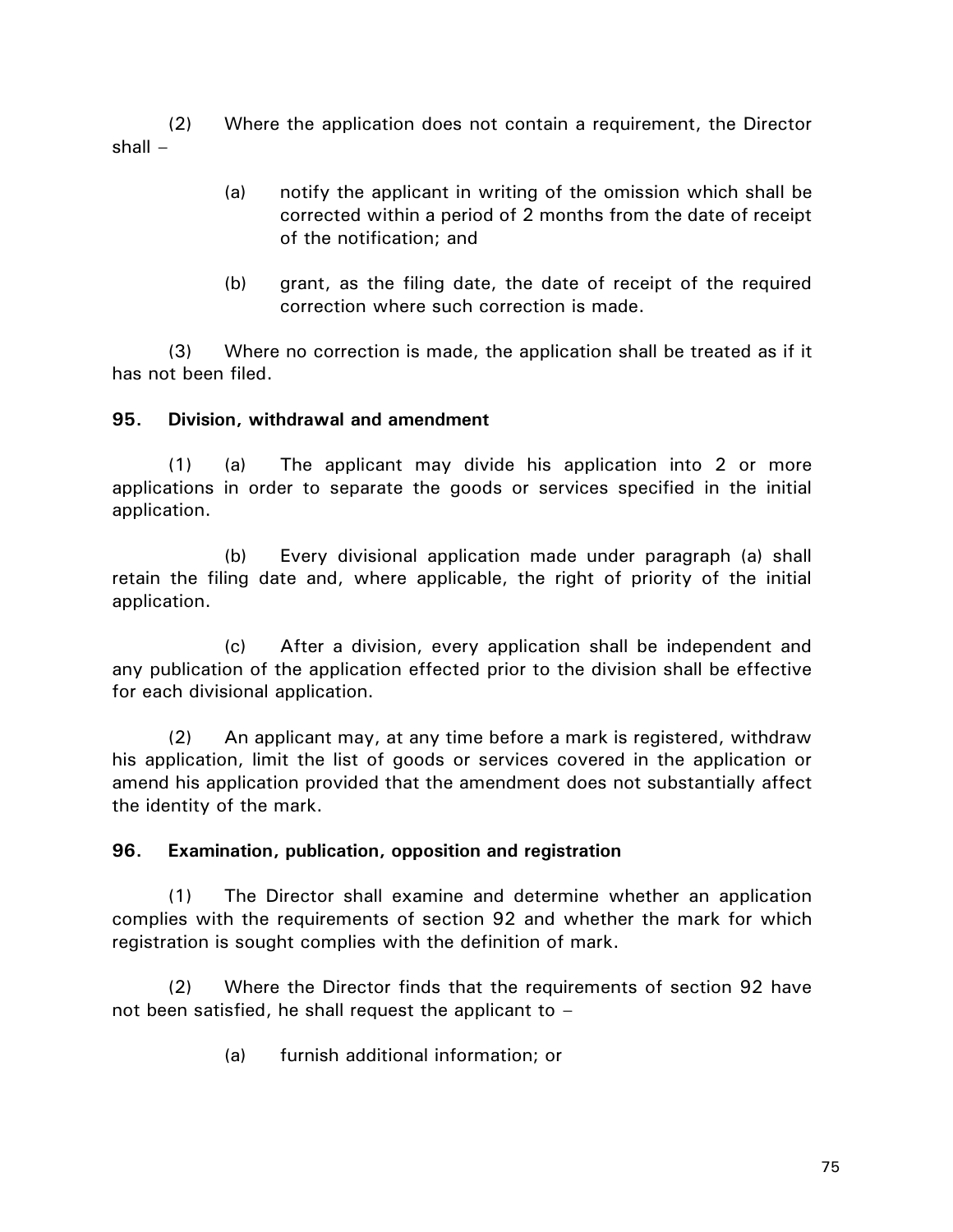(b) amend the application,

within such period as may be prescribed.

(3) Where the applicant fails to comply with a request under subsection (2), the application shall lapse.

(4) Where the requirements referred to in subsection (1) are satisfied, the Director shall forthwith accept the application and cause it to be published in the Gazette.

(5) (a) Any person may, within such period as may be prescribed and subject to payment of the prescribed fee, lodge with the Director an opposition to the registration of a mark.

(b) An opposition shall be by way of notice and shall state the grounds of opposition.

(c) The applicant shall send to the Director and the opponent a copy of any counter-statement to the opposition together with the grounds on which he relies.

(d) Where the applicant does not send a counter-statement under paragraph (c), he shall be deemed to have abandoned the application.

(e) Where the applicant sends a counter-statement, the Director shall, after hearing the parties, where he considers appropriate, decide whether the mark may be registered.

(6) (a) After an application is published and until the registration of the mark, the applicant shall have the same privileges and rights which he would have had if the mark had been registered.

(b) Notwithstanding paragraph (a), it shall be a valid defence to an action brought under that paragraph in respect of an act done after the application was published, where the defendant establishes that the mark could not have been validly registered at the time the act was done.

(7) (a) Where the Director refuses an application for the registration of a mark, he shall notify the applicant in writing.

(b) (i) The applicant may, within 6 months from the date of receipt of the notification referred to in paragraph (a), make written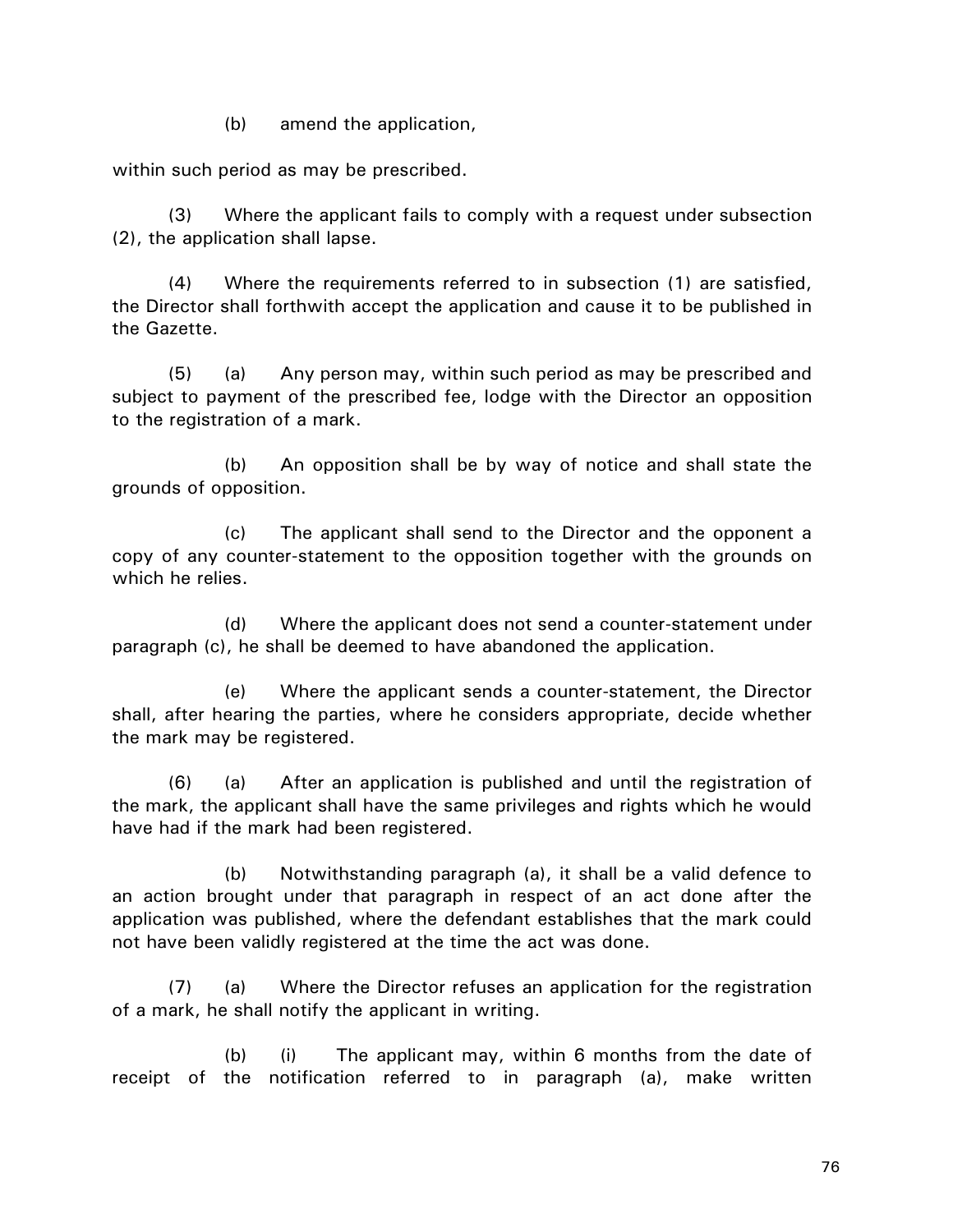representations to the Director to reconsider the application for the registration of a mark.

(ii) Where the applicant fails to make any written representations within the period referred to in subparagraph (i), the application for registration shall be considered to have been abandoned.

(c) The Director shall, within one month from the date of receipt of the written representations, inform the applicant of his decision and the reasons thereof.

(8) Where the Director finds that the conditions referred to in subsection (1) are satisfied, and –

- (a) the registration of the mark has not been opposed within the prescribed time limit; or
- (b) the registration of the mark has been opposed and the opposition has been decided in the applicant's favour,

he shall register the mark, publish the details relating to the registration and issue to the applicant a certificate of registration.

# **97. Duration of mark**

(1) The registration of a mark shall be for a term of 10 years from the filing date of the application for registration.

(2) The registration of a mark may be renewed for consecutive periods of 10 years –

- (a) on payment of such renewal fee, at such time, as may be prescribed; and
- (b) subject to such conditions as the Director may determine.

(3) Where the renewal fee referred to in subsection (2) is not paid within the time prescribed, the Director may grant to the owner of a mark a delay of 6 months for the payment of the renewal fee and such surcharge as may be prescribed.

(4) Where the renewal is not effected in accordance with this section, the registration of the mark shall lapse.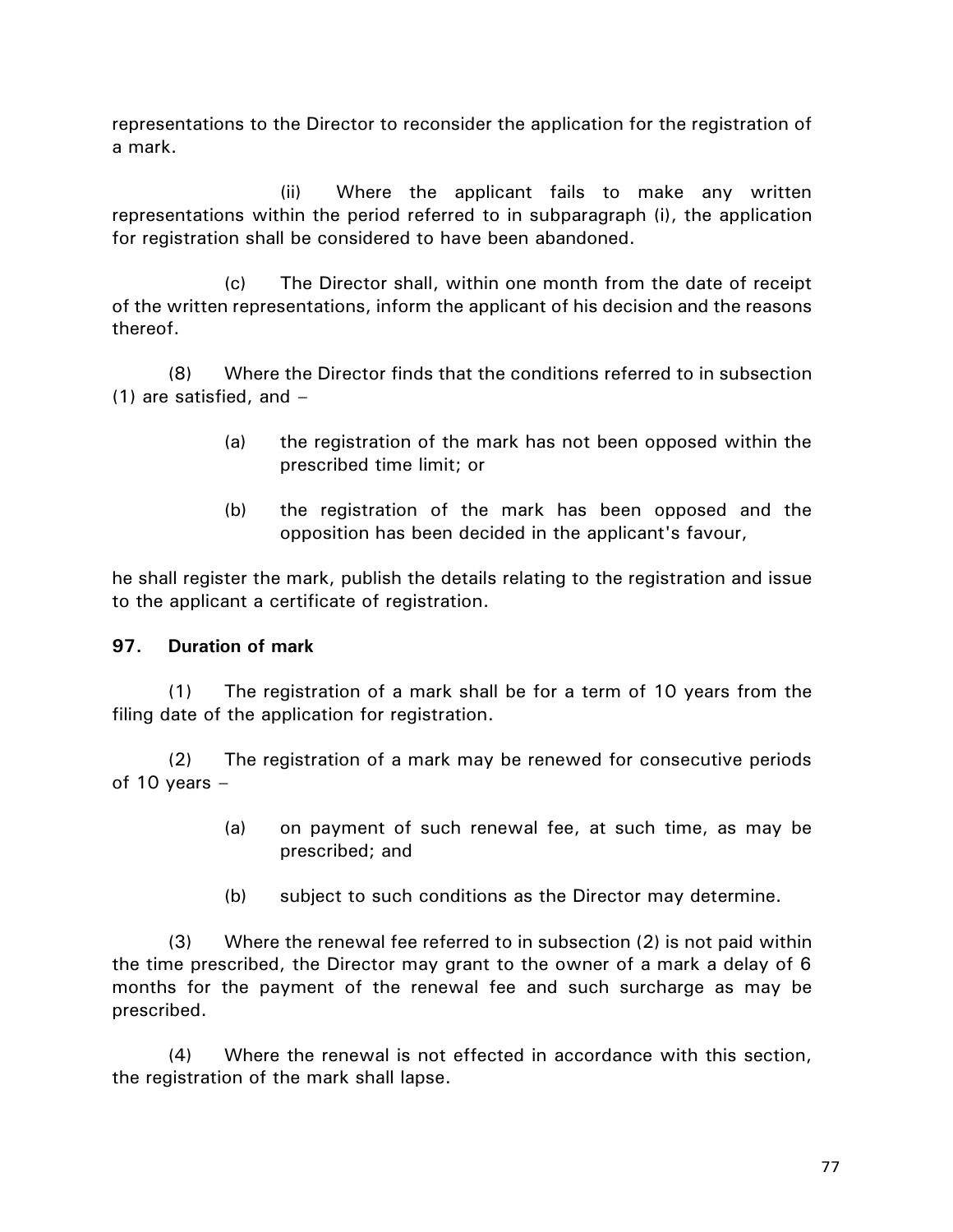(5) (a) Where a mark has lapsed under subsection (4) and been removed from the register, the previous registered owner of the mark may, within one year from the date of expiry of the registration of the mark, make an application to the Director for the registration of the mark.

(b) Where the previous registered owner of the mark makes an application under paragraph (a), he shall have precedence over any other person who applies for the registration of the mark.

(c) Where a person, other than the previous registered owner of a mark, applies, within the one-year period referred to in paragraph (a), for the registration of the mark which has lapsed, the application shall not be processed until the expiry of the one-year period unless the previous registered owner of the mark makes an application under paragraph (a).

- (6) Where the Director is satisfied that
	- (a) there has been, during 3 years immediately preceding the removal of the mark from the register, bona fide use of the mark; or
	- (b) no deception or confusion is likely to arise from the use of the mark which is the subject matter of the application for registration, by reason of any previous use of the mark,

he shall register the mark.

### **98. Rights conferred by registration of mark**

(1) No person shall, without the written agreement of the registered owner, use a registered mark in relation to goods and services for which it has been registered.

(2) Every registered owner of a mark shall, in addition to any other rights, remedies or actions available to him, have the right to institute Court proceedings against any person who, without his written agreement, uses the mark, or does any act likely to cause an infringement.

(3) A registered owner may, where the use of any sign similar to the registered mark, or where the use of such sign in relation to goods and services similar to those for which the mark has been registered, is likely to cause confusion in the public, institute Court proceedings in accordance with subsection  $(2)$ .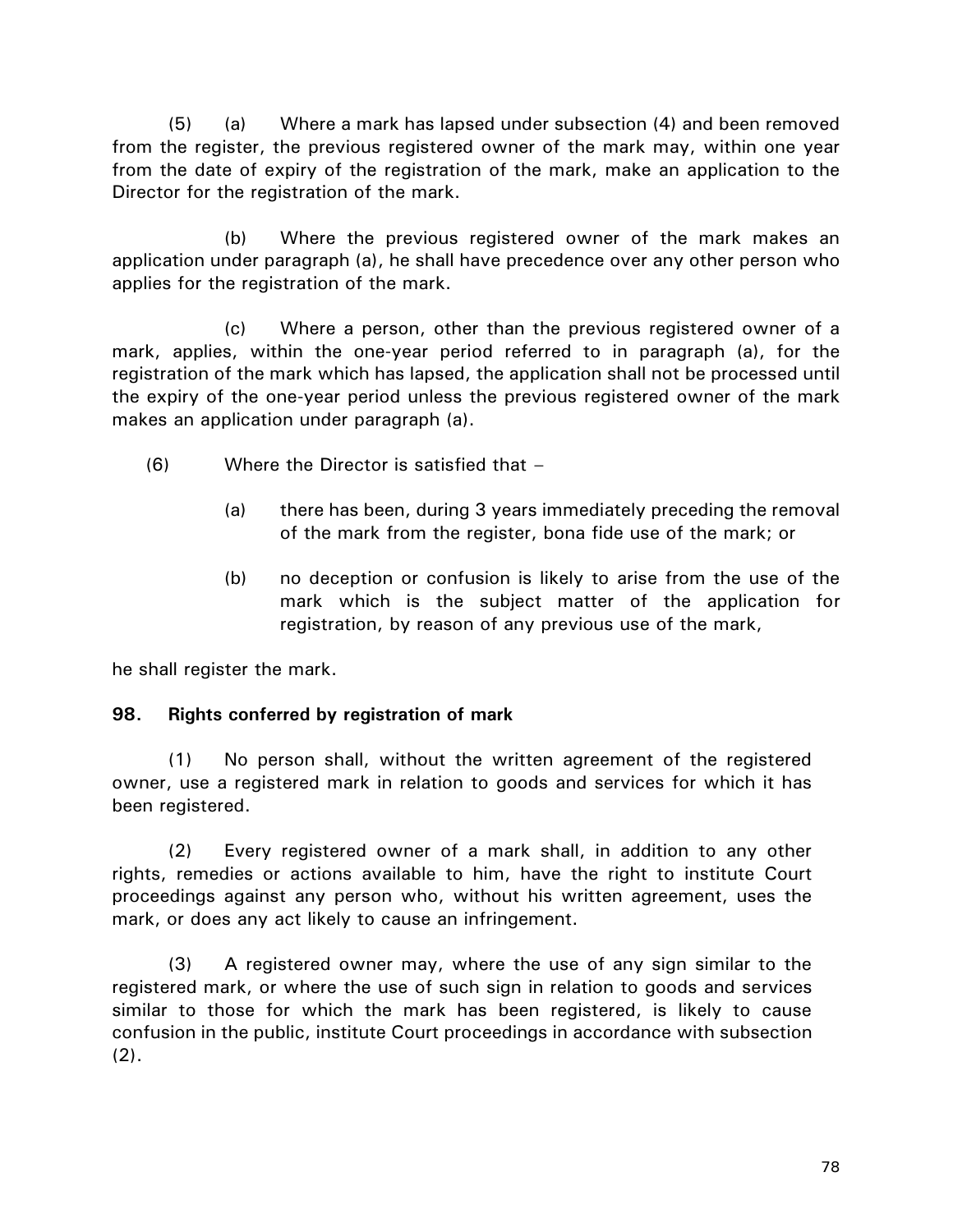(4) The rights conferred by the registration of a mark shall not extend to acts in respect of articles which have been put on the market in Mauritius by the registered owner or with his consent.

## **99. Invalidation of registration of mark**

(1) An interested person may apply to the Tribunal for the invalidation of the registration of a mark, totally or partially, where –

- (a) the registered sign does not comply with the definition of a mark; or
- (b) the mark does not comply with section 91(2) or (3).

(2) The invalidation of the registration of a mark shall be effective from the date of registration of the mark.

(3) The decision of the Tribunal shall be notified to the Director who shall record it and forthwith give notice of the decision in the Gazette.

# **100. Removal on ground of non-use**

(1) An interested person may request the Director to remove from the relevant register a mark in respect of any goods or services in respect of which it is registered on the ground that up to one month before the filing of the request, the mark had, after its registration, not been in use by the registered owner or a licensee during a continuous period of not less than 3 years.

(2) Notwithstanding subsection (1), a mark shall not be removed from the register where the Director is satisfied that there –

- (a) were reasonable circumstances that prevented the use of the mark; and
- (b) was no intention not to use or abandon the mark in respect of those goods or services.

### **101. Collective mark**

- $(1)$  An application for the registration of a collective mark shall
	- (a) designate the mark as a collective mark; and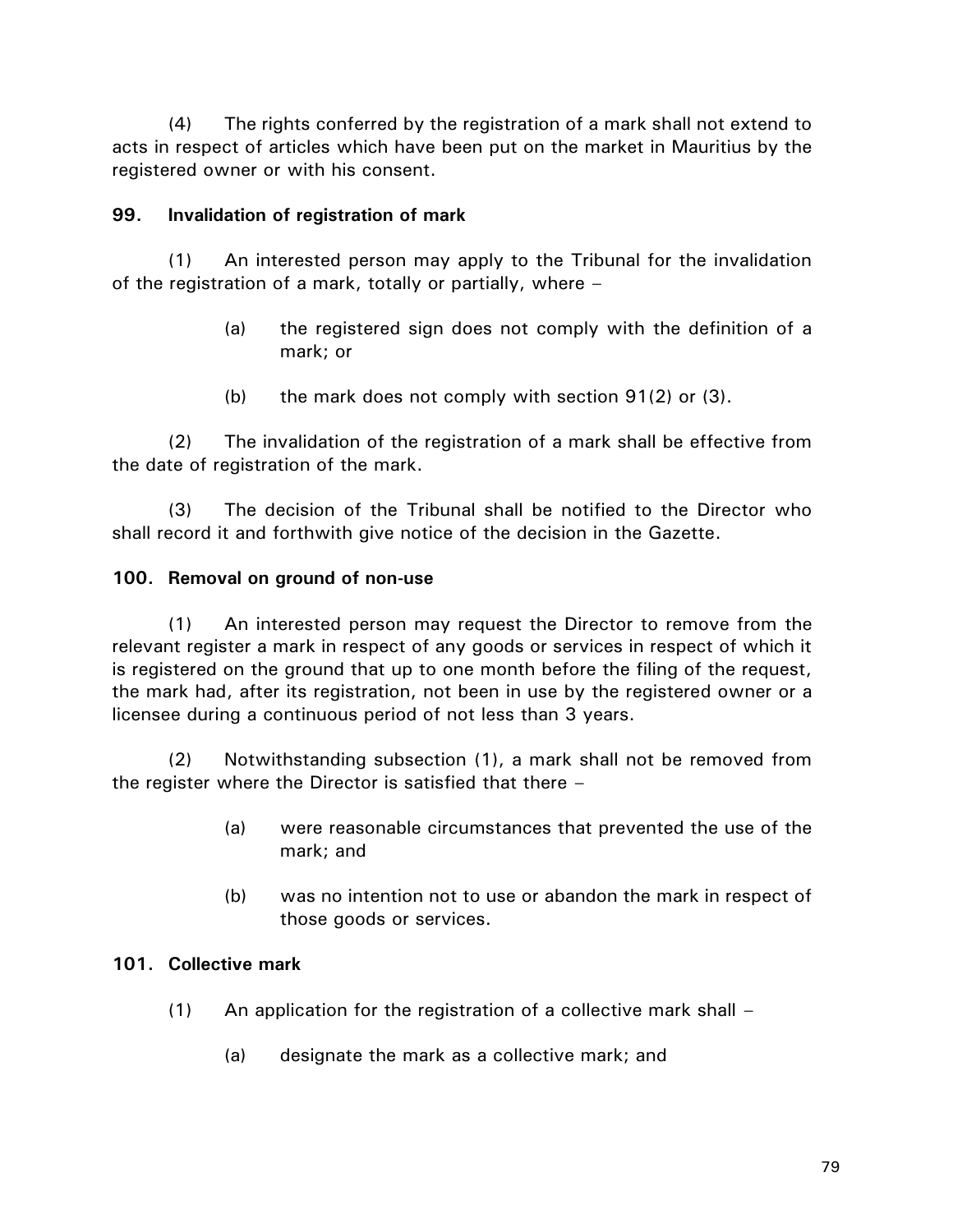(b) be accompanied by a copy of the agreement governing the use of the collective mark.

(2) The registered owner of a collective mark shall notify the Director of any change made in the agreement referred to in subsection (1), which shall be kept on record and be published where the Director finds it appropriate.

(3) A collective mark shall not be the subject of a licence.

(4) An interested person may apply to the Tribunal for the invalidation of the registration of a collective mark in any of the circumstances specified in subsection (5).

(5) The Tribunal shall invalidate the registration of a collective mark where any interested person requesting the invalidation proves that the -

- (a) mark is being used exclusively by the registered owner;
- (b) registered owner is using or permitting its use in contravention of the terms of the agreement referred to in subsection (1)(b);
- (c) registered owner is using or is permitting its use in a manner liable to deceive any person as to the origin or any other common characteristics of the goods or services concerned.

(6) The invalidation of the registration of a collective mark shall be effective from the date of registration of the mark.

(7) The decision of the Tribunal shall be notified to the Director who shall record it and forthwith give notice of the decision in the Gazette.

# **102. Certification mark**

(1) (a) An application for the registration of a certification mark shall be accompanied by a copy of the agreement governing the use of the mark.

(b) The Director shall publish the relevant particulars of the application and agreement in the Gazette and make the agreement available for public consultation on payment of such fee as may be prescribed.

(2) The registered owner of a certification mark shall notify the Director of any change made in the agreement referred to in subsection (1) which shall be kept on record and be published in the Gazette where the Director finds it appropriate.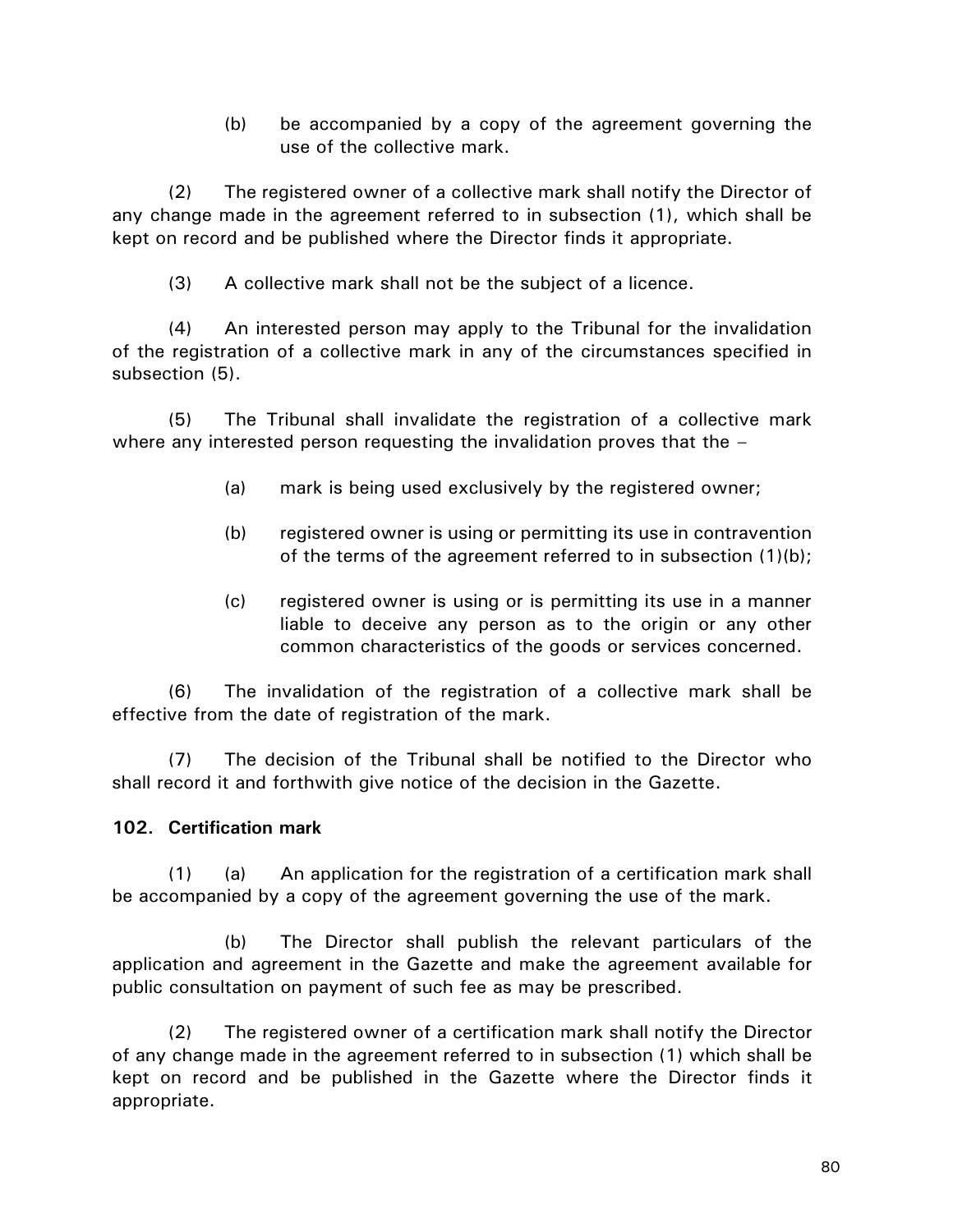(3) The holder of a certification mark shall not use the mark to certify his own goods or services.

(4) An interested person may apply to the Tribunal for the invalidation of the registration of a certification mark in any of the circumstances specified in subsection (5).

(5) The Tribunal shall invalidate the registration of a certification mark where the registered holder –

- (a) has contravened subsection (3); or
- (b) has allowed the use of the mark
	- (i) in contravention of the agreement referred to in subsection (1); or
	- (ii) in a manner liable to deceive as to the origin, or any other common characteristics, of the goods or services concerned.

(6) The invalidation of the registration of a certification mark shall be effective from the date of registration of the mark.

(7) The decision of the Tribunal shall be notified to the Director who shall record it and forthwith give notice of the decision in the Gazette.

#### **103. Cancellation of registered mark and limitation of goods and services**

The owner of a registered mark may apply for the cancellation of the mark or a limitation in respect of some or all of the goods or services for which it is registered.

#### **Sub-Part B – Trade Names**

#### **104. Protection of trade name**

- $(1)$  No name or designation shall be used as a trade name where  $-$ 
	- (a) by its nature or the use to which it may be put, it is contrary to public order or morality; or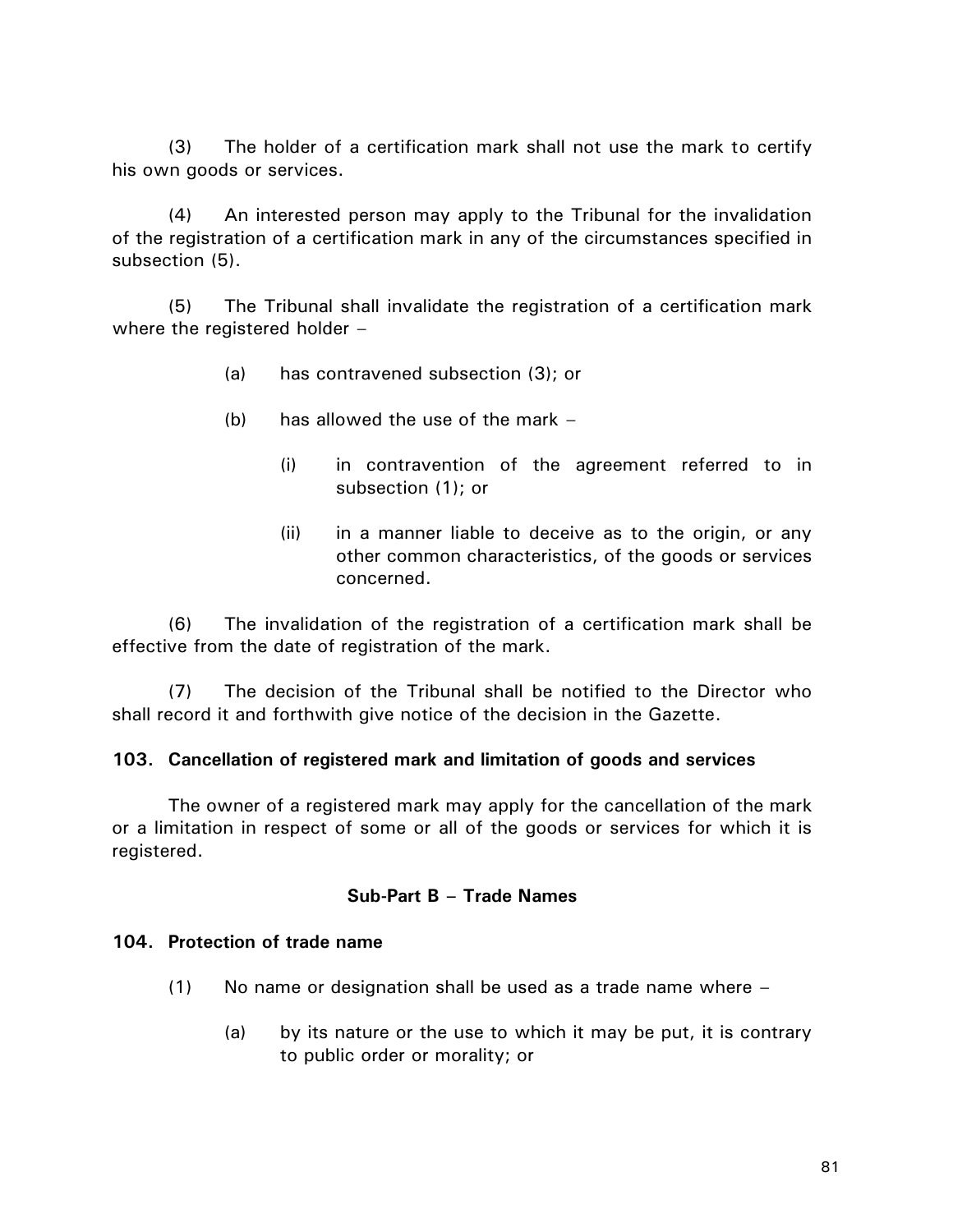(b) it is liable to deceive any person as to the nature of the enterprise identified by that name.

(2) Notwithstanding any other enactment providing for an obligation to register trade names, such names shall be protected, even before or without registration, against an unlawful act committed by a third party.

(3) For the purpose of subsection (2), the use of an existing trade name by a third party as a trade name or a mark or collective mark, or the use of a similar trade name or mark which is likely to mislead the public, shall be unlawful.

# **Sub-Part C – Geographical Indications**

# **105. Scope of protection**

(1) Where there are homonymous geographical indications for identical products, the Director shall, in cases of permitted concurrent use of the indications, determine the practical conditions under which the homonymous indications shall be differentiated from each other, taking into account the need to ensure the equitable treatment of the producers concerned and that consumers are not misled.

- (2) The following shall not be protected as geographical indications
	- (a) an indication the use of which needs to be prevented on the ground of public order or morality;
	- (b) a geographical indication that is not, or that ceases to be, protected in its country of origin, or which has fallen into disuse in that country; and
	- (c) an indication that is identical with the term customary in common language in Mauritius as the common name for the relevant goods or services.

### **106. Application for geographical indication**

- (1) An application for the registration of a geographical indication shall be –
	- (a) filed with the Office in such form and manner as the Director may determine; and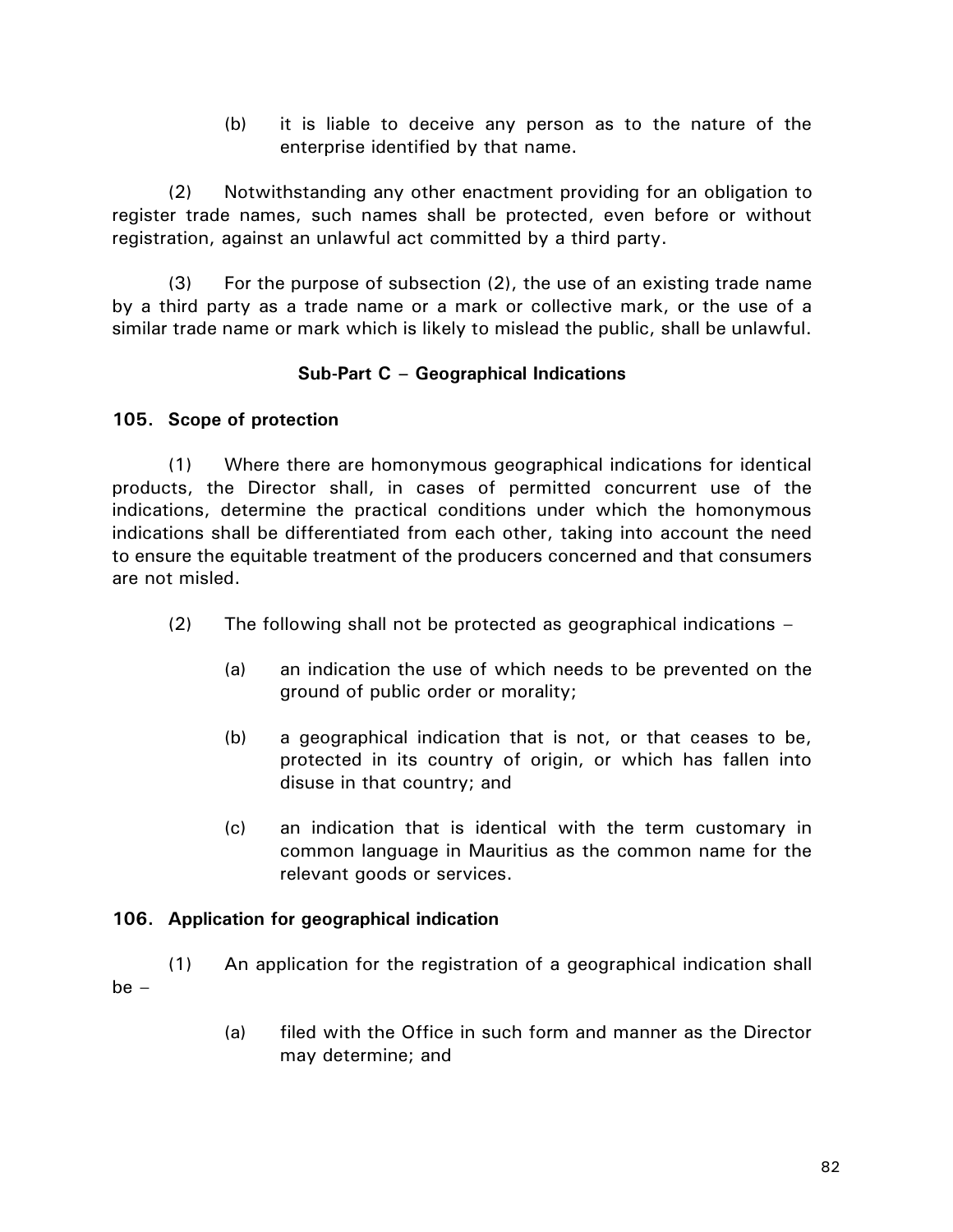(b) subject to payment of such non-refundable fee as may be prescribed.

(2) A group of producers, or a legal entity that groups the producers, that operates in a specified geographical area to produce specified goods, or a Government department, on behalf of the group of producers or legal entity, may apply for registration of a geographical indication.

(3) An application for the registration of a geographical indication shall contain –

- (a) the name, address and domicile of the person filing the application;
- (b) the geographical indication for which registration is sought;
- (c) the geographical area to which the geographical indication applies;
- (d) the goods designated by the geographical indication;
- (e) the specific characteristics of the goods for which the geographical indication is used;
- (f) the area and method of production of the goods;
- (g) the link between the characteristics of the goods and the area and method of production;
- (h) the manner in which the specific characteristics are controlled;
- (i) the Code of Practice which establishes the rules for the use of the geographical indication;
- (j) proof that the name of the product is protected in the country of origin;
- (k) the Internal Control Plan relating to the geographical indication.

(4) An applicant may, at any time, withdraw his application for the registration of a geographical indication.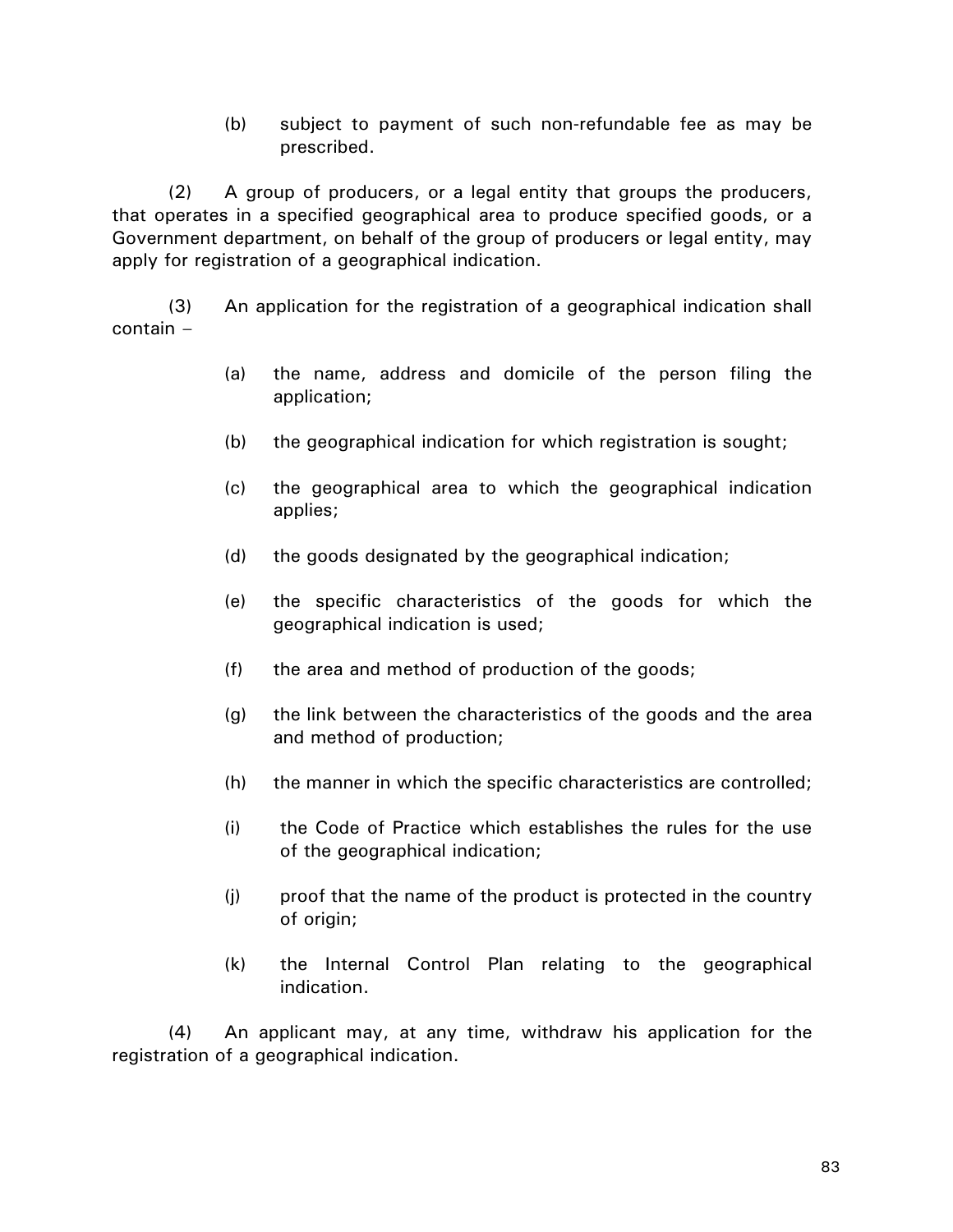#### **107. Filing date of geographical indication**

(1) The Director shall consider the date of receipt of an application for the registration of a geographical indication as the filing date where the application complies with section 106.

(2) (a) Where an application does not, at the time of receipt, comply with section 106, the Director shall request the applicant to file the required correction within such time as he may determine.

(b) Where the applicant does not file the necessary correction within the required time limit, the application shall be considered to have been abandoned.

#### **108. Examination, publication, opposition and registration**

(1) The Director shall examine and determine whether an application complies with the requirements of sections 105 and 106 and whether the geographical indication for which registration is sought complies with the definition of geographical indication.

(2) Where the Director finds that the conditions referred to in subsection (1) are satisfied, he shall cause the application to be published in such manner as he may determine.

(3) (a) An interested person may, within such time and subject to payment of such fee as may be prescribed, give notice to the Director of his opposition to the registration of the geographical indication on the ground that a requirement of section 105 or 106 has not been satisfied.

(b) The Director shall send a copy of the notice of opposition to the applicant.

(c) The applicant shall, within the prescribed period and in such manner as the Director may determine, send to the Director and the opponent, a counter-statement of the grounds on which he relies for his application.

(d) Where the applicant sends a counter-statement in accordance with paragraph (c), the Director may hear the parties where he considers it appropriate, before making his decision on the notice of opposition.

(e) Where the applicant does not send the counter-statement within the prescribed period and in the manner determined by the Director, the application shall lapse.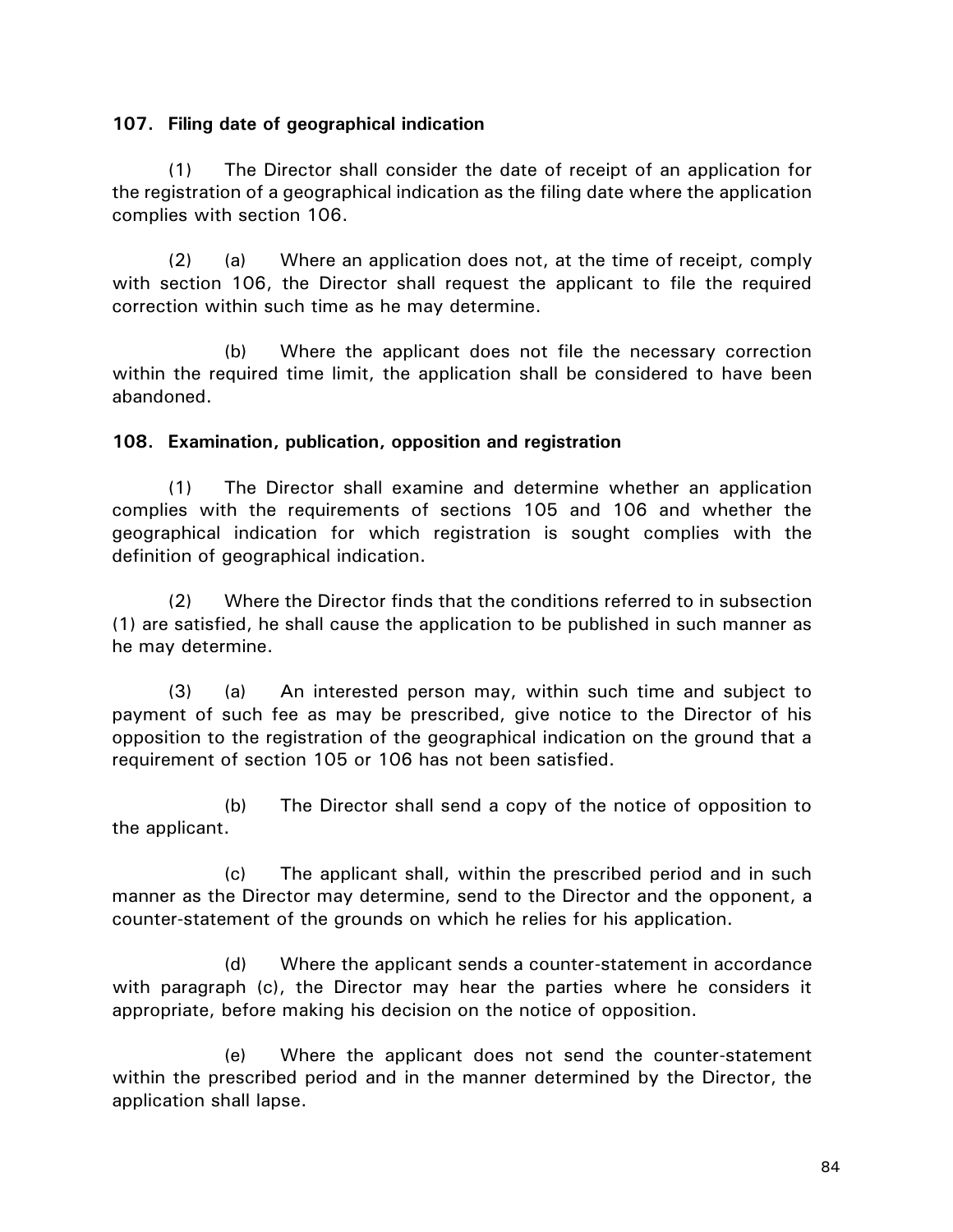(4) Where the Director finds that the conditions referred to in subsection (1) are satisfied, he shall –

- (a) register the geographical indication;
- (b) issue to the applicant a certificate of registration; and
- (c) give notice of the registration in the Gazette.

(5) Where the application fails to comply with the conditions specified in subsection (1), the Director shall refuse the application.

# **109. Scope of exclusive right**

No person other than a group of producers or a legal entity that groups the producers and carrying on an activity in the relevant geographical area shall have the right to use a registered geographical indication in the course of trade with respect to the goods specified in the relevant register.

### **110. Limitations and exceptions**

(1) (a) Section 98(3) shall apply to geographical indications protected under this Act.

(b) Where registration of a mark has been applied for and the mark has been registered in good faith, or where rights to a mark have been acquired through use in good faith, before the commencement of this Act, or before the geographical indication is protected in its country of origin –

- (i) the registration or the validity of the registration of that mark; or
- (ii) the right to use that mark,

shall not be affected on the ground that the mark is identical with, or similar to, a geographical indication.

(2) Nothing in this Act shall prevent continued and similar use in Mauritius of a foreign geographical indication by any national or resident of Mauritius who has used that geographical indication in connection with goods or services in Mauritius, in a continuous manner with regard to the same or related goods or services –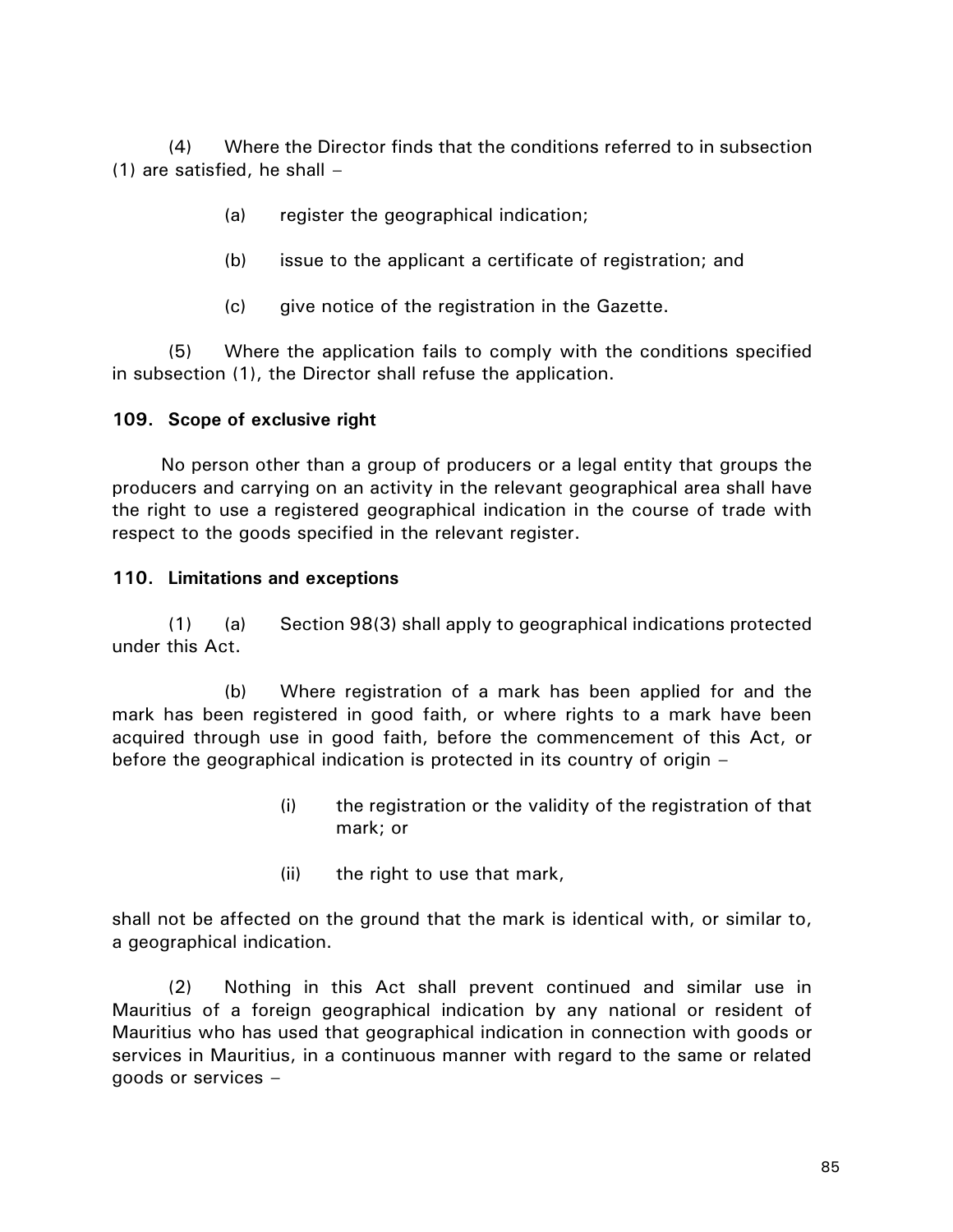- (a) for at least 10 years preceding 15 April 1994; or
- (b) in good faith at any time before that date.

# **111. Duration of geographical indication**

(1) The registration of a geographical indication shall be for a term of 10 years from the filing date of the application for registration.

(2) (a) The registration of a geographical indication may be renewed for consecutive periods of 10 years on payment of such renewal fee as may be prescribed and on such conditions as the Director may determine.

(b) The Director may, on an application for the renewal of the registration of a geographical indication, request the applicant to furnish such other information and documents as he may determine.

(3) Where the renewal fee is not paid within the prescribed time, the Director may grant to the registered owner a delay of 6 months for the payment of the renewal fee and such surcharge as may be prescribed.

(4) Where the renewal is not effected in accordance with this section, the registration of the geographical indication shall lapse.

### **112. Invalidation of registration of geographical indication**

(1) An interested person may apply to the Tribunal for the invalidation of the registration of a geographical indication where –

- (a) it does not qualify for protection;
- (b) the geographical area specified in the registration does not correspond to the geographical indication; or
- (c) the indication of the products for which the geographical indication is used or the indication of the quality, reputation or other characteristic of such products is missing or unsatisfactory.

(2) In any proceedings under this section, the interested person referred to in subsection (1) shall give notice of the request for invalidation to –

> (a) the person who filed the application for registration of the geographical indication or his successor in title; and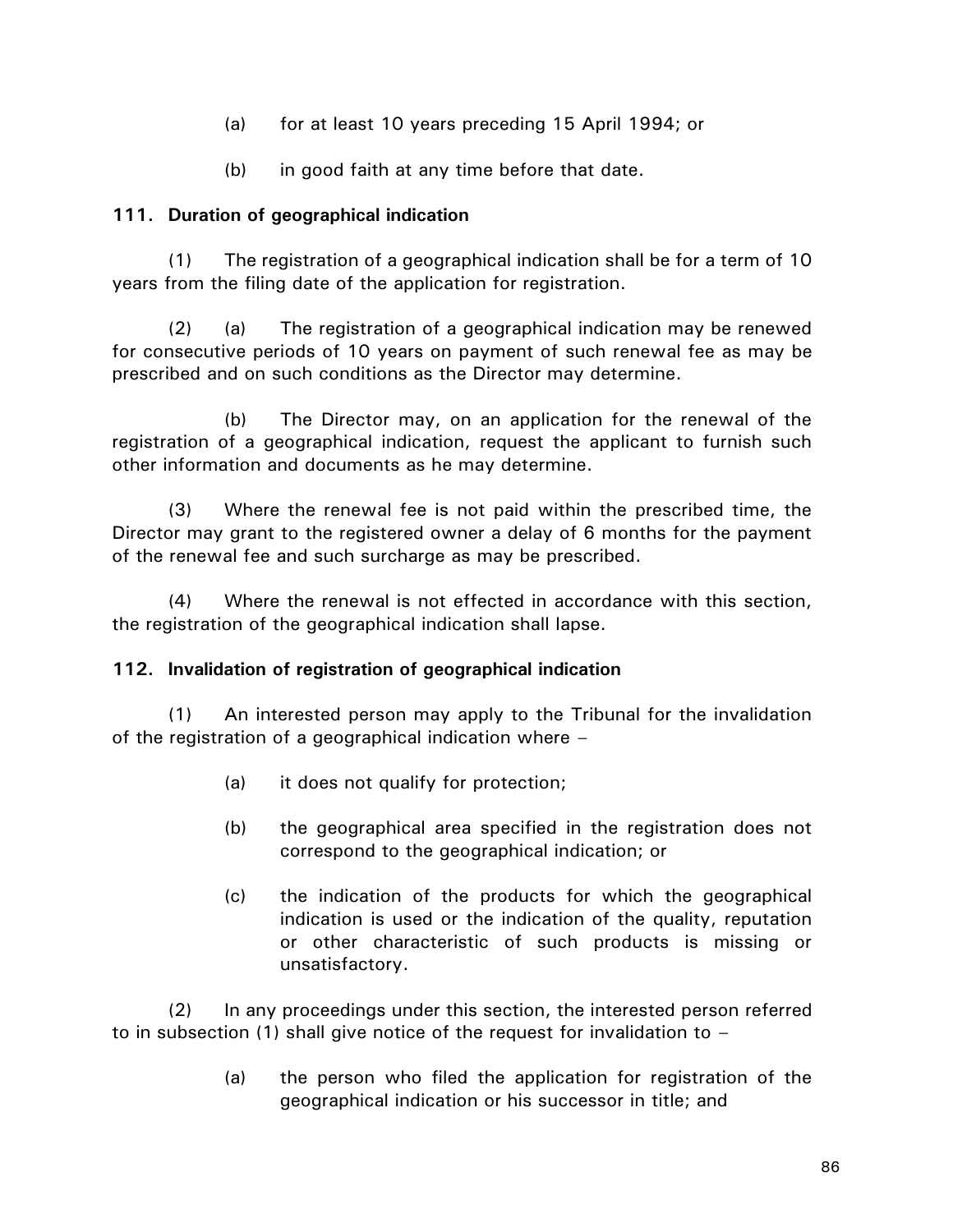(b) the group of producers or legal entity referred to in section 106(2), having the right to use the geographical indication.

(3) Any person referred to in subsection (2)(b) or any other person having an interest in the matter may, within such period as the Tribunal may determine, apply to join in the proceedings.

(4) Where the registration of a geographical indication is invalidated, the registration shall be considered null and void ab initio.

(5) The decision of the Tribunal shall be notified to the Director.

(6) Where the registration of a geographical indication is invalidated, the Director shall record the decision of the Tribunal in the appropriate register and cause a notice to that effect to be published in the Gazette.

### **113. Rectification of register**

(1) Any person who has an interest in a geographical indication may apply to the Director for rectification of the register on any of the grounds specified in subsection (2).

- (2) The grounds referred to in subsection  $(1)$  shall be as follows
	- (a) the geographical area specified in the register does not correspond to the geographical indication;
	- (b) the indication of the goods for which the geographical indication is used is missing or unsatisfactory;
	- (c) the indication of the quality, reputation or other characteristic of the goods is missing or unsatisfactory.

(3) The Director shall rectify the register where he is satisfied that such rectification is necessary.

#### **114. Cancellation of registration**

(1) A person who has an interest in a geographical indication may request the Director to cancel the registration of the geographical indication on the ground that it does not qualify or no longer qualifies for protection by virtue of sections 105 and 106.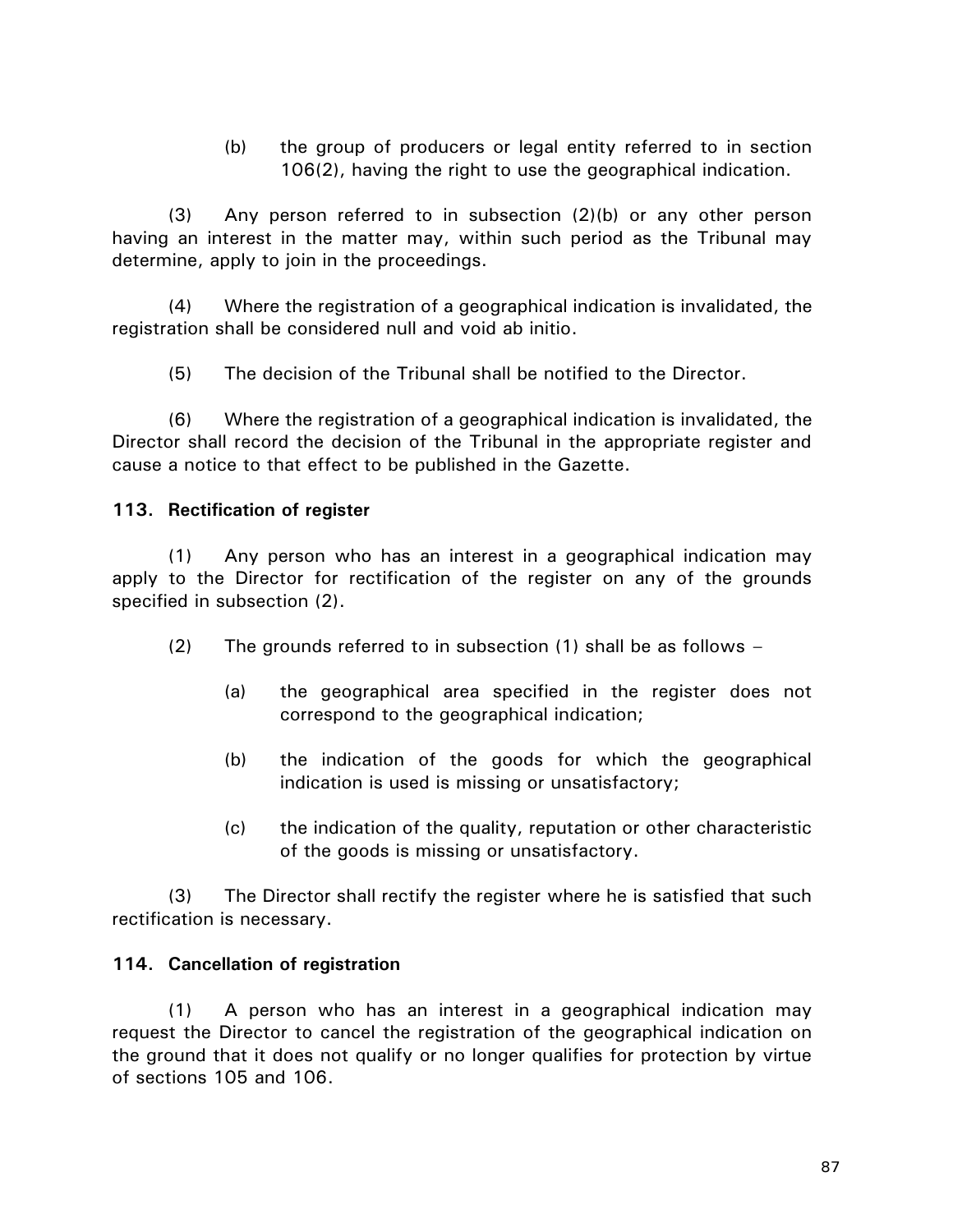(2) Where the Director cancels the registration of a geographical indication, he shall remove from the register the entry relating thereto.

## **Sub-Part D – Madrid Protocol**

#### **115. Interpretation of Sub-Part D**

In this Sub-part  $-$ 

"basic application" means an application for registration of a mark, filed with the Office under this Act, and which is used as a basis for the filing of an international application under the Madrid Protocol;

"basic registration" means a mark registered with the Office under this Act, and which is used as a basis for the filing of an international application under the Madrid Protocol;

"Common Regulations" means the Common Regulations under the Madrid Agreement and Madrid Protocol;

"international application" means an application to obtain registration of a mark under the Madrid Protocol;

"International Register" means the register relating to the collection of data concerning international registration of marks and maintained by the International Bureau;

"subsequent designation" means –

- (a) a request for extension of protection (territorial extension) under Article 3ter(2) of the Madrid Protocol; or
- (b) a designation recorded in the International Register;

"Madrid Protocol" means the Protocol Relating to the Madrid Agreement Concerning the International Registration of Marks, adopted in Madrid on June 27, 1989, as amended;

"office of origin" means the office with which the basic application has been filed or in the register of which the basic registration has been effected, as the case may be.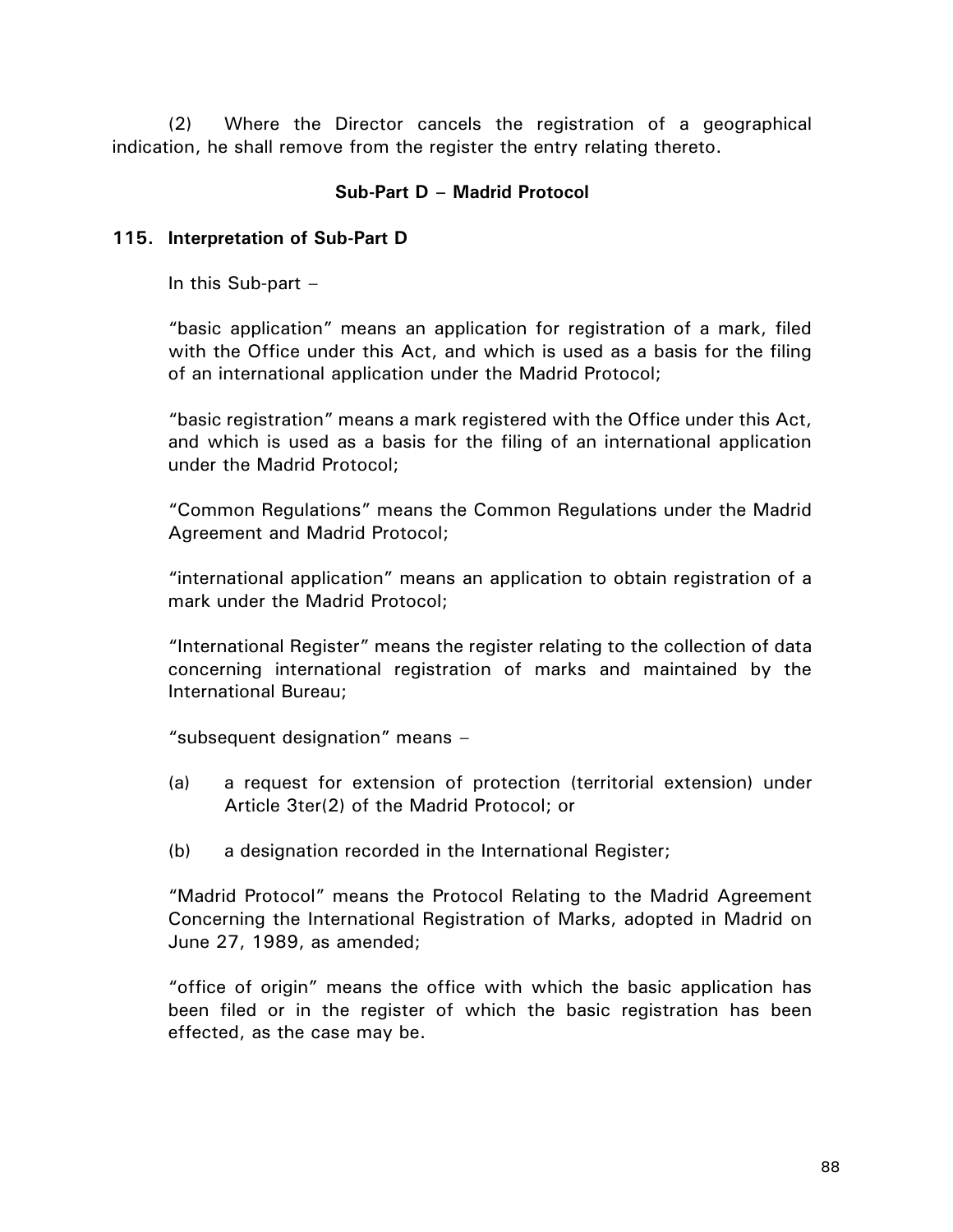# **116. Language**

Any communication, including an international application, for transmission to the International Bureau through the intermediary of the Office shall be in the English language.

# **117. Examination of international application of which Mauritius is country of origin**

Where an international application is filed with the Office for transmission to the International Bureau, the Office shall verify whether –

- (a) it may be considered as the office of origin in respect of that application; and
- (b) the particulars furnished are in accordance with the Madrid Protocol and the Common Regulations.

### **118. Certification**

(1) Where the Office determines that it may be considered as the office of origin in respect of an international application and that the particulars furnished are in accordance with the Madrid Protocol and the Common Regulations, the Director shall –

- (a) certify the application;
- (b) indicate the date of receipt; and
- (c) forward the application to the International Bureau.

(2) Where the Office determines that it cannot be considered as the office of origin in respect of an international application and that the particulars furnished are not in accordance with the Madrid Protocol and the Common Regulations, the Director shall inform the applicant accordingly.

(3) The certification and transmission of an international application to the International Bureau shall be subject to the prescribed handling fee.

### **119. Handling fee**

The prescribed handling fee for the certification and transmission, to the International Bureau, of an international application originating from Mauritius shall be paid to the Director.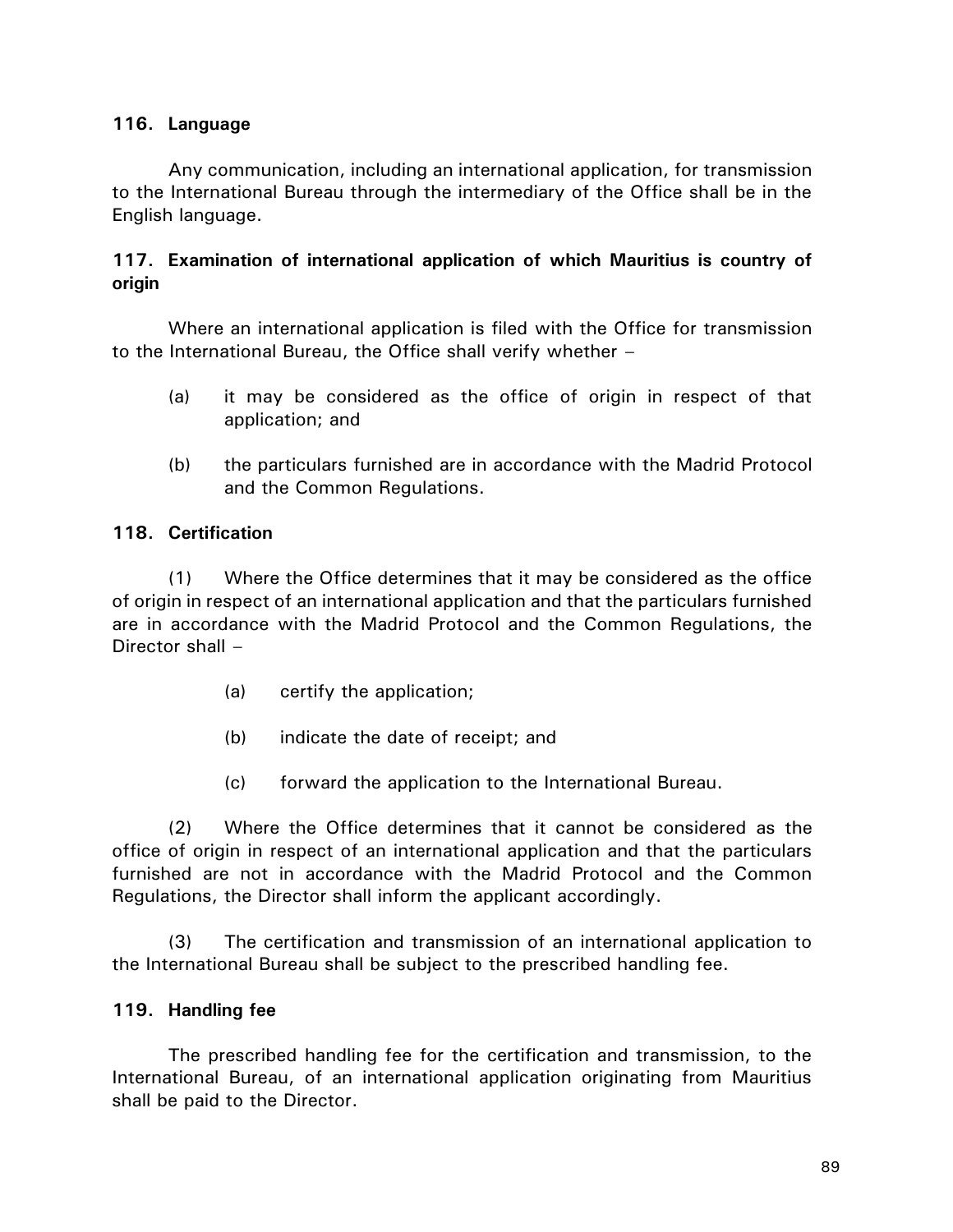### **120. Ceasing of effect of basic application or basic registration**

Where, in accordance with Article 6 of the Madrid Protocol, the registration resulting from the basic application, or the basic registration, ceases to have effect, the Director shall –

- (a) inform the International Bureau accordingly; and
- (b) request the cancellation of the international registration in respect of the goods and services affected.

# **121. Publication of application for international registration and opposition**

(1) The Director shall, in such manner as may be prescribed, publish an application for international registration where Mauritius is a designated party.

(2) (a) An interested person may lodge with the Director an opposition to the international registration.

(b) An opposition referred to in paragraph (a) shall be dealt with in accordance with section 96.

# **122. Ex officio provisional refusal of protection**

(1) Where a mark which is the subject of an international registration $<sub>7</sub>$ </sub> cannot be protected under this Act, the Director shall, before the expiry of the refusal period provided for under Article 5 of the Madrid Protocol, notify the International Bureau of the provisional refusal of protection for the mark.

(2) The holder of an international registration shall enjoy the same remedies as if the mark had been filed for registration directly with the Office.

### **123. Provisional refusal of protection based on opposition**

(1) Where an opposition is filed with the Director in respect of an international registration designating Mauritius, the Director shall, before the expiry of the refusal period provided for under Article 5 of the Madrid Protocol, notify the fact to the International Bureau as a provisional refusal of protection based on an opposition, in accordance with the provisions of the Madrid Protocol and the Common Regulations.

(2) The holder of the international registration shall enjoy the same remedies as if the mark had been filed for registration directly with the Office.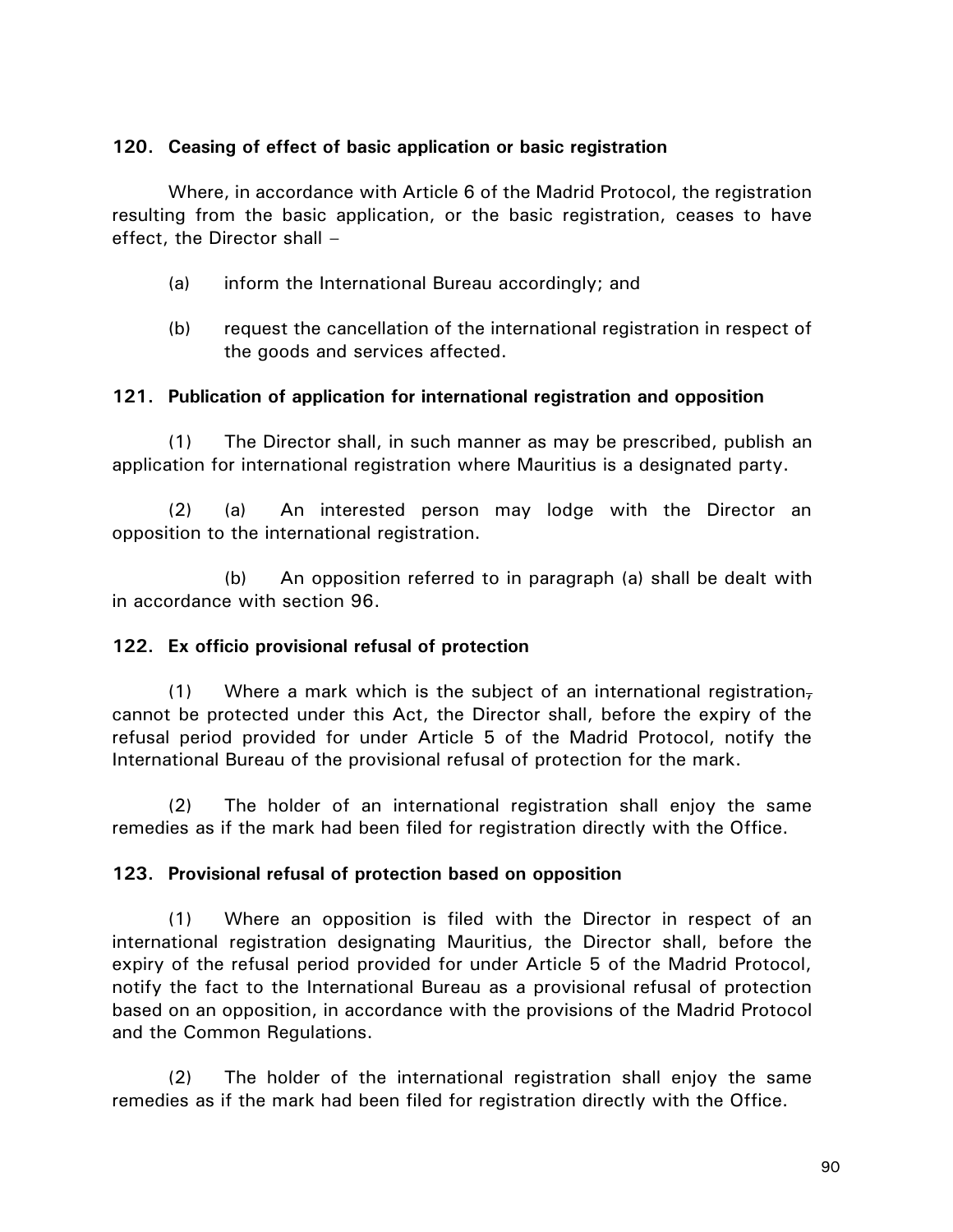# **124. Statement of grant of protection**

(1) Where all procedures have been completed and there is no ground for the Director to refuse protection, the Director shall, as soon as possible and before the expiry of the refusal period provided for under Article 5 of the Madrid Protocol, send to the International Bureau a statement to the effect that protection is granted to the mark in Mauritius.

(2) Where the Director is satisfied that the conditions for protection of the mark are in accordance with section 91, he shall send to the International Bureau a statement that protection is granted to that mark in Mauritius.

(3) The statement referred to in subsection (1) shall be sent before the expiry of the refusal period provided for under Article 5 of the Madrid Protocol.

### **125. Decision following provisional refusal of protection**

(1) Where the Director has notified the International Bureau of a provisional refusal of protection in accordance with section 122 or 123 and after completion of the procedures, the provisional refusal has been totally or partially withdrawn, the Director shall send to the International Bureau, as the case may  $be -$ 

- (a) a statement to the effect that the provisional refusal has been withdrawn and that protection of the mark is granted in Mauritius for all the goods and services for which protection has been requested; or
- (b) a statement indicating the goods and services for which protection of the mark is granted in Mauritius.

(2) Where the Director has sent to the International Bureau a notification of total provisional refusal in accordance with section 122, he shall –

- (a) where all procedures relating to the protection of the mark have been completed; and
- (b) where he confirms refusal of the protection of the mark in the Contracting Party concerned for all goods and services,

send to the International Bureau a statement to that effect.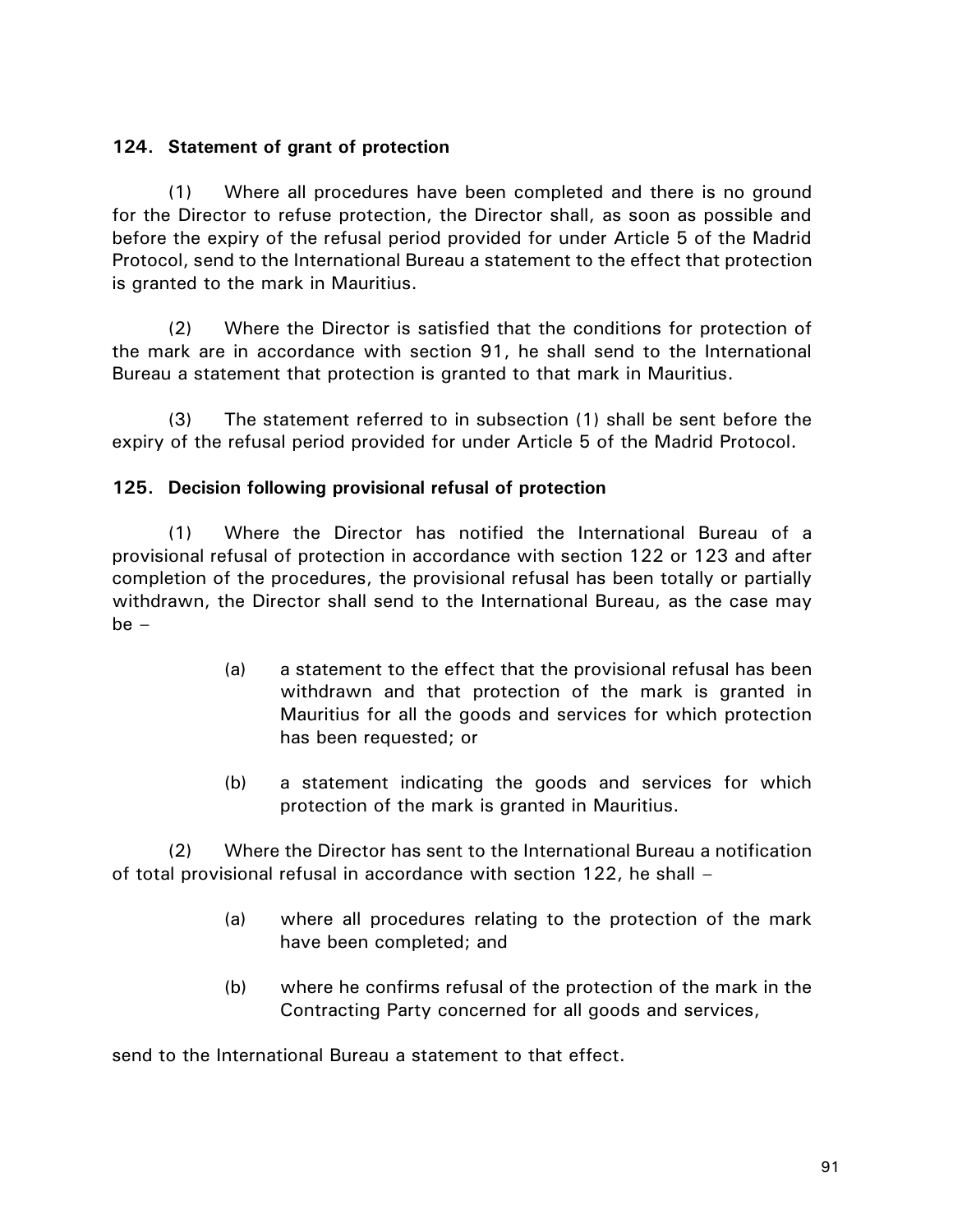#### **126. Decision affecting protection of mark following statement**

Where a statement is sent in accordance with section 124 and there is a decision which affects the protection of a mark in an international registration designating Mauritius, the Director shall –

- (a) to the extent that he is aware of the decision, send to the International Bureau a further statement indicating the goods and services for which the mark is protected in Mauritius; or
- (b) communicate any other information regarding the protection of the mark.

### **127. Effect of international registration**

(1) An international registration shall have the same effect as an application for registration of a mark filed with the Office as regards the date of the international registration.

- (2) Where the Director
	- (a) does not notify a refusal to the International Bureau in accordance with the Madrid Protocol and the Common Regulations;
	- (b) notifies a refusal which is subsequently withdrawn; and
	- (c) sends the statement of grant of protection,

the mark which is subject to international registration in Mauritius shall be considered to be protected in Mauritius as from the date of the international registration.

### **128. Invalidation**

Where an international registration is invalidated in Mauritius and the invalidation is no longer subject to appeal, the Director shall notify the International Bureau in accordance with the Madrid Protocol and the Common Regulations.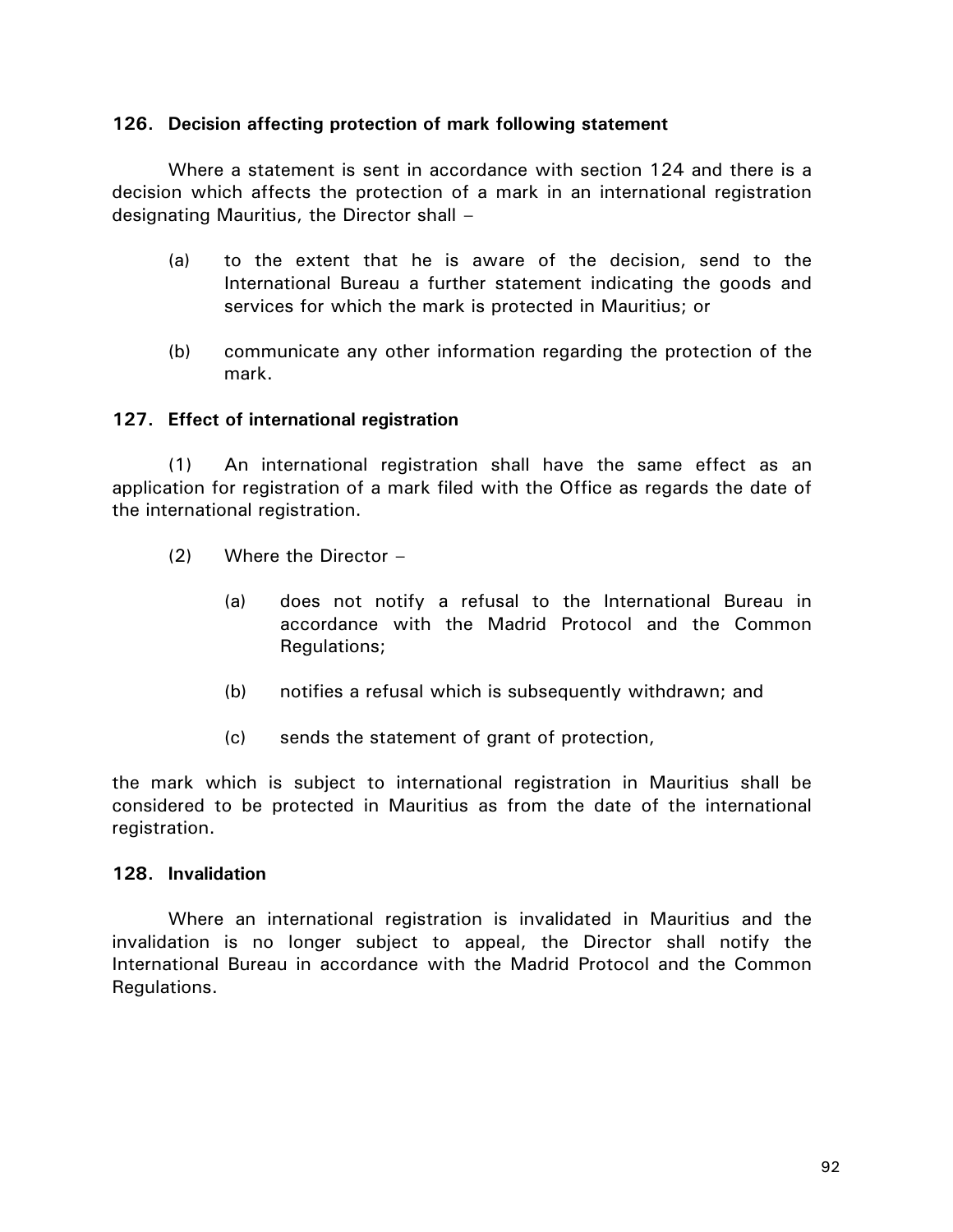#### **129. Record in International Register**

A record made in the International Register for an international registration shall be considered recorded on in the register of the Office where Mauritius is a designated Contracting Party.

#### **130. Collective and certification marks**

Where Mauritius is designated in an international application for the registration of a collective mark or a certification mark, the regulations governing the use of the collective mark or certification mark shall be submitted directly by the applicant to the Office within the prescribed time limit.

#### **131. Replacement**

(1) (a) Where a mark registered with the Office is also the subject of an international registration and both registrations are in the name of the same person, the international registration shall be deemed to replace the national registration with the Office, without prejudice to any rights acquired by virtue of the latter, provided that –

- (i) the protection resulting from the international registration extends to Mauritius;
- (ii) all the goods and services listed in the national registration are the same as in the international registration in respect of Mauritius;
- (iii) the extension of the international registration to Mauritius takes effect after the date of the registration of the mark in Mauritius.

(b) The holder of the international registration may request the Director to take note of the international registration on the relevant register and the Director shall take note accordingly.

(2) A request made to the Director under subsection (1), shall be made on the prescribed form and be subject to payment of the prescribed fee.

(3) (a) Where the Director has taken note of an international registration under subsection (1)(b), he shall notify the International Bureau accordingly.

(b) The notification to the International Bureau shall indicate –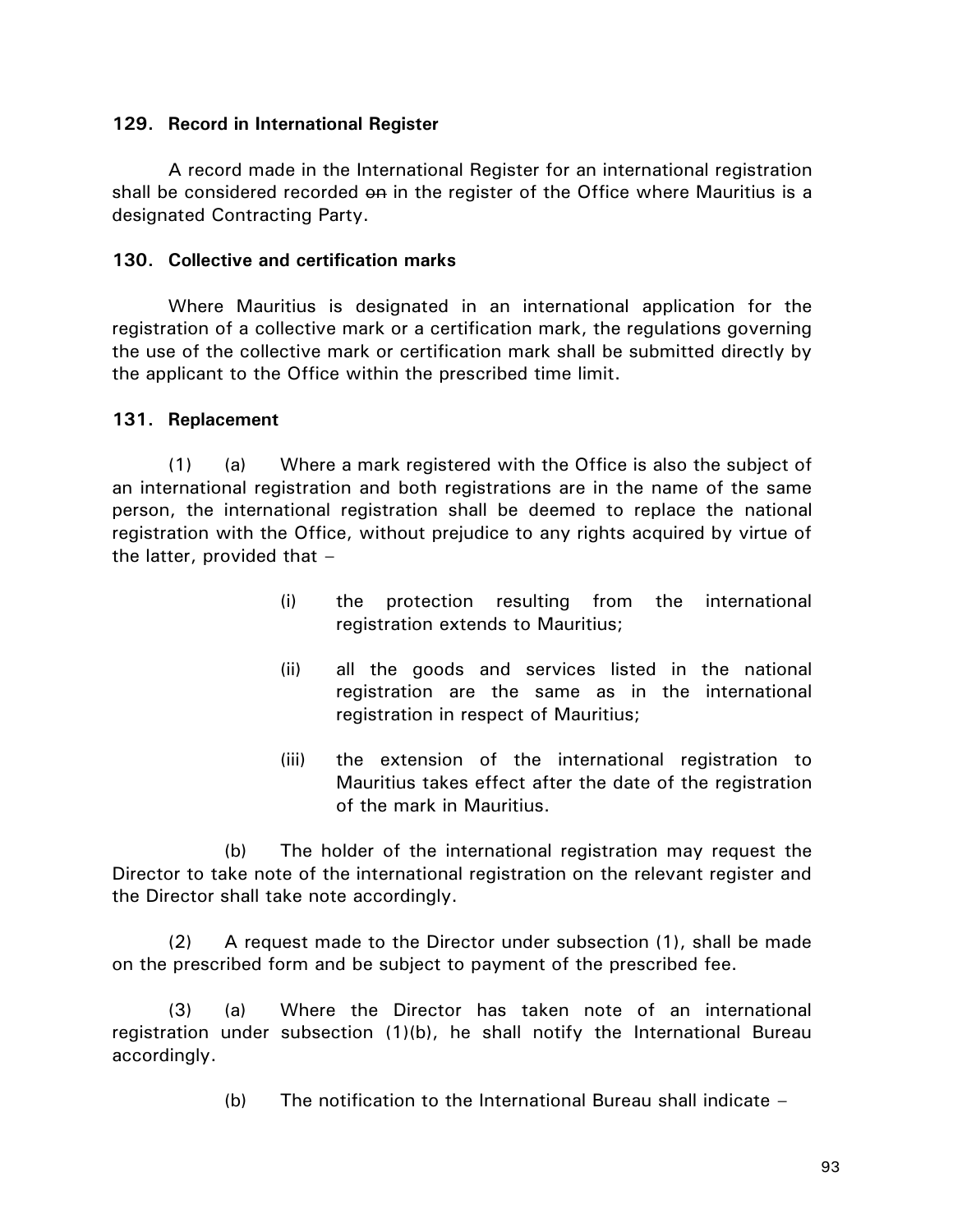- (i) the number of the international registration;
- (ii) where only some of the goods and services listed in the international registration are concerned, those goods and services;
- (iii) the filing date and number of the application for registration of the mark in Mauritius;
- (iv) the registration date and number of the registration in Mauritius;
- (v) the priority date, if any, of the registration in Mauritius; and
- (vi) all information relating to other rights, if any, acquired by virtue of the registration in Mauritius.

# **132. Transformation**

(1) Where an international registration designating Mauritius is cancelled at the request of the Office of origin in accordance with Article 6(4) of the Madrid Protocol, in respect of all or some of the goods and services listed in the international registration, an application may be made to the Director, within 3 months from the date on which the international registration was cancelled, by the person who was the holder of the international registration at the date of its cancellation, for registration of the same mark ("an application resulting from transformation"), in respect of goods and services covered by the list of goods and services contained in the international registration for which protection has been requested in Mauritius.

(2) Subject to subsections (3), (4), (5) and (6), the provisions of this Act applicable to an application for registration filed directly with the Director shall apply with such modifications as may be necessary to an application resulting from transformation.

(3) An application resulting from transformation shall be made on the prescribed form and shall include –

> (a) a statement that the application is made by way of transformation;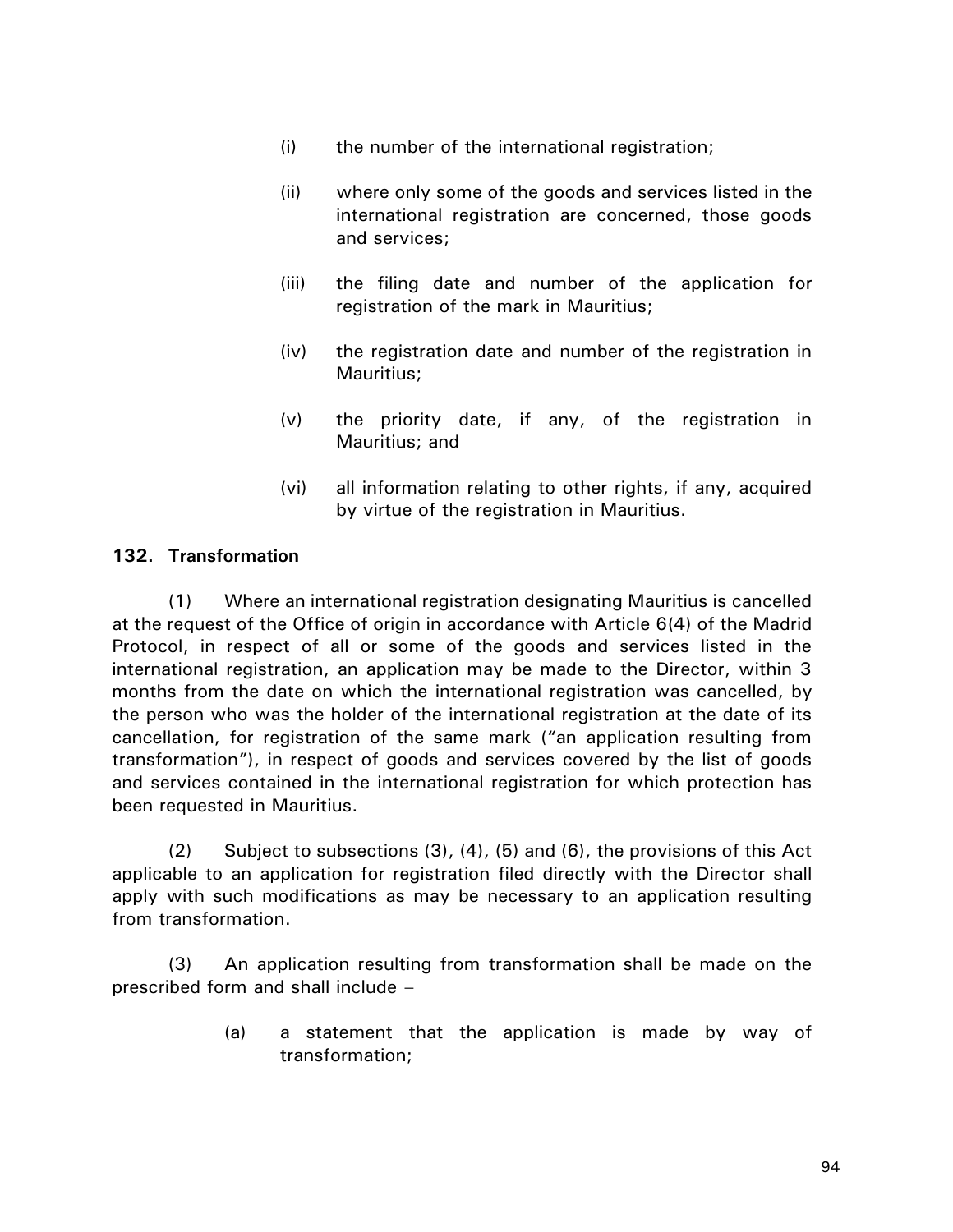- (b) the international registration number of the international registration which has been cancelled;
- (c) the date of the international registration, or the date of the subsequent designation, as appropriate;
- (d) the date on which the cancellation of the international registration was recorded;
- (e) where applicable, the date of any priority claimed in the international application and recorded in the International Register.

(4) An application resulting from transformation shall be accompanied by the payment of such non-refundable fee as may be prescribed.

(5) (a) Where a mark is protected in Mauritius on or before the date on which an international registration is cancelled and all the requirements relating to an application resulting from transformation have been met, the Director shall register the mark.

(b) The date of registration shall be the date of the cancelled international registration or the date of the subsequent designations, as appropriate, and the registration shall enjoy any priority enjoyed by the cancelled international registration.

(6) (a) Where a mark is not protected in Mauritius on or before the date on which the registration was cancelled, any procedures or measures undertaken on or before the date on which an application resulting from transformation is filed for the purpose of the international registration shall be considered as having been undertaken for the purpose of the application resulting from transformation.

(b) The filing date of the application resulting from transformation shall be the date of the international registration or the date of the subsequent designation, as appropriate.

### **133. Conflict between this Act and the Madrid Protocol**

In the event of any conflict between the provisions of this Act and those of the Madrid Protocol and the Common Regulations, the provisions of the Madrid Protocol and the Common Regulations shall prevail.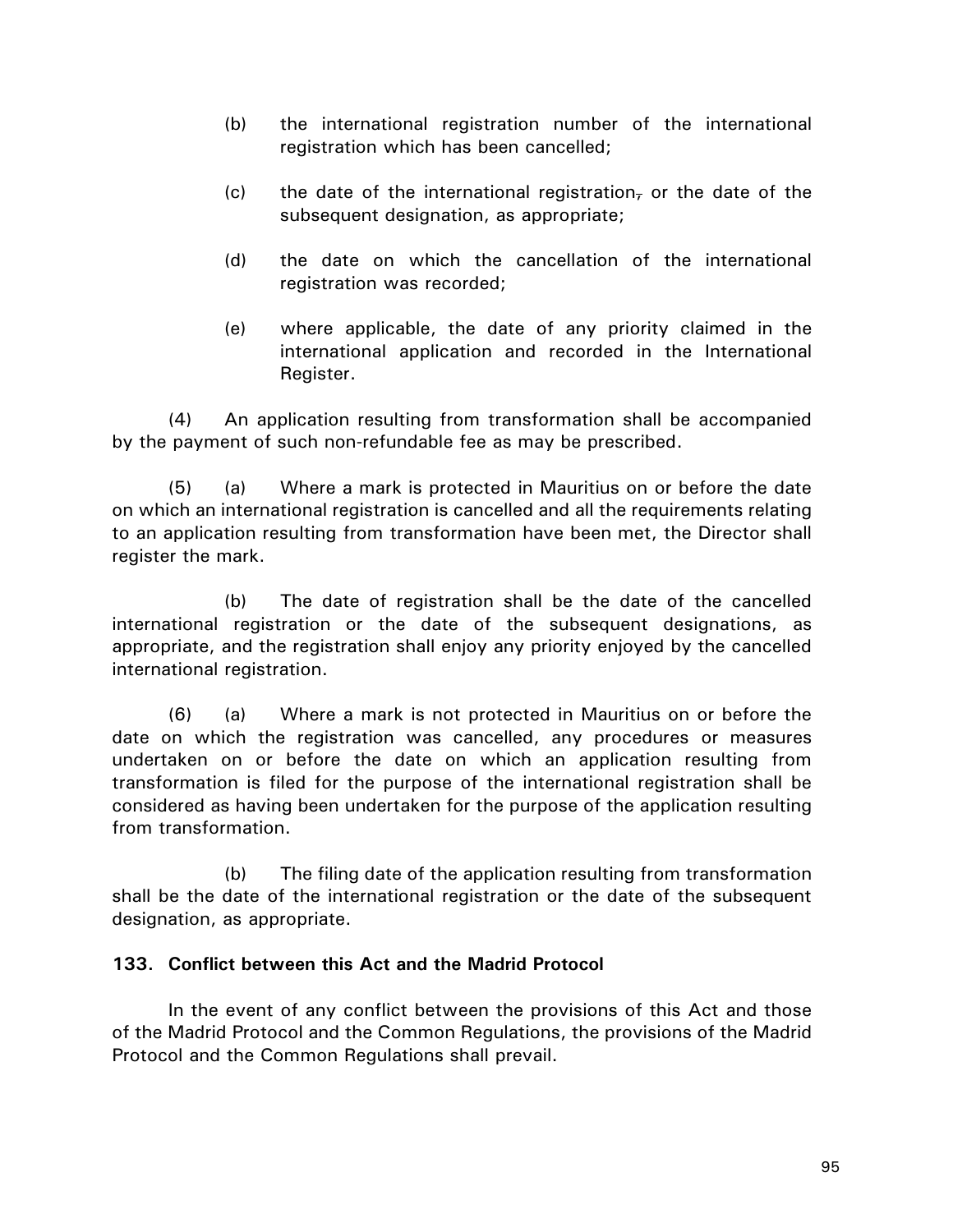### **PART VIII – MISCELLANEOUS**

#### **134. Change in address, application and ownership**

- $(1)$  An application by an interested party for a change in
	- (a) the address of an applicant or the owner of a registered right;
	- (b) the application for, or ownership of, a patent, a plant variety, a utility model, a layout-design, an industrial design or a mark shall be made in writing to the Director on payment of such fee as may be prescribed and shall be entered in the relevant register.

(2) Where the Director accepts a change referred to in subsection (1), he shall enter the change in the relevant register and cause it to be published in the Gazette.

(3) Any change referred to in subsection (1) shall not have any effect against third parties until an entry is made under subsection (2) in the relevant register.

(4) Where, on an application under subsection (1) for a change in the ownership of the registration of a mark or collective mark, the Director determines that the change is likely to deceive or cause confusion, particularly with regard to the nature, origin, manufacturing process, characteristics, or suitability for their purpose, of the goods or services in relation to which the mark or collective mark is intended to be used or is being used, he may refuse it.

### **135. Licence**

(1) Any licence for an industrial property right, other than a geographical indication, or an application for such a licence, shall be submitted to the Director who shall record it and publish non-confidential information in relation thereto in the Gazette, but shall keep the terms and conditions of the licence confidential.

(2) The licence shall have no effect against third parties until the recording is effected.

### **136. Agents**

Where the residence or principal place of business of an applicant is outside Mauritius, a law practitioner resident and practising in Mauritius, or an agent approved by the Minister, shall represent him.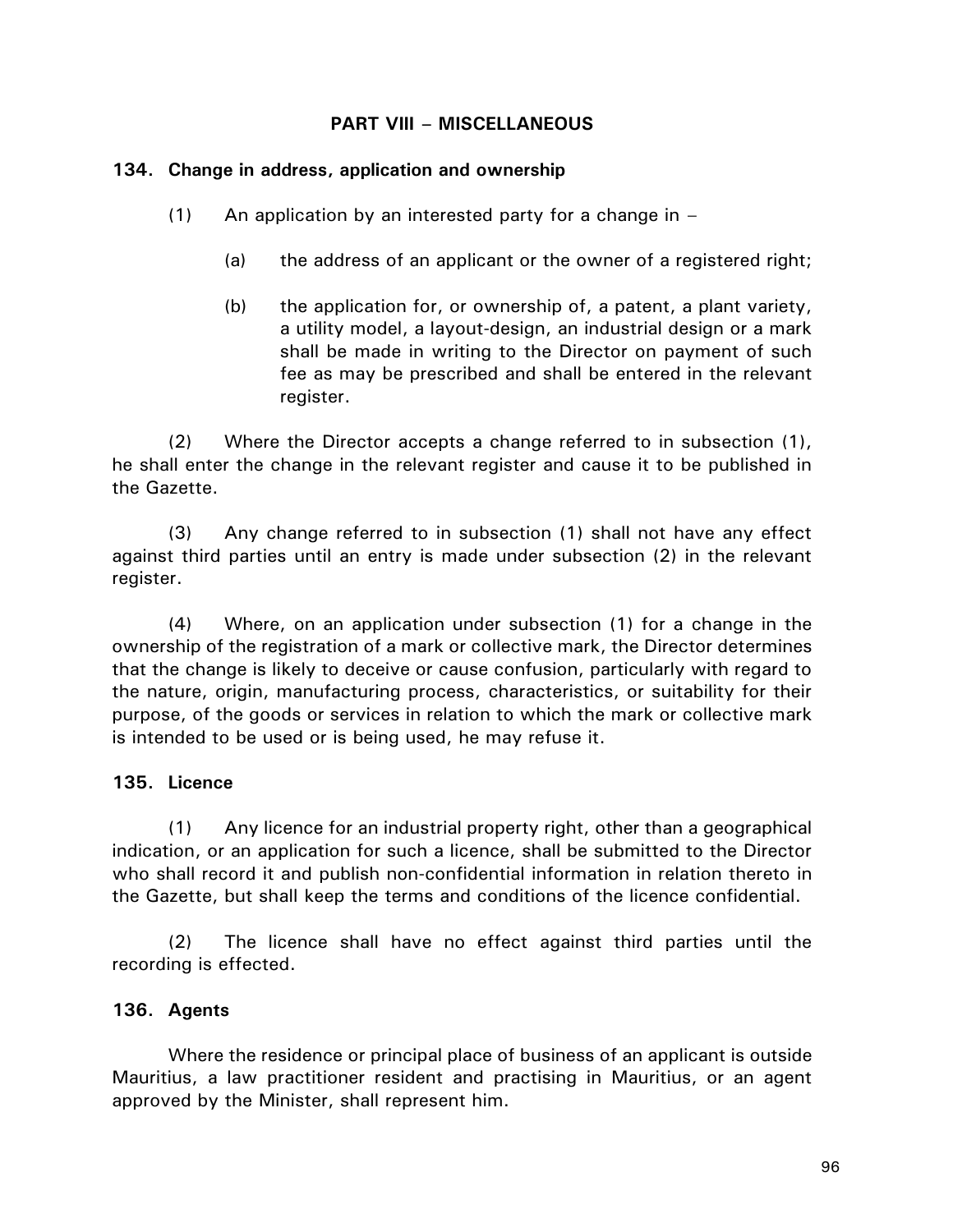# **137. Protection of rights**

(1) The holder of an industrial property right may, subject to subsection (2), apply to the Supreme Court for remedy against any other person who has infringed, or is likely to infringe, that right.

(2) No proceedings under this Act by the owner of an industrial property right or an exclusive licensee shall be initiated after the expiry of a period of 5 years from the date on which the claimant became aware, or had reason to know, of the infringing act.

# **138. Appeal to Supreme Court**

(1) Any person who is dissatisfied with a determination of the Tribunal as being erroneous in law may appeal to the Supreme Court.

(2) An appeal under this section shall be prosecuted in the manner provided by the rules made by the Supreme Court.

(3) Any appeal to the Supreme Court shall be made within 21 days from the determination of the Tribunal.

# **139. Offences**

(1) The performance of any act referred to in sections 21, 31, 47, 64, 82, 98 and 109 in Mauritius by any person other than the owner of the title of protection or the licensee and without the agreement of the owner shall be unlawful.

(2) Any person who knowingly performs any act in breach of subsection (1) shall commit an offence and shall, on conviction, be liable to a fine not exceeding 250,000 rupees and to imprisonment for a term not exceeding 5 years.

### **140. Unfair practice**

(1) (a) Any act in breach of sections 21, 31, 47, 64, 82, 98 and 109 shall amount to an act of unfair practice and may give rise to a claim in damages.

(b) A Court may, in addition to damages, grant such other remedy or relief as it may consider appropriate.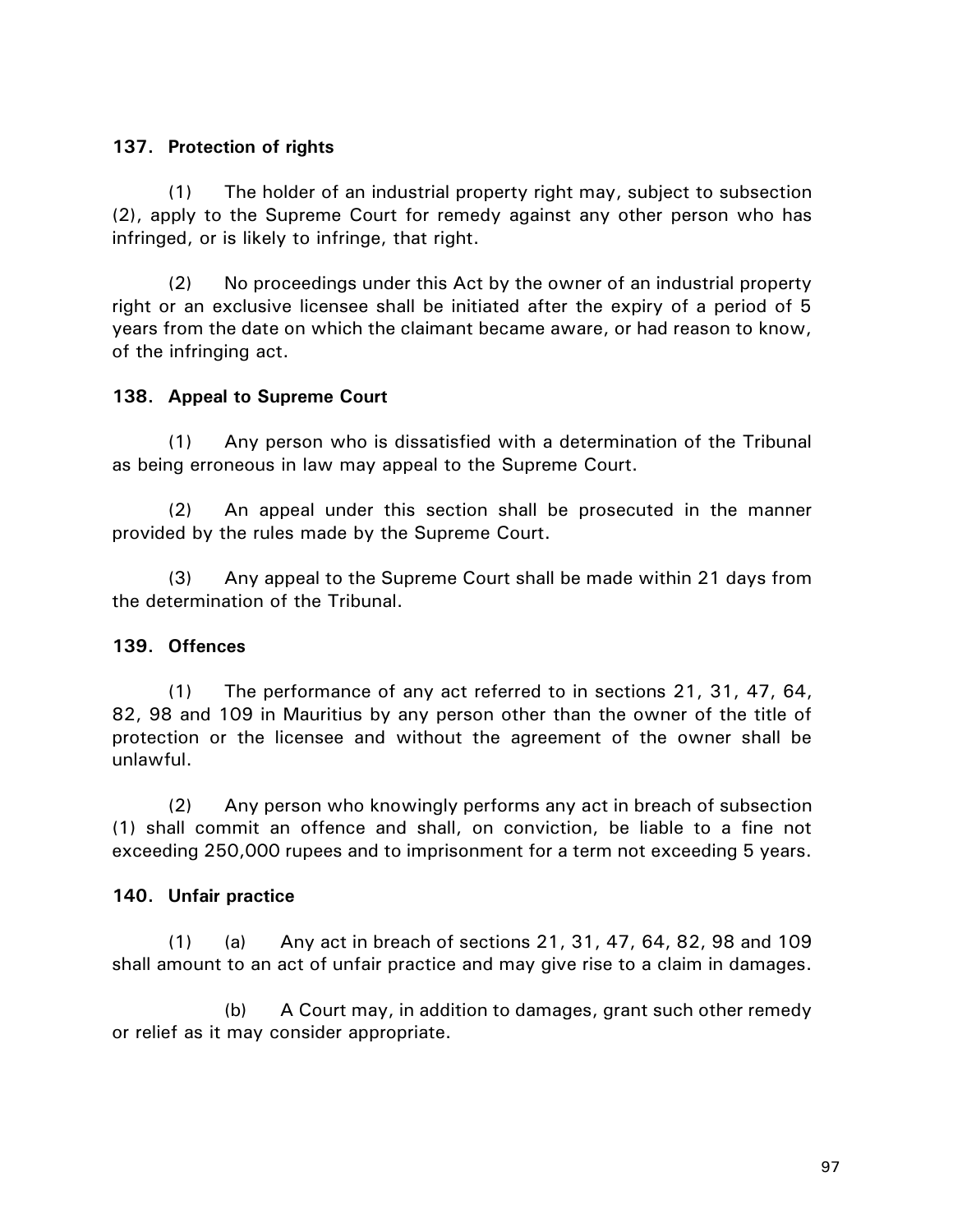(2) Any claim arising out of an unfair practice shall be prosecuted in accordance with the Protection against Unfair Practices (Industrial Property Rights) Act.

(3) In any action under subsection (1), the Court may, notwithstanding any other enactment, order the forfeiture or removal of any article or matter, as the case may be, that was used in, is related to or gave rise to, an act of unfair practice, as the Court may determine.

### **141. Regulations**

(1) The Minister may make such regulations as he thinks fit for the purposes of this Act.

- (2) Any regulations made under subsection (1) may provide
	- (a) for the procedure for the grant of patents and the registration of utility models, layout-designs of integrated circuits, breeders' rights, industrial designs, marks and geographical indications, and matters related thereto;
	- (b) for the payment of fees;
	- (c) for any matter necessary for, or consequential to, the implementation of this Act; and
	- (d) that any person who contravenes them shall commit an offence and shall, on conviction, be liable to a fine not exceeding 250,000 rupees.

### **142. Consequential amendment**

The Protection against Unfair Practices (Industrial Property Rights) Act is amended –

- (a) in section  $2 -$ 
	- (i) in the definition of "unfair practice"  $-$ 
		- (A) by repealing paragraph (a) and replacing it by the following paragraph –
			- (a) section 140 of the Industrial Property Act 2019;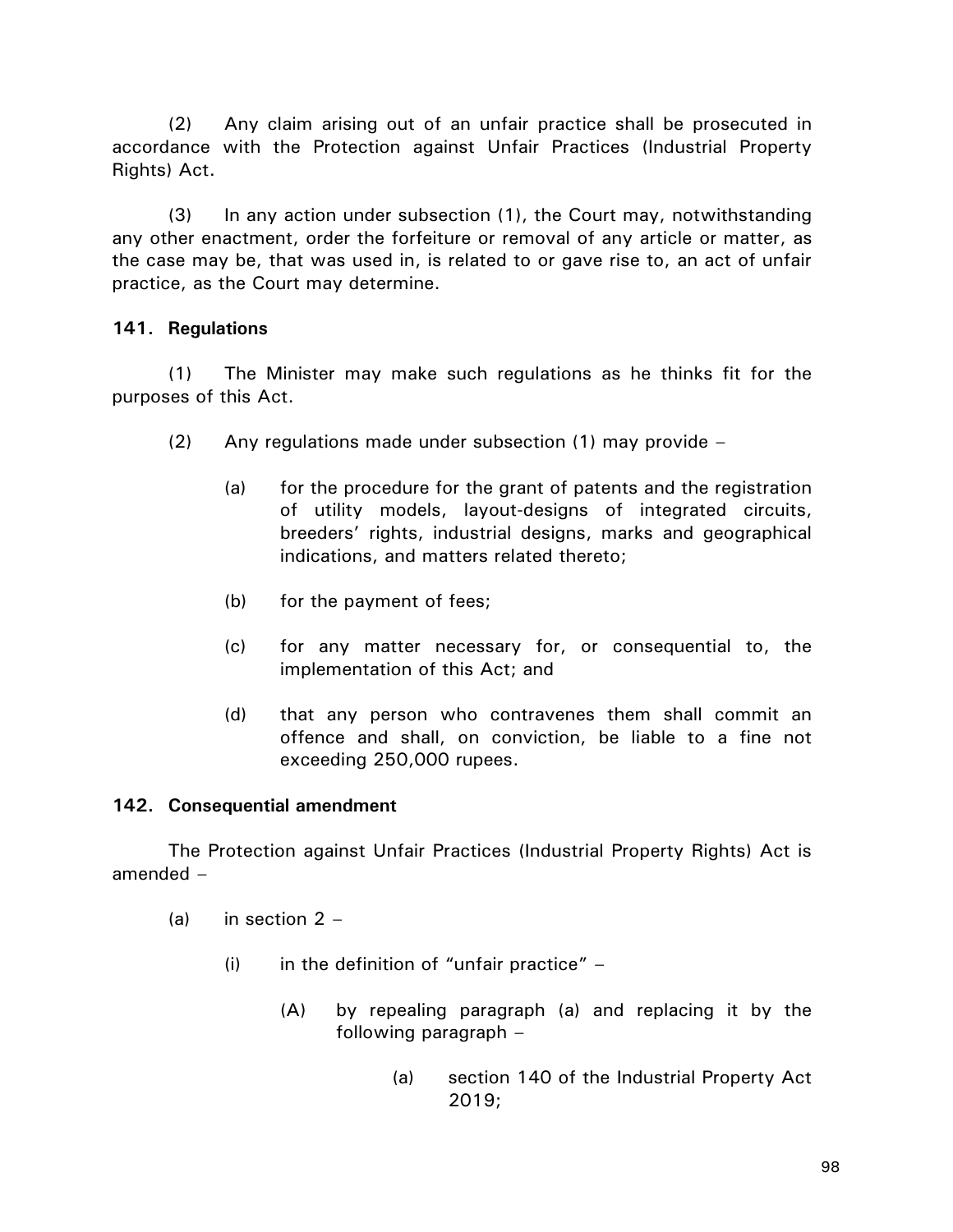- (B) by repealing paragraphs (b) and (c);
- (ii) by inserting, in the appropriate alphabetical order, the following new definition –

"industrial property enactments" means this Act and the Industrial Property Act 2019;

- (b) in sections 5(2) and 6(2), by inserting, after paragraph (c), the following new paragraph –
	- (ca) a utility model, layout-design or geographical indication;

### **143. Repeals**

The following Acts are repealed –

- (a) the Geographical Indications Act;
- (b) the Layout Designs (Topographies) of Integrated Circuits Act;
- (c) the Patents, Industrial Designs and Trademarks Act.

#### **144. Savings and transitional provisions**

(1) An application for the grant or registration of an industrial property which has been granted under a repealed enactment shall, on the commencement of this Act, be deemed to have been granted under this Act.

(2) An application for the grant or registration of an industrial property which has been made under a repealed enactment, but not been dealt with at the commencement of this Act, shall be considered to have been made under this Act and processed accordingly.

(3) Any matter referred to the Controller of the Industrial Property Office under the repealed enactment but which has not been dealt with at the commencement of this Act shall be dealt with by the Director in accordance with this Act.

(4) Any certificate issued under the repealed enactment before the commencement of this Act for the grant or registration of an industrial property and which is in force at the commencement of this Act shall remain valid until its expiry.